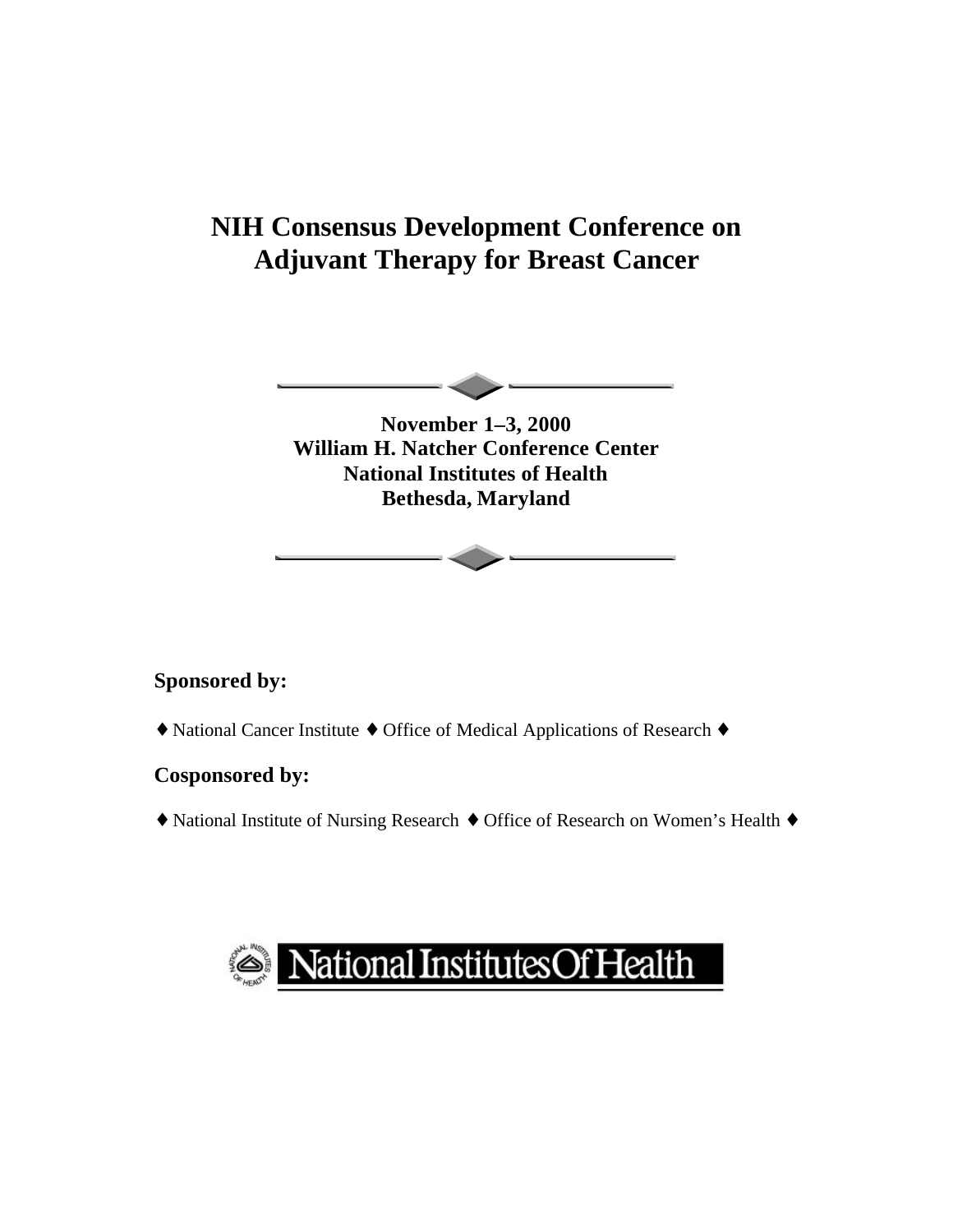# **Contents**

| <b>I. Overview</b>                                                          |  |
|-----------------------------------------------------------------------------|--|
| <b>Overview of Conference</b>                                               |  |
| II. Factors Used To Select Adjuvant Therapy                                 |  |
| Factors Used To Select Adjuvant Therapy—Overview                            |  |
| <b>Traditional and Newer Pathological Factors</b>                           |  |
| Prognostic and Predictive Role of Proliferation Indices                     |  |
| Racial/Ethnic Background and Benefits of Adjuvant Therapy for Breast Cancer |  |
| Patient-Specific Factors-Young Patients                                     |  |
| Factors Used To Select Adjuvant Therapy: An Overview of Age and Race        |  |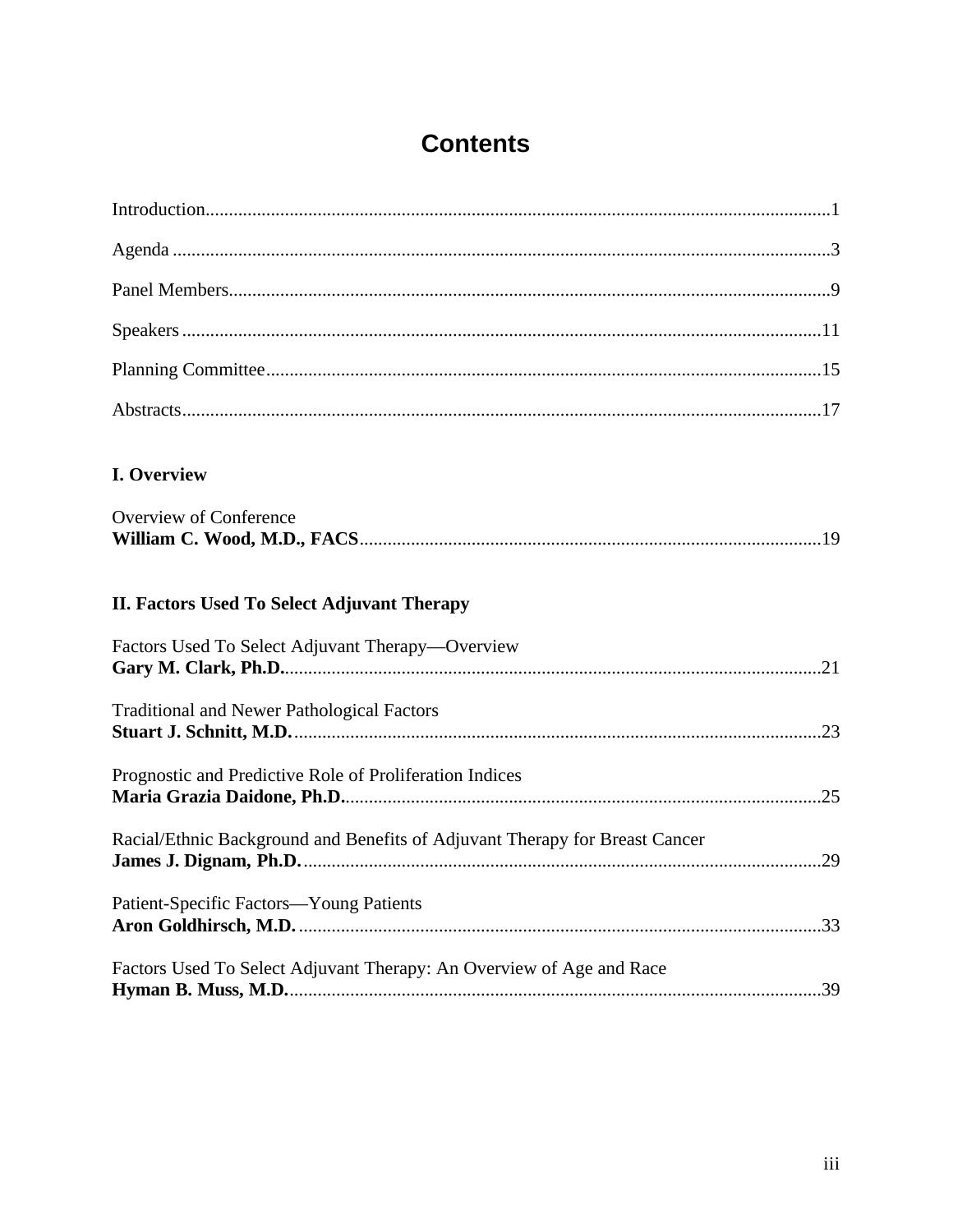# **III. Adjuvant Hormone Therapy**

| Duration of Adjuvant Hormonal Treatment                                                                                               |
|---------------------------------------------------------------------------------------------------------------------------------------|
| Duration of Adjuvant Tamoxifen Therapy                                                                                                |
| Recent NSABP Adjuvant Studies in Primary (Stage One) Breast Cancer                                                                    |
| Who Should Not Get Tamoxifen?                                                                                                         |
| <b>Hormonal Ablation</b>                                                                                                              |
| <b>IV. Adjuvant Chemotherapy</b>                                                                                                      |
| Overview: Progress in Systemic Chemotherapy of Primary Breast Cancer                                                                  |
| Is Her-2/neu a Predictor of Anthracycline Utility in Adjuvant Therapy? A Qualified Yes.                                               |
| Is HER-2/neu a Predictor of Anthracycline Utility? No.                                                                                |
| Adjuvant Chemotherapy: Taxanes—the "Pro" Position                                                                                     |
| Evaluating the Use of Paclitaxel Following Doxorubicin/Cyclophosphamide<br>in Patients With Breast Cancer and Positive Axillary Nodes |
| Taxanes in the Adjuvant Setting: Why Not Yet?                                                                                         |
| Preoperative Chemotherapy: NSABP Protocols B-18 and B-27                                                                              |
| Who Should Not Receive Chemotherapy?-International Databases                                                                          |
| Who Should Not Receive Chemotherapy?-U.S. Databases and Trials                                                                        |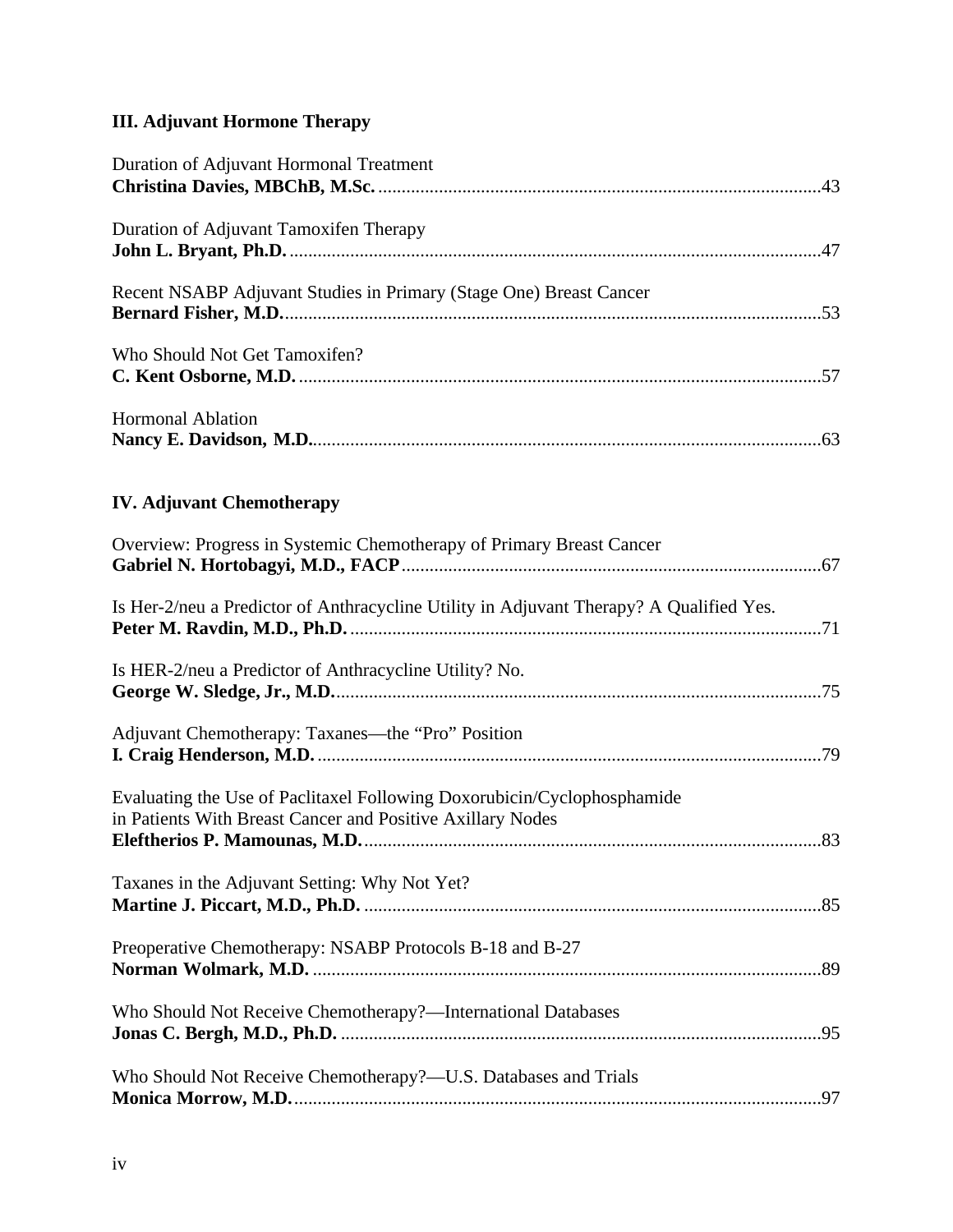| A Prospective, Randomized Comparison of Two Doses of Combination Alkyating<br>Agents (AA) as Consolidation After CAF in High-Risk Primary Breast Cancer<br>Involving Ten or More Axillary Lymph Nodes (LN): Preliminary Results of<br>CALGB 9082/SWOG 9114/NCIC MA-13 |
|-----------------------------------------------------------------------------------------------------------------------------------------------------------------------------------------------------------------------------------------------------------------------|
|                                                                                                                                                                                                                                                                       |
| Overview of the Six Randomized Adjuvant Trials of High-Dose Chemotherapy<br>in Breast Cancer                                                                                                                                                                          |
| V. Adjuvant Postmastectomy Radiotherapy                                                                                                                                                                                                                               |
| Overview: Postmastectomy Radiotherapy                                                                                                                                                                                                                                 |
| Adjuvant Postmastectomy Radiotherapy: Review of Treatment Guidelines<br>and Techniques                                                                                                                                                                                |
| VI. Influences of Treatment-Related Side Effects and Quality-of-Life Issues on<br><b>Individual Decision-Making About Adjuvant Therapy</b>                                                                                                                            |
| Side Effects, Quality-of-Life Issues, and Tradeoffs in Adjuvant Therapy<br>for Breast Cancer: The Patient Perspective                                                                                                                                                 |
| Impact of Tamoxifen Adjuvant Therapy on Symptoms, Functioning, and Quality of Life                                                                                                                                                                                    |
| Side Effects of Chemotherapy and Combined Chemohormonal Therapy                                                                                                                                                                                                       |
| Decision-Making Process—Communicating Risks/Benefits: Is There an<br>Ideal Technique?                                                                                                                                                                                 |
| Assessing Individual Benefit                                                                                                                                                                                                                                          |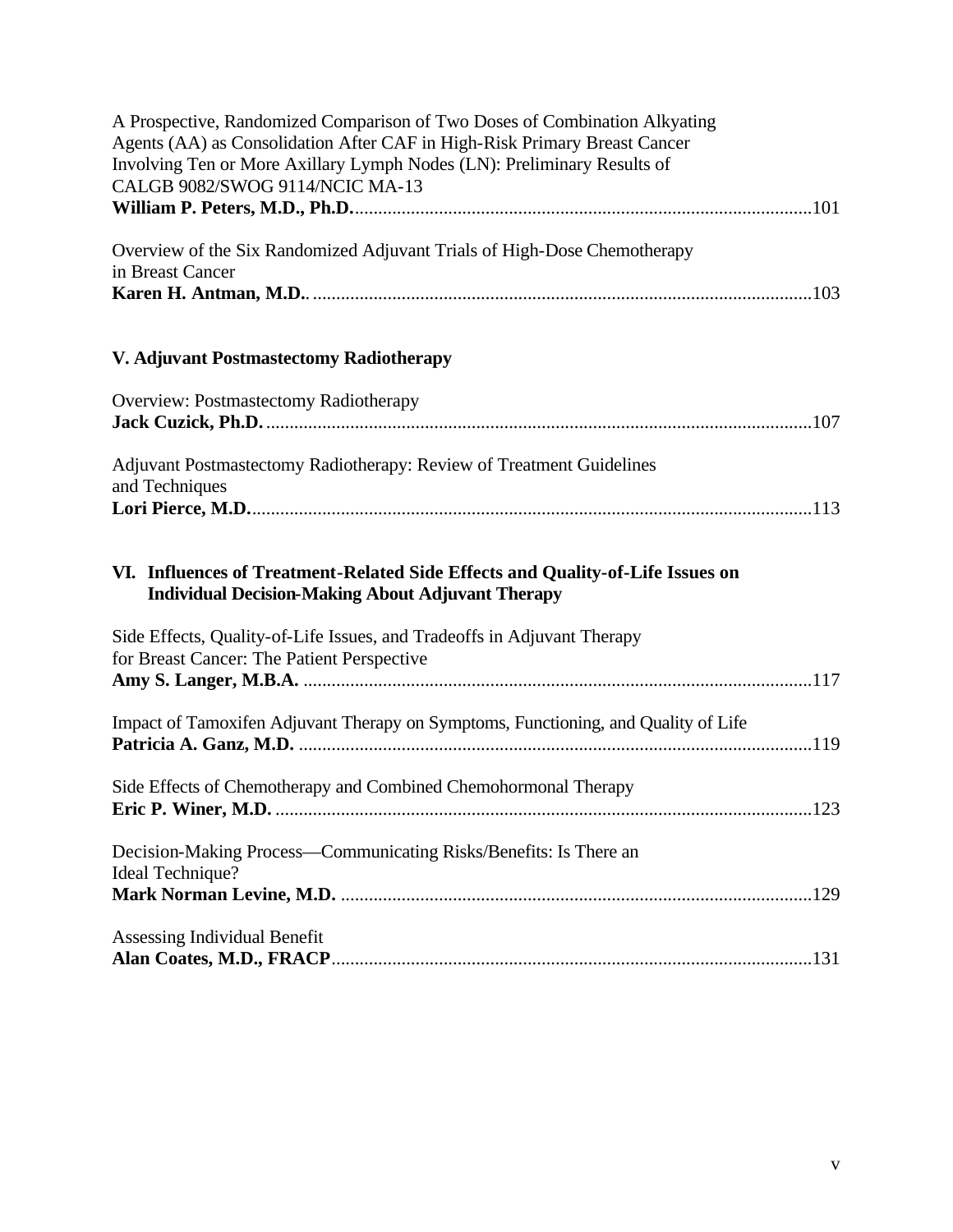# **Introduction**

The National Institutes of Health (NIH) will sponsor a Consensus Development Conference on Adjuvant Therapy for Breast Cancer on November 1–3, 2000.

Each year, more than 180,000 women in the United States are diagnosed with breast cancer, the most common type of cancer among women in this country. If current breast cancer rates stay constant, a female born today has a 1 in 8 chance of developing breast cancer sometime during her life.

Through continuing research into new treatment methods, women with breast cancer now have more treatment options and hope for survival than ever before. Studies have shown that adjuvant therapy—treatment to kill cancer cells that may have begun to spread, or metastasize, from the breast tumor—given in addition to surgery or other primary therapies increases a woman's chance of long-term survival.

Two types of systemic adjuvant therapy are used for breast cancer, either alone or in combination: adjuvant chemotherapy involves a combination of anticancer drugs; adjuvant hormone therapy deprives cancer cells of the female hormone estrogen, which some breast cancer cells need to grow. In addition to these systemic therapies, radiation therapy is sometimes used as a local adjuvant treatment to help destroy breast cancer cells that have spread to nearby parts of the body.

The rapid pace of discovery in this area continues to broaden the knowledge base from which informed treatment decisions can be made. The purpose of this conference is to clarify, for clinicians, patients, and the general public, various issues regarding the use of adjuvant therapy for breast cancer. After 1½ days of presentations and audience discussion of the latest adjuvant therapy research, an independent, non-Federal consensus development panel will weigh the scientific evidence and draft a statement that will be presented to the conference audience on the third day. The consensus development panel's statement will address the following key questions:

- Which factors should be used to select systemic adjuvant therapy?
- • **For which patients should adjuvant hormonal therapy be recommended?**
- • **For which patients should adjuvant chemotherapy be recommended? Which agents should be used, and at what dose or schedule?**
- • **For which patients should postmastectomy radiotherapy be recommended?**
- How do side effects and quality-of-life issues factor into individual decision**making about adjuvant therapy?**
- • **What are promising new research directions for adjuvant therapy?**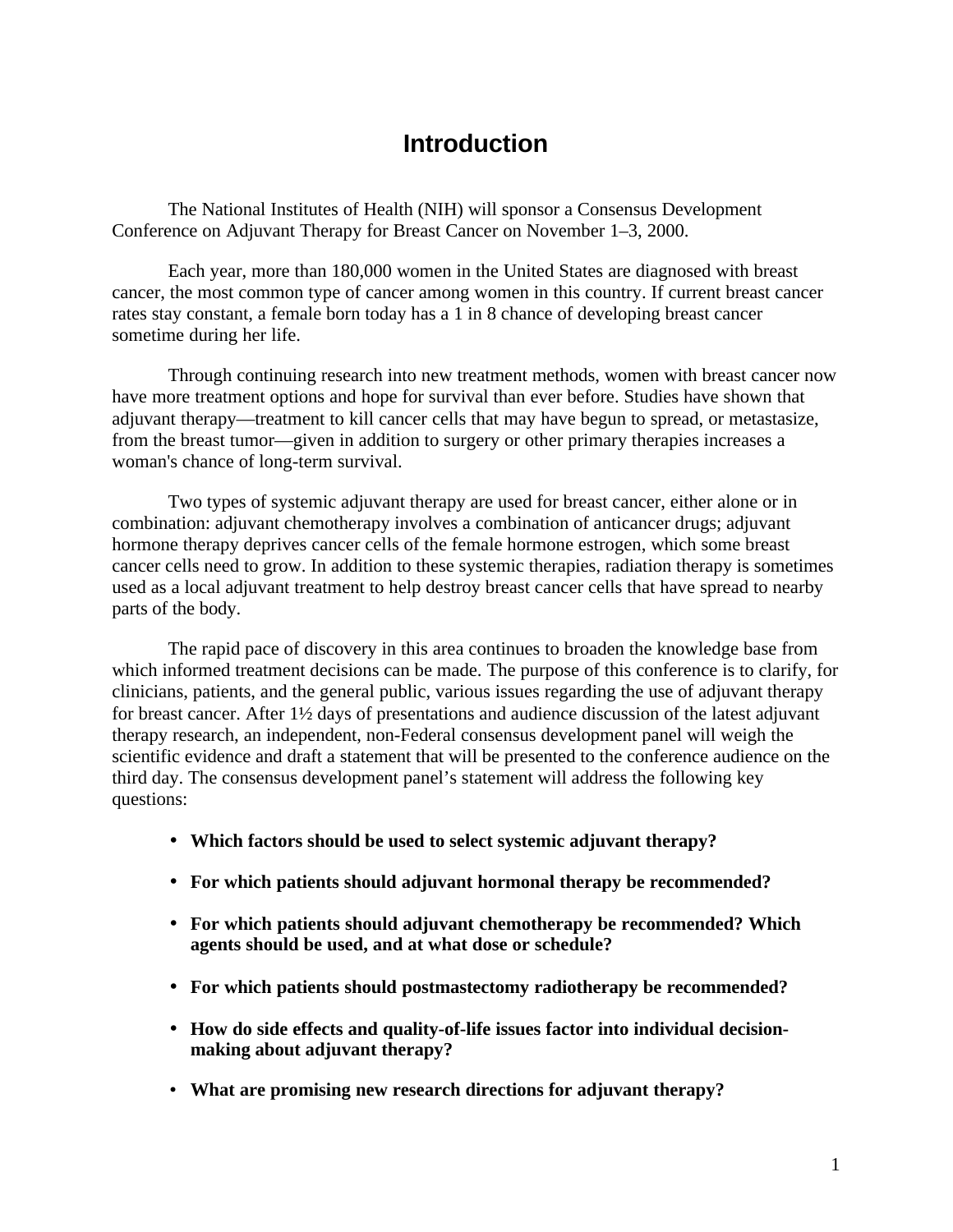On the final day of the meeting, the panel chairperson, Dr. Patricia Eifel, will read the draft statement to the conference audience and invite comments and questions. A press conference will follow to allow the panel and chairperson to respond to questions from media representatives.

#### **General Information**

Conference sessions will be held in the Natcher Conference Center, National Institutes of Health, Bethesda, Maryland. Sessions will run from 8 a.m. to 5:35 p.m. on Wednesday, from 8 a.m. to 1 p.m. on Thursday, and from 9 a.m. to 11 a.m. on Friday. The telephone number for the message center is (301) 496-9966; the fax number is (301) 480-5982.

#### **Cafeteria**

The cafeteria in the Natcher Conference Center is located one floor above the auditorium on the main floor of the building. It is open from 7 a.m. to 2 p.m., serving breakfast and lunch.

#### **Sponsors**

The primary sponsors of this meeting are the National Cancer Institute (NCI) and the NIH Office of Medical Applications of Research (OMAR). Cosponsors include the National Institute of Nursing Research and the NIH Office of Research on Women's Health.

#### **Statement of Interest**

In accordance with ACCME requirements, each speaker presenting at this conference has been asked to submit documentation outlining all outside involvement pertaining to the subject area. Please refer to the chart in your participant packet for details.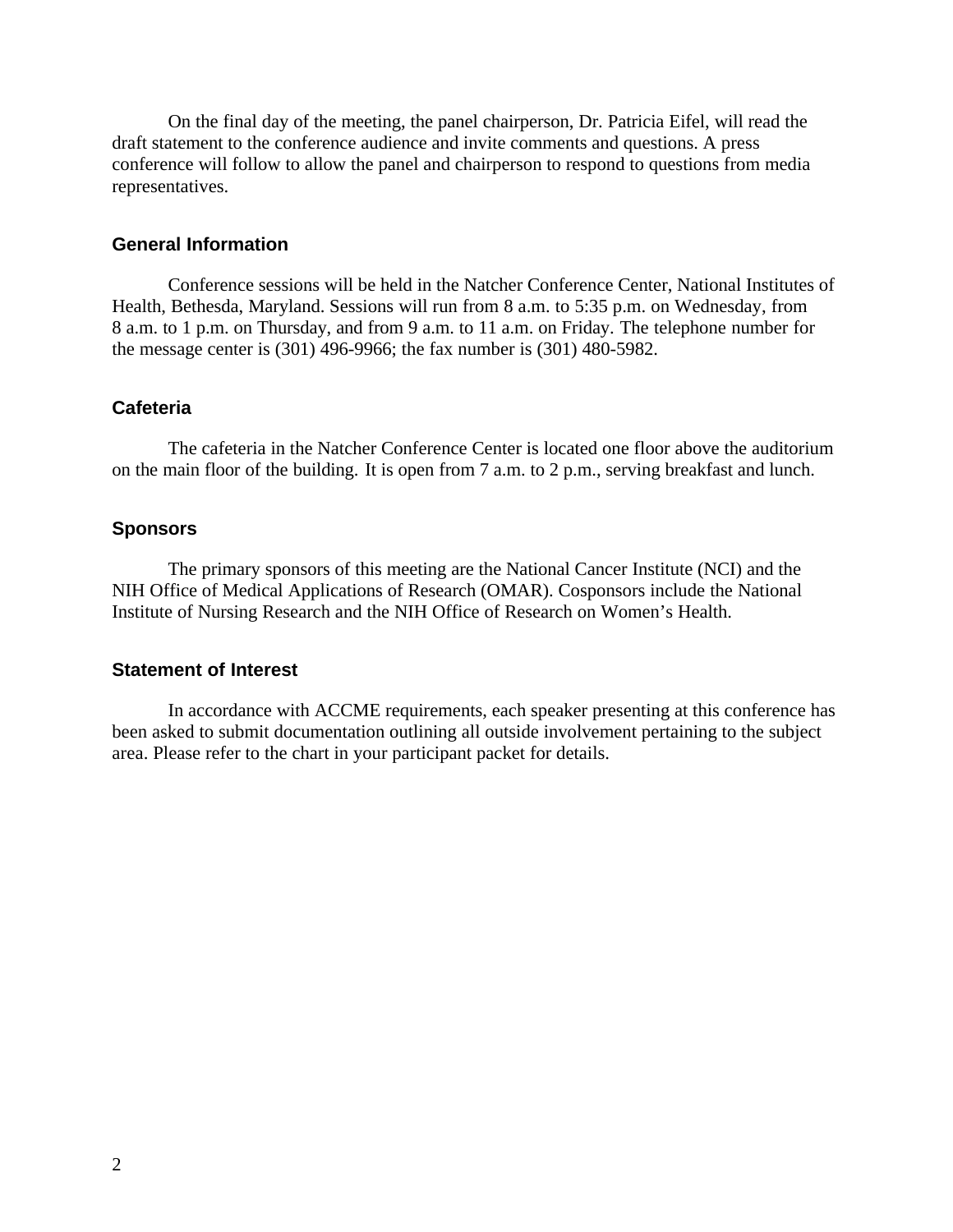# **Agenda**

### **Wednesday, November 1**

| $7:30$ a.m. | Registration                                                                                                               |
|-------------|----------------------------------------------------------------------------------------------------------------------------|
| 8:00 a.m.   | <b>Opening Remarks</b><br><b>Richard D. Klausner, M.D., Director</b><br>National Cancer Institute                          |
| $8:15$ a.m. | Charge to the Panel<br>Barnett S. Kramer, M.D., M.P.H., Director<br>NIH Office of Medical Applications of Research         |
| $8:20$ a.m. | Panel and Conference Chair Remarks<br>Patricia Eifel, M.D., Professor of Radiation Oncology<br>M.D. Anderson Cancer Center |

### **I. Overview**

8:30 a.m. Overview of Conference **William C. Wood, M.D., FACS,** Joseph Brown Whitehead Professor and Chairman, Department of Surgery Emory University School of Medicine

## **II. Factors Used To Select Adjuvant Therapy**

| $8:45$ a.m. | Factors Used To Select Adjuvant Therapy—Overview<br>Gary M. Clark, Ph.D., Professor of Medicine<br><b>Baylor Breast Center</b><br>Baylor College of Medicine                                                                     |
|-------------|----------------------------------------------------------------------------------------------------------------------------------------------------------------------------------------------------------------------------------|
| $9:05$ a.m. | <b>Traditional and Newer Pathological Factors</b><br><b>Stuart J. Schnitt, M.D., Associate Professor of Pathology</b><br>Harvard Medical School<br>Director of Surgical Pathology<br><b>Beth Israel Deaconess Medical Center</b> |
| $9:25$ a.m. | Prognostic and Predictive Role of Proliferation Indices<br>Maria Grazia Daidone, Ph.D.<br>Unit 10 Determinants of Prognosis and Treatment Response<br>Department of Experimental Oncology<br><b>Istituto Nazionale Tumori</b>    |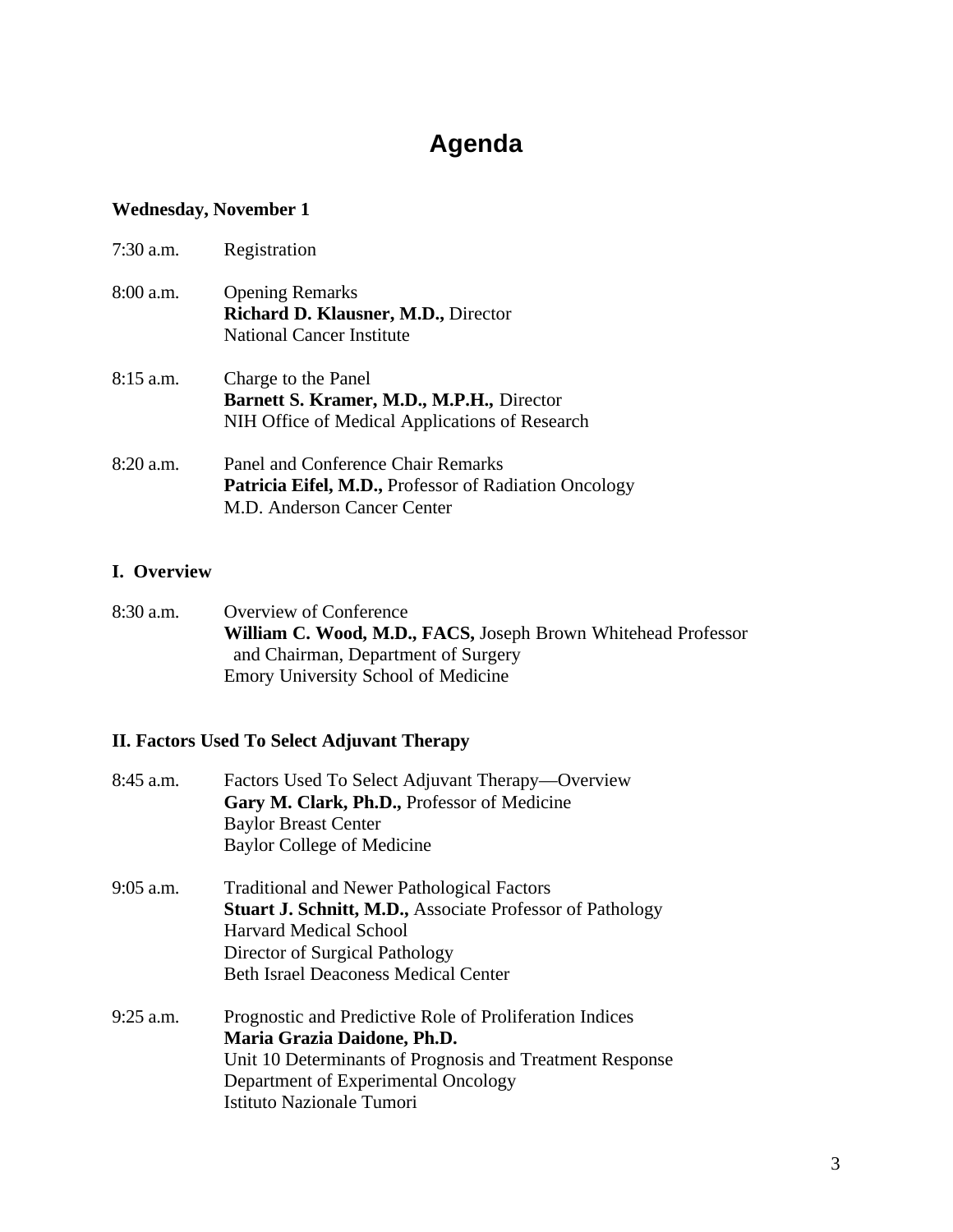### **Wednesday, November 1 (continued)**

## **II. Factors Used To Select Adjuvant Therapy (continued)**

| Statistician, National Surgical Adjuvant Breast and Bowel Project                                                                                                                                          |
|------------------------------------------------------------------------------------------------------------------------------------------------------------------------------------------------------------|
|                                                                                                                                                                                                            |
|                                                                                                                                                                                                            |
|                                                                                                                                                                                                            |
| Aron Goldhirsch, M.D., Chairman, Scientific Committee, International                                                                                                                                       |
| Professor of Medical Oncology and Director, Division of Medical                                                                                                                                            |
|                                                                                                                                                                                                            |
| Factors Used To Select Adjuvant Therapy: An Overview of Age and Race<br>Hyman B. Muss, M.D., Associate Director, Vermont Cancer Center<br>Professor of Medicine, University of Vermont College of Medicine |
|                                                                                                                                                                                                            |

10:30 a.m. Discussion

## **III. Adjuvant Hormone Therapy**

| $11:00$ a.m. | Tamoxifen<br>Sir Richard Peto, F.R.S., M.Sc.<br>Early Breast Cancer Trialists' Collaborative Group Secretariat<br>Professor of Medical Statistics and Epidemiology<br>Co-Director, ICRF/MRC Clinical Trial Service Unit and<br>Epidemiological Studies Unit<br>Radcliffe Infirmary, University of Oxford |
|--------------|----------------------------------------------------------------------------------------------------------------------------------------------------------------------------------------------------------------------------------------------------------------------------------------------------------|
| $11:20$ a.m. | Duration of Adjuvant Hormonal Treatment<br>Christina Davies, MBChB, M.Sc., ATLAS Coordinator<br>Clinical Trial Service Unit, Radcliffe Infirmary<br>University of Oxford                                                                                                                                 |
| $11:35$ a.m. | Duration of Adjuvant Tamoxifen Therapy<br><b>John L. Bryant, Ph.D., Associate Professor of Biostatistics</b><br>University of Pittsburgh<br>Director, Biostatistical Center<br>National Surgical Adjuvant Breast and Bowel Project                                                                       |
| $11:50$ a.m. | Lunch                                                                                                                                                                                                                                                                                                    |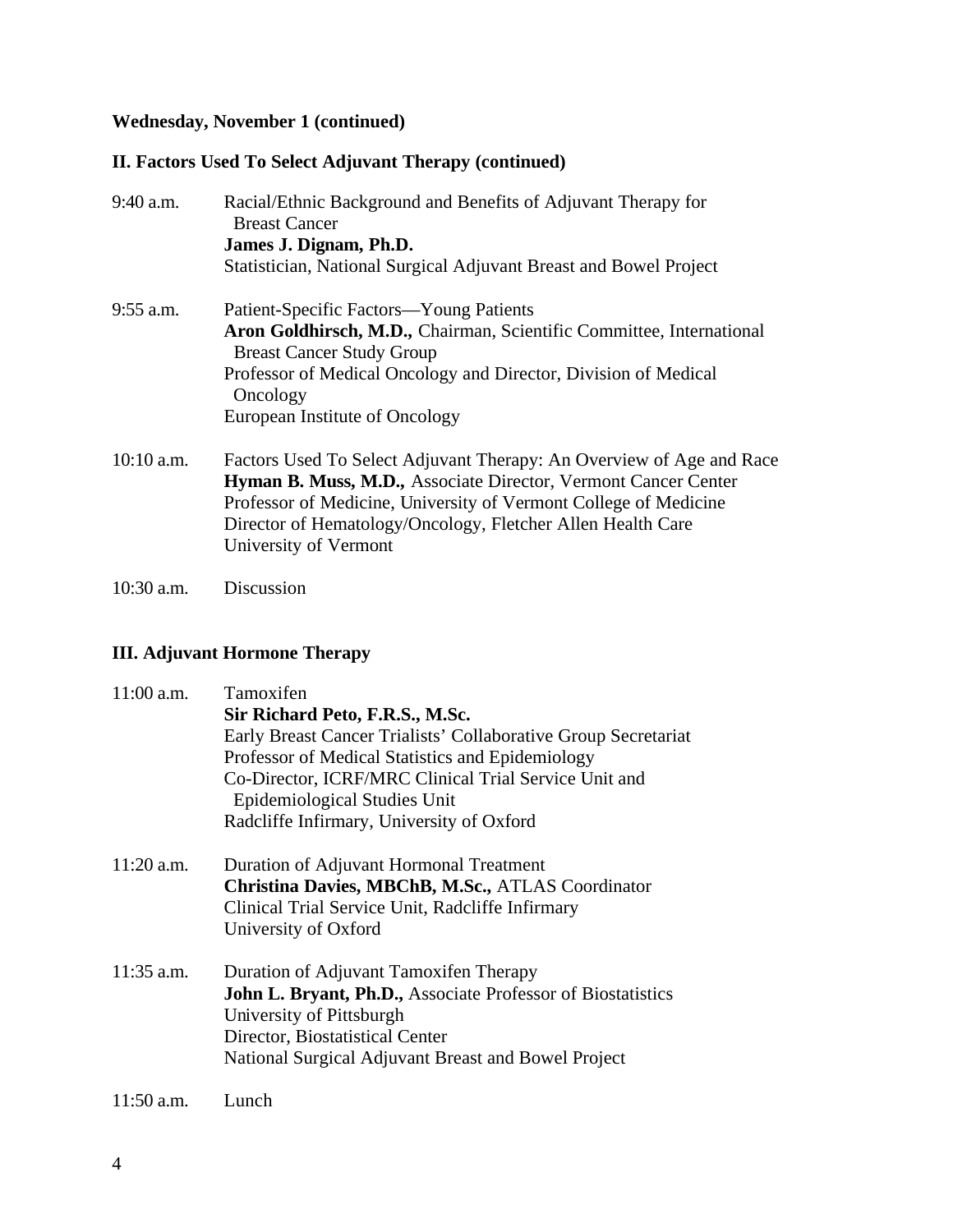# **Wednesday, November 1 (continued)**

## **III. Adjuvant Hormone Therapy (continued)**

| $12:35$ p.m. | Recent NSABP Adjuvant Studies in Primary (Stage One) Breast Cancer<br><b>Bernard Fisher, M.D., Scientific Director</b><br>National Surgical Adjuvant Breast and Bowel Project<br>Distinguished Service Professor<br>University of Pittsburgh |
|--------------|----------------------------------------------------------------------------------------------------------------------------------------------------------------------------------------------------------------------------------------------|
| $12:55$ p.m. | Who Should Not Get Tamoxifen?<br>C. Kent Osborne, M.D., Professor<br><b>Baylor Breast Center</b><br>Baylor College of Medicine                                                                                                               |
| $1:15$ p.m.  | <b>Hormonal Ablation</b><br>Nancy E. Davidson, M.D., Professor<br>Johns Hopkins Oncology Center<br>Johns Hopkins University                                                                                                                  |

1:35 p.m. Discussion

# **IV. Adjuvant Chemotherapy**

| $2:05$ p.m. | Overview: Progress in Systemic Chemotherapy of Primary Breast Cancer<br>Gabriel N. Hortobagyi, M.D., FACP, Professor and Chairman<br>Department of Breast Medical Oncology<br>M.D. Anderson Cancer Center                                |
|-------------|------------------------------------------------------------------------------------------------------------------------------------------------------------------------------------------------------------------------------------------|
| $2:25$ p.m. | Is HER-2/neu a Predictor of Anthracycline Utility?— "Pro" Position<br>Peter Ravdin, M.D., Ph.D., Associate Professor<br>Department of Medicine, Division of Medical Oncology<br>University of Texas Health Science Center at San Antonio |
| $2:40$ p.m. | Is HER-2/neu a Predictor of Anthracycline Utility? No.<br>George W. Sledge, Jr., M.D., Ballvé-Lantero Professor of Oncology<br>Department of Medicine<br>Indiana University School of Medicine                                           |
| $2:55$ p.m. | Adjuvant Chemotherapy: Taxanes—the "Pro" Position<br>I. Craig Henderson, M.D., Adjunct Professor of Medicine<br>University of California, San Francisco                                                                                  |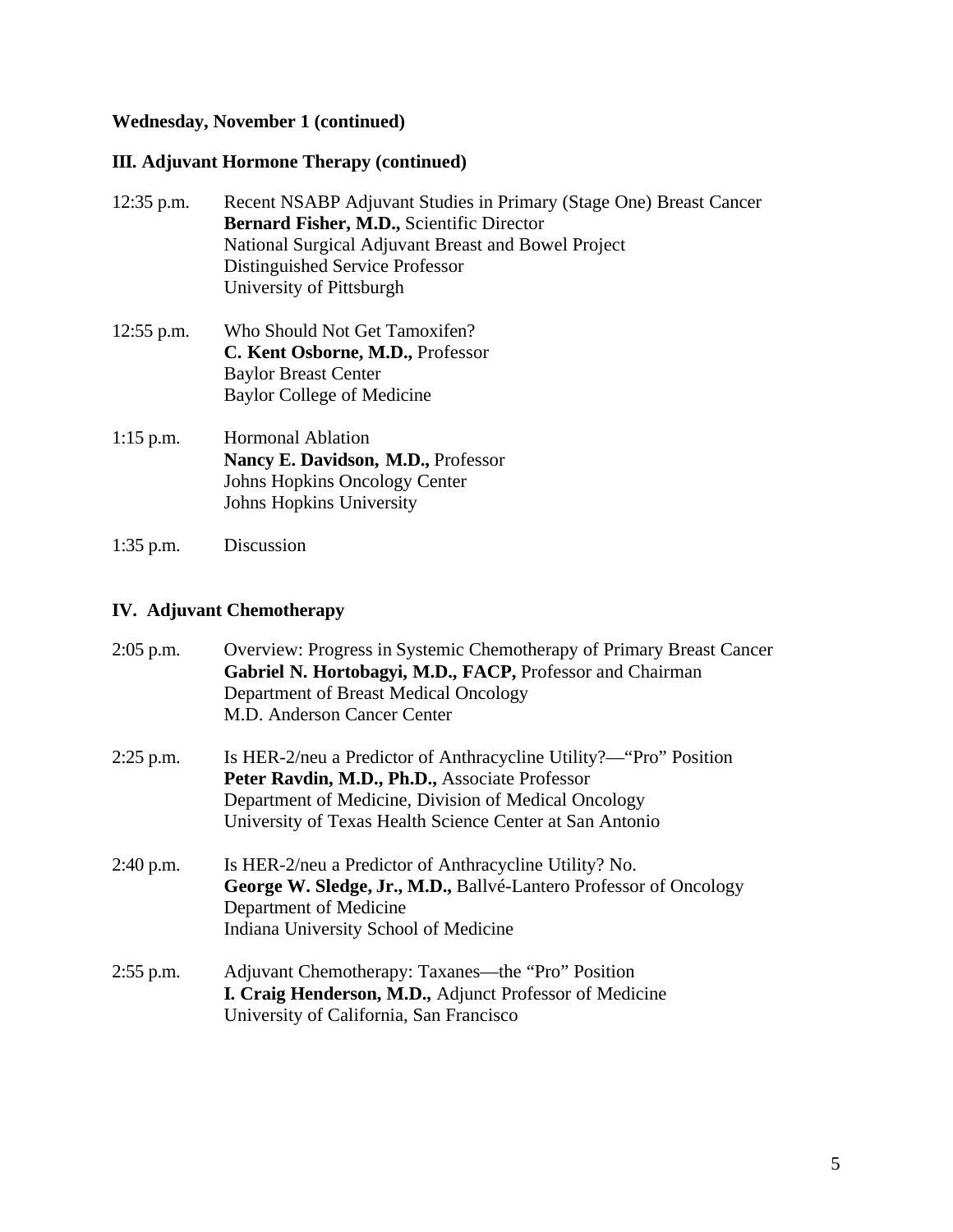# **Wednesday, November 1 (continued)**

# **IV. Adjuvant Chemotherapy (continued)**

| $3:10$ p.m.                | <b>NSABP B-28: Initial Results</b><br>Eleftherios P. Mamounas, M.D., Medical Director, Cancer Center<br><b>Aultman Hospital</b>                                                                                                                                                                         |
|----------------------------|---------------------------------------------------------------------------------------------------------------------------------------------------------------------------------------------------------------------------------------------------------------------------------------------------------|
| $3:25$ p.m.                | Taxanes in the Adjuvant Setting: Why Not Yet?<br>Martine J. Piccart, M.D., Ph.D., Chairman, Breast International Group<br>Head, Chemotherapy Department<br><b>Jules Bordet Institute</b>                                                                                                                |
| 3:40 p.m.                  | Discussion                                                                                                                                                                                                                                                                                              |
| $4:15$ p.m.                | <b>Chemoendocrine Combined Therapy</b><br>Richard Gray, M.A., M.Sc., Director<br><b>Clinical Trials Unit</b><br>University of Birmingham Medical School                                                                                                                                                 |
| 4:35 p.m.                  | Preoperative Chemotherapy<br>Norman Wolmark, M.D., Chairman, National Surgical Adjuvant Breast<br>and Bowel Project<br>Chairman and Professor, Department of Human Oncology<br><b>Allegheny General Hospital</b>                                                                                        |
| $4:55$ p.m.                | Who Should Not Receive Chemotherapy?—International Databases<br>Jonas C. Bergh, M.D., Ph.D., Professor of Clinical and Molecular Oncology<br>Karolinska Institute and Hospital                                                                                                                          |
| $5:10$ p.m.                | Who Should Not Receive Chemotherapy?—U.S. Databases and Trials<br>Monica Morrow, M.D., Professor of Surgery, Northwestern Memorial<br>Hospital, Northwestern University Medical School<br>Director, Lynn Sage Comprehensive Breast Program<br>Director, Cancer Department, American College of Surgeons |
| 5:25 p.m. $-$<br>5:55 p.m. | Discussion                                                                                                                                                                                                                                                                                              |
| 5:55 p.m.                  | Adjournment                                                                                                                                                                                                                                                                                             |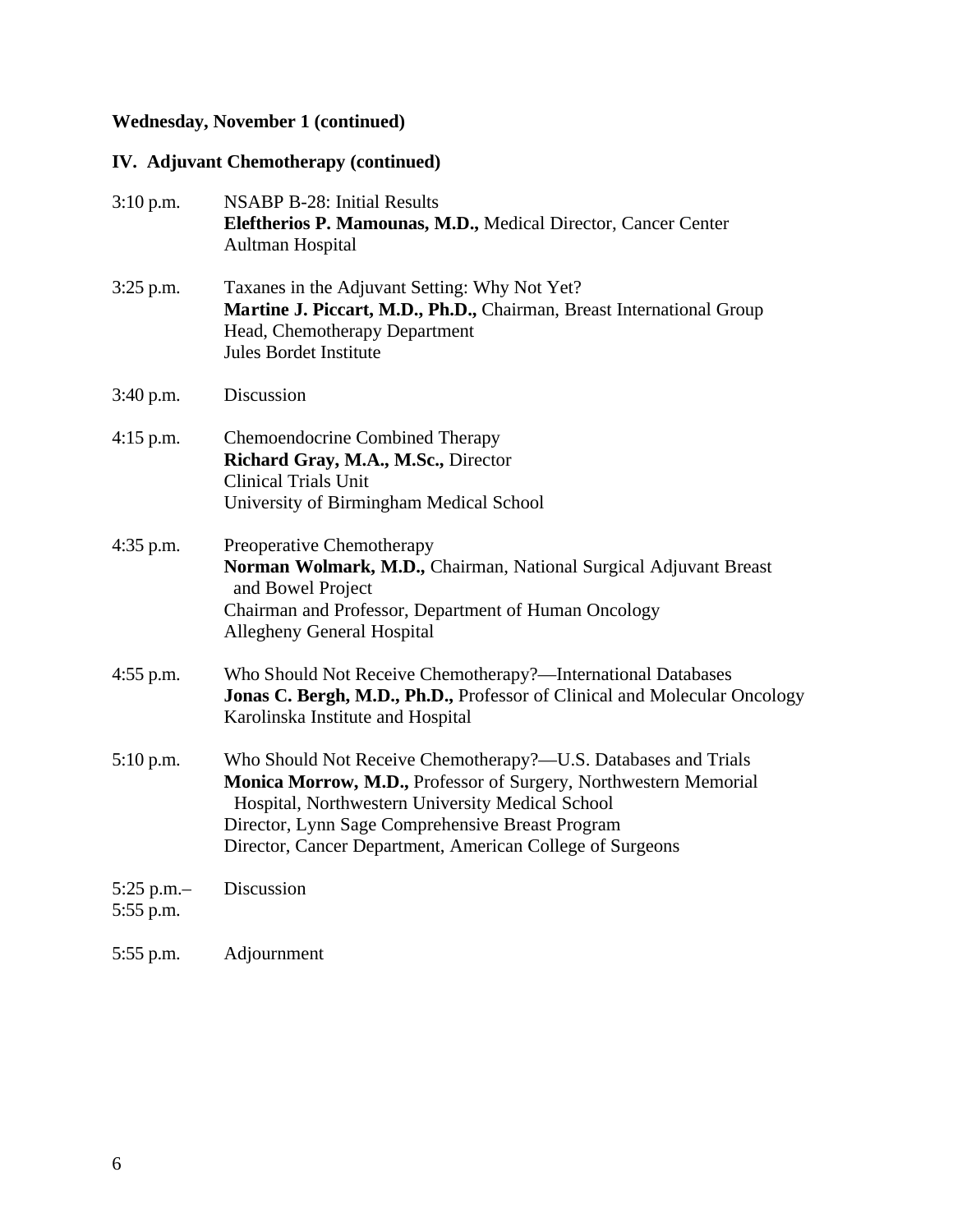### **Thursday, November 2**

# **IV. Adjuvant Chemotherapy (continued)**

| $8:00$ a.m. | Role of Dose and Dose Intensity for Chemotherapy                                                                                                                                                                                                                                                                                                                                       |
|-------------|----------------------------------------------------------------------------------------------------------------------------------------------------------------------------------------------------------------------------------------------------------------------------------------------------------------------------------------------------------------------------------------|
|             | Larry Norton, M.D., Head, Division of Solid Tumor Oncology                                                                                                                                                                                                                                                                                                                             |
|             | Norna S. Sarofim Chair in Clinical Oncology                                                                                                                                                                                                                                                                                                                                            |
|             | Memorial Sloan-Kettering Cancer Center                                                                                                                                                                                                                                                                                                                                                 |
| 8:20 a.m.   | A Prospective, Randomized Comparison of Two Doses of Combination<br>Alkyating Agents (AA) as Consolidation After CAF in High-Risk<br>Primary Breast Cancer Involving Ten or More Axillary Lymph Nodes<br>(LN): Preliminary Results of CALGB 9082/SWOG 9114/NCIC MA-13<br>William P. Peters, M.D., Ph.D., Director and Chief Executive Officer<br>Barbara Ann Karmanos Cancer Institute |
|             |                                                                                                                                                                                                                                                                                                                                                                                        |
| 8:40 a.m.   | Overview of the Six Randomized Adjuvant Trials of High-Dose<br>Chemotherapy in Breast Cancer                                                                                                                                                                                                                                                                                           |
|             | <b>Karen H. Antman, M.D., Professor of Medicine</b>                                                                                                                                                                                                                                                                                                                                    |
|             | College of Physicians and Surgeons of Columbia University                                                                                                                                                                                                                                                                                                                              |
|             | Chief, Division of Medical Oncology                                                                                                                                                                                                                                                                                                                                                    |
|             | Director, Herbert Irving Comprehensive Cancer Center                                                                                                                                                                                                                                                                                                                                   |
| $9:00$ a.m. | Discussion                                                                                                                                                                                                                                                                                                                                                                             |

**V. Adjuvant Postmastectomy Radiotherapy** 

| 9:30 a.m.   | <b>Overview: Postmastectomy Radiotherapy</b><br>Jack Cuzick, Ph.D., Professor of Epidemiology<br>Head, Department of Mathematics, Statistics, and Epidemiology<br><b>Imperial Cancer Research Fund</b>        |
|-------------|---------------------------------------------------------------------------------------------------------------------------------------------------------------------------------------------------------------|
| $9:50$ a.m. | Adjuvant Postmastectomy Radiotherapy: Review of Treatment<br>Guidelines and Techniques<br>Lori Pierce, M.D., Associate Professor<br>Department of Radiation Oncology<br>University of Michigan Medical Center |

10:10 a.m. Discussion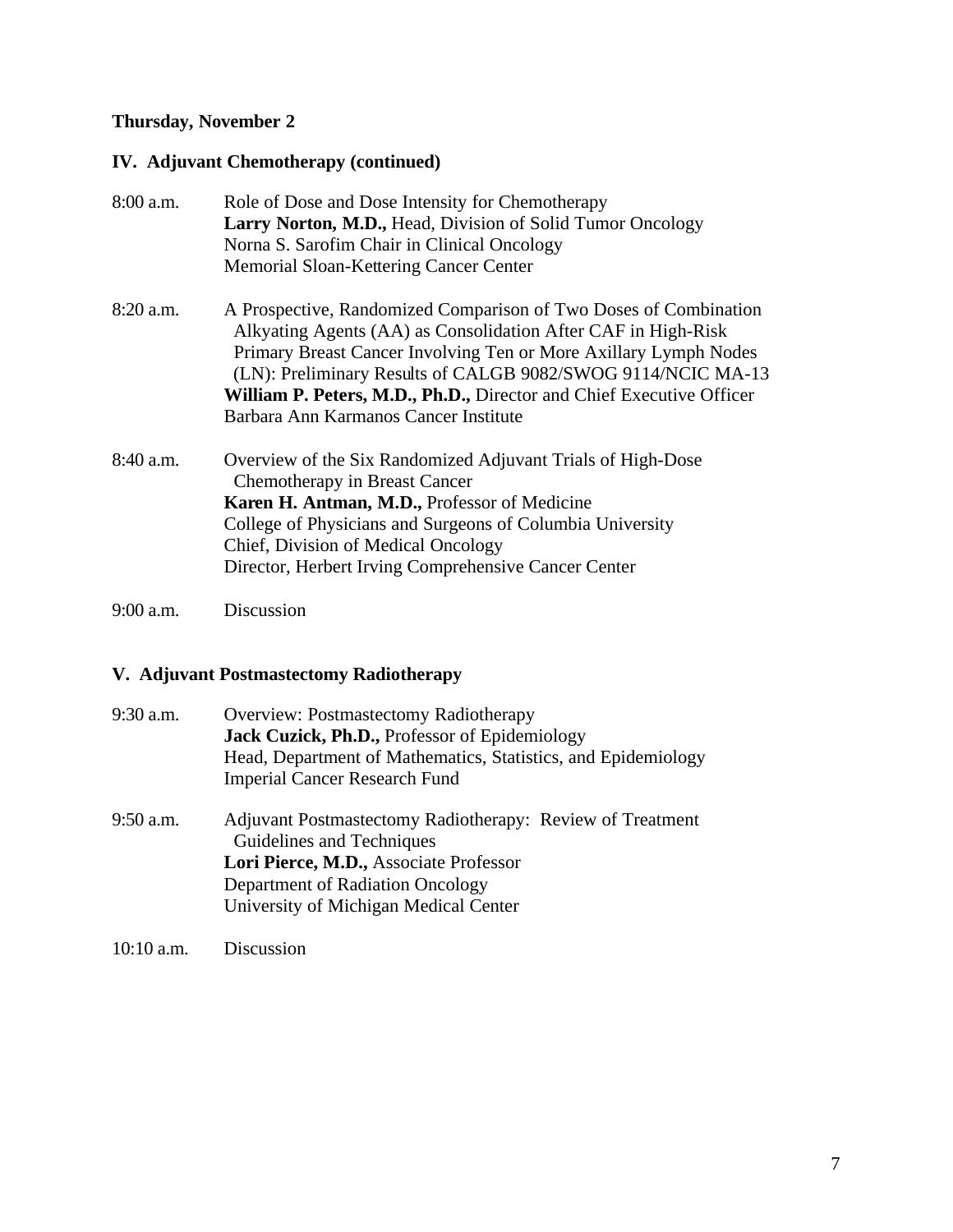**Thursday, November 2 (continued)** 

### **VI. Influences of Treatment-Related Side Effects and Quality-of-Life Issues on Individual Decision-Making About Adjuvant Therapy**

| $10:45$ a.m.                | Side Effects, Quality-of-Life Issues, and Tradeoffs: Patient Perspective<br>Amy S. Langer, M.B.A., Executive Director<br>National Alliance of Breast Cancer Organizations                                                                                                                     |
|-----------------------------|-----------------------------------------------------------------------------------------------------------------------------------------------------------------------------------------------------------------------------------------------------------------------------------------------|
| $11:05$ a.m.                | Impact of Tamoxifen Adjuvant Therapy on Symptoms, Functioning, and<br>Quality of Life<br>Patricia A. Ganz, M.D., Professor<br><b>UCLA Schools of Medicine and Public Health</b><br>Director, Division of Cancer Prevention and Control Research<br><b>Jonsson Comprehensive Cancer Center</b> |
| 11:20 a.m.                  | Chemotherapy and Combined Chemohormonal Therapy<br>Eric P. Winer, M.D., Associate Professor of Medicine<br>Department of Adult Oncology, Dana-Farber Cancer Institute                                                                                                                         |
| $11:40$ a.m.                | Decision-Making Process—Communicating Risks/Benefits: Is There an<br>Ideal Technique?<br>Mark Norman Levine, M.D., Professor of Medicine<br>McMaster University                                                                                                                               |
| $12:00$ p.m.                | Assessing Individual Benefit<br>Alan Coates, M.D., FRACP, International Breast Cancer Study Group<br>Chief Executive Officer, Australian Cancer Society                                                                                                                                       |
| $12:20$ p.m.-<br>12:50 p.m. | Discussion                                                                                                                                                                                                                                                                                    |
| 12:50 p.m.                  | Adjournment                                                                                                                                                                                                                                                                                   |

## **Friday, November 3**

| 8:00 a.m.    | Registration                                           |
|--------------|--------------------------------------------------------|
| 9:00 a.m.    | <b>Presentation of Consensus Development Statement</b> |
| 9:30 a.m.    | <b>Public Discussion</b>                               |
| $11:00$ a.m. | Panel Meets in Executive Session                       |
| $1:00$ p.m.  | Press Conference                                       |
| 2:00 p.m.    | Adjournment                                            |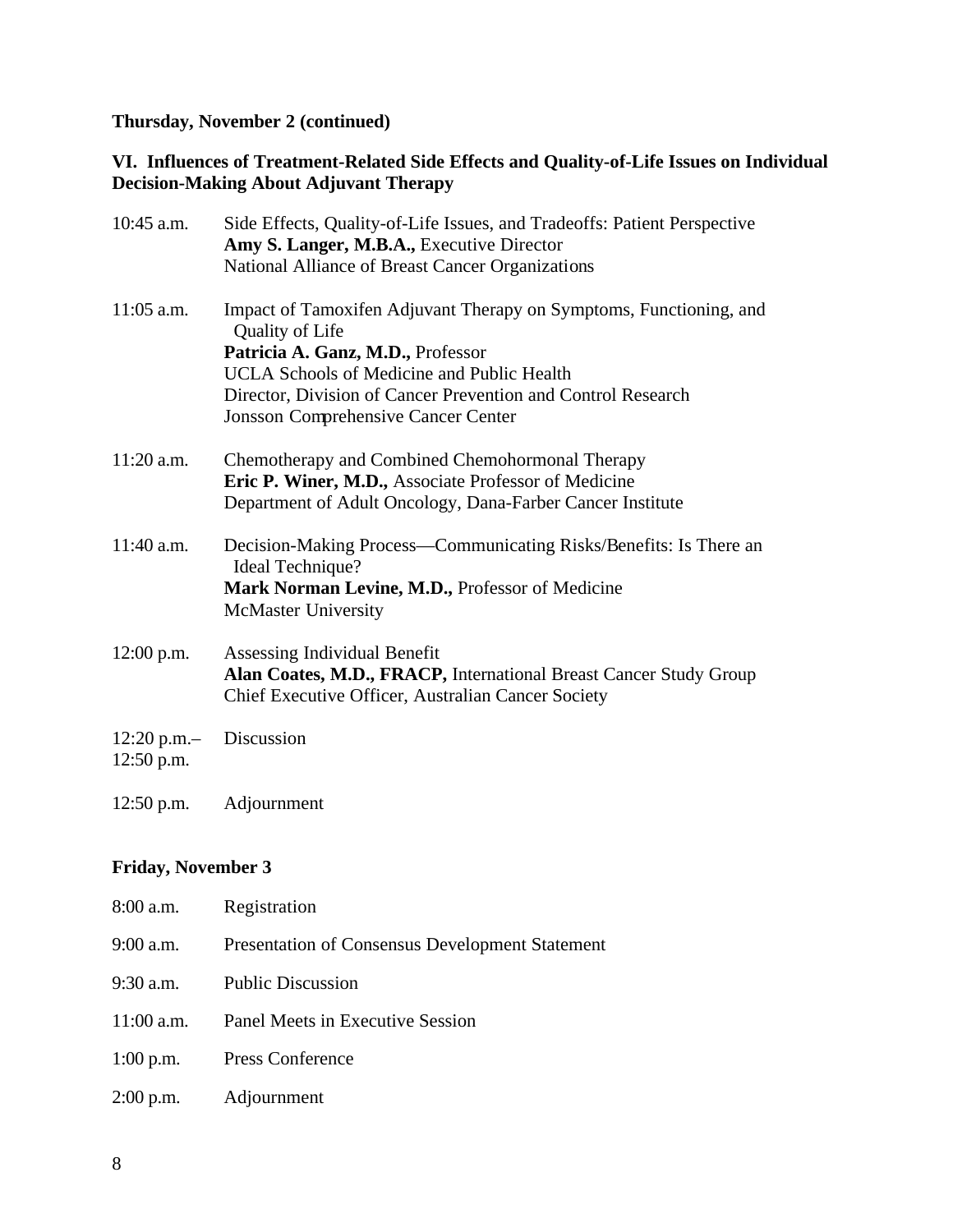# **Panel Members**

#### **Panel Chair: Patricia Eifel, M.D.**

Professor of Radiation Oncology M.D. Anderson Cancer Center University of Texas Houston, Texas

#### **John A. Axelson, M.D., FACP**

Hematology and Oncology Associates Jackson, Michigan

#### **Jose Costa, M.D.**

Professor of Pathology and Biology Director of Anatomic Pathology Deputy Director, Yale Cancer Center Vice Chairman, Department of Pathology Yale University School of Medicine New Haven, Connecticut

#### **John Crowley, Ph.D.**

Biostatistician Fred Hutchinson Cancer Research Center Seattle, Washington

#### **Walter J. Curran, Jr., M.D.**

Professor and Chairman Department of Radiation Oncology Thomas Jefferson University Hospital Philadelphia, Pennsylvania

#### **Ann Deshler, R.N.**

Administrative Director Metro Minnesota CCOP Institute for Research and Education of HealthSystem Minnesota St. Louis Park, Minnesota

#### **Shirley Fulton, J.D., M.B.A.**  Superior Court Judge Superior Court Judge Office

Charlotte, North Carolina

#### **Carolyn B. Hendricks, M.D.**

Medical Oncologist Suburban Specialty Care Physicians, P.C. Bethesda, Maryland

#### **Margaret Kemeny, M.D.**

Surgeon Chief of the Division of Surgical Oncology University Hospital and Medical Center State University of New York at Stony Brook Stony Brook, New York

#### **Alice B. Kornblith, Ph.D.**

Director of Outcomes Studies Department of Pain Medicine and Palliative Care and Cancer Center Beth Israel Medical Center New York, New York

#### **Thomas A. Louis, Ph.D.**

Senior Statistical Scientist The RAND Corporation Arlington, Virginia

#### **Maurie Markman, M.D.**

Director, The Cleveland Clinic Taussig Cancer Center Chairman, Department of Hematology and Medical Oncology The Lee and Jerome Burkons Research Chair in Oncology The Cleveland Clinic Foundation Cleveland, Ohio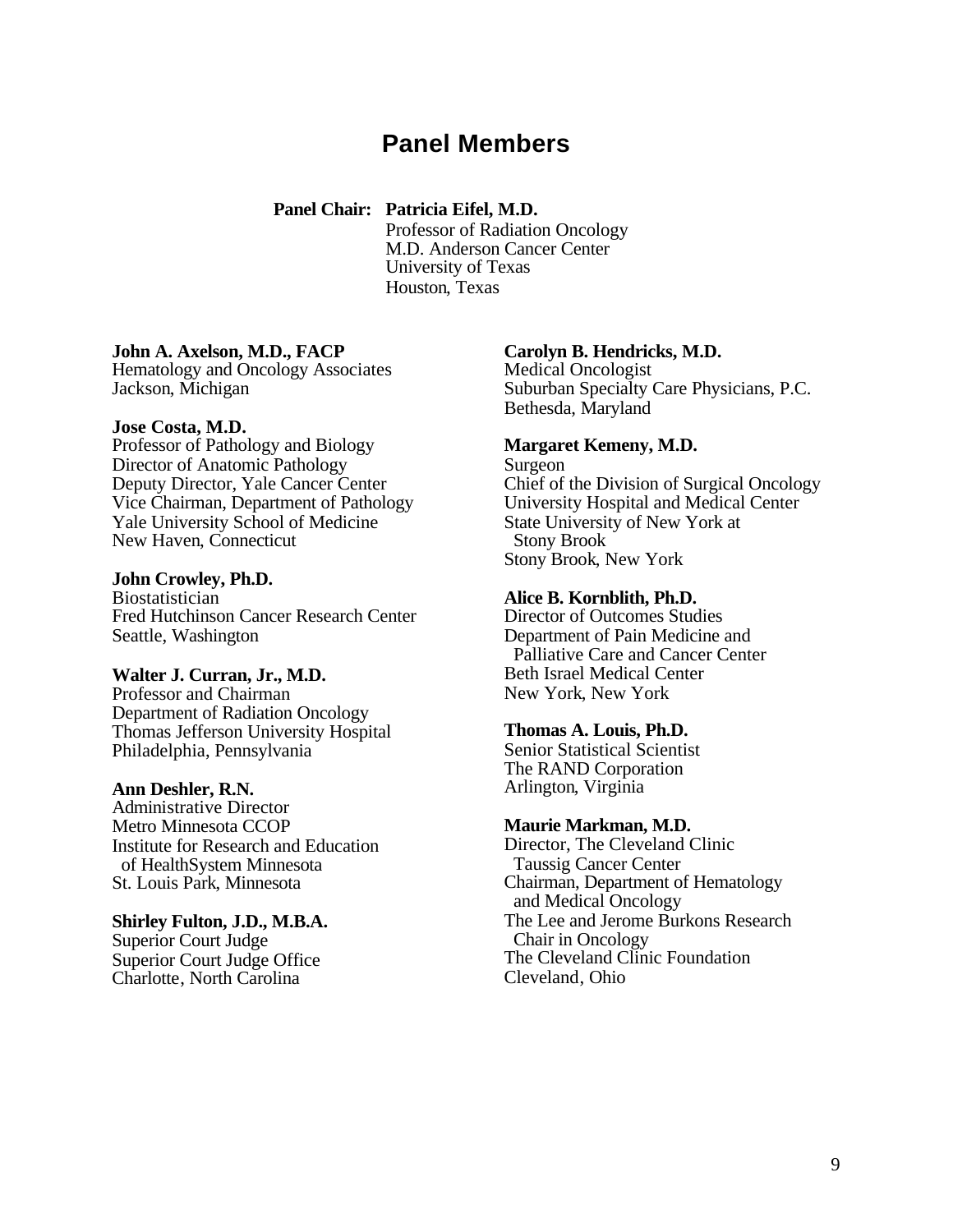#### **Robert Mayer, M.D.**

Professor of Medicine Harvard Medical School Vice Chair for Academic Affairs Department of Adult Oncology Dana-Farber Cancer Institute Boston, Massachusetts

### **Debra Roter, Dr.P.H.**

Professor, Health Policy and Management School of Hygiene and Public Health Johns Hopkins University Baltimore, Maryland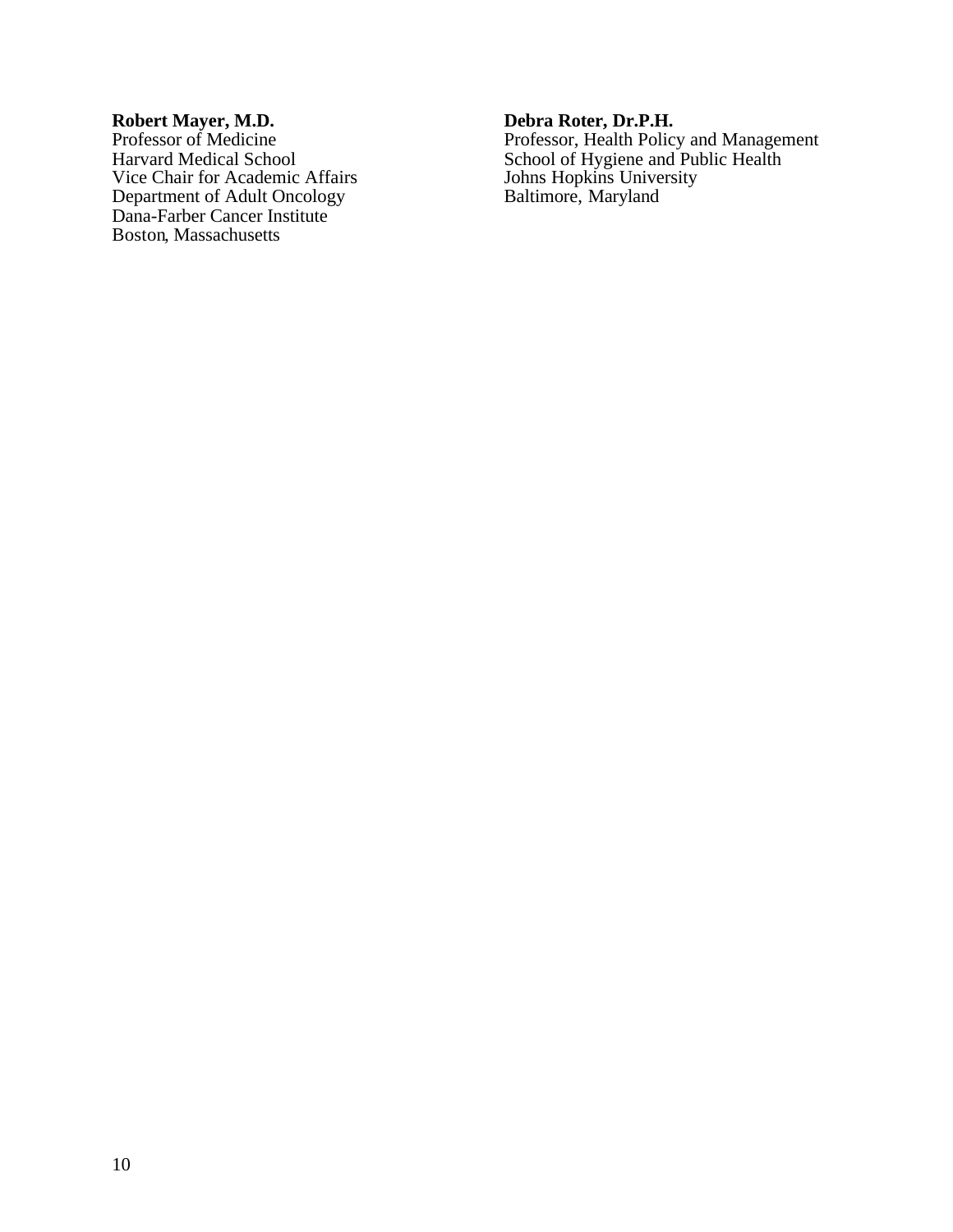# **Speakers**

#### **Karen H. Antman, M.D.**

Professor of Medicine College of Physicians and Surgeons of Columbia University Chief, Division of Medical Oncology Director, Herbert Irving Comprehensive Cancer Center New York, New York

#### **Jonas C. Bergh, M.D., Ph.D.**

Professor of Clinical and Molecular Oncology Karolinska Institute and Hospital Stockholm, Sweden

#### **John L. Bryant, Ph.D.**

Associate Professor of Biostatistics University of Pittsburgh Director, Biostatistical Center National Surgical Adjuvant Breast and Bowel Project Pittsburgh, Pennsylvania

#### **Gary M. Clark, Ph.D.**

Professor of Medicine Baylor Breast Center Baylor College of Medicine Houston, Texas

#### **Alan Coates, M.D., FRACP**

International Breast Cancer Study Group Chief Executive Officer Australian Cancer Society Sydney, New South Wales, Australia

#### **Jack Cuzick, Ph.D.**

Professor of Epidemiology Head, Department of Mathematics, Statistics, and Epidemiology Imperial Cancer Research Fund London, United Kingdom

#### **Maria Grazia Daidone, Ph.D.**

Unit 10 Determinants of Prognosis and Treatment Response Department of Experimental Oncology Istituto Nazionale Tumori Milan, Italy

#### **Nancy E. Davidson, M.D.**

Professor Johns Hopkins Oncology Center Johns Hopkins University School of Medicine Baltimore, Maryland

#### **Christina Davies, MBChB, M.Sc.**

ATLAS Coordinator Clinical Trial Service Unit Radcliffe Infirmary University of Oxford Oxford, United Kingdom

#### **James J. Dignam, Ph.D.**

**Statistician** National Surgical Adjuvant Breast and Bowel Project Chicago, Illinois

#### **Bernard Fisher, M.D.**

Scientific Director National Surgical Adjuvant Breast and Bowel Project Distinguished Service Professor University of Pittsburgh Pittsburgh, Pennsylvania

#### **Patricia A. Ganz, M.D.**

Professor, UCLA Schools of Medicine and Public Health Director, Division of Cancer Prevention and Control Research Jonsson Comprehensive Cancer Center Los Angeles, California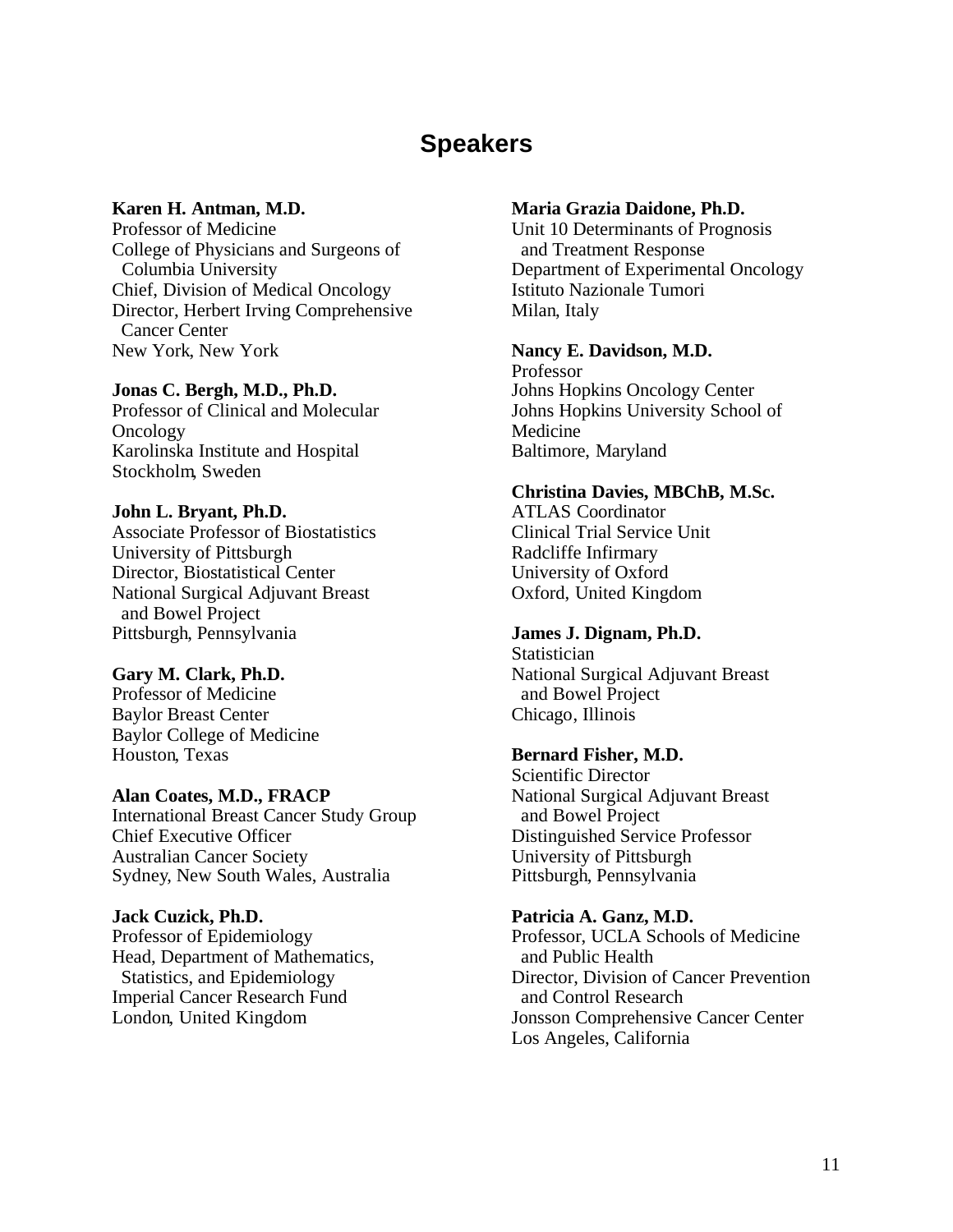#### **Aron Goldhirsch, M.D.**

Chairman, Scientific Committee, International Breast Cancer Study Group Professor of Medical Oncology Director, Division of Medical Oncology European Institute of Oncology Milan, Italy

### **Richard Gray, M.A., M.Sc.**

**Director** Clinical Trials Unit University of Birmingham Medical School Birmingham, United Kingdom

#### **I. Craig Henderson, M.D.**

Adjunct Professor of Medicine University of California, San Francisco San Francisco, California

### **Gabriel N. Hortobagyi, M.D., FACP**

Professor and Chairman Department of Breast Medical Oncology M.D. Anderson Cancer Center University of Texas Houston, Texas

#### **Amy S. Langer, M.B.A.**

Executive Director National Alliance of Breast Cancer Organizations (NABCO) New York, New York

#### **Mark Norman Levine, M.D.**

Professor of Medicine McMaster University Hamilton, Ontario, Canada

#### **Eleftherios P. Mamounas, M.D.**

Medical Director Cancer Center Aultman Hospital Canton, Ohio

#### **Monica Morrow, M.D.**

Professor of Surgery, Northwestern Memorial Hospital Northwestern University Medical School Director, Lynn Sage Comprehensive Breast Program Director of Cancer Department American College of Surgeons Chicago, Illinois

#### **Hyman B. Muss, M.D.**

Associate Director, Vermont Cancer Center Professor of Medicine, University of Vermont College of Medicine Director of Hematology/Oncology Fletcher Allen Health Care University of Vermont Burlington, Vermont

#### **Larry Norton, M.D.**

Head, Division of Solid Tumor Oncology Norna S. Sarofim Chair in Clinical Oncology Memorial Sloan-Kettering Cancer Center New York, New York

#### **C. Kent Osborne, M.D.**

Professor Baylor Breast Center Baylor College of Medicine Houston, Texas

#### **William P. Peters, M.D., Ph.D.**

Director and Chief Executive Officer Barbara Ann Karmanos Cancer Institute Detroit, Michigan

#### **Sir Richard Peto, F.R.S., M.Sc.**

Early Breast Cancer Trialists' Collaborative Group Secretariat Professor of Medical Statistics and Epidemiology Co-Director ICRF/MRC Clinical Trial Service Unit and Epidemiological Studies Unit Radcliffe Infirmary, University of Oxford Oxford, United Kingdom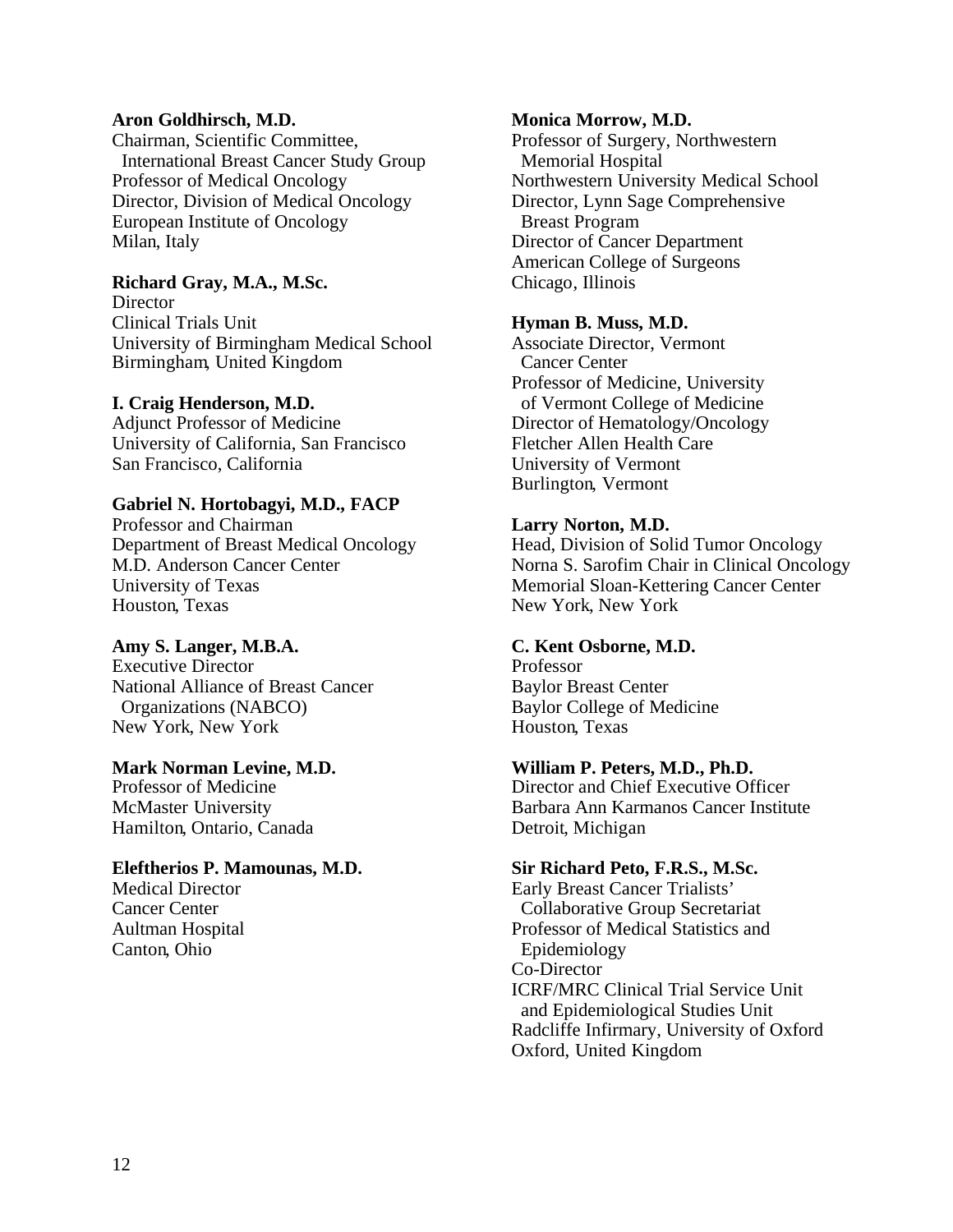#### **Martine J. Piccart, M.D., Ph.D.**

Chairman, Breast International Group Head, Chemotherapy Department Jules Bordet Institute B-1000 Brussels, Belgium

#### **Lori Pierce, M.D.**

Associate Professor Department of Radiation Oncology University of Michigan Medical Center Ann Arbor, Michigan

#### **Peter Ravdin, M.D., Ph.D.**

Associate Professor Department of Medicine Division of Medical Oncology University of Texas Health Science Center at San Antonio San Antonio, Texas

#### **Stuart J. Schnitt, M.D.**

Associate Professor of Pathology Harvard Medical School Director of Surgical Pathology Beth Israel Deaconess Medical Center Boston, Massachusetts

#### **George W. Sledge, Jr., M.D.**

Ballvé-Lantero Professor of Oncology Department of Medicine Indiana University School of Medicine Indianapolis, Indiana

#### **Eric P. Winer, M.D.**

Associate Professor of Medicine Department of Adult Oncology Dana-Farber Cancer Institute Boston, Massachusetts

#### **Norman Wolmark, M.D.**

Chairman, National Surgical Adjuvant Breast and Bowel Project Chairman and Professor Department of Human Oncology Allegheny General Hospital Pittsburgh, Pennsylvania

#### **William C. Wood, M.D., FACS**

Joseph Brown Whitehead Professor and Chairman Department of Surgery Emory University School of Medicine Atlanta, Georgia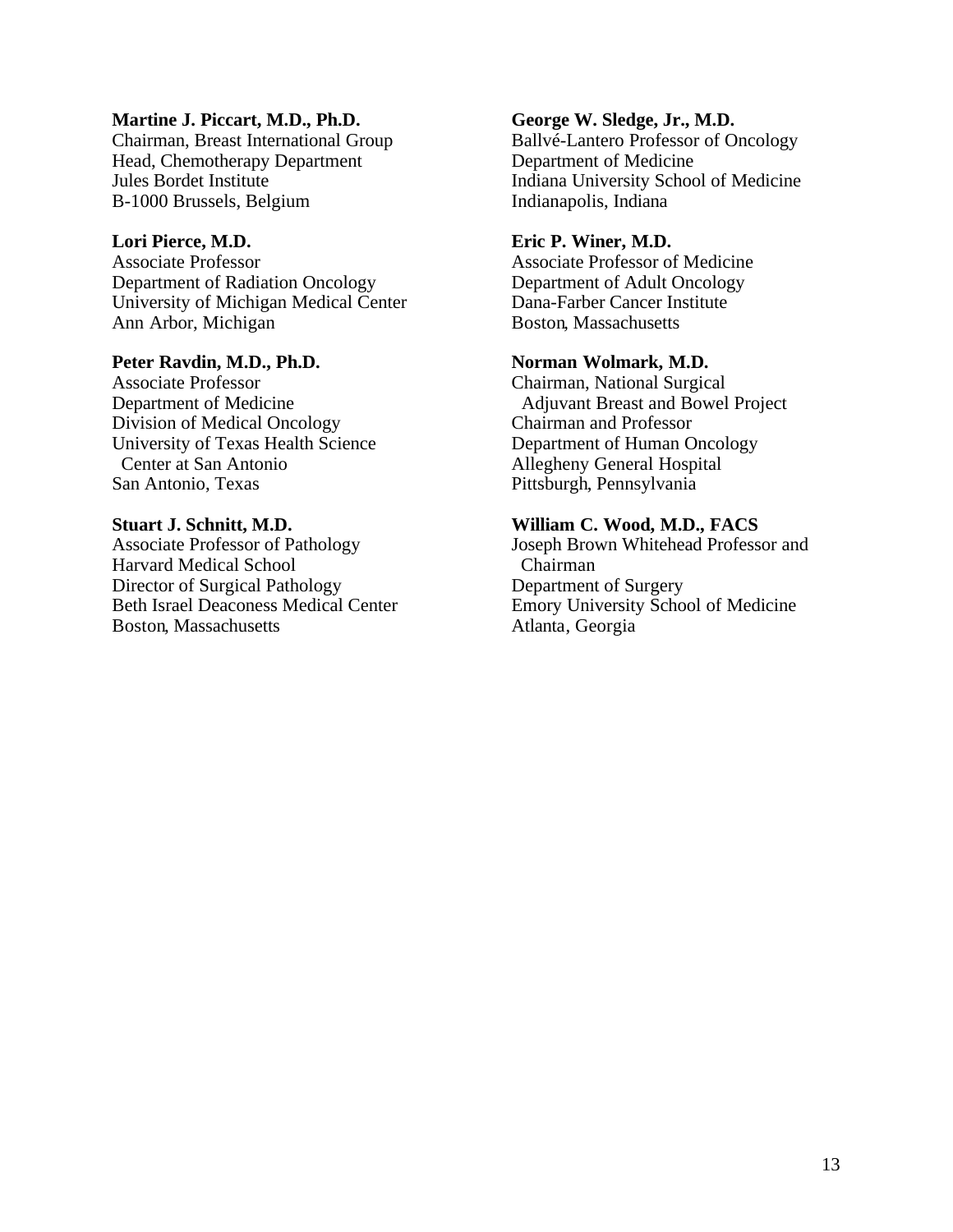# **Planning Committee**

### **Planning Committee Chair: Jeffrey Abrams, M.D.**

Senior Investigator Clinical Investigation Branch Cancer Therapy Evaluation Program National Cancer Institute Bethesda, Maryland

#### **Marietta Anthony, Ph.D.**

Director, Women's Health Research Department of Pharmacology Georgetown University Medical Center Washington, DC

#### **Karen H. Antman, M.D.**

Professor of Medicine College of Physicians and Surgeons of Columbia University Chief, Division of Medical Oncology Director, Herbert Irving Comprehensive Cancer Center New York, New York

#### **Christine D. Berg, M.D.**

Director, Suburban Hospital Cancer Center Affiliated with Johns Hopkins Oncology **Center** Bethesda, Maryland

#### **John A. Bowersox**

Communications Specialist Office of Medical Applications of Research Office of the Director National Institutes of Health Bethesda, Maryland

#### **John L. Bryant, Ph.D.**

Associate Professor of Biostatistics University of Pittsburgh Director, Biostatistical Center National Surgical Adjuvant Breast and Bowel Project Pittsburgh, Pennsylvania

#### **Alan Coates, M.D., FRACP**

International Breast Cancer Study Group Chief Executive Officer Australian Cancer Society Sydney, Australia

#### **Nancy E. Davidson, M.D.**

Professor Johns Hopkins Oncology Center Johns Hopkins University School of Medicine Baltimore, Maryland

#### **Patricia Eifel, M.D.**

Professor of Radiation Oncology M.D. Anderson Cancer Center University of Texas Houston, Texas

#### **Jerry M. Elliott**

Program Analysis and Management Officer Office of Medical Applications of Research Office of the Director National Institutes of Health Bethesda, Maryland

**John H. Ferguson, M.D.**  Potomac, Maryland

### **Patricia A. Ganz, M.D.**

Professor, UCLA Schools of Medicine and Public Health Director, Division of Cancer Prevention and Control Research Jonsson Comprehensive Cancer Center Los Angeles, California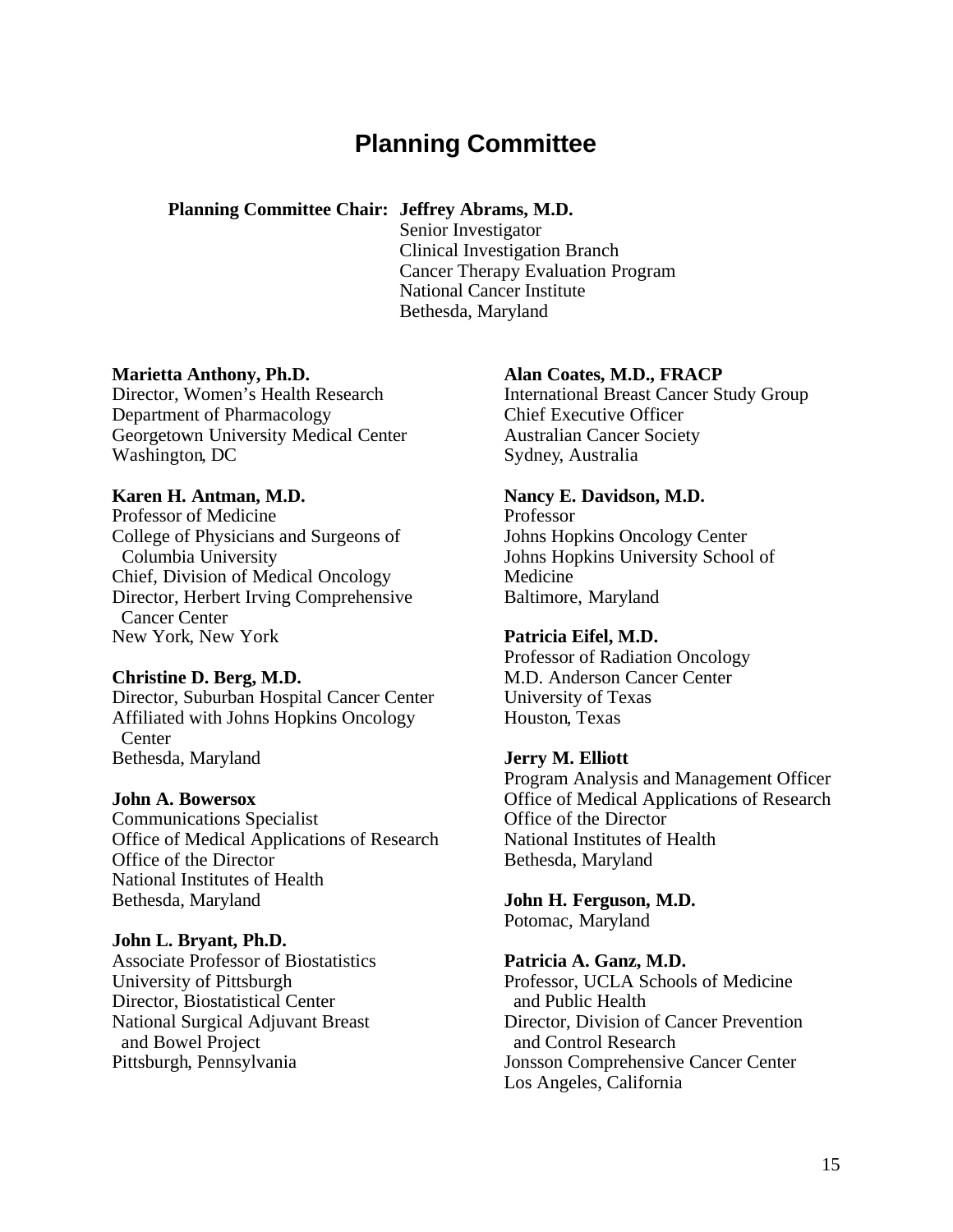### **Gabriel N. Hortobagyi, M.D., FACP**

Professor and Chairman Department of Breast Medical Oncology M.D. Anderson Cancer Center University of Texas Houston, Texas

### **Karen Eubanks Jackson**

National President and Founder Sisters Network, Inc. Houston, Texas

#### **Barnett S. Kramer, M.D., M.P.H.**

**Director** Office of Medical Applications of Research Office of the Director National Institutes of Health Bethesda, Maryland

#### **Amy S. Langer, M.B.A.**

Executive Director National Alliance of Breast Cancer Organizations (NABCO) New York, New York

# **Daniel J. O'Neal III, R.N., M.A.**

Chief Office of Science Policy and Public Liaison National Institute of Nursing Research National Institutes of Health Bethesda, Maryland

#### **Lori Pierce, M.D.**

Associate Professor Department of Radiation Oncology University of Michigan Medical Center Ann Arbor, Michigan

#### **Charles R. Sherman, Ph.D.**

Deputy Director Office of Medical Applications of Research Office of the Director National Institutes of Health Bethesda, Maryland

#### **Sheila E. Taube, Ph.D.**

Associate Director of Cancer Diagnosis Program Division of Cancer Treatment and Diagnosis National Cancer Institute National Institutes of Health Bethesda, Maryland

#### **Ann Thor, M.D.**

Professor Departments of Pathology and Surgery Northwestern University Medical School Evanston Northwestern Healthcare Evanston, Illinois

#### **William C. Wood, M.D., FACS**

Joseph Brown Whitehead Professor and Chairman Department of Surgery Emory University School of Medicine Atlanta, Georgia

#### **JoAnne Zujewski, M.D.**

Senior Medical Oncologist Division of Clinical Sciences National Cancer Institute National Institutes of Health Bethesda, Maryland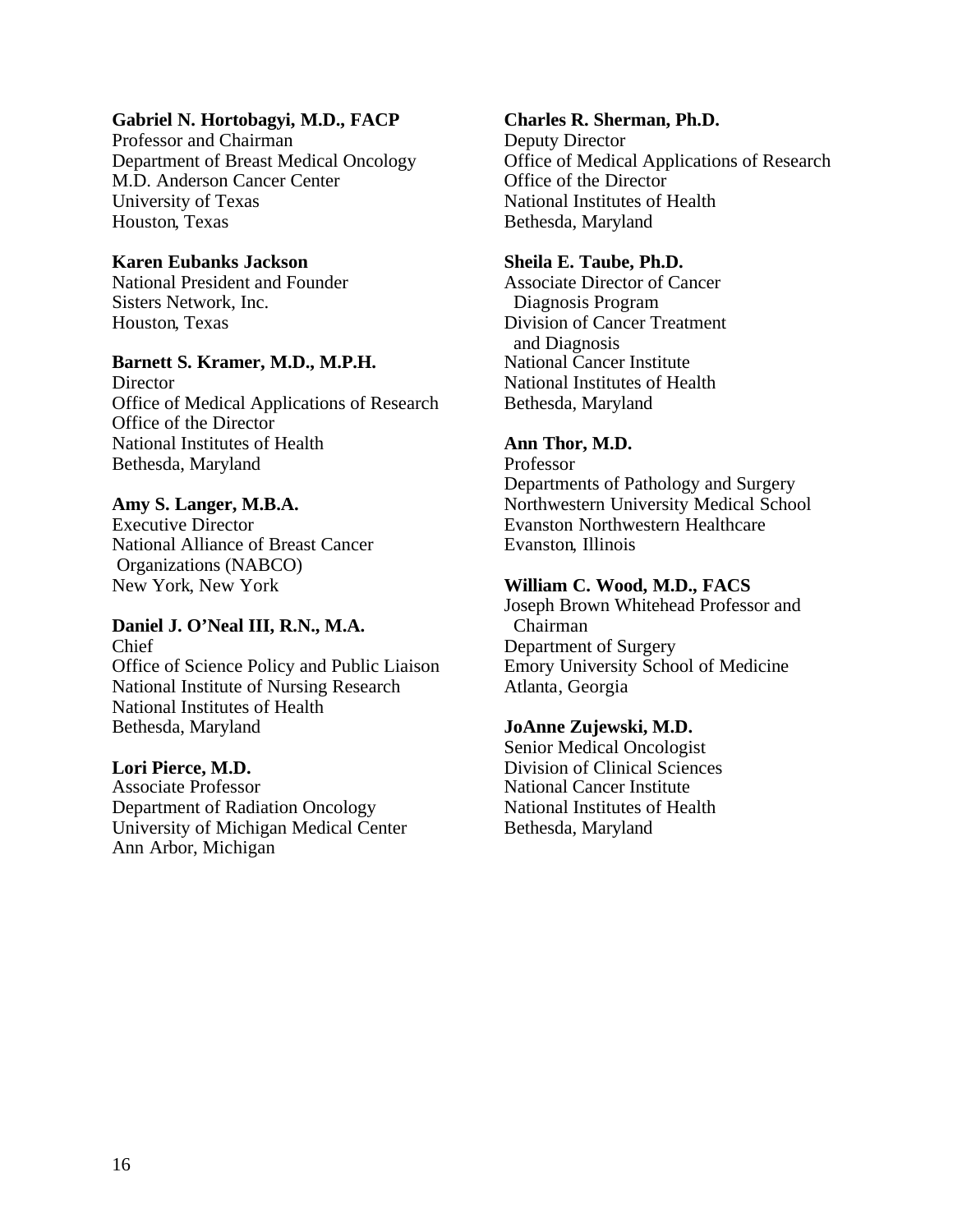# **Abstracts**

The following are abstracts of presentations to the NIH Consensus Development Conference on Adjuvant Therapy for Breast Cancer. They are designed for the use of panelists and participants in the conference and as a reference document for anyone interested in the conference deliberations. We are grateful to the authors for their participation and for supplying these summaries.

Abstracts for the following presentations do not appear:

Tamoxifen—Sir Richard Peto, F.R.S., M.Sc.

Chemoendocrine Combined Therapy—Richard Gray, M.A., M.Sc.

Role of Dose and Dose Intensity for Chemotherapy—Larry Norton, M.D.

Jeffrey Abrams, M.D. Senior Investigator National Cancer Institute National Institutes of Health

Jerry Elliott Program Management and Analysis Officer Office of Medical Applications of Research National Institutes of Health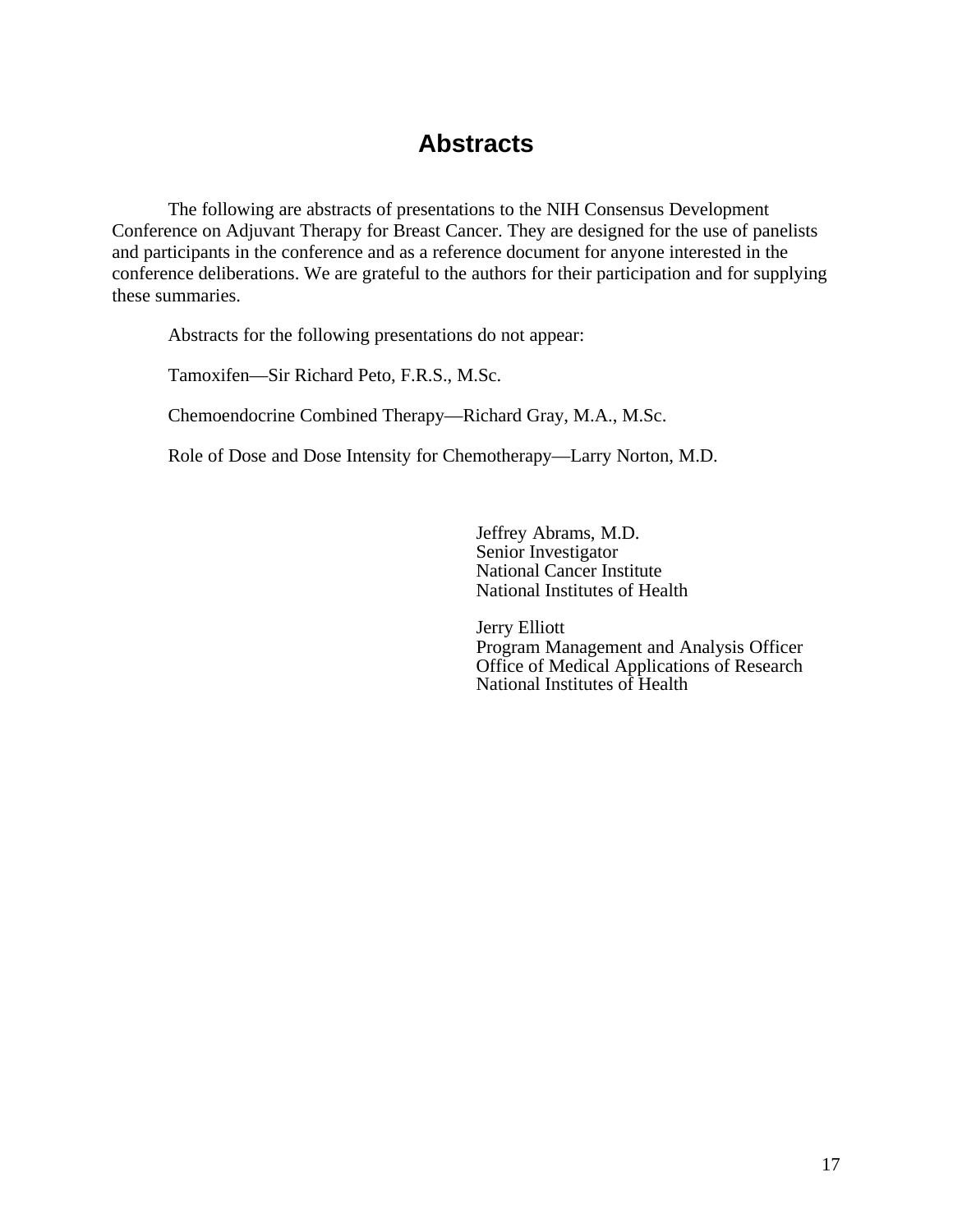# **Overview of Conference**

## **William C. Wood, M.D., FACS**

Carcinoma of the breast remains the most common cancer in women in the United States.

It is exceeded only by lung cancer as a cause of cancer death in women. In the 10 years since the last NIH consensus development conference (CDC) on this subject, large-scale randomized clinical trials have provided further evidence regarding all types of adjuvant therapy. In order to base consensus on clear evidence, the scope of this conference will be limited to operable, invasive breast cancer. This is where the survival of women with breast cancer can be significantly affected by choice of therapy.

The questions to be addressed by the panel meet two criteria:

- They are of crucial interest to breast cancer patients and their health care team.
- A body of scientific evidence exists to allow an informed consensus.

A CDC in 1980 also addressed the efficacy of adjuvant chemotherapy in breast cancer (NIH, 1980). In 1985, another CDC focused on issues of survival and adjuvant chemotherapy and hormonal therapy (NIH, 1986). In 1990, the question of whether breast conservation was appropriate for primary therapy was teamed with consideration of the role of adjuvant therapy in women without lymph node involvement (NIH, 1992). The subsequent decade has seen trials worldwide addressing the combination of chemotherapy with hormonal therapies, the introduction of new cytotoxic agents of great efficacy, questions of dose and schedule, and the evaluation of both prognostic and predictive tumor markers. These were topics recommended for further investigation in the report of the 1990 CDC. There now appears to be sufficient data to discuss the question of when adjuvant therapy is appropriate and the degree to which evidence supports tailoring the therapy to both patient and tumor.

There are new and promising strategies that are still a part of numerous ongoing clinical trials. These include the mapping and evaluation of sentinel lymph nodes to select patients for nodal staging and therapy, and the role of immunohistochemical (IHC) evaluation of bone marrow biopsies. Herceptin as a single agent and in combination with cytotoxic and hormonal agents is emerging as a major subject of large-scale clinical trials addressing schedule, duration, and optimal combination. The role of bisphosphonates as adjuvant therapy and parameters that may predict those patients most likely to benefit from their use are also in the process of definition. The delayed use of chemotherapy or hormonal adjuvant therapy and the role of "maintenance" in adjuvant therapy are being studied in a few trials. At a still earlier phase are trials of small molecule inhibitors, antisense gene constructs, antiangiogenesis compounds, and vaccines. None of these were judged by the planning committee to have sufficient evidence from mature trials to be placed on the agenda at this time, but they are worthy topics for ongoing clinical research.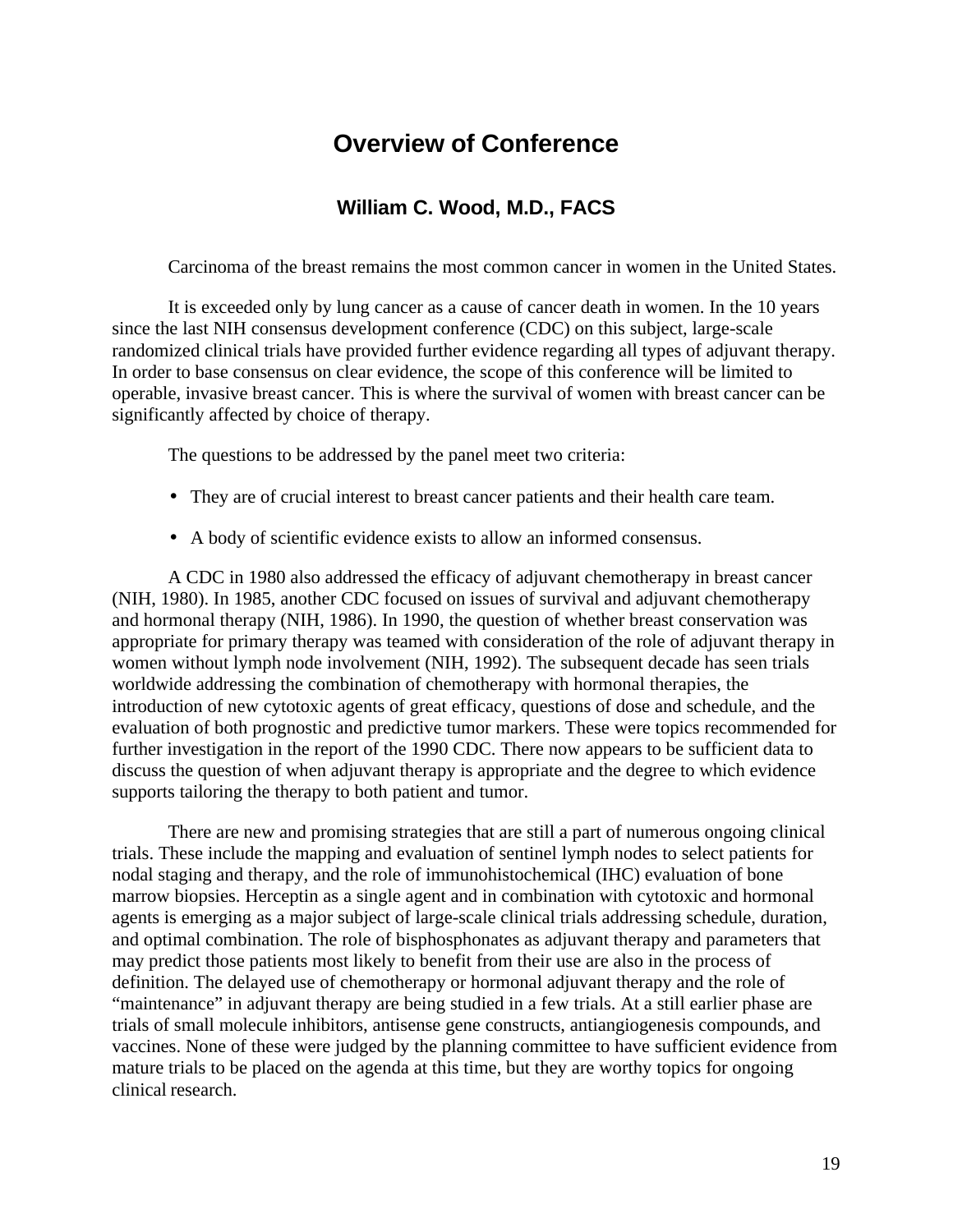### **References**

National Institutes of Health. Adjuvant chemotherapy of breast cancer. Consens Dev Conf Summ 1980;3:21-4.

NIH Consensus Development Conference Statement: Adjuvant chemotherapy for breast cancer. September 9-11, 1985. CA Cancer J Clin 1986;36:42-7.

NIH Consensus Development Panel. Treatment of early stage breast cancer. J Natl Cancer Inst Monogr 1992;11:137-42.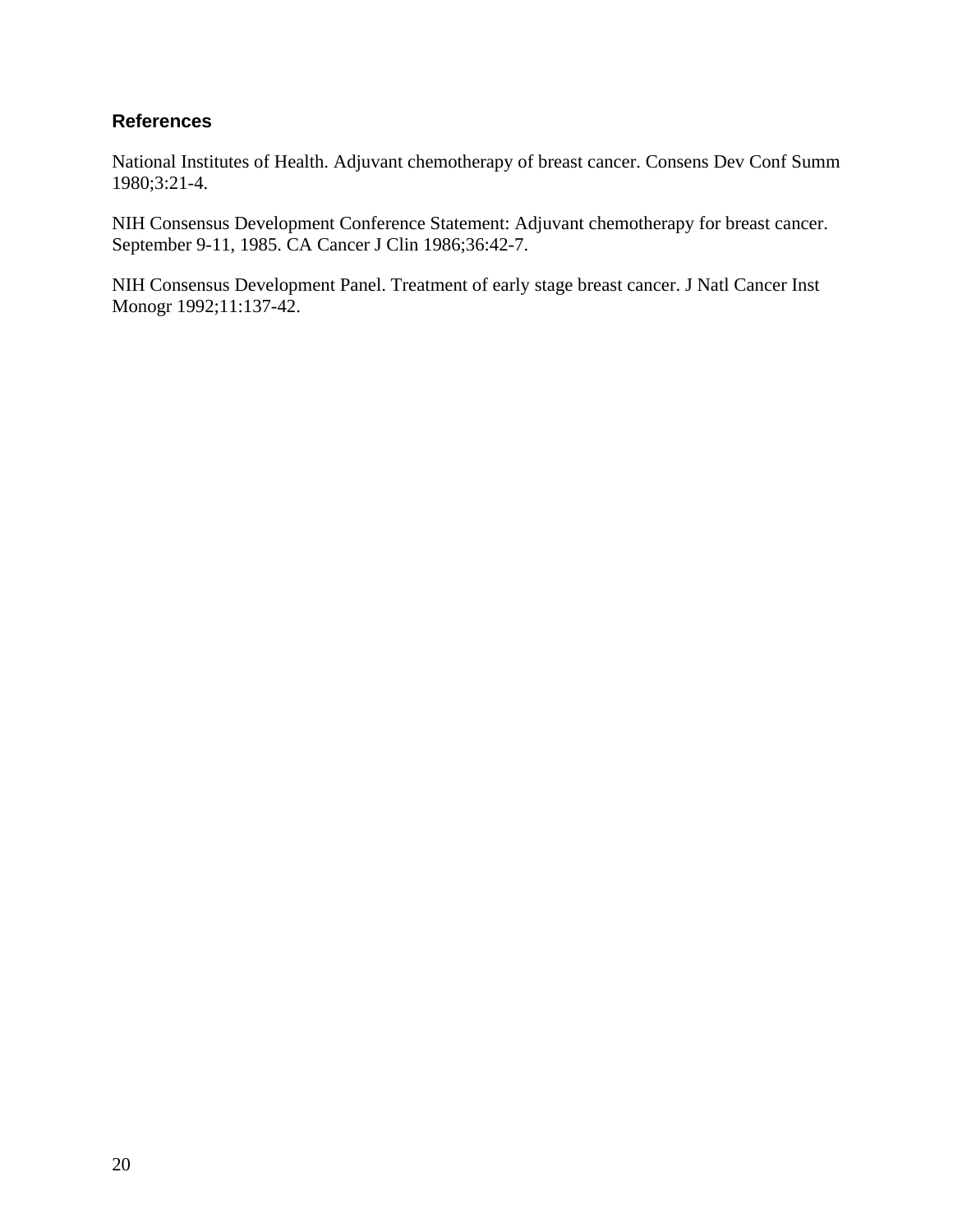# **Factors Used To Select Adjuvant Therapy—Overview**

### **Gary M. Clark , Ph.D.**

The terms "prognostic factors" and "predictive factors" have been used in many different contexts. Some factors may be patient-specific (for example, race, age, socioeconomic, environmental); others may be disease-specific (for example, biomarkers measured on tumor specimens, serum, bone marrow, etc.). These factors have several potential clinical uses, including identifying patients at high risk for a specific disease or for diagnosing that disease, estimating prognosis for patients diagnosed with a specific disease who receive no therapy or standard therapy, predicting response to a particular therapy, monitoring response to therapy during a treatment course, or identifying targets of opportunity for new therapies.

For this presentation, I will focus on prognostic biomarkers that might be used to estimate prognosis for patients diagnosed with a specific disease who receive no therapy or standard therapy, and on predictive biomarkers for predicting response to a particular therapy. Evaluation of prognostic biomarkers requires a single group of patients, preferably untreated. Evaluation of predictive biomarkers requires two groups of patients, preferably randomized to treatment or no treatment. Evidence of predictability is obtained by computing a statistical test for an interaction between treatment and biomarker status.

The clinical endpoints for evaluating prognostic or predictive biomarkers may be overall survival, disease-specific survival, disease-free survival, progression-free survival, event-free survival, tumor response as determined by tumor shrinkage, or modulation of another biomarker. Efficacy may be expressed as absolute benefit or relative benefit. Relative benefit for a survival endpoint is often expressed as the relative risk (risk of dying in the experimental group divided by the risk of dying in the control group), or the relative odds ratio (odds of surviving vs. dying in the experimental group divided by the odds of surviving vs. dying in the control group). The hazard ratio obtained from statistical regression models is often used to approximate the relative risk.

Only recently have criteria been proposed for determining the clinical utility of biomarkers. The American Society of Clinical Oncology (ASCO Expert Panel, 1996) used very conservative criteria to develop practice guidelines for using biomarkers. Partly in response to the lack of consensus about these criteria, a tumor marker utility grading system (TMUGS) was developed to differentiate levels of evidence among published studies (Hayes, Bast, Desch, et al., 1996). The College of American Pathologists used a modification of this system to develop its consensus statements about prognostic factors in breast, colon, and prostate cancer (Fitzgibbons, Page, Weaver, et al., 1999).

Study designs to evaluate biomarkers for different clinical uses vary with respect to the types of subjects and/or tissues to be studied, the endpoints that need to be measured, and the number of subjects and/or tissues that need to be accrued. However, the basic methodological principles for good study designs are common to all clinical uses (Altman, Lyman, 1998). All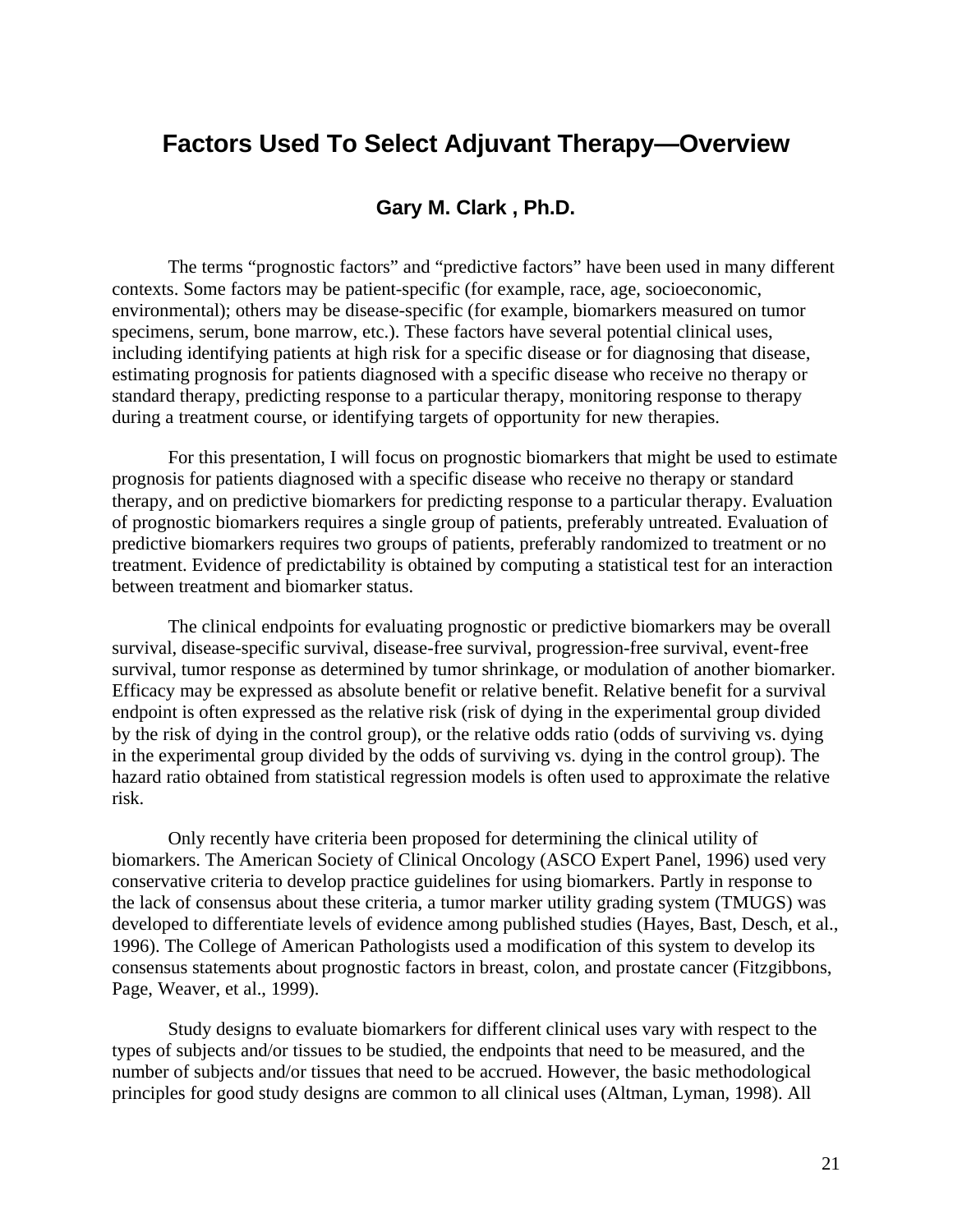study designs should be based on clearly stated hypotheses. Assays should be reproducible and should be performed without knowledge of the clinical data and patient outcome. Results for individual factors should be analyzed using multivariate techniques that incorporate standard biomarkers that are already in clinical use. All results should be validated in subsequent studies before they are incorporated into clinical practice.

Very few new prognostic or predictive factors have been validated and endorsed for clinical use during the past several years. Part of the reason is a lack of adherence to proposed guidelines for the design, conduct, analysis, and reporting of results from prognostic factor studies. It is time to translate the principles of good study design and analysis that have been developed for clinical trials to the evaluation of new biomarkers.

### **References**

Altman DG, Lyman GH. Methodological challenges in the evaluation of prognostic factors in breast cancer. Breast Cancer Res Treat 1998;52:289-303.

American Society of Clinical Oncology (ASCO) Expert Panel. Clinical practice guidelines for the use of tumor markers in breast and colorectal cancer: report of the American Society of Clinical Oncology Expert Panel. J Clin Oncol 1996;14:2843-77.

Fitzgibbons PL, Page DL, Weaver D, Thor AD, Allred DC, Clark GM, et al. Prognostic factors in breast cancer: College of American Pathologists Consensus Statement 1999. Arch Pathol Lab Med 2000;124:966-78.

Hayes DF, Bast RC, Desch CE, Fritsche H Jr, Kemeny NE, Jessup JM, et al. Tumor marker utility grading system: a framework to evaluate clinical utility of tumor markers. J Natl Cancer Inst 1996;88:1456-66.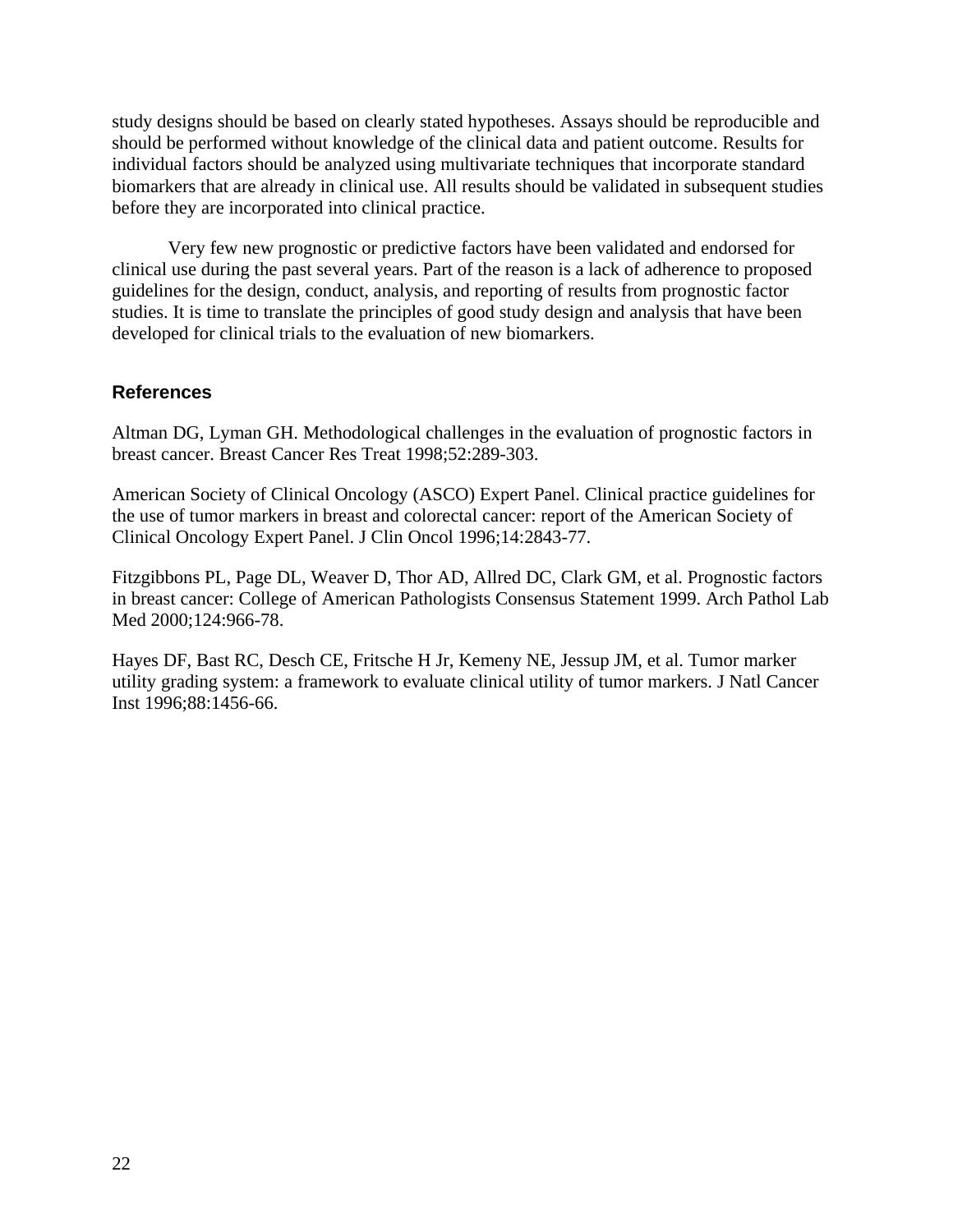# **Traditional and Newer Pathological Factors**

### **Stuart J. Schnitt, M.D.**

During the last two decades there has been an intensive effort by many investigators to identify prognostic and predictive factors for patients with breast cancer. Prognostic factors are defined as those capable of providing information on clinical outcome at the time of diagnosis, whereas predictive factors are defined as those capable of providing information on the likelihood of response to a given therapeutic modality (Gasparini, Pozza, Harris, 1993). Many recent studies have focused on the potential prognostic and/or predictive role of newer biological and molecular markers, such as growth factors and their receptors, oncogenes and tumor suppressor genes and their products, proteolytic enzymes, adhesion molecules, and markers of cellular proliferation and angiogenesis, among others (Mansour, Ravdin, Dressler, 1994). However, studies of such factors have frequently yielded conflicting results and clinical confusion (Loprinzi, Ravdin, de Laurentiis, et al., 1994). Much of the confusion is due to the fact that even studies evaluating the same prognostic marker often differ in patient selection, treatment methods (including the use of systemic therapy), methods for analyzing the marker, methods of statistical analysis, length of patient followup, and prognostic markers to which the "new" marker is being compared.

There is universal agreement that the status of the axillary lymph nodes as determined by routine pathologic evaluation remains the most important prognostic factor for patients with breast cancer (Goldhirsch, Glick, Gelber, et al., 1998). Although there is increasing interest in the use of ancillary techniques, such as immunohistochemistry, to detect occult tumor cells, the clinical significance of occult axillary lymph node metastases detected exclusively by immunohistochemical staining or any other ancillary technique is at present an unresolved issue (Giuliano, Kelemen, 1998).

Among patients with node-negative disease, the important prognostic factors are generally considered to be tumor size, histologic and/or nuclear grade, histologic type, and hormone receptor status (Goldhirsch, Glick, Gelber, et al., 1998). Hormone receptor status is also the most important predictive factor for response to systemic endocrine therapy.

At a recent consensus conference held under the auspices of the College of American Pathologists (Fitzgibbons, Page, Weaver, et al., 2000), a multidisciplinary group of pathologists, clinicians, and statisticians reviewed prognostic and predictive factors in breast cancer and categorized them based on the strength of published evidence into the following groups:

**Category I:** Factors proven to be of prognostic importance and useful in clinical patient management. Included in this category are tumor size, lymph node status, histologic grade, histologic type, mitotic rate, and hormone receptor status.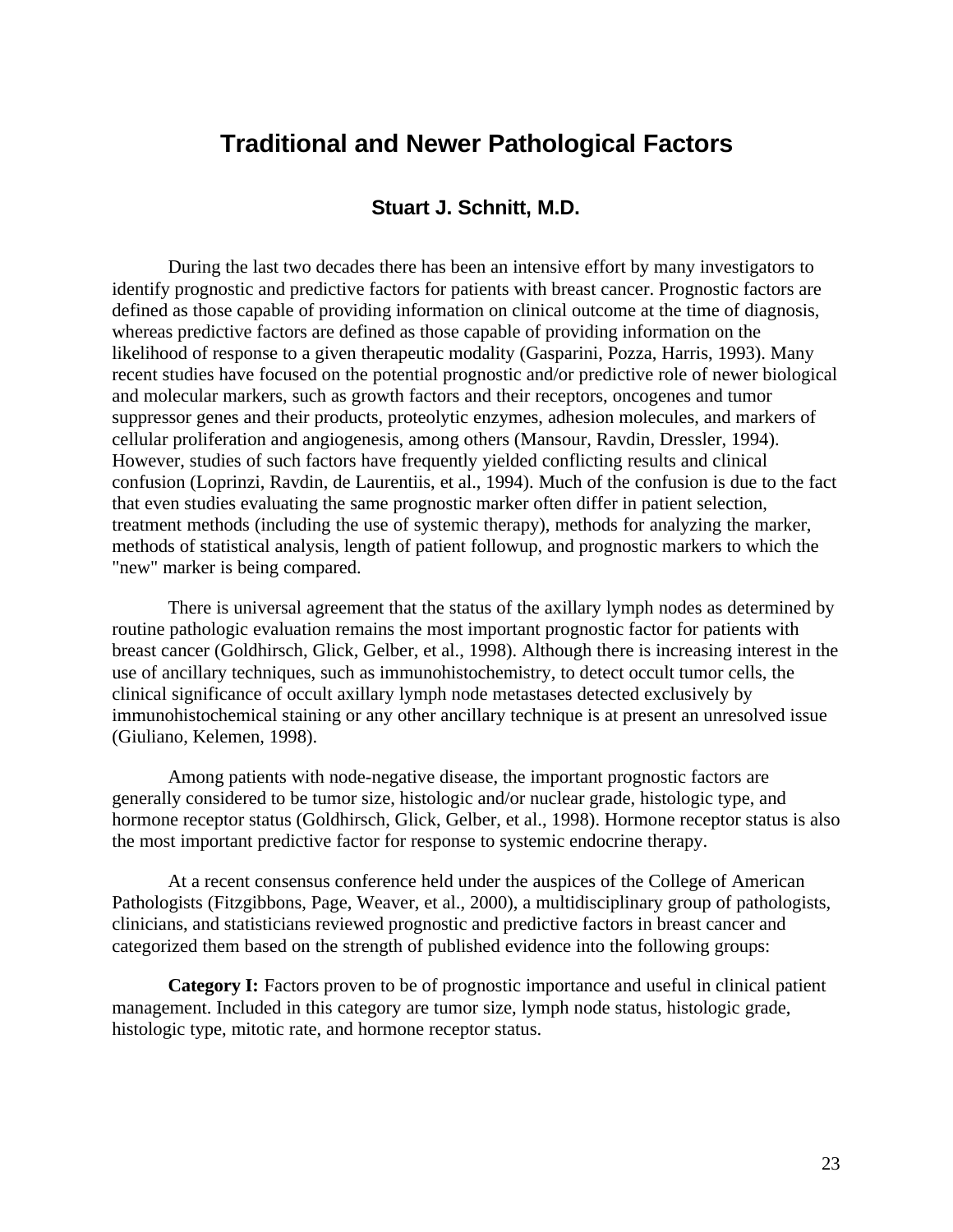**Category II:** Factors that have been extensively studied biologically and clinically, but whose import remains to be validated in statistically robust studies. This category includes HER-2/neu, p53, lymphovascular invasion, and proliferation markers.

**Category III:** All other factors not sufficiently studied to demonstrate their prognostic value. Included in this group are DNA ploidy, tumor angiogenesis, epidermal growth factor receptor, transforming growth factor-alpha, bcl-2, pS2, and cathepsin D.

In addition, detailed recommendations for improvement of each factor were made, based on the following goals: (1) to increase the uniformity and completeness of pathologic evaluation; (2) to enhance the quality of data collected about existing prognostic factors; and (3) to improve patient care.

It is of interest to recall that one of the four major issues discussed at the 1990 NIH consensus development conference on the treatment of early breast cancer was the use of prognostic factors to manage patients with node-negative disease. At that conference, a useful prognostic factor was defined as one that had the following characteristics: (1) significant and independent predictive value validated by clinical testing; (2) identification that was feasible, reproducible, and widely available with quality control; and (3) ease of interpretation by clinicians and having therapeutic implications (NIH Consensus Conference, 1991). Even at this time, 10 years later, few, if any, of the numerous reported prognostic or predictive factors fulfill all three of these criteria.

### **References**

Fitzgibbons PL, Page DL, Weaver D, Thor AD, Allred DC, Clark GM, et al. Prognostic factors in breast cancer. College of American Pathologists consensus statement 1999. Arch Pathol Lab Med 2000:124:966-78.

Gasparini G, Pozza F, Harris A. Evaluating the potential usefulness of new prognostic and predictive indicators in node-negative breast cancer patients. J Natl Cancer Inst 1993;85:1206-18.

Giuliano AE, Kelemen PR. Sophisticated techniques detect obscure lymph node metastases in carcinoma of the breast. Cancer 1998;83:391-3.

Goldhirsch A, Glick JH, Gelber RD, Senn HJ. Meeting highlights: International consensus panel on the treatment of primary breast cancer. J Natl Cancer Inst 1998;90:1601-8.

Loprinzi CL, Ravdin PM, de Laurentiis M, Novotny P. Do American oncologists know how to use prognostic variables for patients with newly diagnosed primary breast cancer? J Clin Oncol 1994;12:1422-6.

Mansour EG, Ravdin PM, Dressler L. Prognostic factors in early breast cancer. Cancer 1994;74:381-400.

NIH consensus conference. Treatment of early-stage breast cancer. JAMA 1991;265:391-5.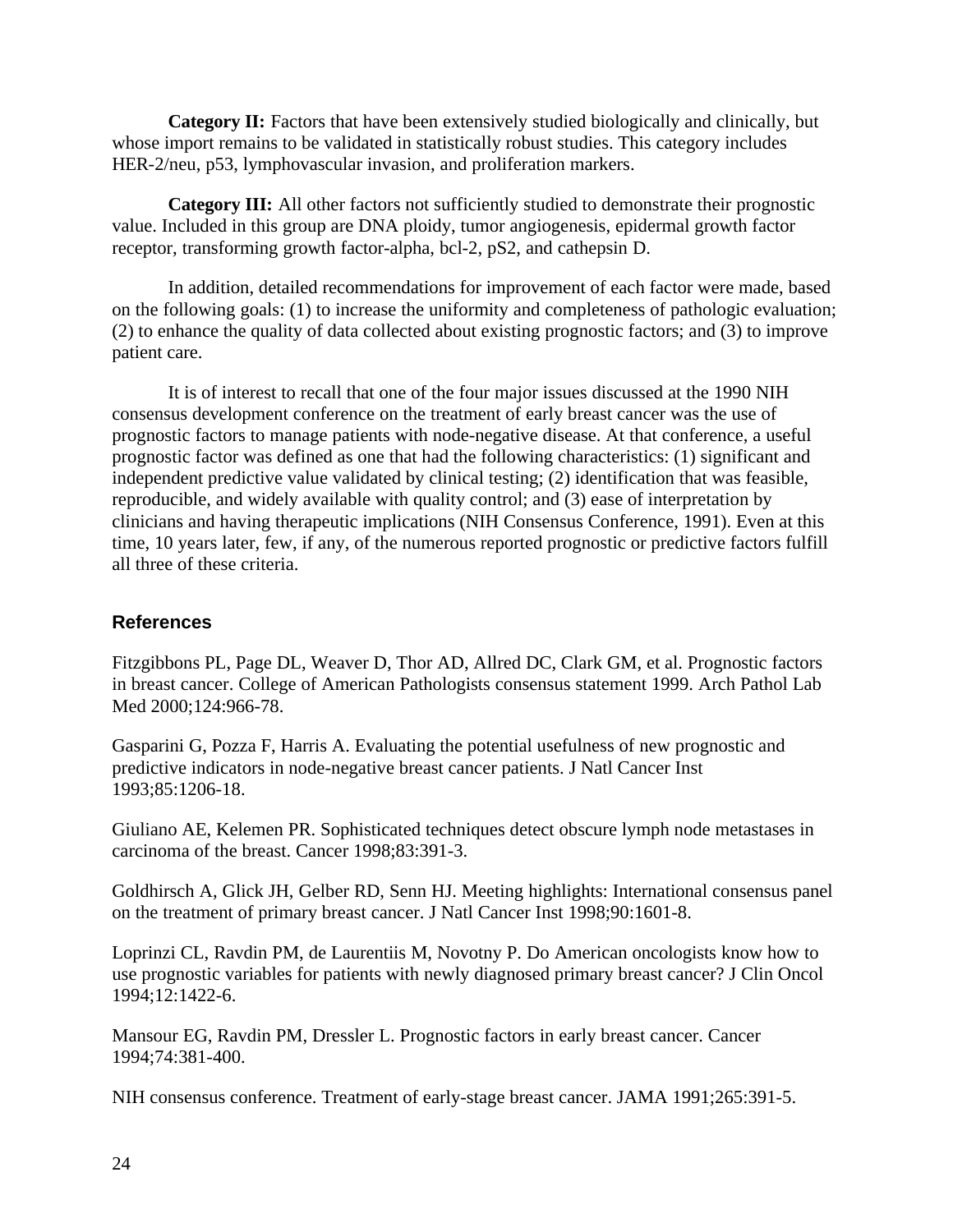# **Prognostic and Predictive Role of Proliferation Indices**

### **Maria Grazia Daidone, Ph.D.**

Proliferative cellular activity is one of the biological processes most thoroughly investigated in breast cancer for its association with neoplastic progression and metastatic potential. Several approaches, in addition to the mitotic activity component of all pathologic grading systems, have been used by pathologists and cell biologists to determine and quantify the whole proliferative fraction or discrete fractions of cells in specific cell cycle phases on consecutive series of clinical tumors. Such approaches are based on different rationales, including detection of proliferation-related antigens by way of the Ki-67/MIB-1 labeling index and evaluation of the S-phase cell fraction by quantifying nuclear DNA content or cells incorporating DNA precursors (labeled pyrimidine bases, such as <sup>3</sup>H-thymidine, or halogenated analogs, such as bromo- or iododeoxyuridine). These approaches employ different methods of evaluation (immunocytochemistry, cytometry, or autoradiography), and each has advantages and disadvantages, including different feasibility rates. Moreover, the different measures of proliferation do not always prove to correlate with each other in terms of biological or clinical significance when comparatively analyzed on the same case series and may present slightly varying sensitivity and specificity rates.

In general, cell proliferation has proved to be associated with breast cancer prognosis, even though its prognostic power tends to decline over time, at least for the flow-cytometric Sphase cell fraction (FCM-S) (Bryant, Fisher, Gunduz, et al., 1998). In patients with nodenegative breast cancer treated with local-regional therapy alone until relapse, and in the presence of traditional prognostic factors (age, tumor size, estrogen receptor [ER], and progesterone receptor  $[PgR]$ ), the S-phase fraction (evaluated as  ${}^{3}H$ -thymidine labeling index [TLI], considered as a continuous variable and categorized by tree-structured regression analysis) can be used to identify subsets at different 8-year risk of local-regional relapse (in association with patient age) or distant metastasis (in association with tumor size and patient age). Cell proliferation is the only prognostic discriminant for intermediate-size (1-2 cm) tumors, whereas it is not predictive for contralateral cancer (Silvestrini, Daidone, Luisi, et al., 1995). In general, the prognostic information provided by FCM-S, TLI, or the Ki-67/MIB-1 index is confirmed in multivariate analyses, including DNA ploidy, p53 and bcl-2 expression, ER and PgR status, and histologic or nuclear grade (Wenger, Clark, 1998; Scholzen, Gerdes, 2000). This information helps to identify tumor phenotypes associated with a high risk of relapse (high cell proliferation, alone and in association with other unfavorable factors, such as young age, tumor size  $>2$  cm, high pathologic grade, absence of ER or PgR, alterations in oncogenes or in tumor suppressor genes) and with low risk of relapse (low cell proliferation associated with older age, tumor size  $\leq$  2 cm, low pathologic grade, presence of ER or PgR, absence of genomic alterations).

All of these results, however, have been derived from investigations not specifically planned to determine the clinical utility of the biomarker and, in terms of quality of information, the outcomes of the studies can be considered to be only hypothesis-generating, with the advantage of long-term followup counterbalanced by marked heterogeneity in technical and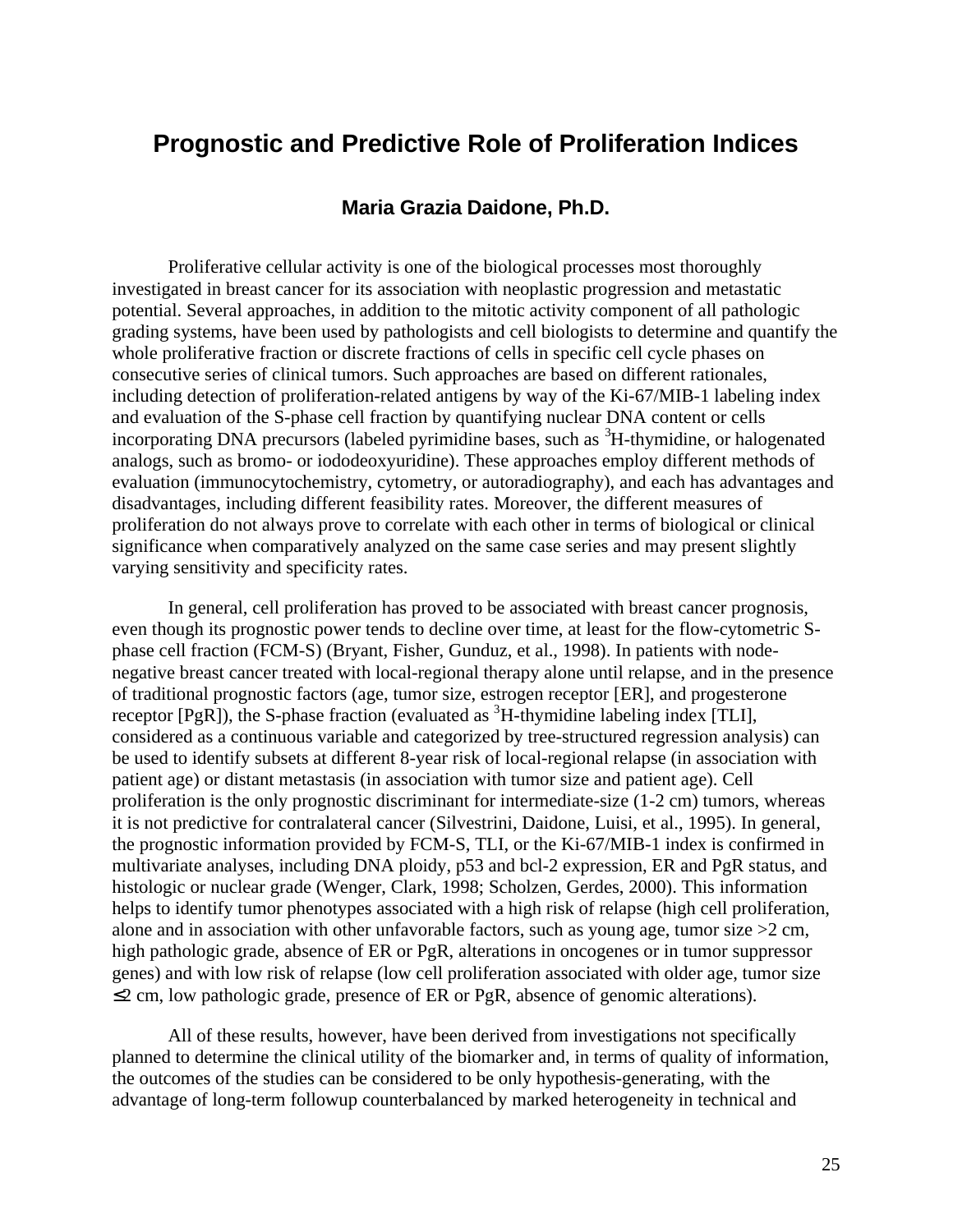analytical procedures. The usefulness of prognostic indicators in patient management can be tested in the context of randomized treatment protocols in which evaluation of the utility of biological information accounts for the primary or secondary objective with an improved level of evidence (LOE) of results, as in the following:

• **Confirmatory studies to validate proliferative activity for identifying subsets of patients at very low risk of relapse.** Evidence in favor of such a hypothesis is supported by the preliminary outcome of a large LOE I study on node-negative breast cancers (Hutchins, Green, Ravdin, et al., 1998) in which patients presenting with ERor PgR-positive, intermediate size tumors with a low FCM-S exhibited an excellent prognosis without adjuvant treatment (5-year disease-free survival [DFS], 88 percent), similar to patients with tumors  $\leq 1$  cm in diameter. The result has been independently confirmed on a substantial series of node-negative tumors in a prospective investigation (Jones, et al., 1999), in which Ki-67/MIB-1 was considered in addition to FCM-S. It has also been confirmed in a study derived from cases enrolled in a large randomized clinical trial (NSABP B-14) that evaluated the effectiveness of adjuvant tamoxifen in patients with ER-positive cancers (Bryant, Fisher, Gunduz, et al., 1998). The latter study demonstrated the heterogeneous clinical outcome of patients with tumors traditionally considered at low risk and showed that FCM-S (as a continuous variable), patient age, tumor size, and PgR better differentiated the risk subsets, with the 10-year DFS rate ranging from 85 percent to 30 percent and overall survival rate from 95 percent to 40 percent. On the basis of such a clinical and pathobiological classification, it seems unlikely that the addition of adjuvant chemotherapy to tamoxifen will improve clinical outcome in women at very low risk of relapse.

For high-risk (ER-negative, node-negative) tumors, however, the long-term results of a prospective randomized trial evaluating the effectiveness of adjuvant CMF confirmed the efficacy of treatment (Zambetti, Valagussa, Bonadonna, 1996). There was a benefit against both slowly and rapidly proliferating tumors that was more evident for the latter.

• **Clinical utility of proliferative activity for treatment decisionmaking in high-risk node-negative breast cancer patients.** To test the improvement in clinical outcome following adjuvant chemotherapy in high-risk cases defined on the basis of tumor proliferative activity, a prospective multicentric trial was conducted between 1989 and 1993 (Amadori, Nanni, Marangolo, et al., 2000). In that trial, patients with high-TLI tumors were randomized to receive either CMF or no further treatment following surgery  $\pm$  radiotherapy. At a median followup of 80 months, relapses had occurred in 28 of the 137 patients who received CMF and in 47 of the 141 patients treated with local-regional therapy alone. A reduction in the annual relapse risk of about 40 percent with chemotherapy treatment was associated with an 11 percent absolute benefit for 5year DFS (83 percent [95 percent CI, 77-89] for CMF-treated patients versus 72 percent [95 percent CI, 65-79] for untreated patients, *p*=0.028). Also shown was a reduction of both local-regional (from 6.4 percent to 2.9 percent) and distant relapses (from 21.3 percent to 12.4 percent). The benefit of CMF treatment was most evident in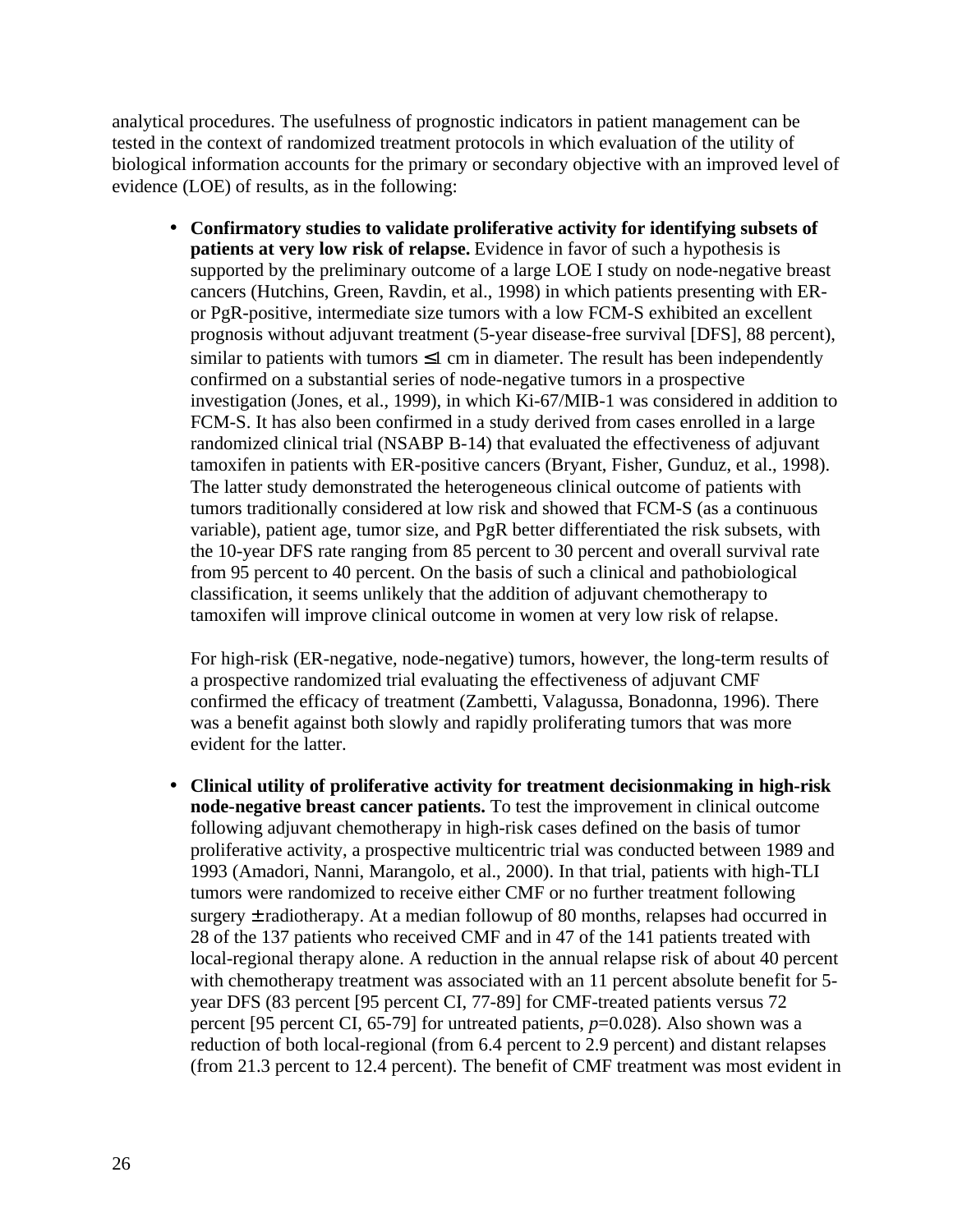cases at high risk—that is, with TLI values in the second (DFS: 88 percent versus 78 percent, *p*=0.037) and third tertile (DFS: 78 percent versus 58 percent, *p*=0.024).

In summary, the results support the use of cell proliferation to select high-risk patients with node-negative tumors. The finding of a higher benefit from antimetabolite-based regimens in tumors with the highest proliferation is in keeping with the evidence from retrospective studies (to be prospectively validated) that proliferation indices may be used to help predict treatment response in adjuvant and neoadjuvant settings (Wenger, Clark, 1998).

In addition, cell proliferation can provide information regarding the efficacy of different treatment schedules. In an ancillary study analyzing 70 percent of the cases entered in a randomized treatment protocol designed to compare alternating versus sequential regimens of doxorubicin and CMF in breast cancer patients with more than three positive axillary lymph nodes, the benefit of sequential administration was mainly evident in patients with tumors with low to intermediate proliferation rates (Silvestrini, Luisi, Zambetti, et al., 2000).

Methodologically, proliferation indices in part fulfill common requirements for clinical use in terms of technical-biological effectiveness. They have been proven to describe the specific biological phenomenon, as well as to provide results that are informative and rapidly obtainable at a reasonable cost when needed for clinical decisionmaking.

However, further effort should be devoted to standardizing methodologies and interpretation criteria (mainly for FCM-S results) to improve the reliability, accuracy, and reproducibility of assay results within and among different laboratories by promoting and maintaining quality control programs (found in several countries for FCM-S and TLI), and to establishing guidelines for classifying tumors according to proliferative activity. There should also be guidelines for reporting and comparing results. All of these factors, in addition to the inherent heterogeneity of case series, could account for the variability seen in results.

In terms of clinical effectiveness, proliferation indices need to be further validated in the context of randomized trials to assess their utility to identify low-risk patients (both in the presence of traditional prognostic factors, including pathological grade, and in cases diagnosed in recent years that are possibly epidemiologically and biologically different from those diagnosed in prior decades) and to make decisions about whether to use specific adjuvant therapies.

### **References**

Amadori D, Nanni O, Marangolo M, Pacini P, Ravaioli A, Rossi A, et al. Disease-free survival advantage of adjuvant cyclophosphamide, methotrexate, and fluorouracile in patients with nodenegative rapidly proliferating breast cancer; a randomised multicenter study. J Clin Oncol 2000;18:3125-34.

Bryant J, Fisher B, Gunduz N, Costantino JP, Emir B. S-phase fraction combined with other patient and tumor characteristics for the prognosis of node-negative, estrogen-receptor-positive breast cancer. Breast Cancer Res Treat 1998;51:239-53.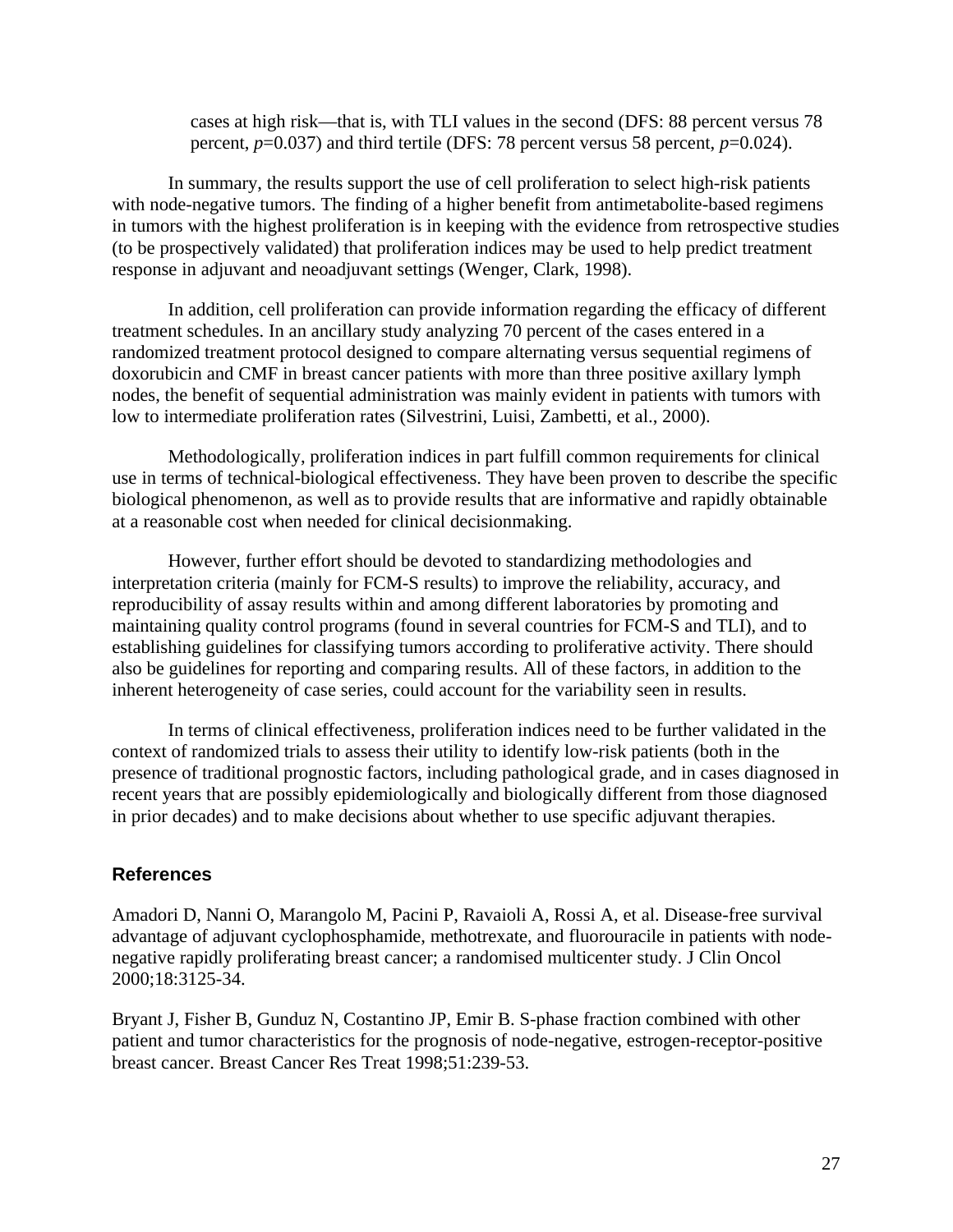Hutchins L, Green S, Ravdin P, et al. CMF versus CAF with and without tamoxifen in high-risk node-negative breast cancer patients and a natural history follow-up study in low-risk nodenegative patients: first results of intergroup trial INT 0102. [abstract]. Proc Am Soc Clin Oncol 1998;17:1a.

Jones, et al. [Abstract]. Proc Am Soc Clin Oncol 1999.

Scholzen T, Gerdes J. The Ki-67 protein: from the known and the unknown. J Cell Physiol 2000;182:311-22.

Silvestrini R, Daidone MG, Luisi A, Boracchi P, Mezzetti M, Di Fronzo G, et al. Biologic and clinicopathologic factors as indicators of specific relapse types in node-negative breast cancer. J Clin Oncol 1995;13:697-704.

Silvestrini R, Luisi A, Zambetti M, Cipriani S, Valagussa P, Bonadonna G, et al. Cell proliferation and outcome following doxorubicin plus CMF regimens in node-positive breast cancer. Int J Cancer 2000;87:405-11.

Wenger CR, Clark GM. S-phase fraction and breast cancer—a decade of experience. Breast Cancer Res Treat 1998;51:255-65.

Zambetti M, Valagussa P, Bonadonna G. Adjuvant cyclophosphamide, methotrexate and fluorouracil in node-negative and estrogen receptor-negative breast cancer. Updated results. Ann Oncol 1996;7:481-5.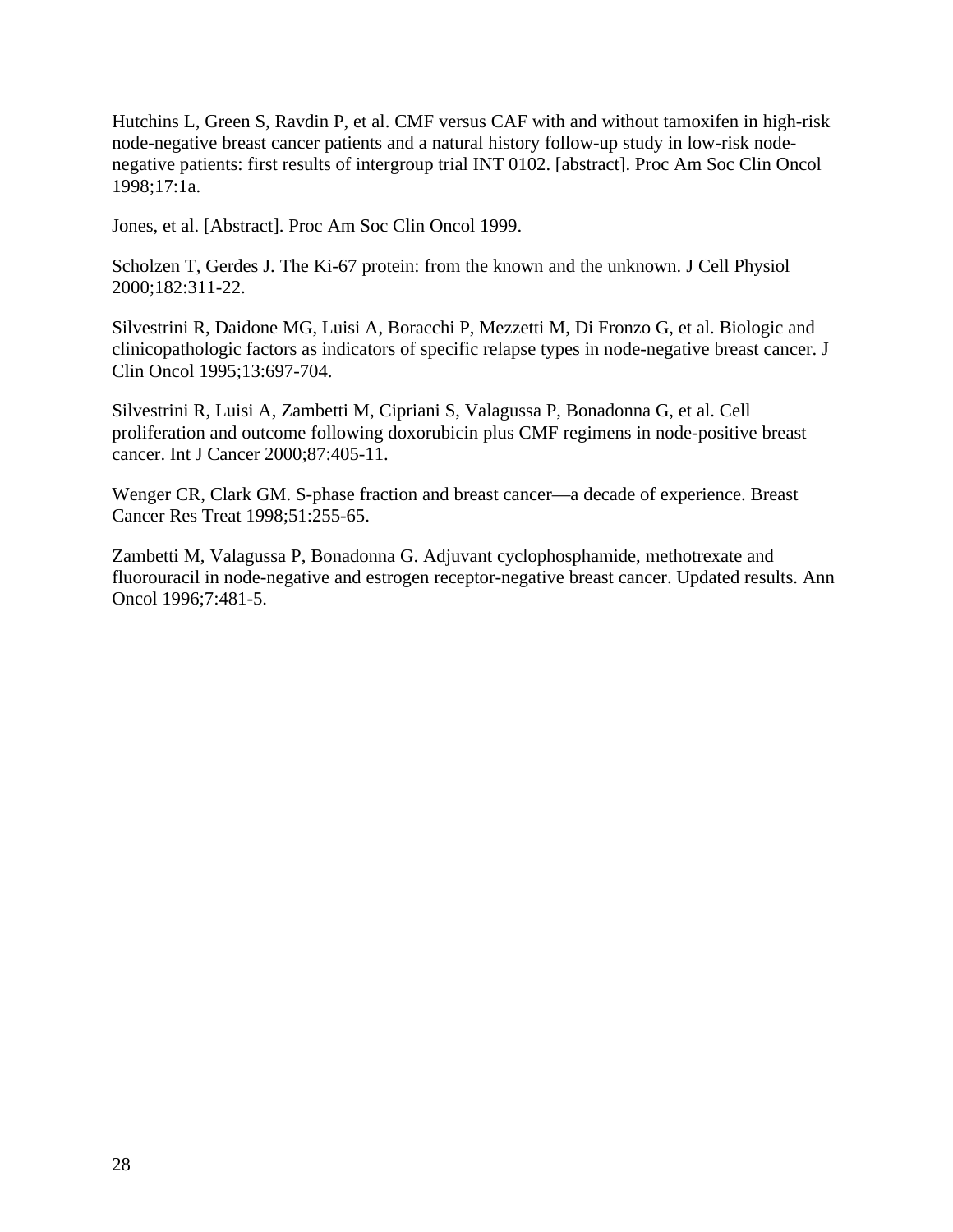# **Racial/Ethnic Background and Benefits of Adjuvant Therapy for Breast Cancer**

#### **James J. Dignam, Ph.D.**

Variation in breast cancer survival by racial/ethnic background has been noted in many studies, as well as in summaries of national cancer statistics (Greenlee, Murray, Bolden, et al., 2000). Numerous factors have been implicated as sources of these differences, including clinical and pathologic features of the disease indicative of poor prognosis, economic resource inequities and other social factors, and disparities in treatment access and (possibly) efficacy. After a brief review of these factors, we examine the available data from randomized clinical trials, where disease stage is comparable and treatments are uniformly delivered. We also consider studies conducted in settings where uniformity of disease diagnosis and care can be reasonably assumed. Using this information, we address (1) whether outcomes among women of different racial origins are more similar within these settings than outcomes observed in the population at large, and (2) whether there is evidence of differential efficacy of adjuvant therapy according to race.

Disparity in breast cancer prognosis between African Americans and Caucasians has been attributed to clinical and demographic characteristics, pathologic and biologic disease features, and socioeconomic status and related health care factors (Dignam, 2000). African American women are more often diagnosed at a later stage of the cancer, tend to be younger at diagnosis, and more often exhibit less favorable tumor characteristics. Several studies also have found disparities in health care, including less frequent administration of care in accordance with established guidelines. Limited studies of Asian Americans, who tend to have a lower incidence of breast cancer, indicate equal or better prognosis than that of whites, in part due to earlier stage at diagnosis and favorable disease features (Boyer-Chammard, Taylor, Anton-Culver, 1999). Studies of Hispanic women have generally found the prevalence of poor prognosis indicators to be intermediate between those of blacks and whites (Elledge, Clark, Chamness, et al., 1994). In general, survival comparisons among women whose cancer is at a comparable stage from any racial background are considerably more similar than those seen when overall rates are compared, but some residual disparities remain.

Among the major studies addressing disparities between blacks and whites, it has been found, in most cases, that a primary explanatory factor, such as disease stage at diagnosis, does not fully account for the difference between the groups, but when additional factors are taken into account the outcomes are similar. Results derived among patients participating in randomized clinical trials are particularly illustrative of this point. The Cancer and Leukemia Group B (CALGB) study compared characteristics and outcomes for blacks and whites participating in a trial of adjuvant chemotherapy for node-positive breast cancer (Roach, Cirrincione, Budman, et al., 1997). The authors found blacks to be younger at diagnosis and to have larger tumors that were more often estrogen receptor (ER)-negative. Excess risk of death among blacks relative to whites (and others) was reduced from 35 percent to 14 percent after taking into account these prognostic factor differences. Excess risk of recurrence or death for blacks was reduced from 24 percent to 7 percent. Recently, analyses of outcomes among African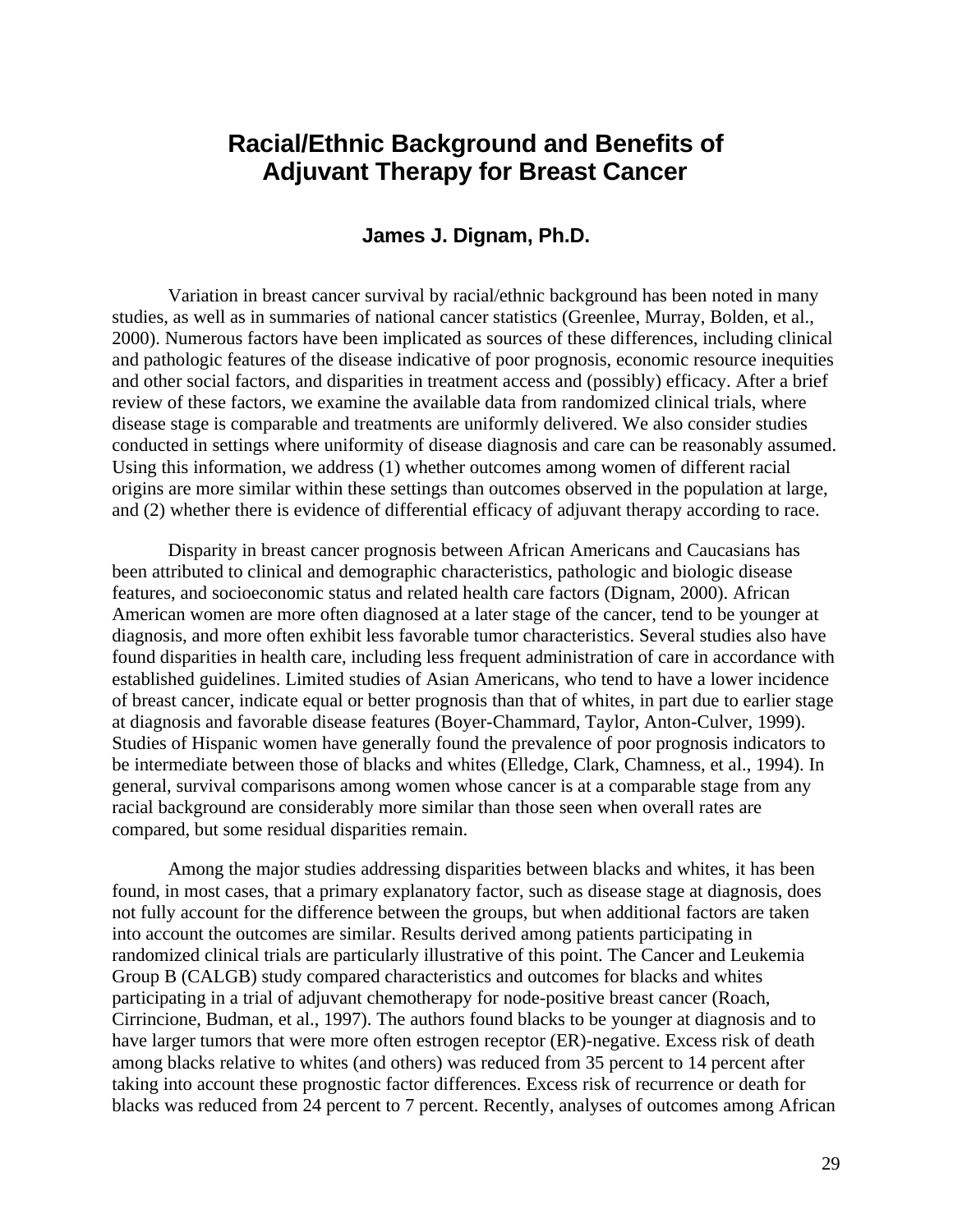Americans and Caucasians participating in studies of the Eastern Cooperative Oncology Group (ECOG) were presented (Yeap, Zelen, 2000). In that study, black women participating in ECOG adjuvant breast cancer trials between 1983 and 1995, matched with white women of similar age, treating institution, and treatment arm, had comparable survival outcomes. Estimates of treatment effects within race groups were not presented in these studies, and such analyses are generally not warranted unless there is statistical evidence of differential treatment efficacy (e.g., interactions) between race and treatment group. Furthermore, such analyses are hindered by low statistical power.

Previously published results from two National Surgical Adjuvant Breast and Bowel Project (NSABP) trials similarly indicated that when stage of disease and treatment are comparable, outcomes for African Americans and Caucasians do not differ markedly (Dignam, Redmond, Fisher, et al., 1997). In that study we focused on patients with node-negative breast cancer and examined outcomes separately by ER status, which has been implicated as an important explanatory factor in disparities between these groups. Results indicated equal disease recurrence risk and statistically nonsignificant 10 percent excess in mortality for blacks after adjustment for prognostic factors. Among women with ER-negative tumors receiving chemotherapy, a reduction in disease-free survival (DFS) events of 32 percent was noted among blacks, compared to 36 percent for whites. Among patients with ER-positive tumors receiving tamoxifen, reductions in DFS events were 20 percent for blacks and 39 percent for whites. Statistical evidence of a differential treatment response by race was not noted. This latter finding is further supported by a recent study finding a comparable reduction in contralateral breast cancer incidence among African American and Caucasian patients receiving tamoxifen in NSABP breast cancer treatment trials (McCaskill-Stevens, Bryant, Costantino, et al., 2000). Newly examined data from NSABP trials among node-positive patients have also shown comparable prognosis and extent of treatment benefit among black and white participants.

Observational retrospective studies evaluating outcomes in health care systems where treatment is uniform have been presented as evidence of the efficacy of established treatment regimens among minority patient populations (Briele, Walker, Wild, et al., 1990; Heimann, Ferguson, Powers, et al., 1997; Yood, Johnson, Blount, et al., 1999). As in clinical trials, results of these studies suggest that, for patients treated in accordance with recommendations for their clinical and pathologic disease presentation, outcomes and extent of benefit among African Americans and Caucasians are comparable. Studies of treatment patterns in these settings can also serve to evaluate the extent to which current treatment guidelines are observed in certain patient populations (Muss, Hunter, Wesley, et al., 1992; Breen, Wesley, Merrill, et al., 1999).

In summary, women of different race backgrounds, diagnosed at comparable disease stage and appropriately treated, tend to experience similar breast cancer prognosis. From the clinical trial data and studies from equal-care settings, it may be indirectly inferred that treatment benefits are comparable across race groups. However, important clinical and pathologic disease characteristics may place certain women at increased risk of poor outcome, and warrant continued study as to how and why these may be related to race. Although demographic classification in National Cancer Institute-sponsored clinical trials has been found to be generally representative of the incident cancer burden in the population (Tejeda, Green, Trimble, et al., 1996), increased racial/ethnic diversity in clinical trial participation would be beneficial. More diverse participation will ensure dissemination of quality care in accordance with current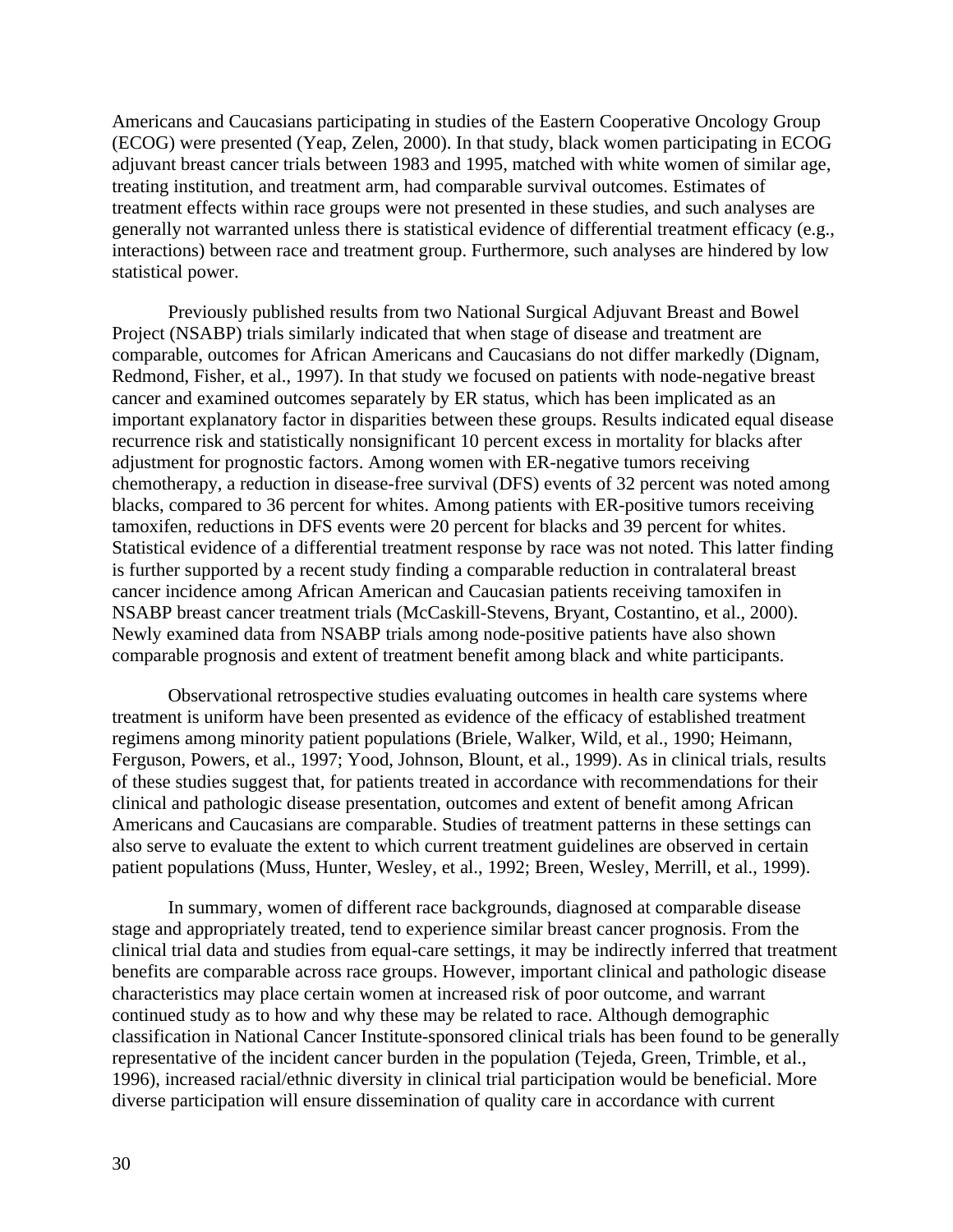treatment guidelines and will provide the necessary data for future investigations of the role of race in breast cancer treatment.

### **References**

Breen N, Wesley MN, Merrill RM, Johnson K. The relationship of socio-economic status and access to minimum expected therapy among female breast cancer patients in the National Cancer Institute Black-White Cancer Survival Study. Ethn Dis 1999;9:111-25.

Briele HA Jr, Walker MJ, Wild L, Wood DK, Greager JA, Schneebaum S, et al. Results of treatment of stage I-III breast cancer in black Americans. The Cook County Hospital experience 1973-1987. Cancer 1990;65:1062-71.

Boyer-Chammard A, Taylor TH, Anton-Culver H. Survival differences in breast cancer among racial/ethnic groups: a population-based study. Cancer Detect Prev 1999;23:463-73.

Dignam JJ. Differences in breast cancer prognosis among African-American and Caucasian women. CA Cancer J Clin 2000;50:50-64.

Dignam JJ, Redmond CK, Fisher B, Costantino JP, Edwards BK. Prognosis among African-American women and white women with lymph node negative breast carcinoma: findings from two randomized clinical trials of the National Surgical Adjuvant Breast and Bowel Project (NSABP). Cancer 1997;80:80-90.

Elledge RM, Clark GM, Chamness GC, Osborne CK. Tumor biologic factors and breast cancer prognosis among white, Hispanic, and black women in the United States. J Natl Cancer Inst 1994;86:705-12.

Greenlee RT, Murray T, Bolden S, Wingo PA. Cancer statistics, 2000. CA Cancer J Clin 2000;50:7-33.

Heimann R, Ferguson D, Powers C, Suri D, Weichselbaum RR, Hellman S. Race and clinical outcome in breast cancer in a series with long-term follow-up evaluation. J Clin Oncol 1997;15:2329-37.

McCaskill-Stevens W, Bryant J, Costantino J, Wickerham DL, Vogel V, Wolmark N. Incidence of contralateral breast cancer (CBC), endometrial cancer (EC), and thromboembolic events (TE) in African American (AA) women receiving tamoxifen for treatment of primary breast cancer. [abstract]. Proc Am Soc Clin Oncol 2000.

Muss HB, Hunter CP, Wesley M, Correa P, Chen VW, Greenberg RS, et al. Treatment plans for black and white women with stage II node-positive breast cancer: The National Cancer Institute Black/White Cancer Survival Study experience. J Natl Cancer Inst 1992;70:2460-7.

Roach M 3rd, Cirrincione C, Budman D, Hayes D, Berry D, Younger J, et al. Race and survival from breast cancer: based on Cancer and Leukemia Group B trial 8541. Cancer J Sci Am 1997;3:107-12.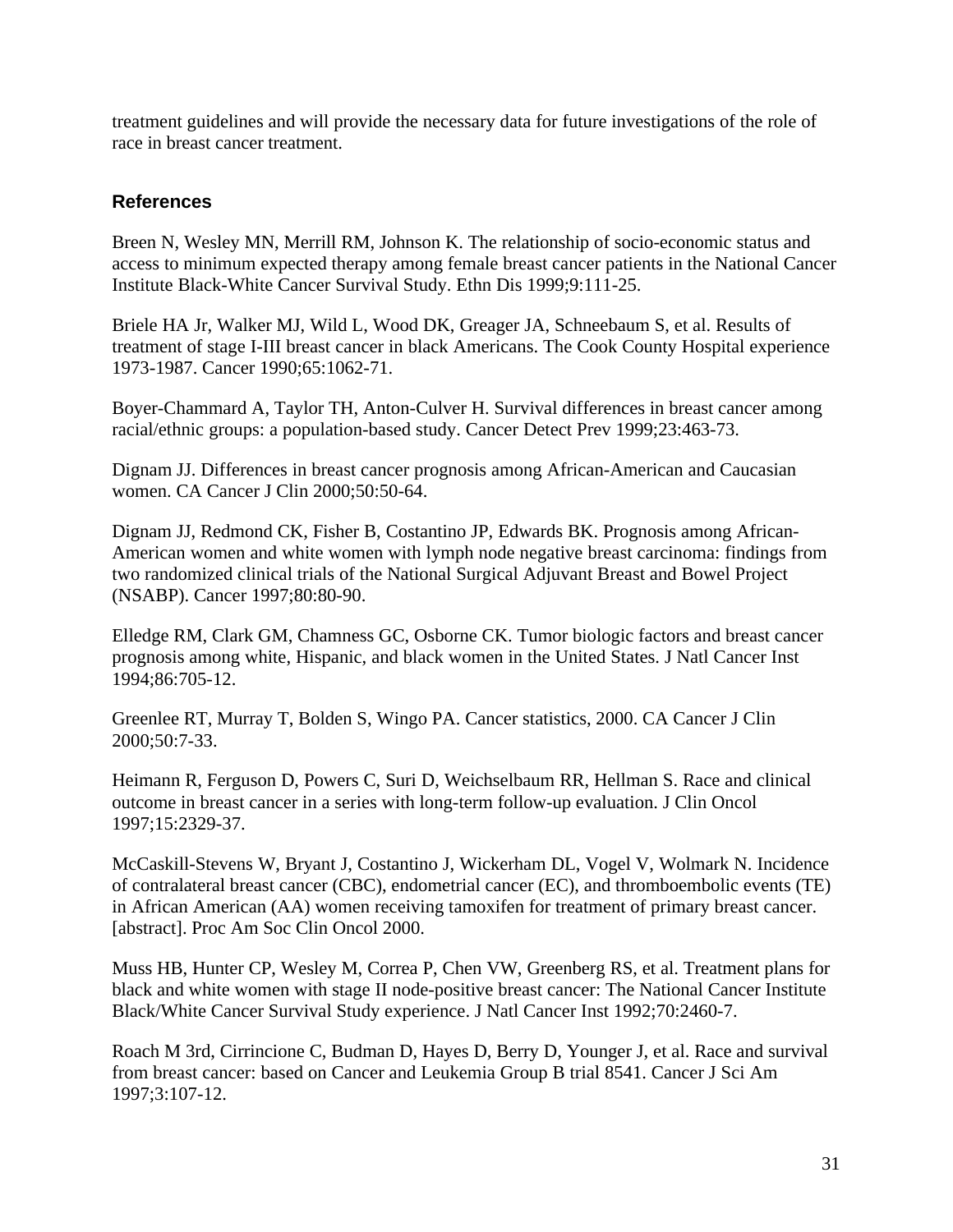Tejeda HA, Green SB, Trimble EL, Ford L, High JL, Ungerleider RS, et al. Representation of African-Americans, Hispanics, and whites in National Cancer Institute cancer treatment trials. J Natl Cancer Inst 1996;88:812-6.

Yeap BY, Zelen M. Minority differences in cancer survival on cooperative clinical trials. [abstract]. Proc Am Soc Clin Oncol 2000.

Yood MU, Johnson CC, Blount A, Abrams J, Wolman E, McCarthy BD, et al. Race and differences in breast cancer survival in a managed care population. J Natl Cancer Inst 1999;91:1487-91.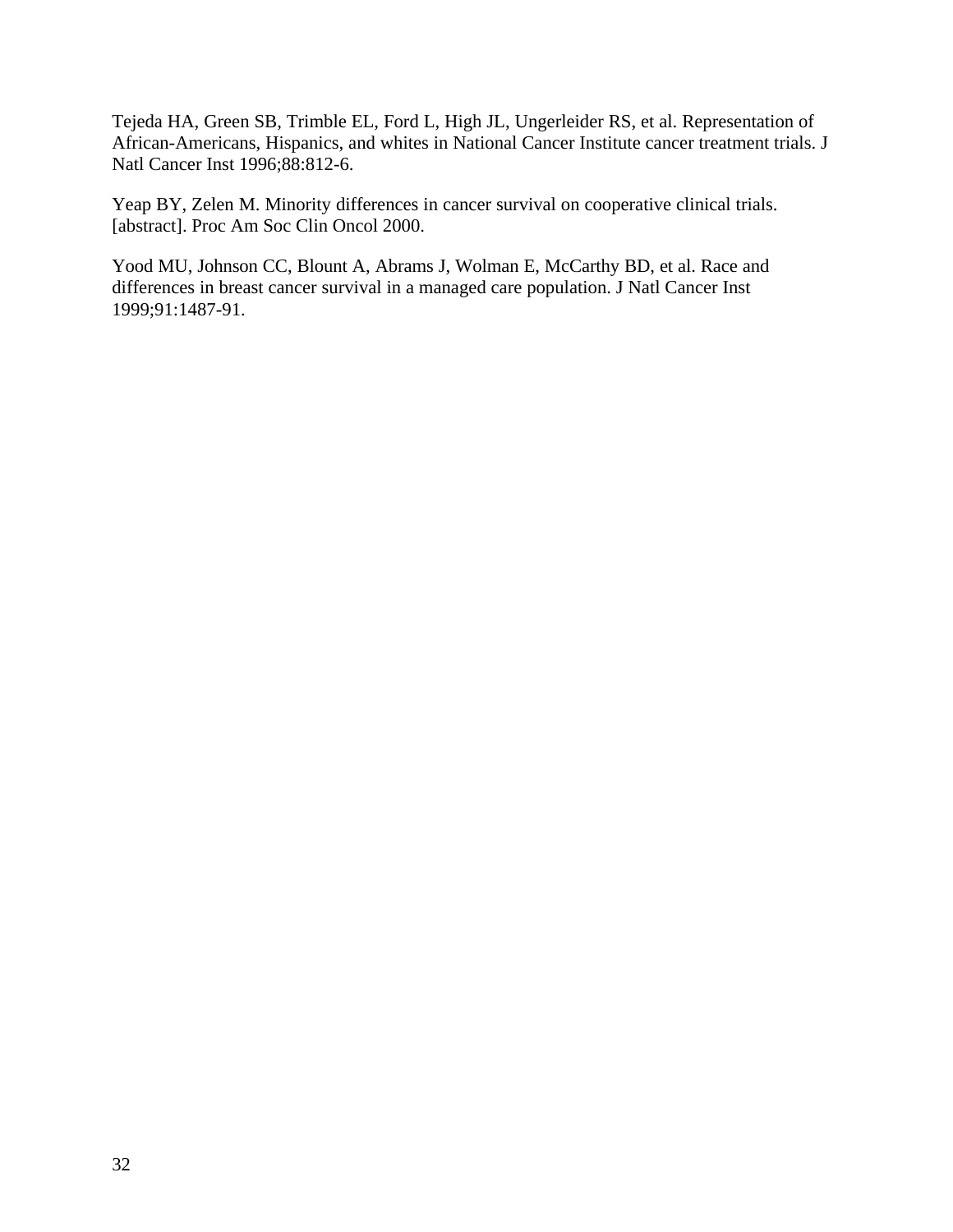# **Patient-Specific Factors—Young Patients**

### **Aron Goldhirsch, M.D., and Richard D. Gelber, Ph.D.**

Breast cancer rarely occurs in young women. About 2 percent of female patients with the disease are less than 35 years old at diagnosis (NCI, 2000). Below the age of 20 the incidence is estimated to be 0.1 per 100,000 women, increasing to 1.4 for those 20 to 24 years old, 8.1 for those 25 to 29 years old, and 24.8 for those 30 to 34 years old (NCI, 2000). Breast cancer at a young age has a more aggressive biological behavior and is associated with a more unfavorable prognosis than when the disease arises in older patients. Specifically, tumors in younger women are less well differentiated (higher grade) and have a higher proliferating fraction and more vascular invasion than those occurring in older patients (Walker, Lees, Webb, et al., 1996; Adami, Malker, Holmberg, et al., 1986; Chung, Chang, Bland, et al., 1996; Kollias, Elston, Ellis, et al., 1997). A larger number of positive axillary lymph nodes are detected in young than in older patients. Results from two population-based studies indicate that the risk of death is highest among the youngest and the oldest cohorts when compared with patients of intermediate age (Adami, Malker, Holmberg, et al., 1986), even when the analysis allows for differences in initial tumor stage (Kollias, Elston, Ellis, et al., 1997).

A review of the National Cancer Data Base reveals that patients younger than 35 years of age have more advanced disease at diagnosis and a poorer 5-year survival rate than older premenopausal patients (Winchester, Osteen, Menck, et al., 1996). Similar findings have been reported from the National Cancer Institute SEER database (Swanson, Lin, 1994), from the Finnish Cancer Registry (Holli, Isola, 1997), and from a recent Danish study on young patients who did not receive adjuvant therapy (Kroman, Jensen, Wohlfahrt, et al., 2000), as well as from several series described from single centers (Albain, Allred, Clark, 1994; Noyes, Spanos, Montague, 1982; Ribeiro, Swindell, 1981).

Typically, young patients receive chemotherapy, and in many countries clinicians have been reluctant to employ ovarian ablation or other endocrine treatment (Kroman, Jensen, Wohlfahrt, et al., 2000). No adjuvant systemic therapy was prescribed to young women with early stage breast cancer thought to have favorable prognostic factors in a large Danish study (Kroman, Jensen, Wohlfahrt, et al., 2000). In that study, which included 10,356 women with primary breast cancer who were less than 50 years old, the youngest (predefined as having a lowrisk disease and therefore given no adjuvant systemic treatment) had a significantly increased risk of dying. The increased risk with decreasing age at diagnosis (adjusted relative risk [RR] with a cohort 45 to 49 years of age as a reference group having a RR of 1) was 1.12 (95 percent confidence interval [CI] 0.89 to 1.40) for 40 to 44 years of age, 1.40 (1.10 to 1.78) for 35 to 39 years of age, and 2.18 (1.64 to 2.89) for <35 years of age. No such trend was seen in patients who were considered at the time of the study to be eligible to receive adjuvant cytotoxic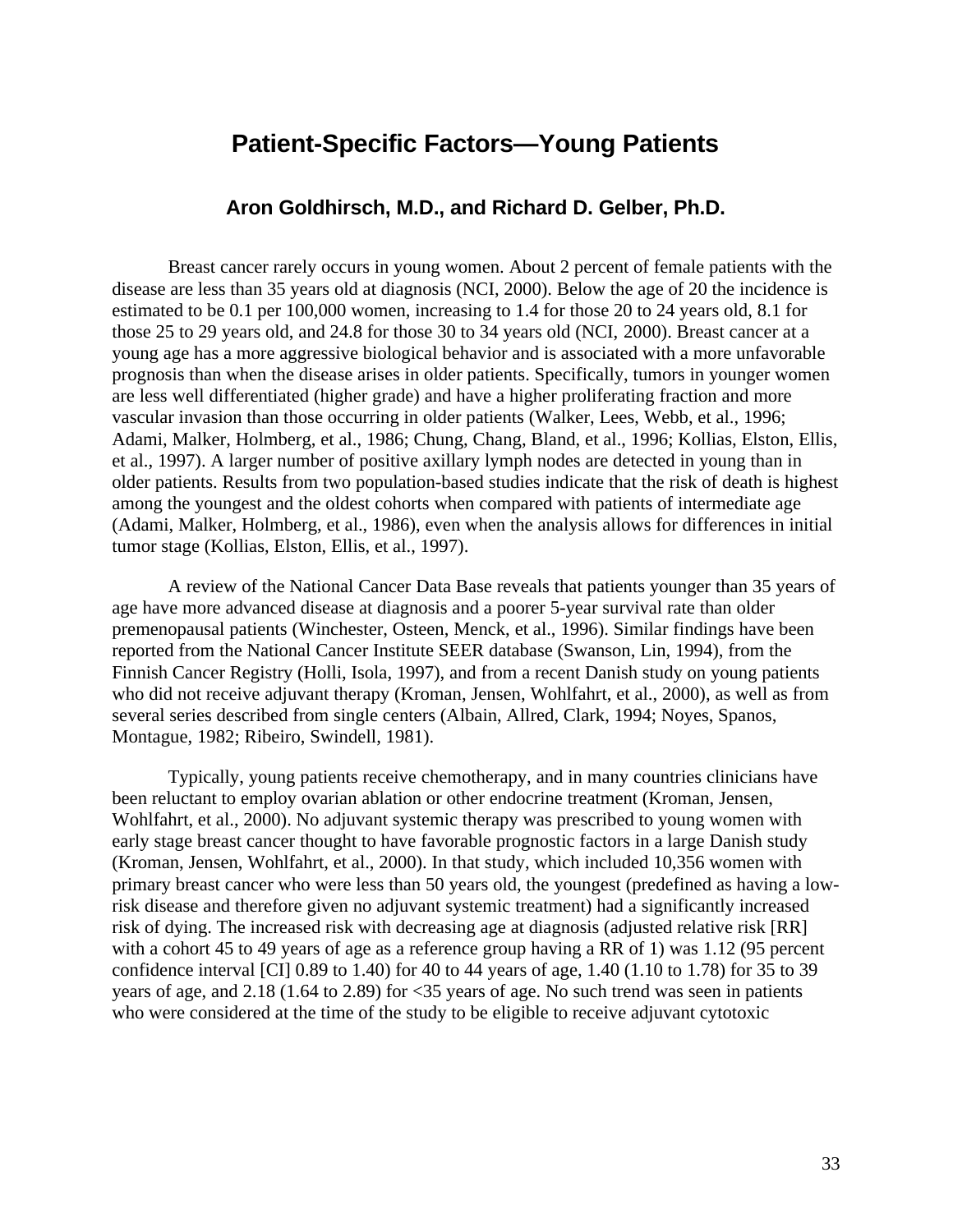treatment. Thus, the negative prognostic effect of young age was confined to those who did not receive adjuvant cytotoxic treatment, leading to the conclusion that young women with breast cancer, on the basis of age alone, should be regarded as high-risk patients and be given adjuvant cytotoxic treatment. This conclusion relies on the assumption that a worse prognosis predicts responsiveness to chemotherapy.

The International Breast Cancer Study Group (IBCSG) treated 3,700 pre- and perimenopausal patients with various timing and duration of adjuvant cyclophosphamide, methotrexate, and fluorouracil (classical CMF with or without low-dose prednisone, with or without oophorectomy) (Aebi, Gelber, Castiglione-Gertsch, et al., 2000). Of these women, 314 were less than 35 years of age at study entry. The trials were conducted between 1978 and 1993. Relapse and death occurred earlier and more often in younger  $(\leq 35 \text{ years})$  than in older  $(\geq 35)$ patients. The 10-year disease-free survival rate (DFS;  $\pm$  SE) was 35 percent (+3) vs. 47 percent  $(+1)$  (hazards ratio [HR], 1.41; 95 percent CI, 1.22 to 1.62;  $p<0.001$ ) and overall survival was 49 percent (+3) vs. 62 percent (+1) (HR, 1.50; 95 percent CI, 1.28 to 1.77; *p*<0.001), respectively. Younger patients with estrogen receptor positive (ER+) tumors had a significantly worse prognosis than younger patients with estrogen receptor negative (ER–) tumors. The 10 year DFS was 25 percent  $(±4)$  vs. 47 percent  $(±5)$ ; HR, 1.49; 95 percent CI, 1.09 to 2.04; *p*=0.014.

In contrast, among older patients the prognosis was similar for patients with ER+ compared with patients with ER– tumors (10-year DFS 45 percent  $[+1]$  vs. 46 percent  $[+2]$ ; HR, 0.94; 95 percent CI, 0.85 to 1.04;  $p=0.27$ ). The largest difference in 10-year DFS between younger and older patients was observed for those with ER+ tumors who did not achieve amenorrhea (23 percent [+6] vs. 38 percent [+3]; HR, 1.67; 95 percent CI, 1.19 to 2.34; *p*=0.003). This retrospective analysis of treatment outcome suggests that the endocrine effects of chemotherapy alone were insufficient for the younger age group (only about 30 percent of the patients had some cessation of menses from the 12–6 courses of classical CMF). Additional endocrine therapies (tamoxifen or ovarian ablation, or a combination of both) should be considered for these patients if their tumors express steroid hormone receptors. Such endocrine therapies might be the most effective component of their adjuvant treatment program.

Additional issues to be considered when approaching treatment and personal decisions for young patients with breast cancer (excluding issues related to genetic predisposition) are included in table 1.

Treatment decision-making for very young women with newly diagnosed breast cancer may be affected by the strong emotional involvement of care providers. Furthermore, the belief that an increased risk of relapse justifies use of cytotoxics to increase the demise of cancer cells might also contribute to lack of progress in evaluating endocrine therapies for this rare presentation of breast cancer.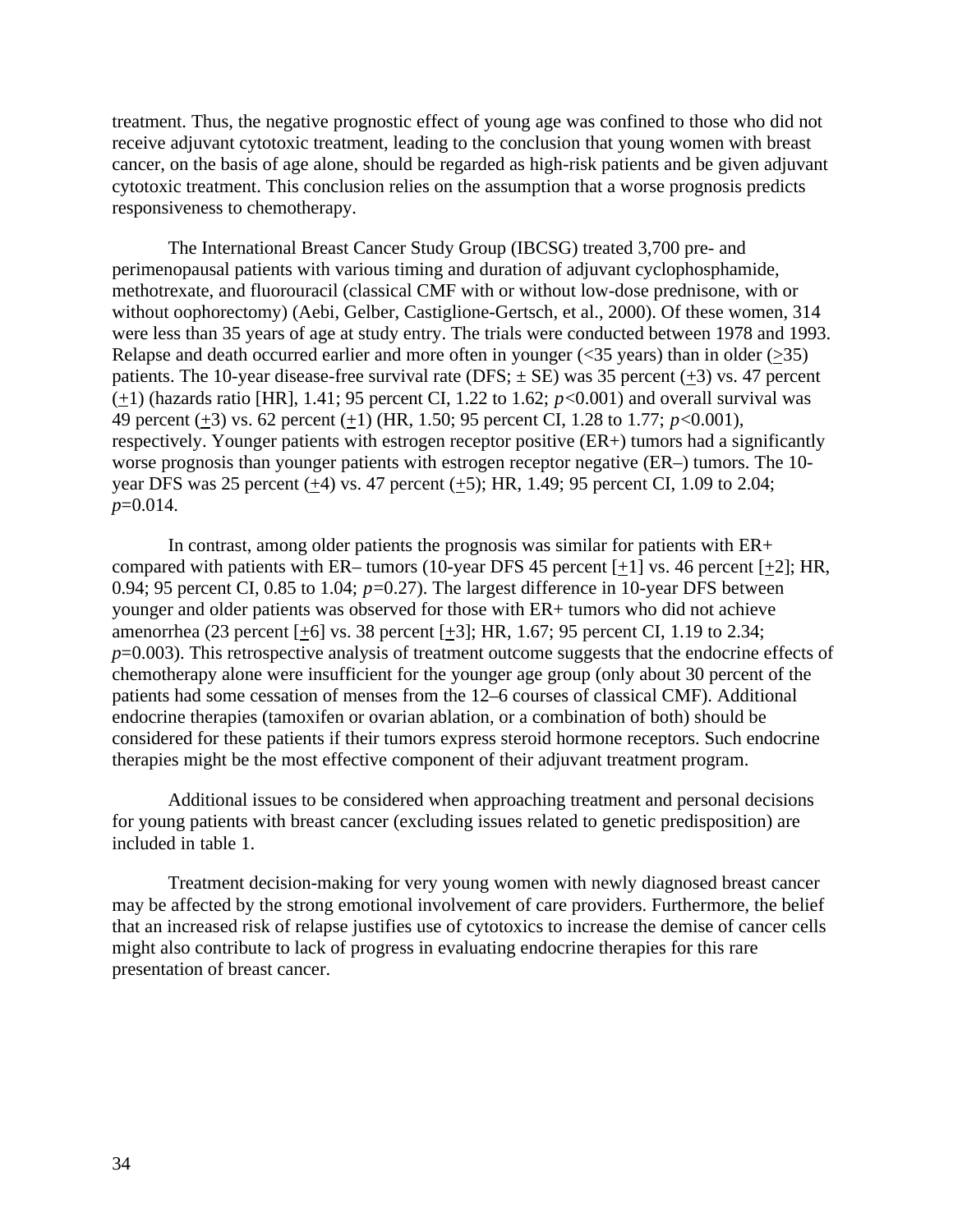| <b>Issue for Discussion</b>                                         | <b>Status of Evidence</b>                                                                                                                                                                                                                                                                                                                                                                                                                                                      | <b>Current Options</b><br>(Sometimes Despite Evidence)                                                                                                                                                                                                                                                                                                              |
|---------------------------------------------------------------------|--------------------------------------------------------------------------------------------------------------------------------------------------------------------------------------------------------------------------------------------------------------------------------------------------------------------------------------------------------------------------------------------------------------------------------------------------------------------------------|---------------------------------------------------------------------------------------------------------------------------------------------------------------------------------------------------------------------------------------------------------------------------------------------------------------------------------------------------------------------|
| Local disease control,<br>very late effects of<br>radiation therapy | Young patients have a higher<br>risk for locoregional relapse<br>(Kim, Simkovich-Heerdt, Tran,<br>et al., 1998; Elkhuizen, van de<br>Vijver, Hermans, et al., 1998).<br>No data on late effects on the<br>heart of anthracyclines and<br>taxanes plus radiation therapy.                                                                                                                                                                                                       | Breast conservation with radiation<br>therapy is considered a standard<br>treatment (Guenther, Kirgan,<br>Giuliano, 1996). Total or bilateral<br>(prophylactic) mastectomy is<br>increasingly discussed (Schrag,<br>Kuntz, Garber, et al., 1997).                                                                                                                   |
| Pregnancy after breast<br>cancer                                    | Pregnancy seems to be safe after<br>breast cancer and after adjuvant<br>systemic cytotoxic therapy<br>(Kroman, Jensen, Melbye, et al.,<br>1997; Velentgas, Daling,<br>Malone, et al., 1999; Gelber,<br>Coates, Goldhirsch, et al., in<br>press), (except for BRCA1 and<br>BRCA2 carriers) (Jernstrom,<br>Lerman, Ghadirian, et al., 1999).<br>Uncertainty about pretreatment<br>with tamoxifen and neonatal<br>genital tract malformations<br>(Nakai, Uchida, Teuscher, 1999). | Reluctance to consider pregnancy<br>even for women with node-negative<br>disease (Surbone, Petrek, 1997).<br>Availability of GnRH analog as an<br>effective endocrine treatment,<br>especially if given with tamoxifen<br>(Boccardo, Rubagotti, Amoroso, et<br>al., 2000). New endocrine therapies<br>are being investigated, mainly in<br>postmenopausal patients. |
| Interpersonal and<br>family relations                               | Younger women might be<br>particularly vulnerable to the<br>emotional distress of the disease<br>(Northouse, 1994).                                                                                                                                                                                                                                                                                                                                                            | Psychological support (trials are<br>testing this type of intervention).                                                                                                                                                                                                                                                                                            |

# **Table 1.** Treatment and personal issues: evidence and current options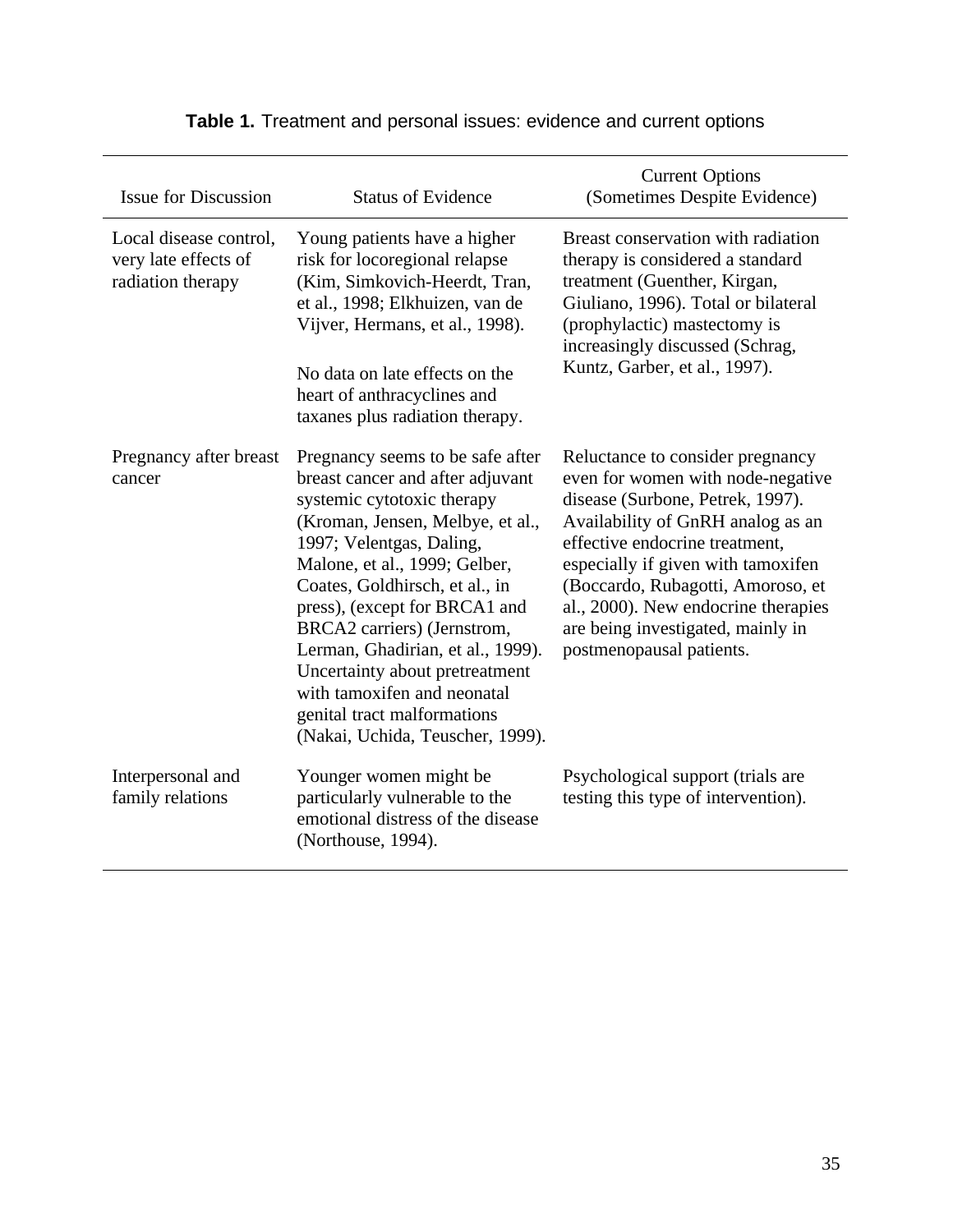## **References**

Adami HO, Malker B, Holmberg L, Persson I, Stone B. The relation between survival and age at diagnosis in breast cancer. N Engl J Med 1986;315:559-63.

Aebi S, Gelber S, Castiglione-Gertsch M, Gelber RD, Collins J, Thürlimann B, et al., for the International Breast Cancer Study Group (IBCSG). Is chemotherapy alone adequate for young women with oestrogen-receptor-positive breast cancer? Lancet 2000;355:1869-74.

Albain KS, Allred DC, Clark GM. Breast cancer outcome and predictors of outcome: are there age differentials? J Natl Cancer Inst Monogr 1994;16:35-42.

Boccardo F, Rubagotti A, Amoroso D, Mesiti M, Romeo D, Sismondi P, et al. Cyclophosphamide, methotrexate, and fluorouracil versus tamoxifen plus ovarian suppression as adjuvant treatment of estrogen receptor-positive pre-/perimenopausal breast cancer patients: results of the Italian Breast Cancer Adjuvant Study Group 02 randomized trial. J Clin Oncol 2000;18:2718-27.

Chung M, Chang HR, Bland KI, Wanebo HJ. Younger women with breast carcinoma have a poorer prognosis than older women. Cancer 1996;77:97-103.

Elkhuizen PH, van de Vijver MJ, Hermans J, Zonderland HM, van der Velde CJ, Leer JW. Local recurrence after breast conserving therapy for invasive breast cancer: high incidence in young patients and association with poor survival. Int J Radiat Oncol Biol Phys 1998;40:859-67.

Gelber S, Coates AS, Goldhirsch A, Castiglione-Gertsch M, Marini G, Lindtner J, et al. Effect of pregnancy on overall survival following the diagnosis of early stage breast cancer. J Clin Oncol (in press).

Guenther JM, Kirgan DM, Giuliano AE. Feasibility of breast-conserving therapy for younger women with breast cancer. Arch Surg 1996;131:632-6.

Holli K, Isola J. Effect of age on the survival of breast cancer patients. Eur J Cancer 1997;33:425-8.

Jernstrom H, Lerman C, Ghadirian P, Lynch HT, Weber B, Garber J, et al. Pregnancy and risk of early breast cancer in carriers of BRCA1 and BRCA2. Lancet 1999;354:1846-50.

Kim SH, Simkovich-Heerdt A, Tran KN, Maclean B, Borgen PI. Women 35 years of age or younger have higher locoregional relapse rates after undergoing breast conservation therapy. J Am Coll Surg 1998,187:1-8.

Kollias J, Elston CW, Ellis IO, Robertson JF, Blamey RW. Early-onset breast cancer histopathological and prognostic considerations. Br J Cancer 1997;75:1318-23.

Kroman N, Jensen MB, Melbye M, Wohlfahrt J, Mouridsen HT. Should women be advised against pregnancy after breast-cancer treatment? Lancet. 1997;350:319-22.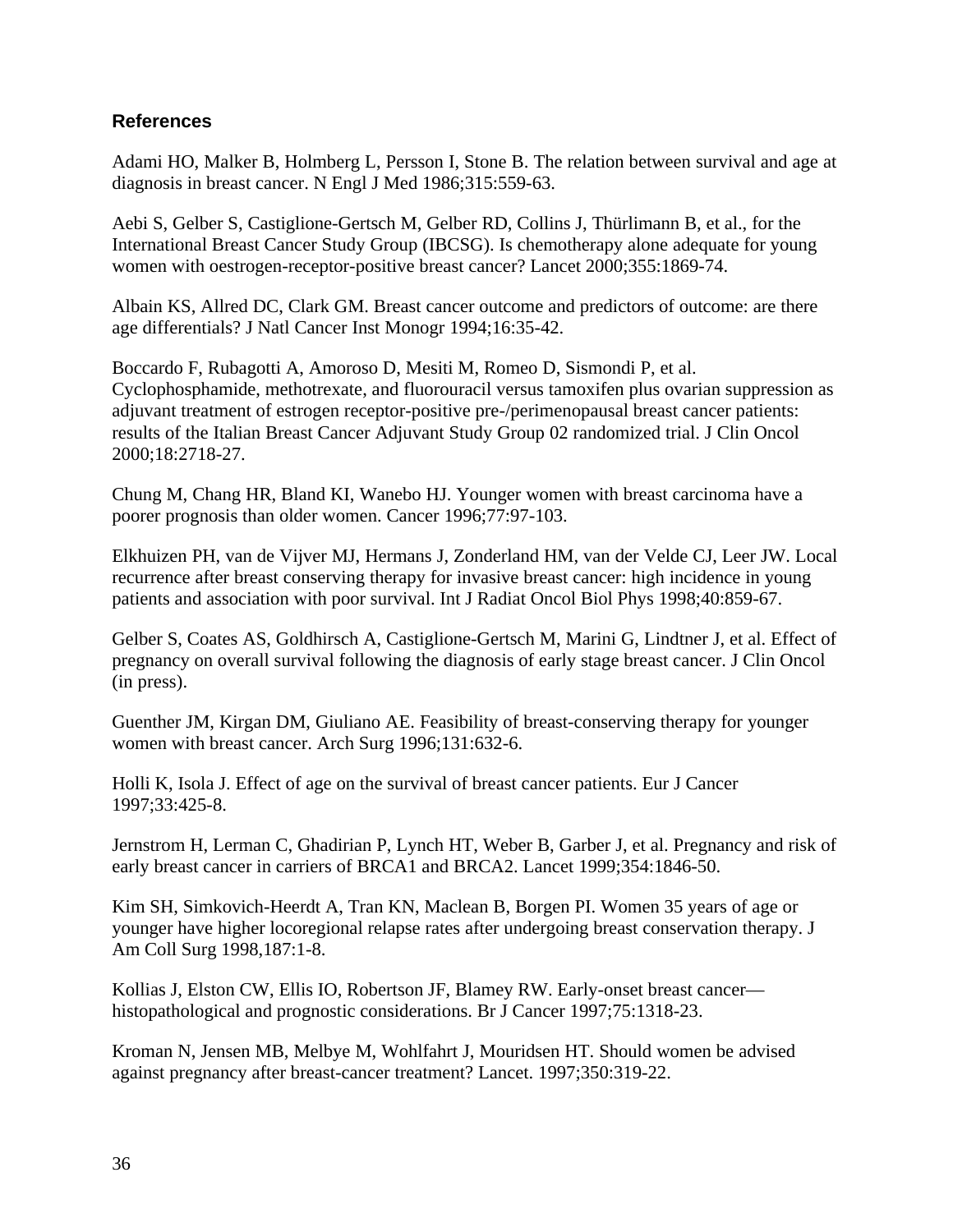Kroman N, Jensen MB, Wohlfahrt J, Mouridsen HT, Andersen PK, Melbye M. Factors influencing the effect of age on prognosis in breast cancer: population based study. BMJ 2000:320:474-8.

Nakai M, Uchida K, Teuscher C. The development of male reproductive organ abnormalities after neonatal exposure to tamoxifen is genetically determined. J Androl 1999;20:626-34.

Northouse LL. Breast cancer in younger women: effects on interpersonal and family relations. J Natl Cancer Inst Monogr 1994;16:183-90.

Noyes RD, Spanos WJ Jr, Montague ED. Breast cancer in women aged 30 and under. Cancer 1982;49:1302-7.

Ribeiro GG, Swindell R. The prognosis of breast carcinoma in women aged less than 40 years. Clin Radiol 1981;32:231-6.

Schrag D, Kuntz KM, Garber JE, Weeks JC. Decision analysis–effects of prophylactic mastectomy and oophorectomy on life expectancy among women with BRCA1 or BRCA2 mutations. N Engl J Med 1997;336:1465-71. [Erratum appeared in N Engl J Med 1997;337:434.]

Surbone A, Petrek JA. Childbearing issues in breast carcinoma survivors. Cancer 1997;79:1271-8.

Surveillance, Epidemiology, and End Results (SEER) Program Public-Use CD ROM (1973 1997), National Cancer Institute, DCCPS, Cancer Surveillance Research Program, Cancer Statistics Branch, released April 2000, based on the August 1999 submission.

Swanson GM, Lin CS. Survival patterns among younger women with breast cancer: the effects of age, race, stage, and treatment. J Natl Cancer Inst Monogr 1994;16:69-77.

Velentgas P, Daling JR, Malone KE, Weiss NS, Williams MA, Self SG, et al. Pregnancy after breast carcinoma. Cancer 1999;85:2424-32.

Walker RA, Lees E, Webb MB, Dearing SJ. Breast carcinomas occurring in young women (<35 years) are different. Br J Cancer 1996;74:1796-800.

Winchester DP, Osteen RT, Menck HR. The National Cancer Data Base report on breast carcinoma characteristics and outcome in relation to age. Cancer 1996;78:1838-43.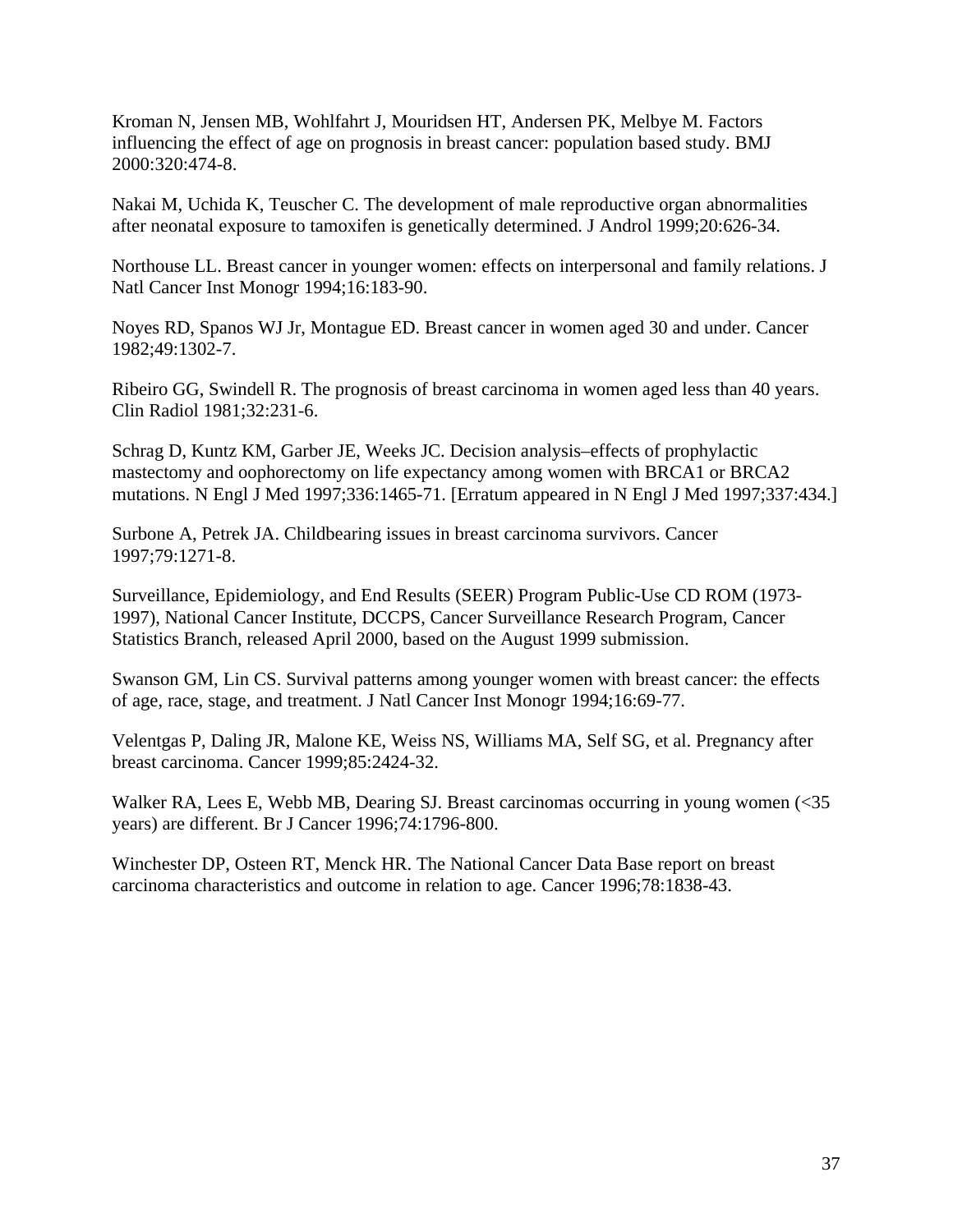# **Factors Used To Select Adjuvant Therapy: An Overview of Age and Race**

## **Hyman B. Muss, M.D.**

Age, race, and socioeconomic status all play a role in decisions about adjuvant therapy for breast cancer. Age is important for two major reasons: first, because it remains the major risk factor for breast cancer; and second, because the potential benefits of adjuvant therapy diminish as competing causes of mortality (comorbidity) increase. More than half of all new breast cancers in the United States occur in women 65 and older, a statistic that has strong meaning in a population whose longevity is increasing (Yancik, 1997). In addition, comorbidity significantly increases with increasing age, and comorbidity has a major effect on patient survival (Fleming, Rastogi, Dmitrienko, et al., 1999). Race is especially important because breast cancer mortality is higher in African Americans than in white Americans. Such differences are related to several factors, including stage at presentation, tumor biology, and sociodemographic characteristics (Eley, Hill, Chen, et al., 1994).

Compelling data from a worldwide meta-analysis of adjuvant therapy showed that for older patients with estrogen receptor (ER) or progesterone receptor (PR) positive tumors, tamoxifen significantly increased both the amount of time free from relapse and time of overall survival (EBCTCG, 1998a). Women 70 years and older who took 5 years of tamoxifen had a 54 percent decrease in the annual odds of breast cancer recurrence and a 34 percent decrease in the annual odds of dying of breast cancer. Chemotherapy alone has not been adequately studied in older patients, and in the same overview less than 700 women 70 years and older were entered on randomized trials. Chemotherapy is associated with significant improvements in both relapsefree and overall survival in women ages 50 to 69 years (20.3 percent and 11.3 percent reduction in annual odds of relapse and death, respectively) (EBCTCG, 1998b), but further trials are needed that factor in the effects of comorbidity on treatment outcome, treatment-related toxicity, and quality of life for older women. The potential benefits of adjuvant therapy in older women have recently been estimated using a mathematical model (Extermann, Balducci, Lyman, 2000); it is clear that the value of adjuvant therapy diminishes substantially as age and comorbidity increase, and as non-breast-cancer-related illness becomes a major competing cause of death. What also seems clear is that older women in good general health tolerate standard chemotherapy regimens almost as well as younger women (Christman, Muss, Case, et al., 1992). In the absence of a trial, the recommendations for adjuvant therapy made by an international consensus panel appear prudent and should be used as a treatment guideline (Goldhirsch, Glick, Gelber, et al., 1998). Future clinical research in this setting should focus on adjuvant trials directed at older patients. In addition to relapse-free and overall survival, these trials should have quality of life, functional status, and comorbidity assessment as key endpoints.

African Americans and other minorities are frequently underrepresented in adjuvant trials but available data suggest that, at least for African Americans, the benefits of therapy are similar to those for white women when outcomes are adjusted for stage, comorbid illness, and pathologic and sociodemographic variables (Dignam, 2000). Of note, many trials have shown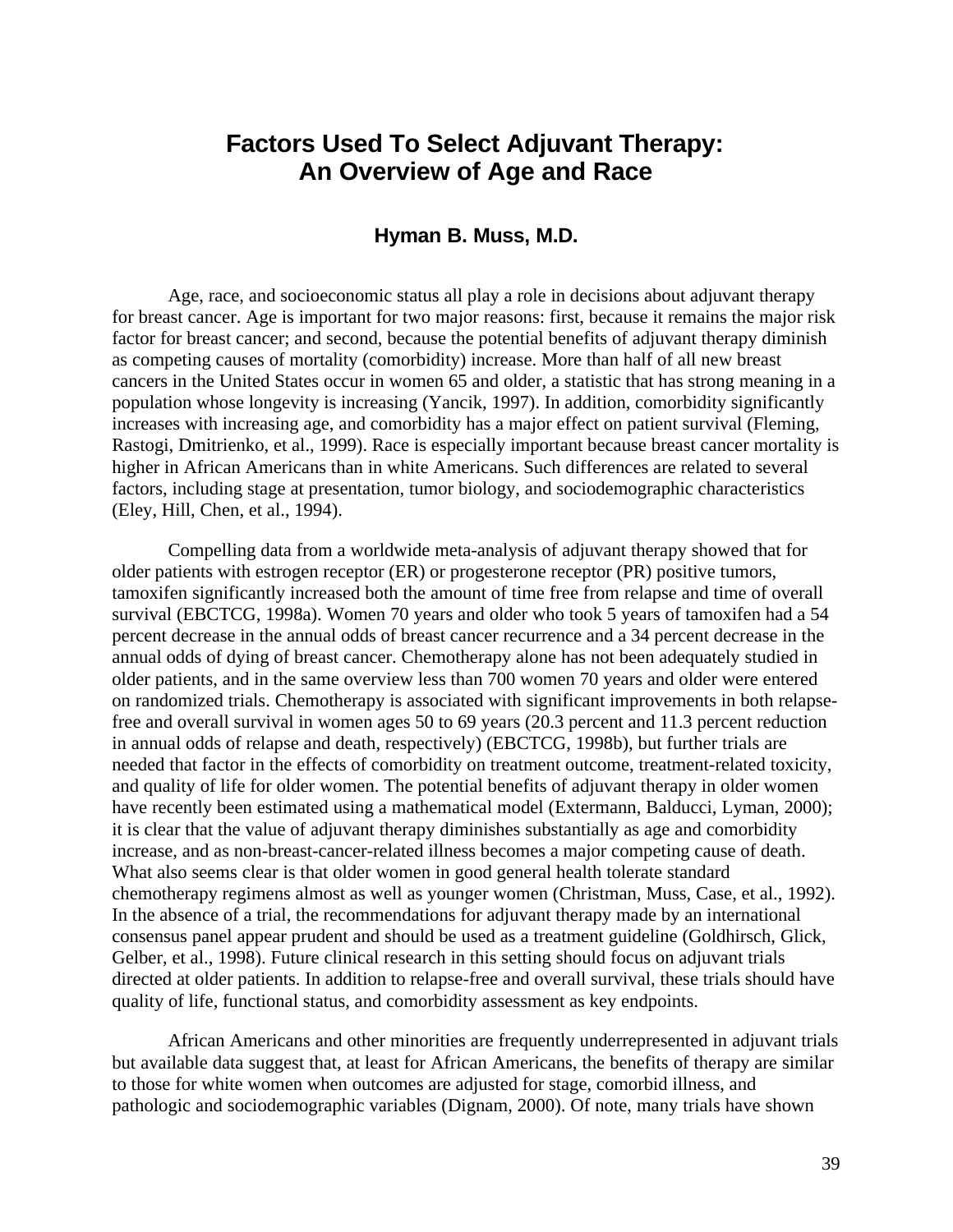small but potentially important biological differences in breast cancer between African American and white patients. African American patients are more likely than whites to have more biologically aggressive, hormone receptor (HR) negative tumors that may limit the potential lifeprolonging benefits of tamoxifen therapy (or ovarian ablation) (Elledge, Clark, Chamness, et al., 1994). In large numbers of patients these small differences in tumor biology may prove to be highly meaningful. Little data are available on Hispanic patients and other minorities concerning the risks and benefits of adjuvant therapy. Available data suggests that Hispanic patients with early breast cancer have a prognosis that lies between those for African American and white patients (Elledge, Clark, Chamness, et al., 1994). The data also suggest that for Hispanics, as for African Americans, socioeconomic factors play a key role in the outcome (Franzini, Williams, Franklin, et al., 1997). A key concern for African American patients and other minorities is access to high quality care, including clinical trials. Major efforts by the NCI and other organizations to improve access of minorities to clinical trials are underway. Poverty is associated with poorer cancer outcomes for all Americans irrespective of racial or ethnic group, and remains a national issue (McWhorter, Schatzkin, Horm, et al., 1989).

### **References**

Christman K, Muss HB, Case LD, Stanley V. Chemotherapy of metastatic breast cancer in the elderly. The Piedmont Oncology Association experience [see comment]. JAMA 1992;268:57-62.

Dignam JJ. Differences in breast cancer prognosis among African American and Caucasian women. CA Cancer J Clin 2000;50:50-64.

Early Breast Cancer Trialists' Collaborative Group. Tamoxifen for early breast cancer: an overview of the randomized trials [see comments]. Lancet 1998a;351:1451-67.

Early Breast Cancer Trialists' Collaborative Group. Polychemotherapy for early breast cancer: an overview of the randomized trials. Lancet 1998b;352:930-42.

Eley JW, Hill HA, Chen VW, Austin DF, Wesley MN, Muss HB, et al. Racial differences in survival from breast cancer. Results of the National Cancer Institute Black/White Cancer Survival Study. JAMA 1994;272:947-54.

Elledge RM, Clark GM, Chamness GC, Osborne CK. Tumor biologic factors and breast cancer prognosis among white, Hispanic, and black women in the United States [see comments]. J Natl Cancer Inst 1994;86:705-12.

Extermann M, Balducci L, Lyman GH. What threshold for adjuvant therapy in older breast cancer patients? J Clin Oncol 2000;18:1709-17.

Fleming ST, Rastogi A, Dmitrienko A, Johnson KD. A comprehensive prognostic index to predict survival based on multiple comorbidities: a focus on breast cancer. Med Care 1999;37:601-14.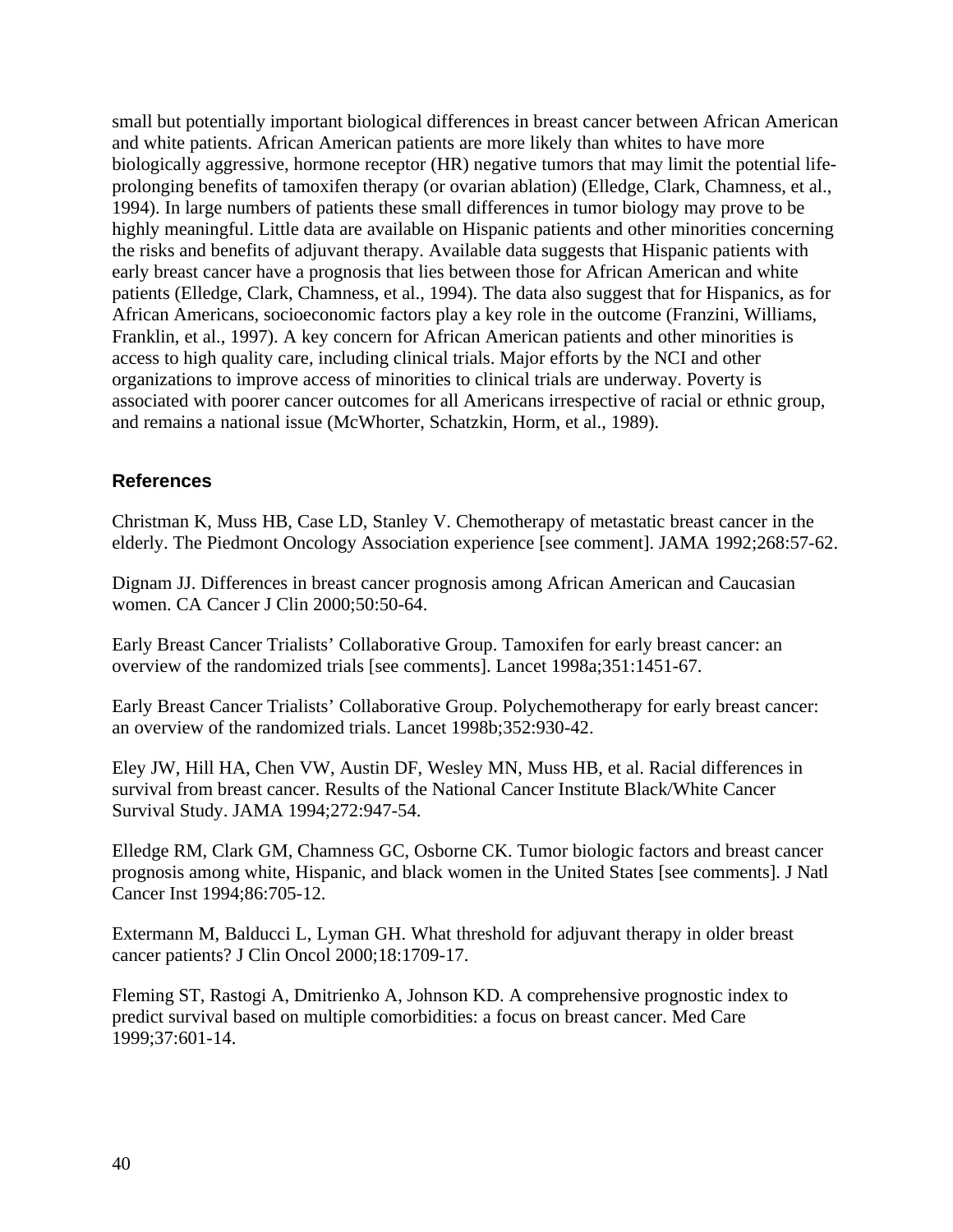Franzini L, Williams AF, Franklin J, Singletary SE, Theriault RL. Effects of race and socioeconomic status on survival of 1,332 black, Hispanic, and white women with breast cancer [see comments]. Ann Surg Oncol 1997;4:111-8.

Goldhirsch A, Glick JH, Gelber RD, Senn HJ. Meeting highlights: international consensus panel on the treatment of primary breast cancer [see comments]. J Natl Cancer Inst 1998;90:1601-8.

McWhorter WP, Schatzkin AG, Horm JW, Brown CC. Contribution of socioeconomic status to black/white differences in cancer incidence. Cancer 1989;63:982-7.

Yancik R. Cancer burden in the aged: an epidemiologic and demographic overview. Cancer 1997;80:1273-83.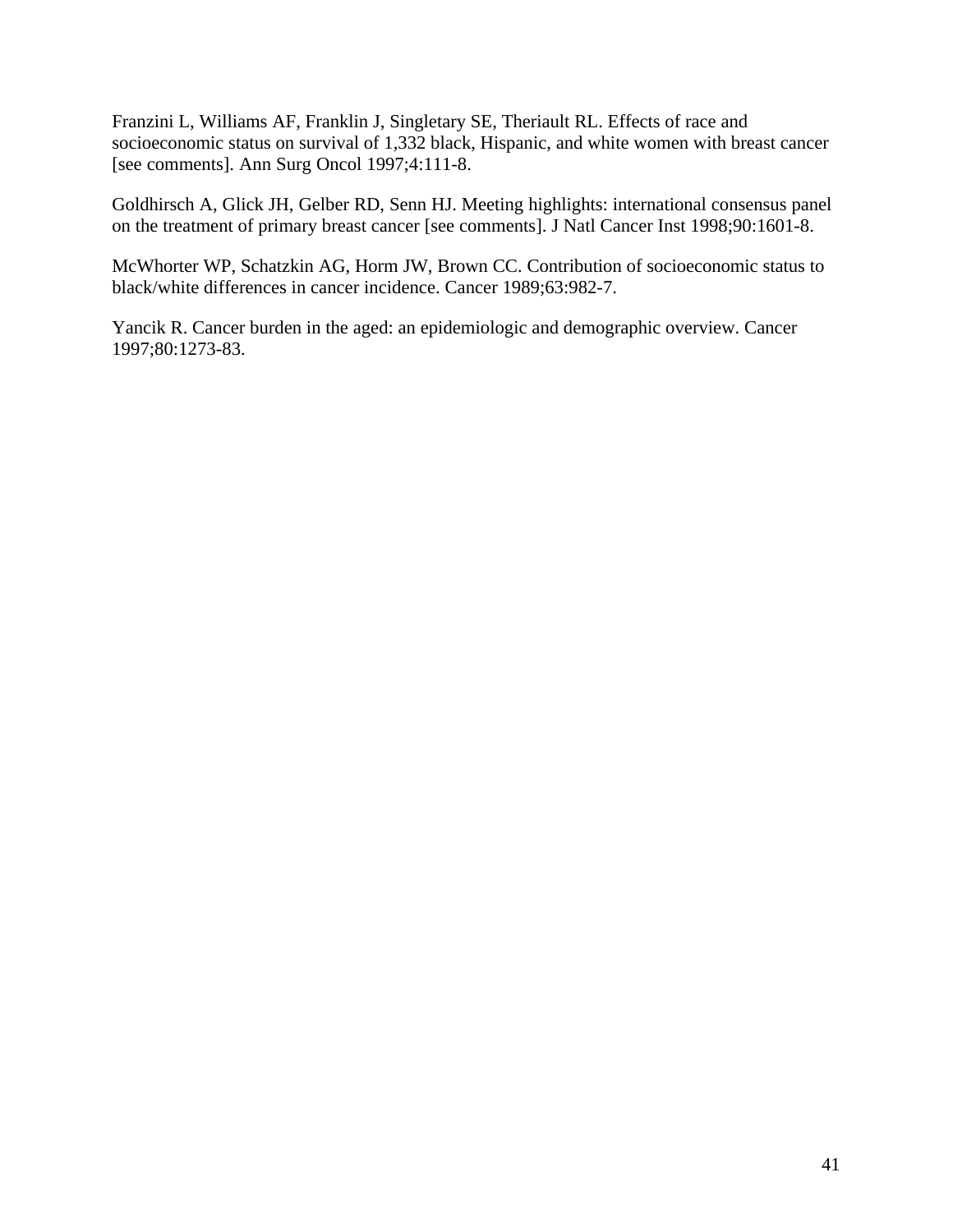## **Duration of Adjuvant Hormonal Treatment**

### **Christina Davies, MBChB, M.Sc.**

**Summary.** Large trials of 10 years versus 5 years of adjuvant tamoxifen therapy are still in progress. Other large trials have shown that 7 to 8 years of adjuvant tamoxifen treatment are significantly better than 2 to 3 years, with much of the additional benefit emerging after year 5. Large trials have also shown that 5 years of tamoxifen is significantly better than 2 to 3 years. Whatever the hormonal treatment to be used, large-scale randomized evidence is needed as to whether the duration of hormonal therapy should in general be at least 10 years, or whether 7.5 years, or even 5 years, can suffice.

**Five years of tamoxifen versus a shorter period.** In trials of tamoxifen versus no tamoxifen and of one tamoxifen duration versus another duration (shorter versus longer), the overview has demonstrated that for women with potentially hormone-sensitive disease, tamoxifen is of substantial benefit (EBCTCG, unpublished data, 2000). Five years of tamoxifen appears to be better than shorter regimens at least in terms of recurrence, although this has not been shown so far to be translated into a survival benefit. A French trial of 7 to 8 years of tamoxifen versus 2 to 3 years also shows that, with regard to recurrence, longer is better (Delozier, Spielmann, Mace-Lesec'h, et al., 1997). However, there is inadequate randomized evidence about the effects of prolonging tamoxifen beyond 7 to 8 years. Five years of tamoxifen increases endometrial cancer mortality, and this adverse effect increases with a longer duration of tamoxifen (EBCTCG, 2000; EBCTCG, 1998). In addition, tamoxifen causes a slight increase in the risk of pulmonary embolus (EBCTCG, 2000; EBCTCG, 1998). But tamoxifen reduces the risk of new cancers in the opposite breast, and this effect is also increased with longer duration (EBCTCG, 2000; EBCTCG, 1998). There was no evidence of an effect on mortality from causes other than breast or endometrial cancer. In terms of the 10-year incidence of new cancers, the extra number of endometrial cancers caused by tamoxifen is smaller than the number of new cancers prevented in the opposite breast; the overall net survival benefit is 30 times greater than the hazard.

**Five years of tamoxifen versus a longer period.** The question of the value of 5 years of tamoxifen versus a longer period is still unanswered in terms of recurrence and survival. So far, that question has not been properly studied, either through indirect comparisons of duration between trials of tamoxifen versus no tamoxifen, or through direct comparisons in trials which compare, within the same study, 5 years of tamoxifen versus longer treatment (EBCTCG, 2000; Peto, 1996; Swain, 1996). Concerns have been expressed about resistance to tamoxifen with more prolonged treatment, but the mechanisms of resistance are poorly understood and, more importantly, this concern has not been supported by randomized evidence. The current trials are of insufficient size—even in combination—to detect the moderately sized difference that might exist. The three directly randomized comparisons of 5 years versus 10 years of adjuvant tamoxifen that started long enough ago to have produced some results have now ended (Tormey, Gray, Falkson, 1996; Stewart, Forrest, Everington, et al., 1996; Fisher, Dignam, Bryant, et al., 1996). All three (known colloquially as ECOG, Scottish Cancer Trial, and NSABP B-14) involved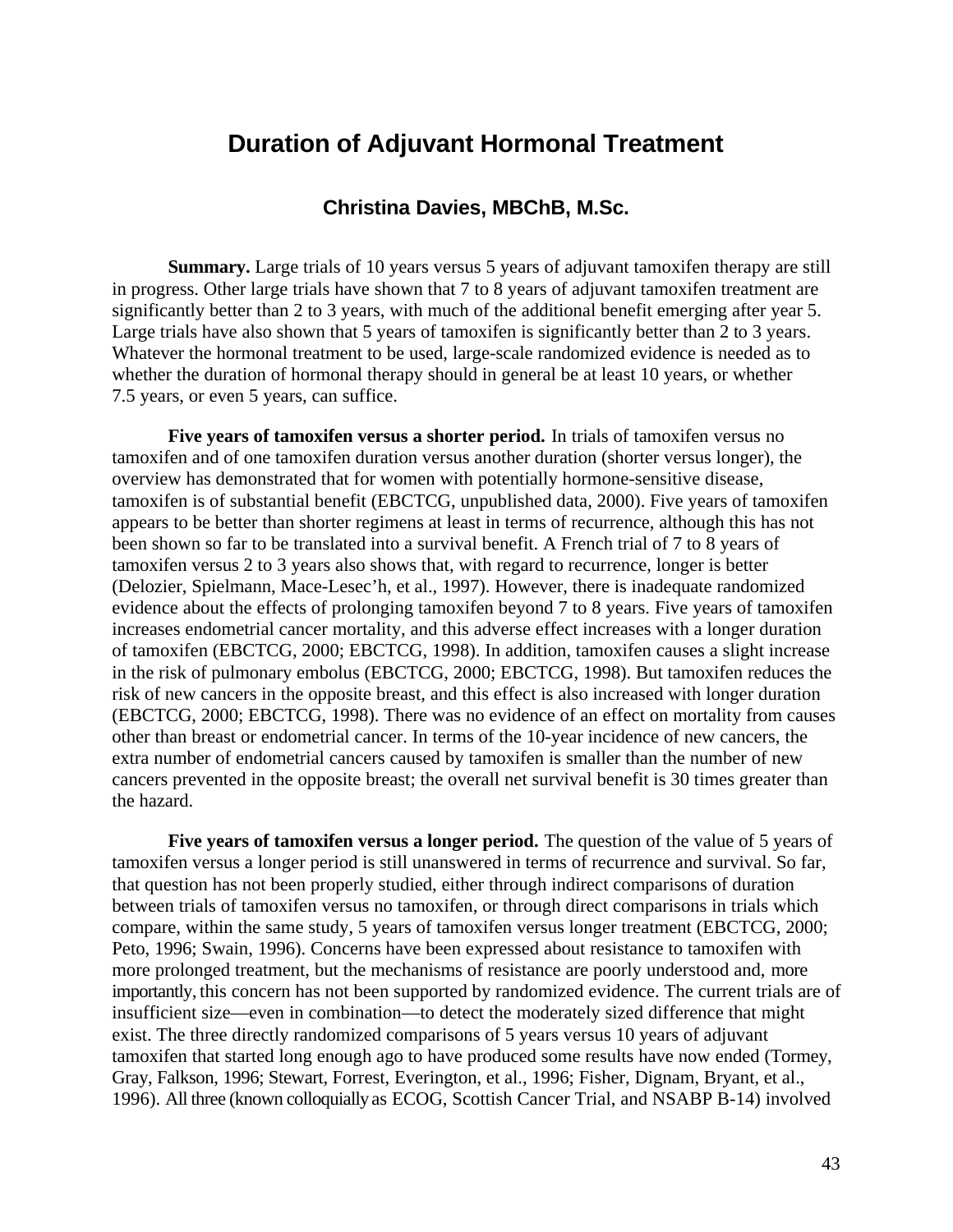only small numbers of breast cancer recurrence or death after year 5. It remains quite possible, based on current evidence, to hope for additional benefit from longer treatment, and the results from the French trial support this (Delozier, Spielmann, Mace-Lesec'h, et al., 1997).

**The need for large-scale randomized evidence.** Studies assessing the optimal duration of adjuvant tamoxifen need to be much larger than has generally been recognized. Small-scale studies carry the substantial risk of getting the wrong answer because their results are unduly influenced by favorable or unfavorable random fluctuations. That is particularly the case if frequent interim analyses are carried out before sufficient numbers of events have been allowed to occur. As a consequence, chance "blips," suggesting either benefit or hazard, are then inappropriately emphasized.

**The need for long-term followup.** Tamoxifen has a substantial carry-over benefit, with fewer recurrences seen for a few years after the end of the treatment period. This means that, in trials of tamoxifen versus no tamoxifen, the benefits of tamoxifen are enhanced compared with the no tamoxifen arm, but in trials of longer versus shorter tamoxifen there may be little additional benefit apparent during the first few years of continued treatment due to the carry-over benefit in women in the shorter tamoxifen arm of the trial. Any worthwhile benefit will emerge later on, provided that the study is large enough. This means that in trials of longer versus shorter treatment, long-term followup is required, because the expected balance of risks and benefits may change during the followup period. If the question of 5 years versus 10 years is going to be reliably answered, tens of thousands of women may need to be randomized and followed up for at least 10 years. It will probably not be until 2005, or more likely 2010, that there will be sufficient randomized evidence on 5 versus 10 years of tamoxifen to merit a review by the EBCTCG.

**Current large-scale trials of 5 versus 10 years of tamoxifen.** ATLAS and aTTom are both large-scale randomized trials of longer versus shorter hormonal therapy to assess reliably the effects of an extra 5 years of tamoxifen in women who have had some years of treatment and for whom there is uncertainty as to whether they should stop or continue (Rea, Poole, Gray, 1998). About 20,000 women will be randomized, usually after about 5 years of tamoxifen, to either stop tamoxifen or to continue it for 5 more years. The main analyses in ATLAS and aTTom will be of all-cause mortality, but they will also provide information on cause-specific mortality and on nonfatal but important events. If, by 2010, patients show improved long-term survival with 10 years of tamoxifen, this result will save thousands of lives annually, and will be relevant to the use of hormonal therapies in general. By November 2000, more than 7,000 women will have entered ATLAS, making it the largest-ever study of tamoxifen duration. Some 4,000 have been randomized in aTTom. Still, many thousands more need to be studied in randomized trials to obtain reliable answers about treatment of an extra 5 years with tamoxifen.

**Conclusion.** There is now reliable evidence that 7 to 8 years of tamoxifen is better than shorter regimens in women with hormone-sensitive breast cancer. There is insufficient evidence to draw reliable conclusions about whether 10 years of tamoxifen compared with 5 years confers additional benefits. ATLAS and aTTom, in combination with the trials of 5 years versus longer adjuvant tamoxifen that have now ended, should help to answer this question, but it is unlikely that a reliable answer will emerge before 2010.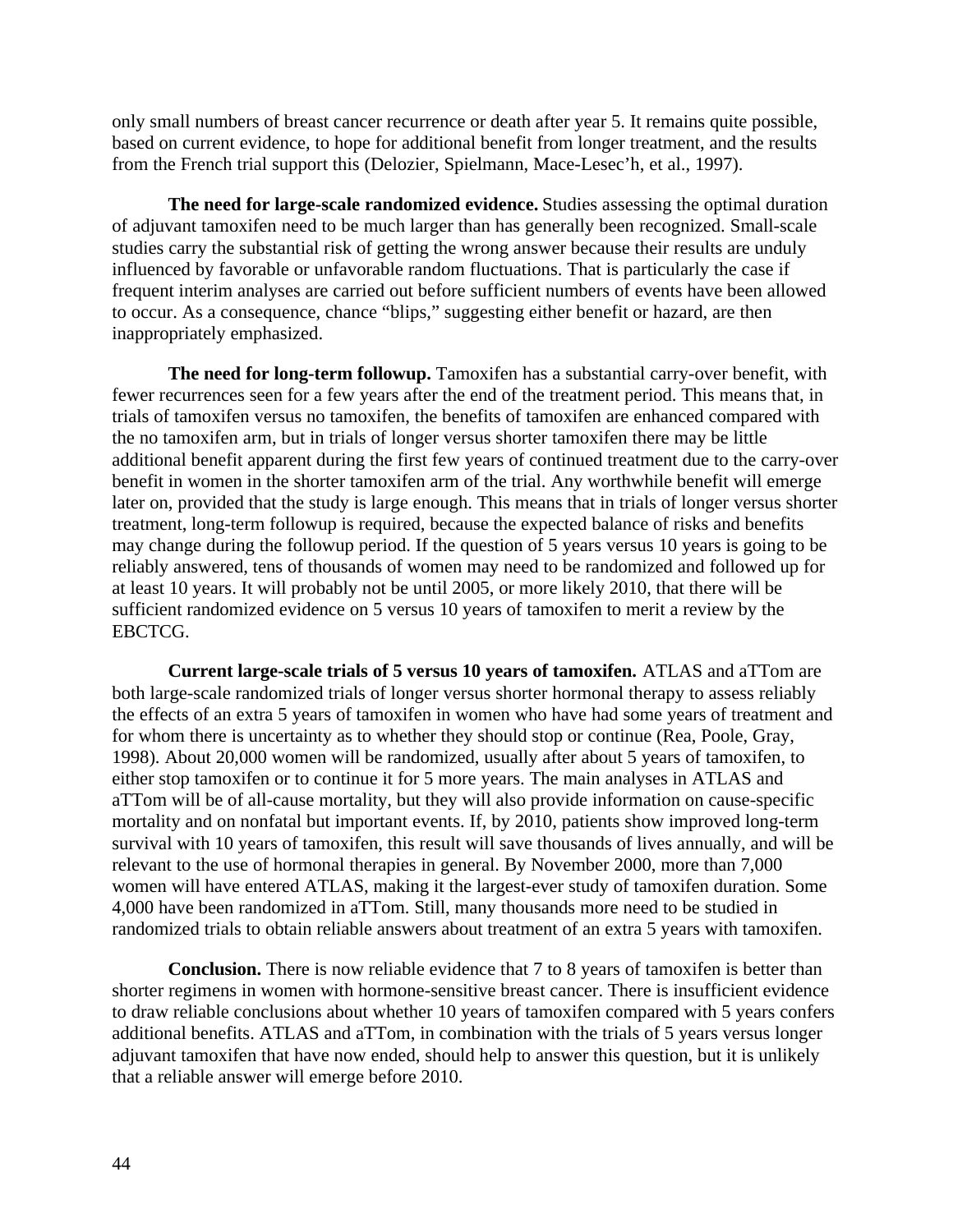## **References**

Delozier T, Spielmann J, Mace-Lesec'h M, Janvier M, et al. Short-term versus lifelong adjuvant tamoxifen in early breast cancer: a randomised trial (TAM-01). [abstract]. Proc Am Soc Clin Oncol 1997.

Early Breast Cancer Trialists' Collaborative Group (EBCTCG). Tamoxifen for early breast cancer: an overview of the randomised trials. Lancet 1998;351:1451-67.

Early Breast Cancer Trialists' Collaborative Group, 2000. Unpublished data.

Fisher B, Dignam J, Bryant J, DeCillis A, Wickerham DL, Wolmark N, et al. Five versus more than five years of tamoxifen therapy for breast cancer patients with negative lymph nodes and estrogen receptor-positive tumors. J Natl Cancer Inst 1996;88:1529-42.

Peto R. Five years of tamoxifen—or more? J Natl Cancer Inst 1996;88:1791-3.

Rea D, Poole C, Gray R. Adjuvant tamoxifen: how long before we know how long? BMJ 1998;316:1518-9.

Stewart HJ, Forrest AP, Everington D, McDonald CC, Dewar JA, Hawkins RA, et al. Randomised comparison of 5 years of adjuvant tamoxifen with continuous therapy for operable breast cancer. Br J Cancer 1996;74:297-9.

Swain SM. Tamoxifen: the long and short of it. J Natl Cancer Inst 1996;88:1510-2.

Tormey DC, Gray R, Falkson HC. Postchemotherapy adjuvant tamoxifen therapy beyond five years in patients with lymph node-positive breast cancer. [Eastern Cooperative Oncology Group]. J Natl Cancer Inst 1996;88:1828-33.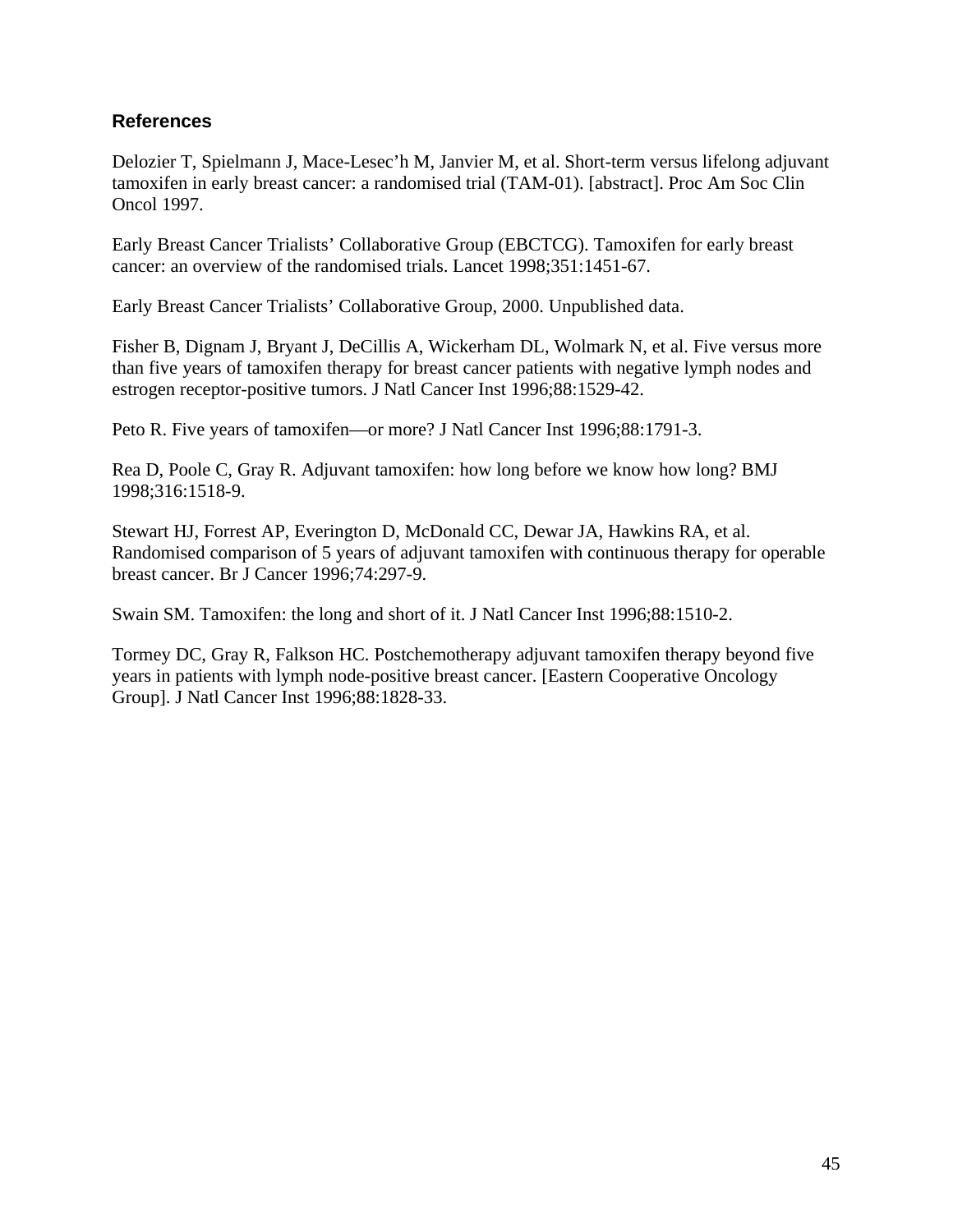## **Duration of Adjuvant Tamoxifen Therapy**

## **John L. Bryant, Ph.D.**

Clinical trials of adjuvant tamoxifen have convincingly demonstrated benefits for patients with estrogen receptor (ER)-positive breast cancer, regardless of nodal status, age, or menopausal status (EBCTCG, 1998; Fisher, Dignam, Bryant, et al., 1996). But despite the large number of trials, there is still uncertainty regarding the optimal duration of tamoxifen therapy. This review will address comparisons of duration of tamoxifen treatment up to about 5 years (about which considerable evidence has been reported in the past decade), and conclude with a summary of trials which have compared 5 years of treatment with longer durations (for which the evidence is not extensive).

#### **Durations Up To 5 Years**

Four trials which have been reported in the past decade present direct comparisons of the worth of about 5 years of tamoxifen to shorter durations. Two Eastern Cooperative Oncology Group (ECOG) trials (E4181 and E5181) compared 1 to 5 years of tamoxifen in post- and premenopausal node-positive patients, respectively (Falkson, Gray, Wolberg, et al., 1990; Tormey, Gray, Abeloff, et al., 1992). The Swedish Breast Cancer Cooperative Group (SBCCG) and Cancer Research Campaign (CRC) trials were larger studies comparing 2 to 5 years of treatment (SBCCG, 1996; CRC, 1996). A fifth trial (TAM-01), which was reported in abstract form in 1997, is designed to compare 2 to 3 years duration to 12 to 13 years, but the mean followup available as of the report was 4.5 years, so that currently available data from this trial might best be interpreted as comparing 2 to 3 years with 6 to 7 years (Delozier, Spielmann, Mace-Lesec'h, et al., 1997). All five studies have reported statistically significant reductions in event rates in favor of the longer duration. The three studies comparing about 2 to at least 5 years (SBCCG, CRC, TAM-01) all estimated a reduction in the event rate of about 20 percent. Only one (SBCCG) demonstrated a statistically significant survival advantage for the longer duration (18 percent reduction in mortality rate, SD 7 percent), with one other trial (CRC) also showing a modest but nonsignificant survival advantage (11 percent reduction, SD 13 percent). In light of the evidence for a reduced recurrence rate, it may be reasonable to attribute this to the relatively short followup reported to date, and to the well-known carryover effect of treatment with tamoxifen (EBCTCG, 1998; Fisher, Dignam, Bryant, et al., 1996). Indirect comparison trials of about 1, 2 or 5 years duration based on the 1998 EBCTCG overview lead to a similar conclusion, since the trends of a reduced recurrence rate and reduced mortality over this time range were strongly significant.

#### **Five Years Treatment Versus Longer Duration**

Three trials comparing 5 years of tamoxifen to longer periods of time were first reported in 1996. These included NSABP B-14, a double-blind comparison of 5 additional years of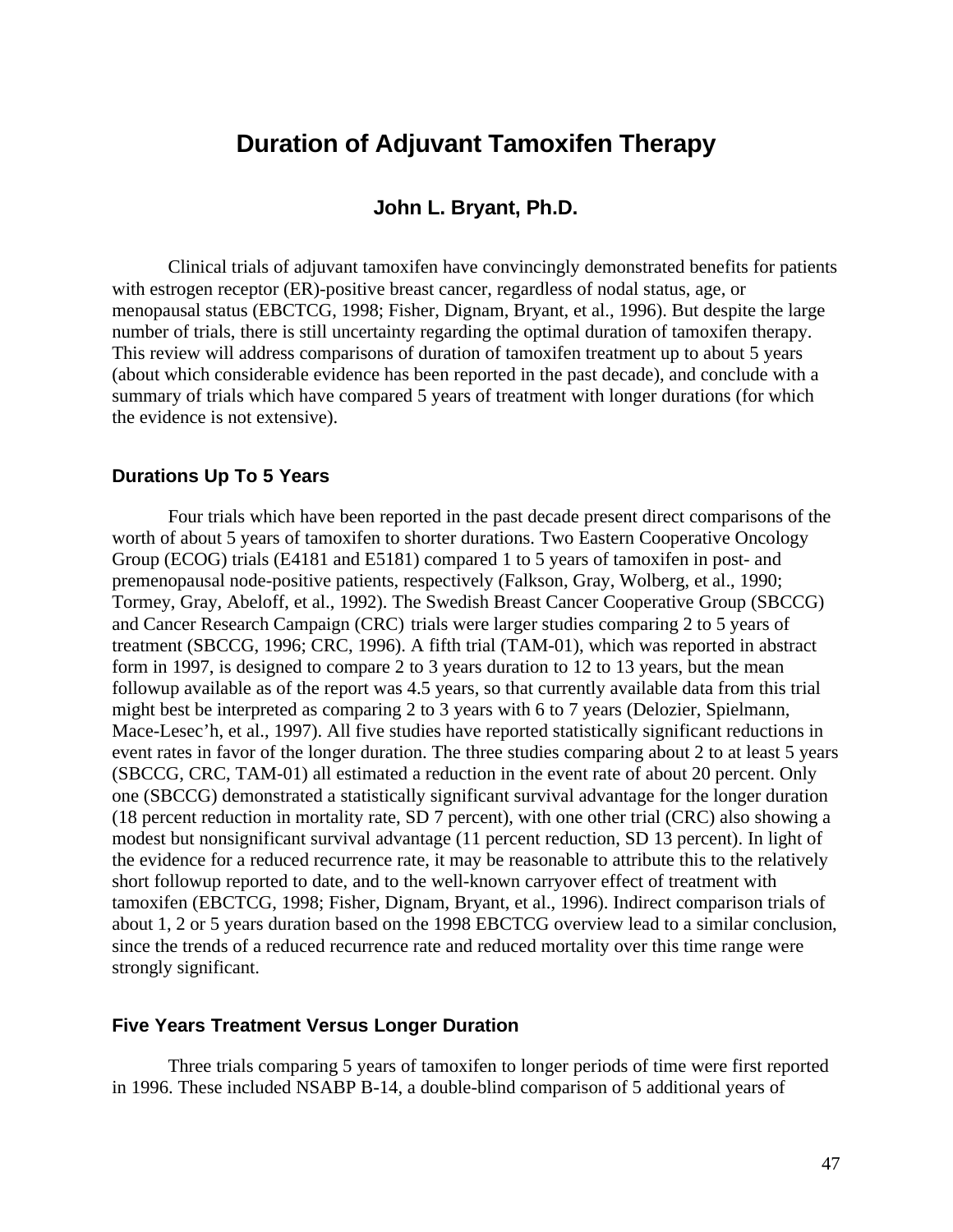tamoxifen versus placebo in 1,172 node-negative women who had completed 5 years of initial treatment disease-free; the Scottish trial, in which 342 predominately node-negative women were assigned to indefinite tamoxifen or observation following the completion of 5 years of tamoxifen disease-free; and ECOG E4181/E5181, in which 87 postmenopausal node-positive women from E4181 and 107 premenopausal node-positive women from E5181 who were disease-free at 5 years were randomized to either indefinite tamoxifen or observation. All patients in B-14 were ER-positive  $(\geq 10 \text{ fmol/mg protein})$ , compared to 73 percent in the ECOG trial. In the Scottish trial, 39 percent of the patients had tumors with  $\geq 20$  fmol/mg, 22 percent had  $\leq 19$  fmol/mg, and 39 percent were not assayed. The NSABP data have recently been updated; the Scottish and ECOG data will be updated at the EBCTCG meeting in 2000.

After a median followup from re-randomization of 6.75 years, the B-14 data indicate no advantage for continued tamoxifen, and in fact trend in the opposite direction. Disease-free survival (DFS) 7 years following re-randomization was 82 percent for placebo patients and 78 percent for those receiving more than 5 years of tamoxifen (HR=1.3, *p=*0.03). Overall survival was 94 percent for placebo patients and 91 percent for tamoxifen patients (39 versus 57 deaths, HR=1.5, *p=*0.07). The distribution of first events is shown in table 1. Events in the primary NSABP DFS analysis included recurrence, contralateral breast cancer (CBC), second primary cancer, and death. Table 1 shows that only about one-half (118 of 243) of all first events were "breast cancer related" (i.e., recurrences or CBC). To facilitate comparison with results of the ECOG trial described below, the comparison of treatment arms was restricted to only first recurrences and CBC. In terms of this endpoint the treatment difference was nonsignificant (HR=1.21, *p=*0.31), although the trend was still suggestive of a disadvantage for continued tamoxifen.

|                                                | Placebo $(569)$ |      |       | Tamoxifen (583) |      |       | Placebo vs. Tamoxifen |             |                           |
|------------------------------------------------|-----------------|------|-------|-----------------|------|-------|-----------------------|-------------|---------------------------|
|                                                | No.<br>Events   | $\%$ | Rate* | No.<br>Events   | $\%$ | Rate* | Rate-<br>Ratio        | 95% CI      | $\boldsymbol{p}$<br>Value |
| All breast cancer<br>recurrences               | 34              | 6.0  | 8.9   | 47              | 8.1  | 12.5  | 1.4                   | $0.9 - 2.2$ |                           |
| Local-regional                                 | 17              | 3.0  | 4.4   | 21              | 3.6  | 5.6   | 1.3                   | $0.6 - 2.6$ |                           |
| Distant                                        | 17              | 3.0  | 4.4   | 26              | 4.5  | 6.9   | 1.6                   | $0.8 - 3.1$ |                           |
| Second primary cancer                          | 54              | 9.5  | 14.1  | 63              | 10.8 | 16.7  | 1.2                   | $0.8 - 1.7$ |                           |
| Contralateral breast                           | 20              | 3.5  | 5.2   | 17              | 2.9  | 4.5   | 0.9                   | $0.4 - 1.7$ |                           |
| Endometrial                                    | 6               | 1.1  | 1.6   | 12              | 2.1  | 3.2   | 2.0                   | $0.7 - 6.6$ |                           |
| Other                                          | 28              | 4.9  | 7.3   | 34              | 5.8  | 9.0   | 1.2                   | $0.7 - 2.1$ |                           |
| Death prior to recurrence<br>or second primary | 18              | 3.2  | 4.7   | 27              | 4.6  | 7.2   | 1.5                   | $0.8 - 2.9$ |                           |
| All events                                     | 106             | 18.6 | 27.6  | 137             | 23.5 | 36.3  | 1.3                   | $1.0 - 1.7$ | 0.03                      |

|  | Table 1. B-14 5-year re-randomization: sites and rates of first events |  |  |
|--|------------------------------------------------------------------------|--|--|
|--|------------------------------------------------------------------------|--|--|

\* Average annual rate per 1,000 patients.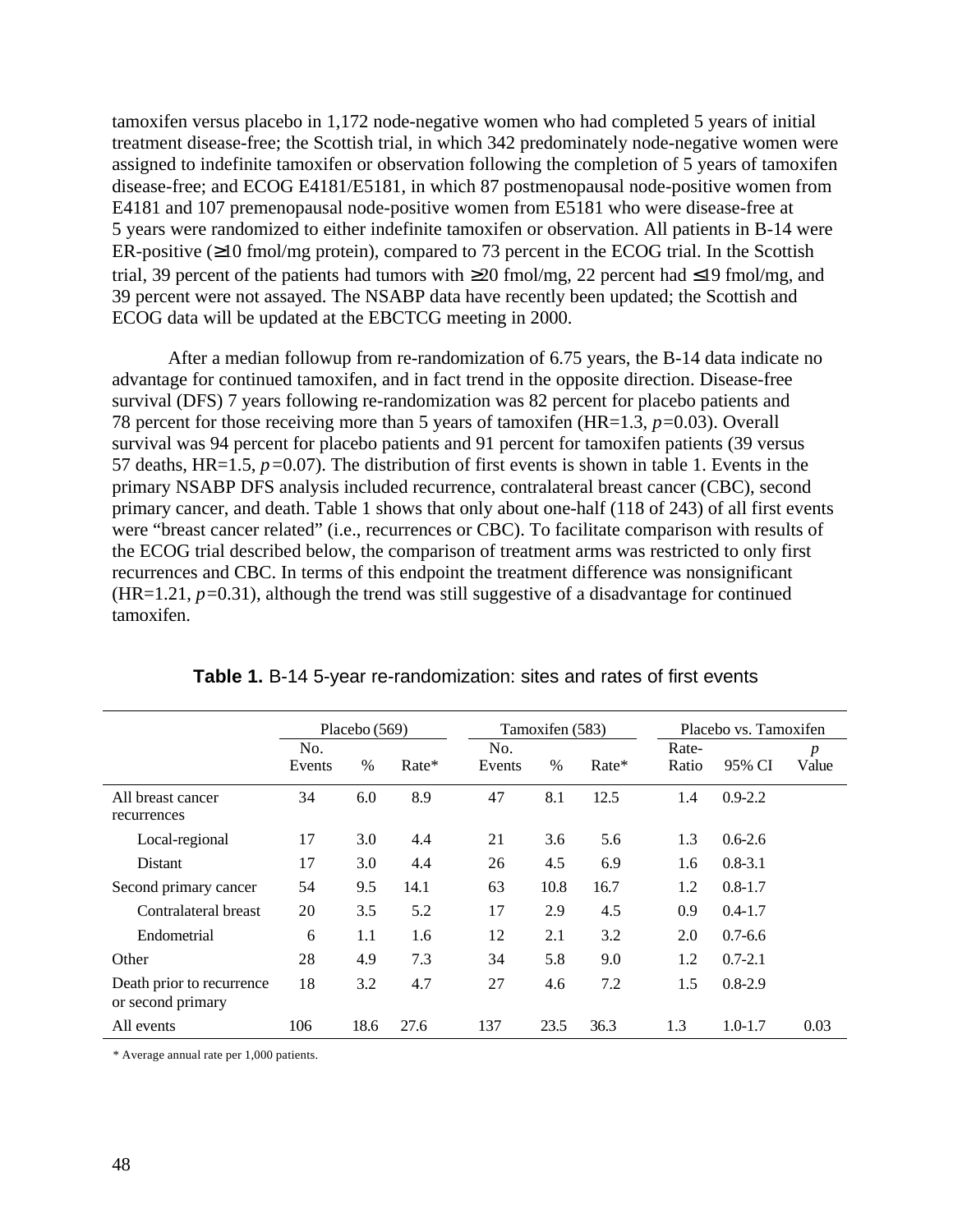The NSABP data are compared to the Scottish and ECOG data in table 2. Findings to date from the Scottish trial are similar to those of B-14. A nonsignificant detriment was reported in the analysis of time to first recurrence, CBC, or death (HR=1.27, 95 percent CI 0.87–1.85) as well as overall survival (40 deaths versus 48). As in the NSABP trial, there were more endometrial cancers in those patients receiving tamoxifen. The published results from ECOG 4181/5181 are somewhat more positive. A nonsignificant advantage was seen for extended tamoxifen in terms of time to first recurrence or CBC (23 versus 15 events; recurrence-free survival at 5 years after re-randomization was 85 percent for those continuing tamoxifen versus 73 percent for those stopping at 5 years, *p=*0.10). In a secondary analysis restricted to patients who were ER-positive, this comparison became significant (22 versus 12 events,  $p=0.014$ ). There was, however, no evidence of any survival benefit for continued tamoxifen (10 deaths in patients receiving 5 years of treatment versus 14 among patients receiving extended tamoxifen, *p=*0.52).

|                                                              | NSABP <sub>B-14</sub> |            |           | Scottish Trial | ECOG 4181/5181 |                |  |
|--------------------------------------------------------------|-----------------------|------------|-----------|----------------|----------------|----------------|--|
|                                                              | 5 years T             | Extended T | 5 years T | Extended T     | 5 years T      | Extended T     |  |
| Number of patients                                           | 569                   | 583        | 169       | 173            | 93             | 100            |  |
| Number of recurrences<br>+ contralateral second<br>primaries | 54                    | 64         | 28        | 38             | $23(22*)$      | $15(12*)$      |  |
| Number of endometrial<br>second primary cancers              | 6                     | 12         | 1         | $\overline{4}$ | 1              | $\overline{0}$ |  |
| Number of other<br>second primary cancers                    | 28                    | 34         | 9         | 9              | 3              | 3              |  |
| Number of deaths from<br>all causes                          | 39                    | 57         | 40        | 48             | 10             | 14             |  |
| Median followup after<br>re-randomization                    |                       | 6.75 years |           | 6.2 years      |                | 5.6 years      |  |

**Table 2.** Trials comparing 5 years of tamoxifen to longer durations

\* ( ) = number of recurrences or contralateral breast cancer among ER-positive patients.

In aggregate, there have been more reported recurrences and CBCs (117 versus 105) and deaths (119 versus 89) in patients randomized to continue tamoxifen than to those who stopped treatment. The apparent difference in the results of the ECOG trial and the other two studies may be due to chance (a crude heterogeneity test for between-trial differences based on recurrence counts is suggestive but not significant, *p=*0.09). Alternatively, it has been suggested that the optimal duration of treatment may differ for node-negative and node-positive patients (Tormey, Gray, Falkson, 1996). This may be so even if the risk reduction associated with breast cancer was independent of nodal status (as suggested by the EBCTCG overview data), since the recurrence rate in node-negative patients is considerably less than that in node-positive patients, even after 5 disease-free years (Tormey, Gray, Falkson, 1996). Long-term treatment with tamoxifen is associated with certain serious risks, most notably thromboembolic disease, endometrial cancer, and, possibly, stroke (EBCTCG, 1998; Fisher, Costantino, Redmond, et al.,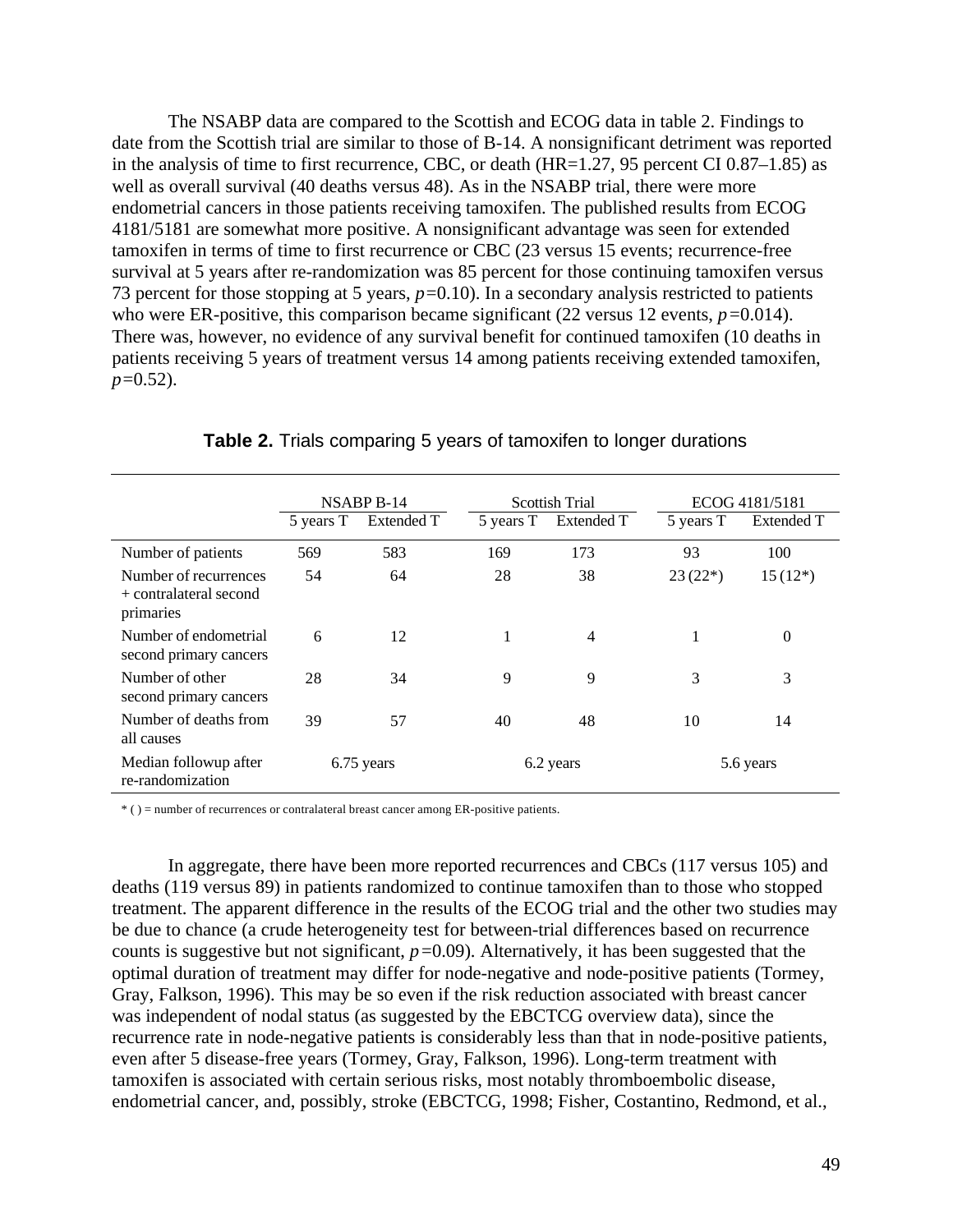1994; Fisher, Costantino, Wickerham, et al., 1998). Therefore, even if it could be demonstrated that continued tamoxifen were efficacious, its risk/benefit ratio for node-negative women would be higher than for node-positive women (and higher for older women compared to younger).

## **Active Trials Testing Durations Beyond 5 Years**

Both the aTTom (CRC Trials Unit, no date) and the ATLAS (Clinical Trials Service Unit, 1995) trials are now randomizing patients after 5 years of successful treatment with tamoxifen, either to stop the treatment or to continue it for an additional 5 years (Peto, personal communication). There are also three currently active trials in which hormone-responsive postmenopausal patients who have been successfully treated with tamoxifen for about 5 years are randomized to receive an additional 2 to 5 years of treatment with an aromatase inhibitor or a placebo. These include NCIC/EORTC/IBCSG/NCCTG/ECOG/ SWOG/CALGB MA 17 (Piccart, Goldhirsch, no date) (letrozole); NSABP B-33 (NSABP, 2000) (exemestane); and ABCSG Study 6A (Piccart, Goldhirsch, no date) (anastrozole).

## **Conclusions**

There is strong evidence that 5 years of tamoxifen is superior to 2 to 3 years, at least in terms of delaying recurrence. Results up to now from trials comparing 5 to more than 5 years fail to indicate an additional advantage for continued tamoxifen, but the evidence is insufficient to achieve a satisfactory level of consensus, and continued enrollment of properly consented patients in long-term tamoxifen trials is appropriate. Alternatively, patients who have remained disease-free for extended periods of time on tamoxifen should be strongly considered for participation in clinical trials of other hormonal interventions, including aromatase inhibitors or selective estrogen receptor modulators (SERMs). Outside a clinical trials setting, adjuvant treatment with tamoxifen should be limited to 5 years duration until such time as additional data become available to definitively resolve the issue of tamoxifen duration.

### **References**

Clinical Trial Service Unit, Radcliffe Infirmary, Oxford. Adjuvant tamoxifen longer against shorter (ATLAS). Protocol. April, 1995. ATLAS Office, Clinical Trials Service Unit. Radcliffe Infirmary, Oxford OX2 6HE, U.K.

CRC Trials Unit, Birmingham. Adjuvant tamoxifen treatment offer more? (aTTom). Protocol. CRC Trials unit, Clinical Research Block, Queen Elizabeth Hospital, Birmingham B15 2TH, U.K.

Current Trials Working Party of the Cancer Research Campaign (CRC) Breast Cancer Trials Group. Preliminary results from the Cancer Research Campaign trial evaluating tamoxifen duration in women aged fifty years or older with breast cancer. J Natl Cancer Inst 1996;88:1834-9.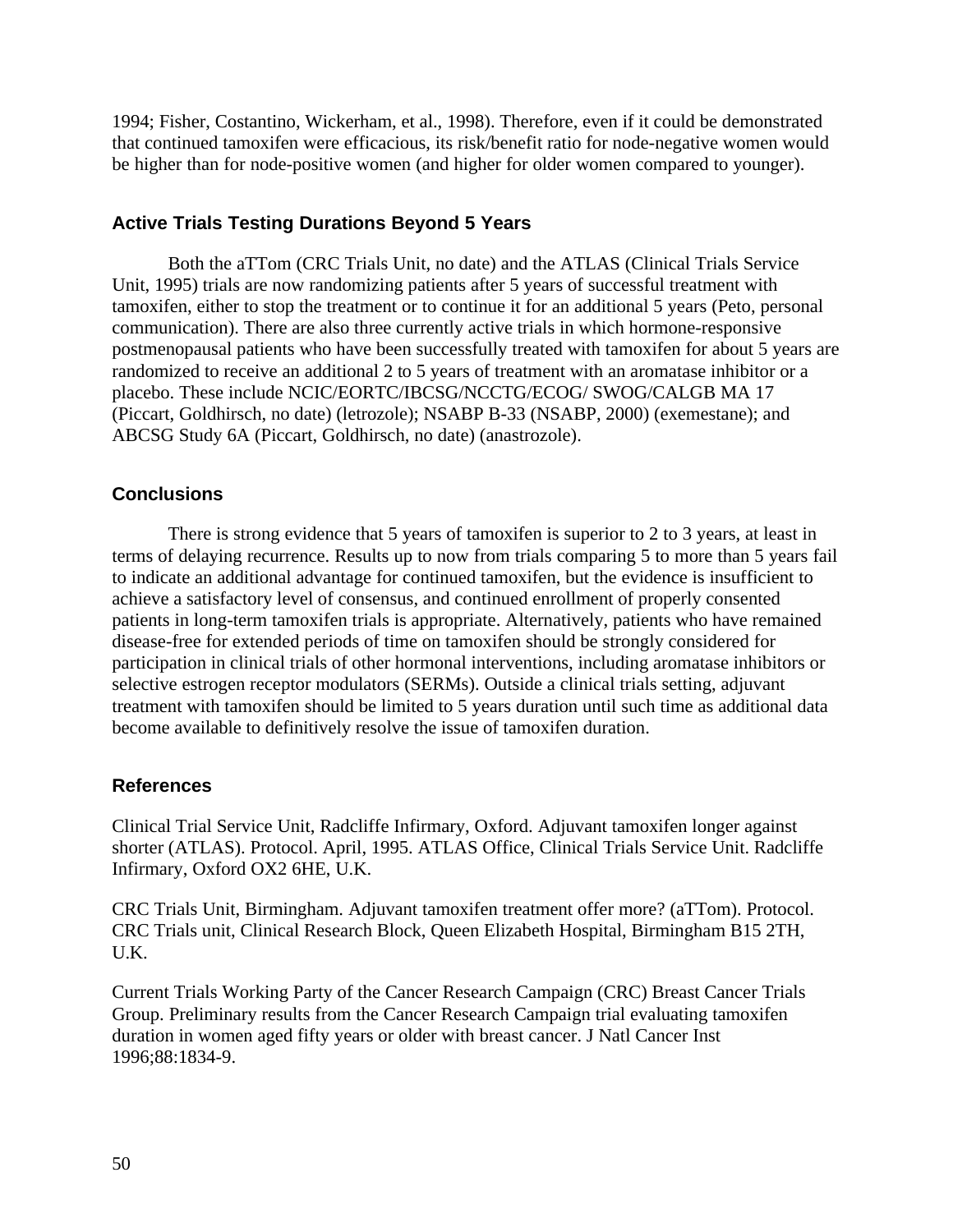Delozier T, Spielmann M, Mace-Lesec'h J, Janvier M, Luboinski M, Asselain B, et al. Shortterm versus lifelong adjuvant tamoxifen in early breast cancer (EBC): a randomized trial (TAM-01). [abstract]. Proc Am Soc Clin Oncol 1997;16.

Early Breast Cancer Trialists' Collaborative Group (EBCTCG). Tamoxifen for early breast cancer: an overview of the randomized trials. Lancet 1998;351:1451-67.

Falkson HC, Gray R, Wolberg WH, Gillchrist KW, Harris JE, Tormey DC, et al. Adjuvant trial of 12 cycles of CMFPT followed by observation or continuous tamoxifen versus four cycles of CMFPT in postmenopausal women with breast cancer: An Eastern Cooperative Oncology Group phase III study [published erratum appears in J Clin Oncol 1990;8:1603]. J Clin Oncol 1990;8:599-607.

Fisher B, Costantino JP, Redmond CK, Fisher ER, Wickerham DL, Cronin WM. Endometrial cancer in tamoxifen-treated breast cancer patients: findings from the National Surgical Adjuvant Breast and Bowel Project (NSABP) B-14. J Natl Cancer Inst 1994;86:527-37.

Fisher B, Costantino JP, Wickerham DL, Redmond CK, Kavanah M, Cronin WM, et al. Tamoxifen for prevention of breast cancer: report of the National Surgical Adjuvant Breast and Bowel Project P-1 study. J Natl Cancer Inst 1998;90:1371-88.

Fisher B, Dignam J, Bryant J, DeCillis A, Wickerham DL, Wolmark N, et al. Five versus more than five years of tamoxifen therapy for breast cancer patients with negative lymph nodes and estrogen receptor-positive tumors. J Natl Cancer Inst 1996;88:1529-42.

Fisher B, Dignam J, Bryant J, Wolmark N. Five versus more than five years of tamoxifen for node-negative breast cancer: updated findings. J Natl Cancer Inst [submitted].

National Surgical Adjuvant Breast and Bowel Project. NSABP B-33: A randomized, placebocontrolled, double-blind trial evaluating the effect of exemestane in clinical stage  ${}_{c}T_{1-3} {}_{c}N_{0-1} M_0$ postmenopausal breast cancer patients completing at least five years of tamoxifen therapy. Protocol. 2000. Pittsburgh: NSABP.

Peto R, personal communication.

Piccart M, Goldhirsch A, on behalf of the International Breast Cancer Study Group. Biganzoli L and Straehle C, editors. An overview of recent and ongoing adjuvant clinical trials for breast cancer, second ed.

Stewart HJ, Forrest AP, Everington D, McDonald CC, Dewar JA, Hawkins RA, et al. Randomised comparison of 5 years of adjuvant tamoxifen with continuous therapy for operable breast cancer. The Scottish Cancer Trials Breast Group. Br J Cancer 1996;74:297-9.

Swedish Breast Cancer Cooperative Group (SBCCG). Randomized trial of two versus five years of adjuvant tamoxifen for postmenopausal early stage breast cancer. J Natl Cancer Inst 1996;88:1543-9.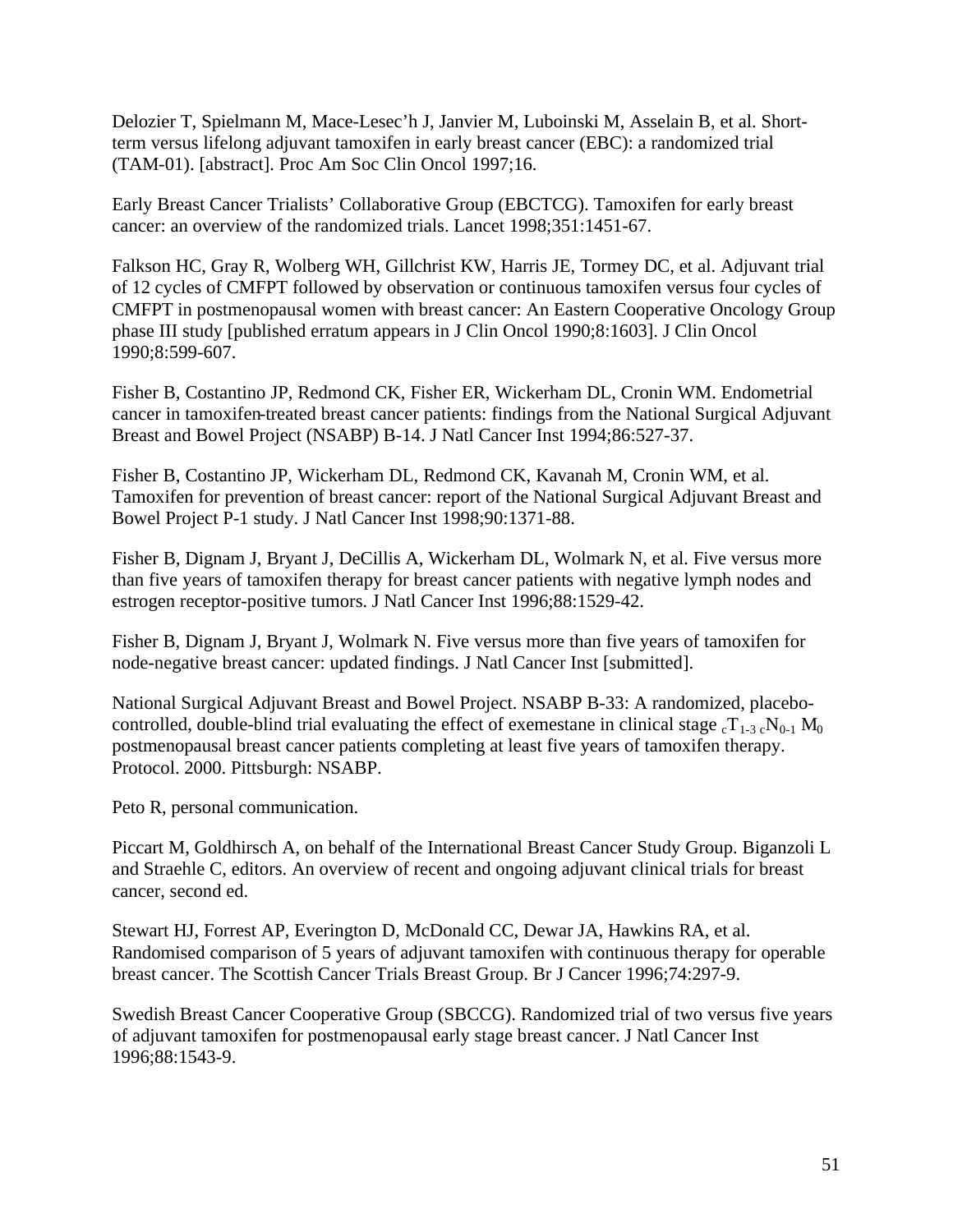Tormey DC, Gray R, Abeloff MD, Roseman DL, Gilchrist KW, Barylak EJ, et al. Adjuvant therapy with a doxorubicin regimen and long-term tamoxifen in premenopausal breast cancer patients: An Eastern Cooperative Oncology Group trial. J Clin Oncol 1992;10:1848-56.

Tormey DC, Gray R, Falkson HC. Postchemotherapy adjuvant tamoxifen therapy beyond five years in patients with lymph node-positive breast cancer. Eastern Cooperative Oncology Group. J Natl Cancer Inst 1996;88:1828-33.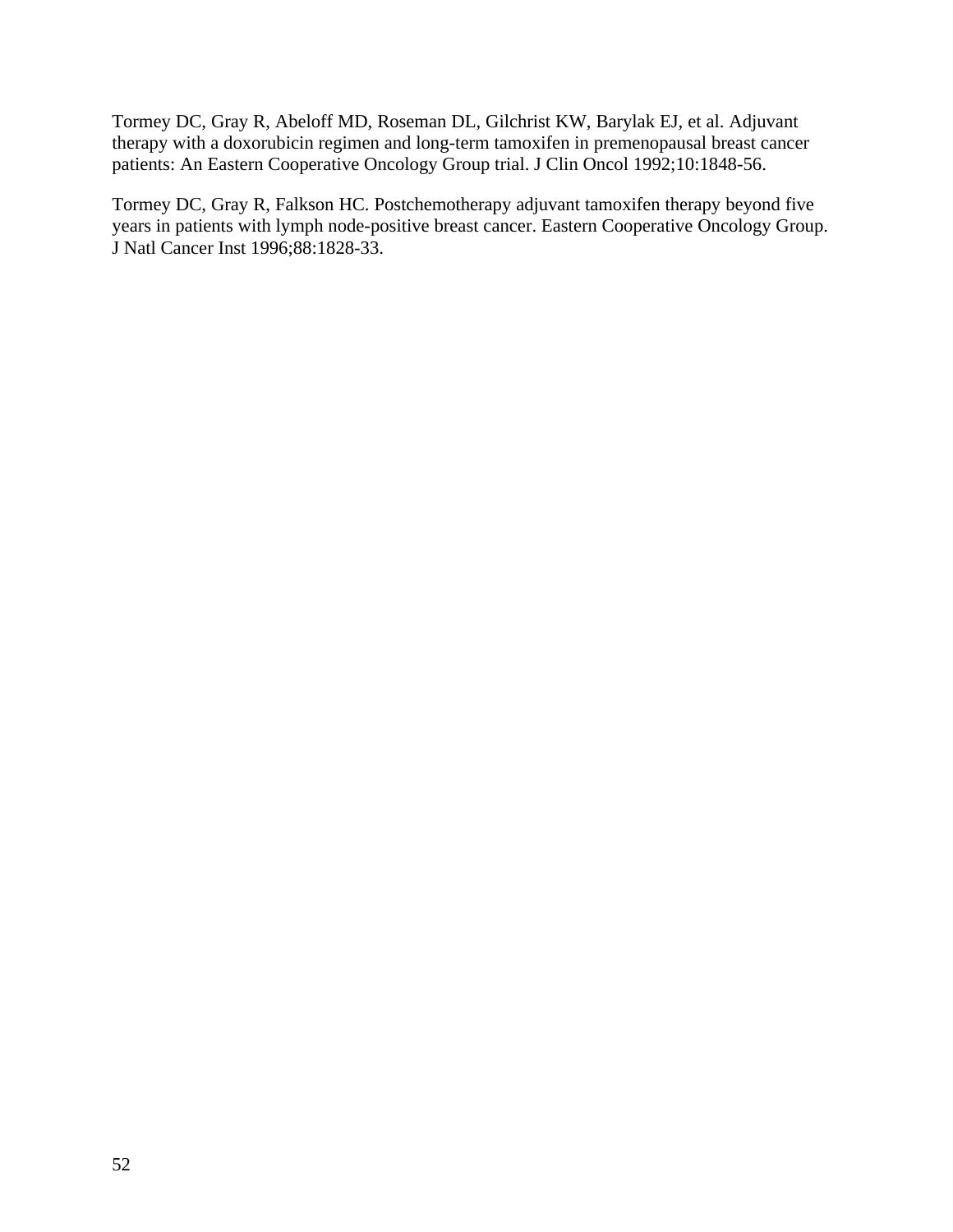# **Recent NSABP Adjuvant Studies in Primary (Stage One) Breast Cancer**

### **Bernard Fisher, M.D.**

Data on the effects of adjuvant chemotherapy and endocrine therapy on breast cancer obtained from randomized trials conducted during the 1970s and early 1980s were evaluated at a consensus development conference convened by the National Institutes of Health (NIH) in 1985. The conference concluded that there was inadequate information to recommend therapy other than surgery for women with negative nodes (Consensus Conference, 1985).

By 1990, however, findings from trials conducted by the National Surgical Adjuvant Breast Project (NSABP) and by other investigators warranted a new conference to reconsider the treatment of early-stage breast cancer. Participants at the 1990 meeting concluded that "the rate of local and distant recurrence following local therapy for node-negative breast cancer is decreased by both adjuvant combination of cytotoxic chemotherapy and by adjuvant tamoxifen" (NIH Consensus Conference, 1991). The conference also concluded that patients with tumors equal to or less than 1 cm now had an excellent prognosis and did not require adjuvant therapy outside of clinical trials. The participants noted, however, that studies so far were not large enough, nor followup long enough, to estimate accurately the interactions between menopausal status or steroid receptor positivity and adjuvant therapy in node-negative patients. They also noted that there were too few patients with estrogen receptor (ER)-negative tumors to permit evaluating the benefit of treatment with tamoxifen, that the followup period had been too short to obtain meaningful data on the mortality of women with breast cancer, and that no information was available to aid in determining the effects of combination chemotherapy plus tamoxifen in node-negative breast cancer patients. In the years since the 1990 conference, information on these issues has been obtained from six NSABP trials involving a total of 11,620 node-negative patients with primary breast cancer.

#### **Findings for Adjuvant Chemotherapy**

In the NSABP B-13 trial, women with breast cancer were randomized to receive either surgery and no chemotherapy or surgery followed by 12 courses (1 year) of methotrexate (M) and sequentially administered fluorouracil (F),  $(M\rightarrow F)$ , followed by leucovorin (Fisher, Dignam, Mamounas, et al., 1992). Findings through more than 12 years of followup demonstrated that improvements in disease-free survival (DFS) and overall survival as a result of that form of chemotherapy, first reported after 5 years, had persisted (*p*=0.004 and 0.039, respectively). A second trial, B-19, was conducted to determine if the alkylating agent cyclophosphamide (C) contributed an additional benefit when administered along with methotrexate and fluourouracil (CMF). Over a 6-month period, patients received either six courses of  $M \rightarrow F$  or six courses of CMF. Through an 8-year followup period, CMF produced greater DFS and overall survival advantages  $(p=0.0004$  and  $p=0.039$ , respectively).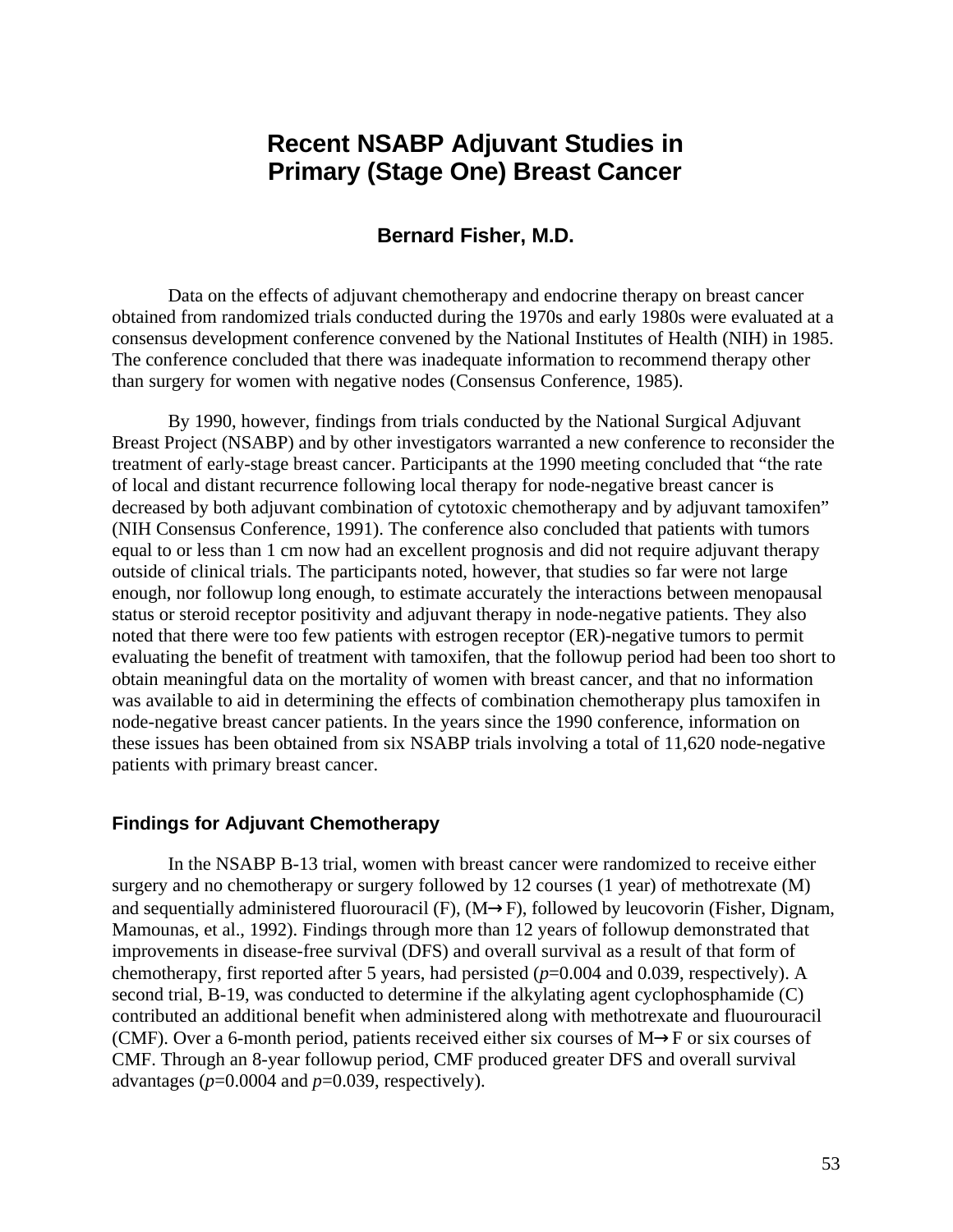The NSABP subsequently initiated a B-23 study because of contradictory information about the propriety of using tamoxifen with chemotherapy, and because of uncertainty about the relative worth of doxorubicin (Adriamycin, A), cyclophosphamide, and CMF for treatment of breast cancer (Fisher, Anderson, Tan-Chiu, et al., in press). Women with breast cancer (n=2,008) were randomized to receive either CMF plus placebo, or CMF plus tamoxifen, or doxorubicin and cyclophosphamide plus placebo, or doxorubicin and cyclophosphamide plus tamoxifen. Six cycles of CMF were given over 6 months; four cycles of AC were administered over a period of 63 days. No significant differences in the rates of relapse-free survival (RFS), event-free survival (EFS), or overall survival were observed among the four groups through 5 years of followup, either for all patients ( $p=0.9$ , 0.8, and 0.8, respectively) or for those  $\leq 49$  or  $\geq 50$  years of age.

The study also demonstrated that CMF was more effective than  $M\rightarrow$ F for women with ER-negative tumors. There were, however, no significant differences in outcome between women who received 6 months of CMF and those treated with 2 months of AC. No significant advantage over that achieved from chemotherapy alone was found when tamoxifen was given with either regimen.

### **Findings on Tamoxifen**

NSABP B-14 was initiated in 1982 to determine the effectiveness of tamoxifen in breast cancer patients with negative nodes (Fisher, Dignam, Bryant, et al., 1996; Fisher, Dignam, Bryant, et al., in press). In 1989, a report on 5 years of followup on more than 2,800 randomized patients found a significant advantage from treatment with tamoxifen. The DFS and overall survival rates persisted for more than 12 years ( $p=0.000005$  and 0.0013, respectively). The therapy was also associated with a significant reduction in contralateral and ipsilateral breast cancer, but no additional benefit was observed from administration of tamoxifen beyond 5 years. These benefits were obtained with a relatively low incidence of side effects.

NSABP B-20, a study that involved more than 2,300 women, was aimed at testing the hypothesis that the addition of either  $M\rightarrow$ F or CMF to tamoxifen would result in a greater benefit than that which could be achieved with tamoxifen alone (Fisher, Dignam, Wolmark, et al., 1997). After 8 years, there continue to be significant disease-free survival and overall survival advantages from the use of tamoxifen plus chemotherapy (44 percent versus 77 percent, *p*=0.002, for DFS; and 92 percent versus 88 percent, *p*=0.018, for survival). The B-20 study found no subgroup of women with breast cancer who did not benefit from administration of CMF with tamoxifen.

### **Findings on Patients with Tumors Less Than or Equal to 1 Cm and 1.1 to 2 Cm**

In an attempt to resolve uncertainty about prognosis and treatment for patients with negative nodes and either ER-negative or ER-positive tumors of  $\leq 1$  cm, data from women in five NSABP randomized trials were analyzed collectively (Fisher, Dignam, Tan-Chiu, et al., in press). The 8-year rates of recurrence-free survival (RFS) for women with ER-negative tumors of  $\leq$ 1 cm treated with surgery alone or with surgery plus chemotherapy were 81 percent and 90 percent, respectively  $(p=0.06)$ . Survival was similar in both groups (93 percent and 91 percent,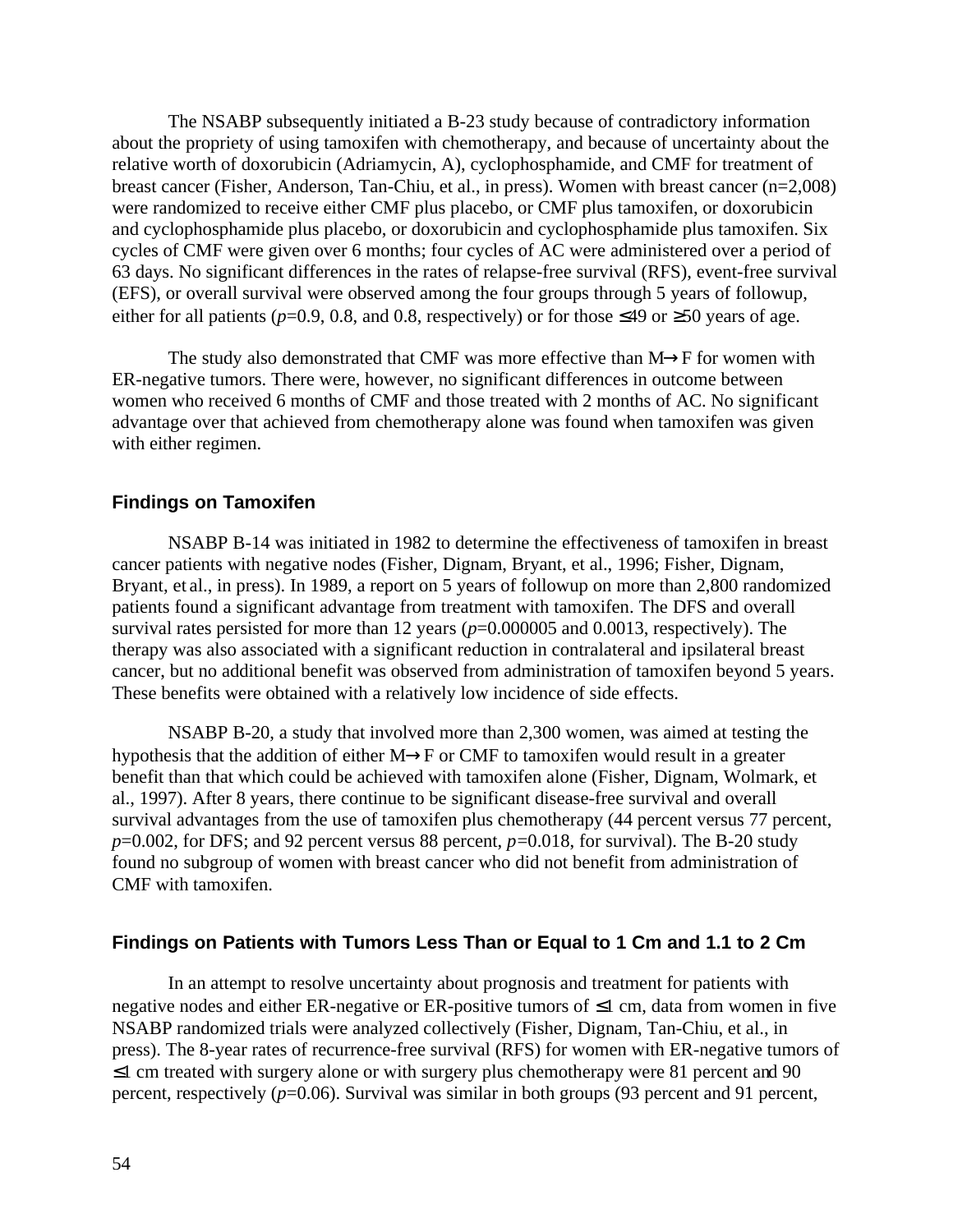respectively;  $p=0.65$ ). The RFS rates for women with tumors between 1.1 and 2.0 cm were 77 percent for surgery and 81 percent for surgery plus chemotherapy (*p*=0.11). Overall survival was 77 percent and 84 percent, respectively ( $p=0.01$ ).

The 8-year RFS rate for women with ER-positive tumors treated with surgery alone was 86 percent, compared with 93 percent after tamoxifen (*p*=0.01). When both tamoxifen and chemotherapy were given, the RFS was 95 percent (*p*=0.07). The survival rates among women in these three treatment groups were 90 percent, 92 percent  $(p=0.41)$ , and 97 percent  $(p=0.01)$ , respectively. The RFS rate for women with tumors of 1.2 to 2.0 cm treated with surgery alone was 75 percent, and with tamoxifen 88 percent  $(p \le 0.001)$ . The RFS rate was greater after chemotherapy and tamoxifen (91 percent) than after tamoxifen administration alone  $(p=0.003)$ . Overall survival was 83 percent after surgery, 88 percent after tamoxifen was given (*p*=0.001), and 93 percent after both tamoxifen and chemotherapy (*p*=0.002).

**Conclusion:** The prognosis for women with ER-negative or ER-positive tumors of  $\leq 1$  cm and negative nodes was somewhat better than the prognosis for women with tumors between 1.1 and 2.0 cm. The prognosis was not sufficiently favorable, however, to dismiss systemic therapy as a possible option for certain women with tumors of  $\leq 1$  cm. A cutoff point in the array of tumor sizes below 10 mm that would justify systemic therapy remains to be established.

#### **Radiation and/or Tamoxifen after Lumpectomy for Tumors of £1 Cm**

The first results obtained from NSABP B-06 raised the question of whether there are cohorts of women for whom radiation therapy might be replaced with tamoxifen. NSABP B-21 was conducted to address that issue. Women  $(n=1,009)$  were randomized to either tamoxifen alone, radiation plus placebo, or radiation plus tamoxifen. Recently reported results demonstrated a rate (1,000 patients per year) of local recurrence of 23.3 for women who received tamoxifen, 11.7 for those who received radiation plus placebo, and 3.4 for those who received radiation plus tamoxifen (Wolmark, Dignam, Margolese, et al., 2000).

**Conclusion:** Radiation and tamoxifen administered in combination prevent local recurrence to a greater extent than does radiation alone. Tamoxifen alone is inferior to radiation in preventing recurrence.

### **Comment**

Although almost all of the NSABP studies have demonstrated a benefit from therapy, they have all engendered controversy with regard to their clinical application. As the prognosis for both treated and untreated cohorts of breast cancer patients becomes better, therapeutic decision-making becomes more difficult. The question arises as to whether some proportion of women in a cohort can be justifiably "written off" because it has been decided that the group's prognosis is sufficiently good to negate treatment of any of them despite evidence that some of them might benefit from a therapy of demonstrated efficacy. Many women with breast cancer die each year because they have received either inadequate treatment or no treatment at all. Many others die despite having received "effective" treatment. Under these complex circumstances, it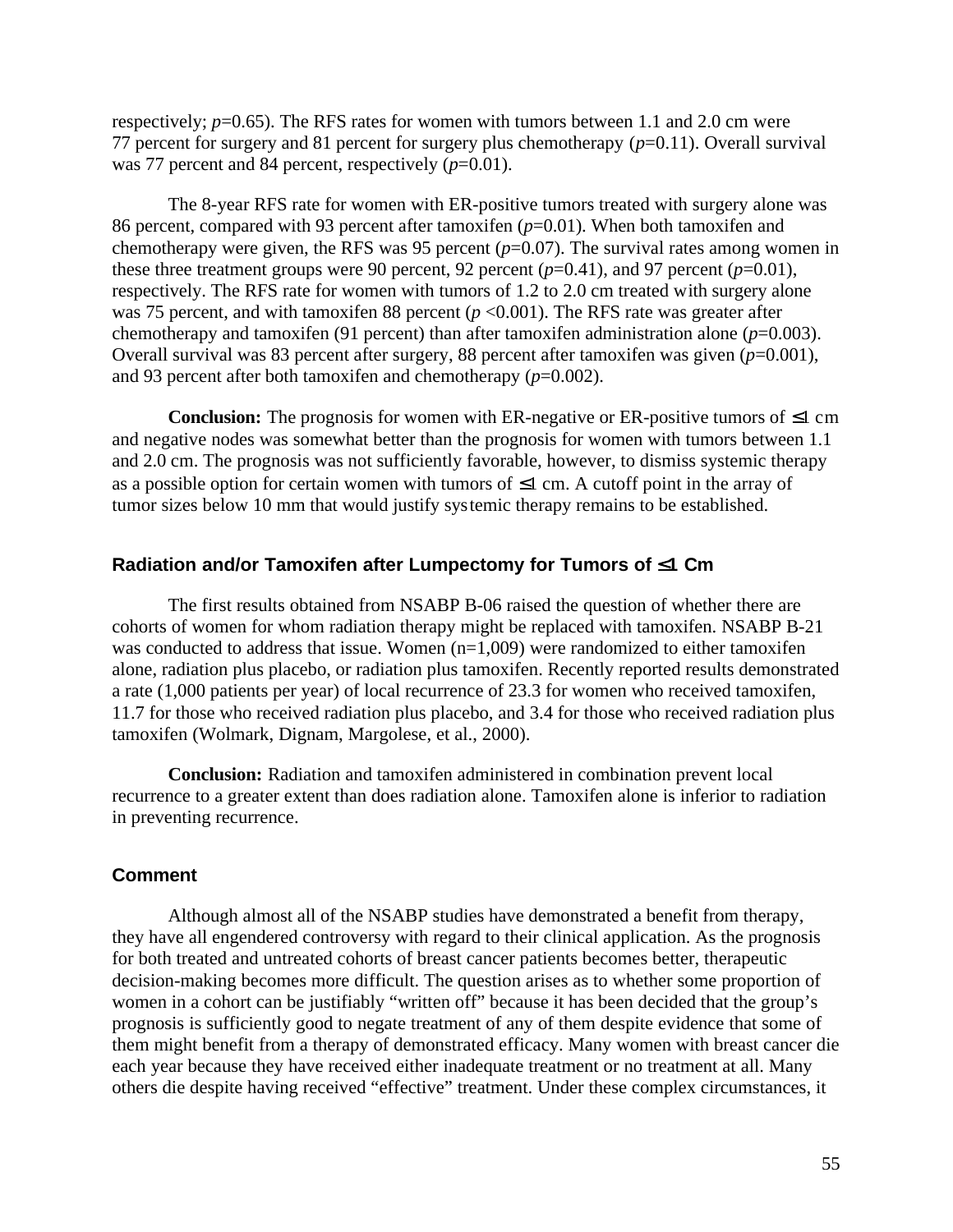would be inappropriate to deny any woman the opportunity to receive therapy from which she might benefit.

## **References**

Consensus conference. (No authors listed.) Adjuvant chemotherapy for breast cancer. JAMA 1985;254:3461-3.

Fisher B, Anderson S, Tan-Chiu E, et al. Tamoxifen and chemotherapy for axillary-node negative, estrogen receptor-negative breast cancer: findings from National Surgical Adjuvant Breast and Bowel Project B-23. J Clin Oncol (in press).

Fisher B, Dignam J, Bryant J, DeCillis A, Wickerham DL, Wolmark N, et al. Five versus more than five years of tamoxifen therapy for breast cancer patients with negative lymph nodes and estrogen receptor-positive tumors. J Natl Cancer Inst 1996;88:1529-42.

Fisher B, Dignam J, Bryant J, et al. Five versus more than five years of tamoxifen for nodenegative breast cancer: updated findings. J Natl Cancer Inst (in press).

Fisher B, Dignam J, Mamounas EP, Costantino JP, Wickerham DL, Redmond C, et al. Sequential methotrexate and fluorouracil for the treatment of node-negative breast cancer patients with estrogen receptor-negative tumors: eight-year results from National Surgical Adjuvant Breast and Bowel Project (NSABP) B-13 and first report of findings from NSABP B-19 comparing methotrexate and fluorouracil with conventional cyclophosphamide, methotrexate, and fluorouracil. J Clin Oncol 1996;14:1982-92.

Fisher B, Dignam J, Tan-Chiu E, et al. Prognosis and treatment of patients with breast tumors of  $\leq$ 1 cm and negative axillary nodes. J Natl Cancer Inst (in press).

Fisher B, Dignam J, Wolmark N, De Cillis A, Emir B, Wickerham DL, et al. Tamoxifen and chemotherapy for lymph node-negative, estrogen receptor-positive breast cancer. J Natl Cancer Inst 1997;89:1673-82.

NIH consensus conference. (No authors listed.) Treatment of early-stage breast cancer. JAMA 1991;265:391-5.

Wolmark N, Dignam J, Margolese R, et al. The role of radiotherapy and tamoxifen in the management of node-negative invasive breast cancer  $\leq 1.0$  cm treated with lumpectomy: preliminary results of NSABP protocol B-21. [abstract]. Proc Am Soc Clin Oncol 2000;19,271.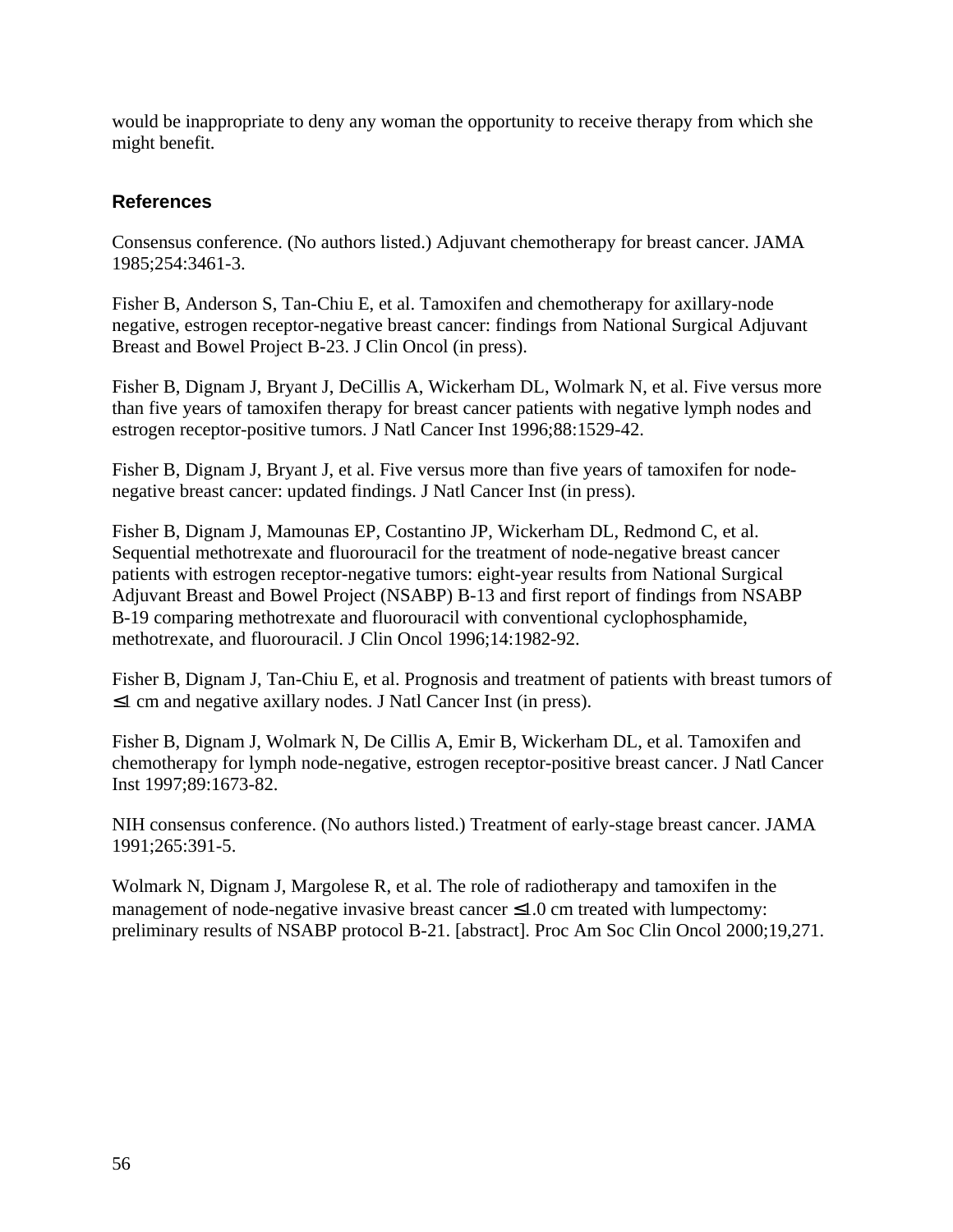# **Who Should Not Get Tamoxifen?**

## **C. Kent Osborne, M.D.**

Tamoxifen is a selective estrogen receptor modulator (SERM) that demonstrates antiestrogenic effects in breast cancer cells and in vaginal mucosa, and estrogenic effects in bone, endometrium, and the liver. These dual effects suggest that women taking tamoxifen might benefit from the drug's inhibitory effects on the cancer as well as from its agonist effects to maintain bone density and to lower cholesterol. Adverse effects would be expected from the estrogen-like stimulation of the endometrium.

Clinical trials of tamoxifen were started more than 25 years ago. The drug has an established role in the treatment of estrogen receptor (ER)-positive metastatic breast cancer and in adjuvant therapy in patients with primary breast cancer, and an evolving role in treating ductal carcinoma in situ (DCIS) and in prevention of breast cancer.

### **Invasive Breast Cancer and Tamoxifen**

Individual randomized clinical trials as well as meta-analysis of all adjuvant trials clearly demonstrate that 5 years of adjuvant tamoxifen reduces the risk of recurrence and reduces mortality of women with ER-positive early breast cancer (see table 1).

|                 | % Reduction in Odds $\pm$ SD |             |  |  |
|-----------------|------------------------------|-------------|--|--|
| Age             | Recurrence                   | Death       |  |  |
| All patients    | $47 \pm 3$                   | $26 + 4$    |  |  |
| $<$ 40 years    | $54 \pm 13$                  | $52 \pm 17$ |  |  |
| $40 - 49$ years | $41 \pm 10$                  | $22 \pm 13$ |  |  |
| $< 50$ years    | $45 + 8$                     | $32 \pm 10$ |  |  |
| 50 - 59 years   | $37 + 6$                     | $11 \pm 8$  |  |  |
| $60 - 69$ years | $54 + 5$                     | $33 \pm 6$  |  |  |
| $70+$ years     | $54 + 13$                    | $34 \pm 13$ |  |  |

#### **Table 1.** Effects of 5 years of adjuvant tamoxifen in patients with ER-positive breast cancer

Note: Adapted from Early Breast Cancer Trialists' Collaborative Group (1998).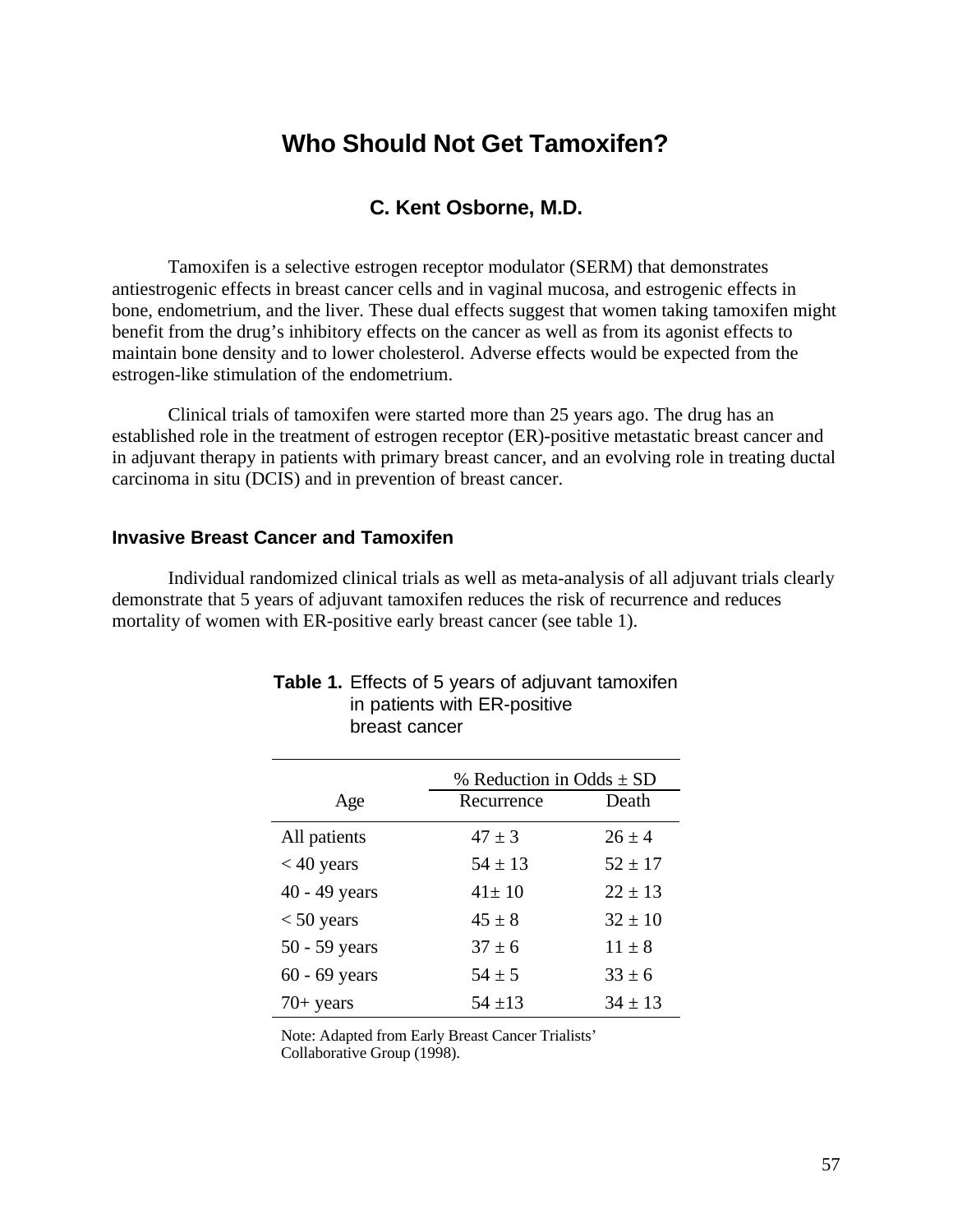Reductions in recurrence and mortality are seen irrespective of age, with patients under 40 years of age benefiting as much as older patients so long as the tumor expresses ER. Overall, such patients have a 40 to 50 percent annual reduction in the odds of recurrence. Patients whose tumors are strongly ER-positive have a 60 percent proportional reduction in recurrence. In addition, there is a 50 percent reduction in the incidence of contralateral breast cancer in patients treated with adjuvant tamoxifen.

Despite the effects of tamoxifen on cholesterol, no reduction in cardiac mortality has been observed in meta-analysis of tamoxifen adjuvant trials. An increased incidence of welldifferentiated endometrial cancer as a result of tamoxifen therapy has been documented, although the beneficial effects of tamoxifen on breast cancer far outweigh that adverse event.

An important question is whether patients with ER-negative tumors receive some benefit with tamoxifen adjuvant therapy, either in terms of reducing the risk of recurrence and death from their primary tumor or in terms of the ancillary benefits in relation to contralateral breast cancer, cholesterol, and bone density. The meta-analysis shows no recurrence or mortality benefit in patients whose tumors are ER-negative in either the presence or absence of chemotherapy (EBCTCG, 1998). Two recently reported but as yet unpublished adjuvant trials were prospectively designed to determine the benefits of tamoxifen in ER-negative patients. Intergroup trial 0102 randomized high-risk node-negative patients, both ER-positive and ERnegative, to chemotherapy alone (CMF or CAF) or chemotherapy plus 5 years of tamoxifen (Hutchins, Green, Ravdin, et al., 1998). That trial showed no overall benefit with tamoxifen in the ER-negative subset, with a trend toward an unfavorable outcome in the premenopausal group. Patients with ER-positive tumors received significant benefit.

The other study, NSABP B23, randomized ER-negative patients to chemotherapy alone or chemotherapy plus tamoxifen (Fisher, Anderson, Wolmark, et al., 2000). That trial also showed no benefit from the addition of tamoxifen.

Thus, neither the meta-analysis of all trials nor the two large randomized clinical trials prospectively designed to answer the question show a recurrence or survival benefit for adjuvant tamoxifen in the ER-negative subset. Nonetheless, many physicians prescribe tamoxifen for ERnegative patients because of its potential benefit in reducing contralateral breast cancer. Emerging data that will be presented at this conference, however, suggest that, in marked contrast to the R-positive subset, the incidence of contralateral breast cancer is not reduced by tamoxifen in patients with ER-negative primary tumors. Thus, on the basis of current data, there is no justification for the use of adjuvant tamoxifen in patients whose tumors are ER-negative.

### **Ductal Carcinoma In Situ (DCIS)**

Trials are in progress evaluating the role of tamoxifen in patients with DCIS following mastectomy or breast conservation surgery. Trials on invasive breast cancer suggest that tamoxifen may reduce the risk of ipsalateral breast cancer recurrence in patients treated with breast preservation as well as reduce the incidence of contralateral breast cancer. Such patients have little risk of dying of distant recurrence from their initial breast cancer, and the use of tamoxifen in these patients might be viewed as chemoprevention, much like its use in patients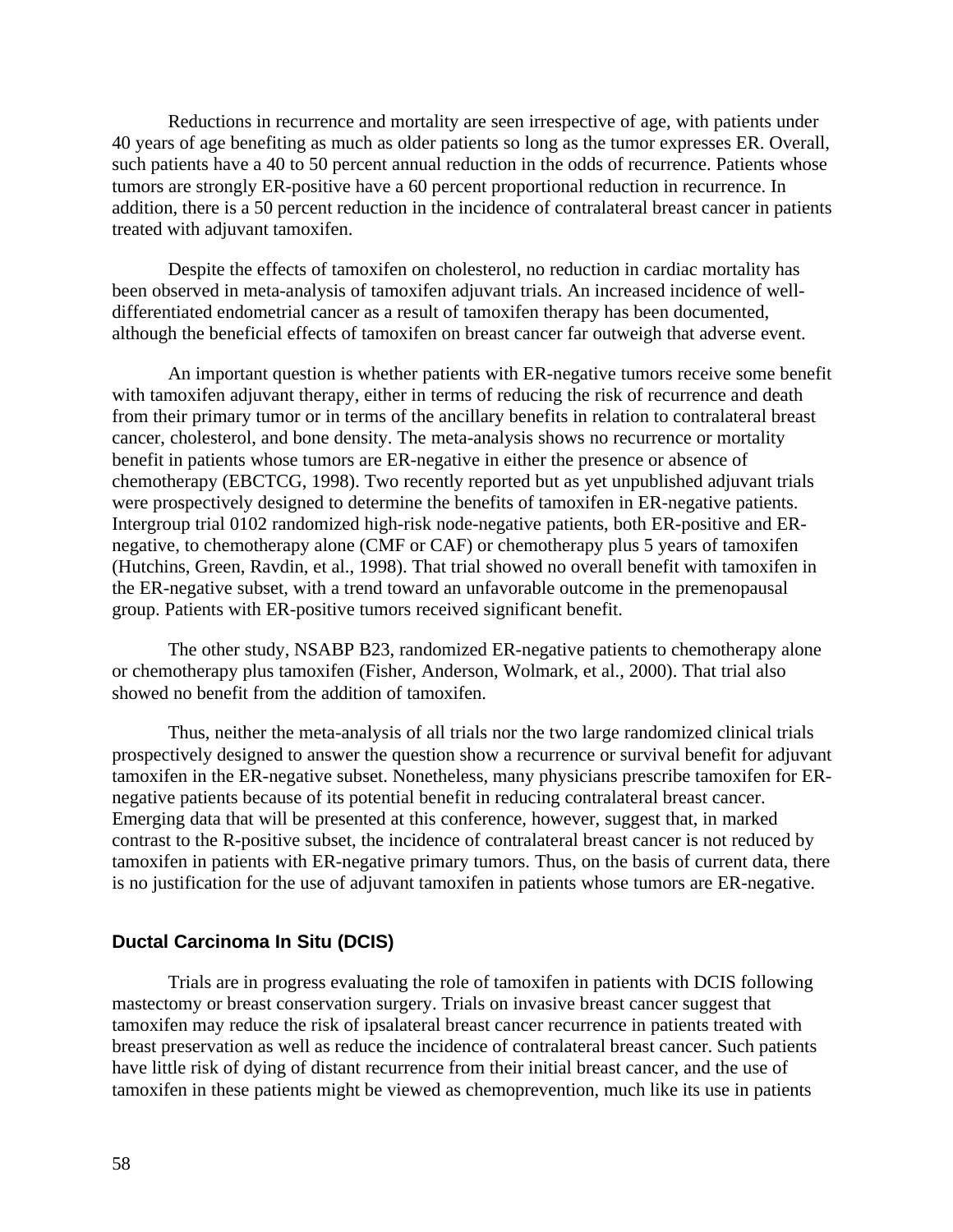with increased breast cancer risk. One large randomized trial (NSABP B-24) has been completed, and early results have been published (Fisher, Dignam, Wolmark, et al., 2000). More than 1,800 women with DCIS with either positive or negative surgical margins were randomized to lumpectomy plus radiation or to lumpectomy plus radiation plus tamoxifen. Women in the tamoxifen arm had significantly fewer invasive and noninvasive breast cancers in the ipsalateral breast and also a reduction in contralateral breast cancer. Slightly more patients on tamoxifen developed venous thrombotic events, but there have been no treatment-related deaths. As expected, there was an increased rate of endometrial cancer in patients treated with tamoxifen. These data suggest that tamoxifen treatment can be considered in women treated with lumpectomy and radiation therapy to prevent both ipsalateral and contralateral invasive breast cancer. Tamoxifen would also be expected to reduce the incidence of contralateral breast cancer in patients treated by mastectomy, but the drug has not been studied definitively in this group. The role of ER status in predicting tamoxifen benefit in patients with DCIS has not been examined.

### **Prevention**

Three randomized trials have addressed the role of tamoxifen in breast cancer prevention. One of these, the P-1 trial run by the NSABP and reported by Fisher and colleagues (Fisher, Costantino, Wickerham, et al., 1998) was a large double-blind randomized trial involving more than 13,000 women with an increased breast cancer risk receiving either placebo or tamoxifen for 5 years. That trial showed a 50 percent reduction in the incidence of breast cancer after 3 to 4 years of followup. There was also a reduction in bone fractures, but no change in cardiac mortality. The incidence of endometrial cancer increased, as expected, but thus far there are no deaths from endometrial cancer in patients in the tamoxifen arm. A slight increase in the need for cataract surgery in women with preexisting cataracts and a slight increase in thromboembolic events were also reported. Similar data were observed in a trial using raloxifene for osteoporosis (Cummings, Eckert, Krueger, et al., 1999). However, the reduction in breast cancer incidence observed in the latter trial is considered less definitive, since it was a secondary endpoint. Nevertheless, data from that trial add weight to the evidence that SERM therapy reduces the incidence of breast cancer in women who do not yet manifest the disease.

Two other trials using tamoxifen in prevention have been reported (Powles, Eeles, Ashley, et al., 1998; Veronesi, Maisonneuve, Costa, et al., 1998). The trial by Powles and colleagues was a feasibility study randomizing more than 2,000 women who had an increased risk of breast cancer based on family history. Overall, the trial showed no significant reduction in breast cancer incidence, although there was a reduction in the number of ER-positive breast cancers. Interpretation of the evidence from that trial, however, suffers because of the concomitant use of estrogen replacement therapy in many of the women and by its smaller size and initial design as a pilot feasibility trial. The study by Veronesi and colleagues involved 5,000 women who had previously undergone hysterectomy. It showed no overall benefit for tamoxifen, although there was a trend toward reduction in ER-positive breast cancers. Interpretation of the data from that trial is also clouded by the use of hormone replacement therapy by some patients and from a high patient dropout rate.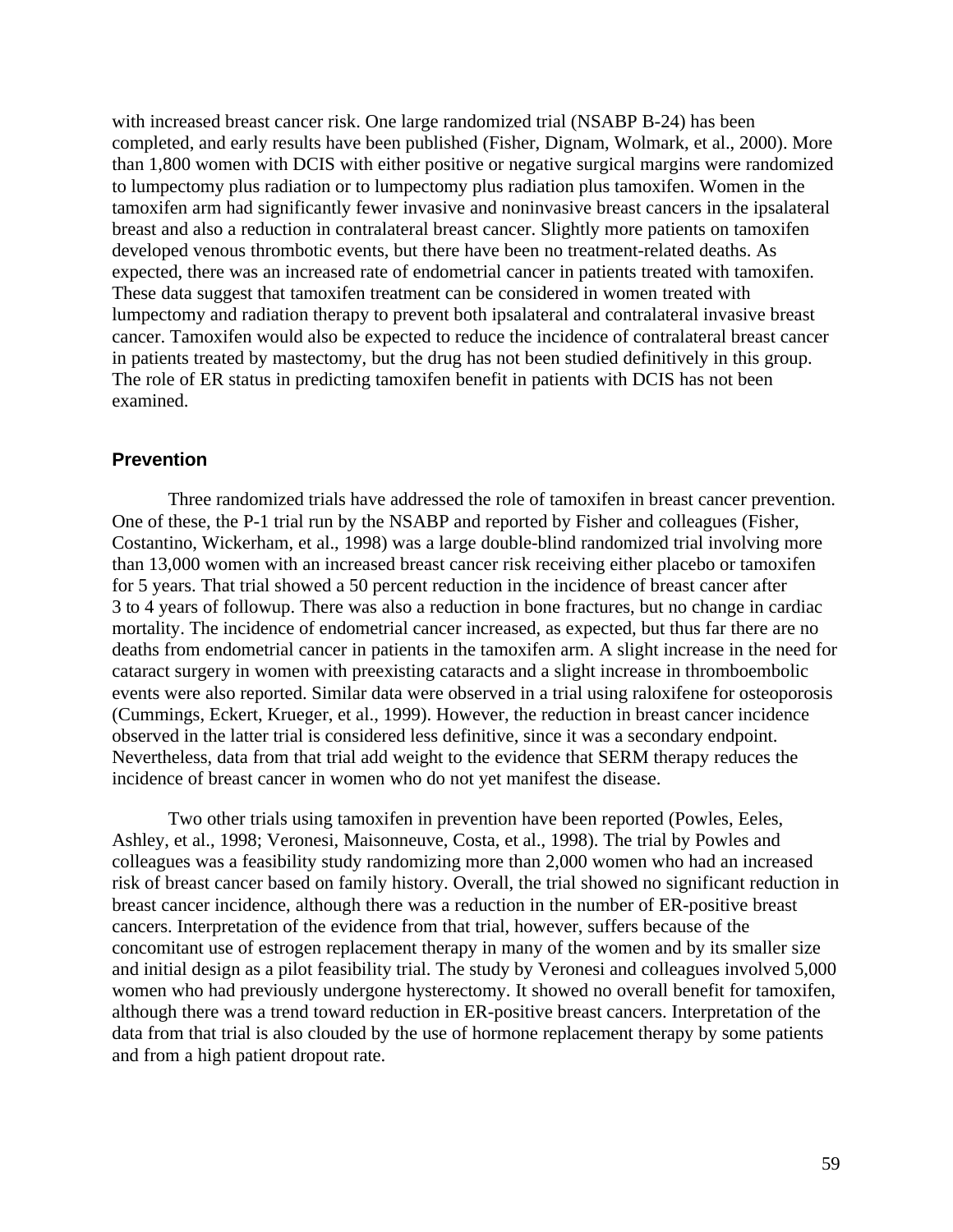The cumulative evidence at this time suggests that in high-risk women, 5 years of tamoxifen reduces the incidence of in situ and invasive breast cancer in both pre- and postmenopausal women. A risk-benefit analysis suggests that greater relative benefit will be observed in younger women (Gail, Costantine, Bryant, et al., 1999). Although many questions remain to be answered, tamoxifen can be considered for women meeting the criteria of eligibility for the

P-1 trial (Chlebowski, Collyar, Somerfield, et al., 1999). Women not meeting those criteria should not receive tamoxifen until the data clearly demonstrate a favorable risk-benefit ratio.

### **Conclusion and Future Direction**

There are no data to support the use of tamoxifen in patients with ER-negative invasive breast cancer. Tamoxifen can be considered in certain subsets of women with DCIS and in women at increased risk for breast cancer. Women with an average risk for developing breast cancer should not receive tamoxifen at this time. Future studies should address the optimal duration of tamoxifen for treatment and prevention, the value of ER expression in predicting the tamoxifen benefit for patients with ductal carcinoma in situ, the risk-benefit profile obtained by longer followup of patients in prevention trials, health economic outcomes, the role of tamoxifen in tumor prevention in women with hereditary susceptibility to cancer, and trials of other SERMs with a more favorable therapeutic ratio.

### **References**

Chlebowski RT, Collyar DE, Somerfield MR, Pfister DG. American Society of Clinical Oncology technology assessment on breast cancer risk reduction strategies: tamoxifen and raloxifene. J Clin Oncol 1999;17:1939-55.

Cummings SR, Eckert S, Krueger KA, Grady D, Powles TJ, Cauley JA, et al. The effect of raloxifene on risk of breast cancer in postmenopausal women: results from the MORE randomized trial. JAMA 1999;281:2189-97.

Early Breast Cancer Trialists' Collaborative Group (EBCTCG). Tamoxifen for early breast cancer: an overview of the randomised trials. Lancet 1998;351:1451-67.

Fisher B, Anderson S, Wolmark N, Tan-Chiu E. Chemotherapy with or without tamoxifen for patients with ER-negative breast cancer and negative nodes: results from NSABP B23. [abstract]. Proc Am Soc Clin Oncol 2000;19:72a.

Fisher B, Costantino JP, Wickerham DL, Redmond CK, Kavanah M, Cronin WM, et al. Tamoxifen for the prevention of breast cancer: report of the National Surgical Adjuvant Breast and Bowel Project P-1 study. J Natl Cancer Inst 1998;90:1371.

Fisher B, Dignam J, Wolmark N, Wickerham DL, Fisher ER, Mamounas E, et al. Tamoxifen in treatment of intraductal breast cancer: National Surgical Adjuvant Breast and Bowel Project B-24 randomised controlled trial. Lancet 1999;353:1993-2000.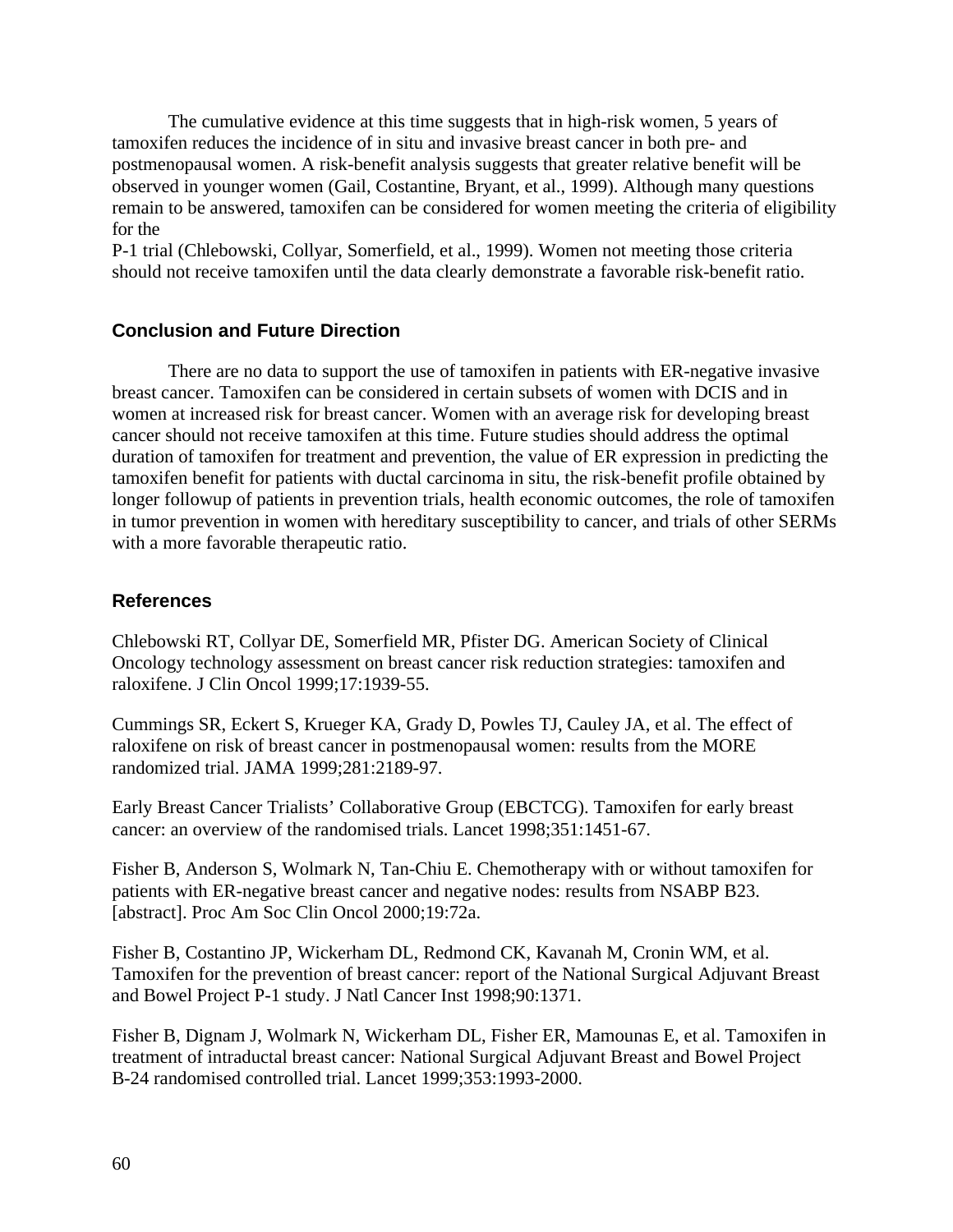Gail MH, Costantino JP, Bryant J, Croyle R, Freedman L, Helzlsouer K, et al. Weighing the risks and benefits of tamoxifen treatment for preventing breast cancer. J Natl Cancer Inst 1999;91:1829-46.

Hutchins L, Green S, Ravdin P, et al. CMF versus CAF with and without tamoxifen in high-risk node-negative breast cancer patients and a natural history follow-up study in low-risk nodenegative patients: first results of intergroup trial INT 0102. [abstract]. Proc Am Soc Clin Oncol 1998;17:1a.

Powles TJ, Eeles R, Ashley S, Easton D, Chang J, Dowsett M, et al. Interim analysis of the incidence of breast cancer in the Royal Marsden Hospital tamoxifen randomised chemoprevention trial. Lancet 1998;352:98-101.

Veronesi U, Maisonneuve P, Costa A, Sacchini V, Maltoni C, Robertson C, et al. Prevention of breast cancer with tamoxifen: preliminary findings from the Italian randomised trial among hysterectomised women. Lancet 1998;352:93-7.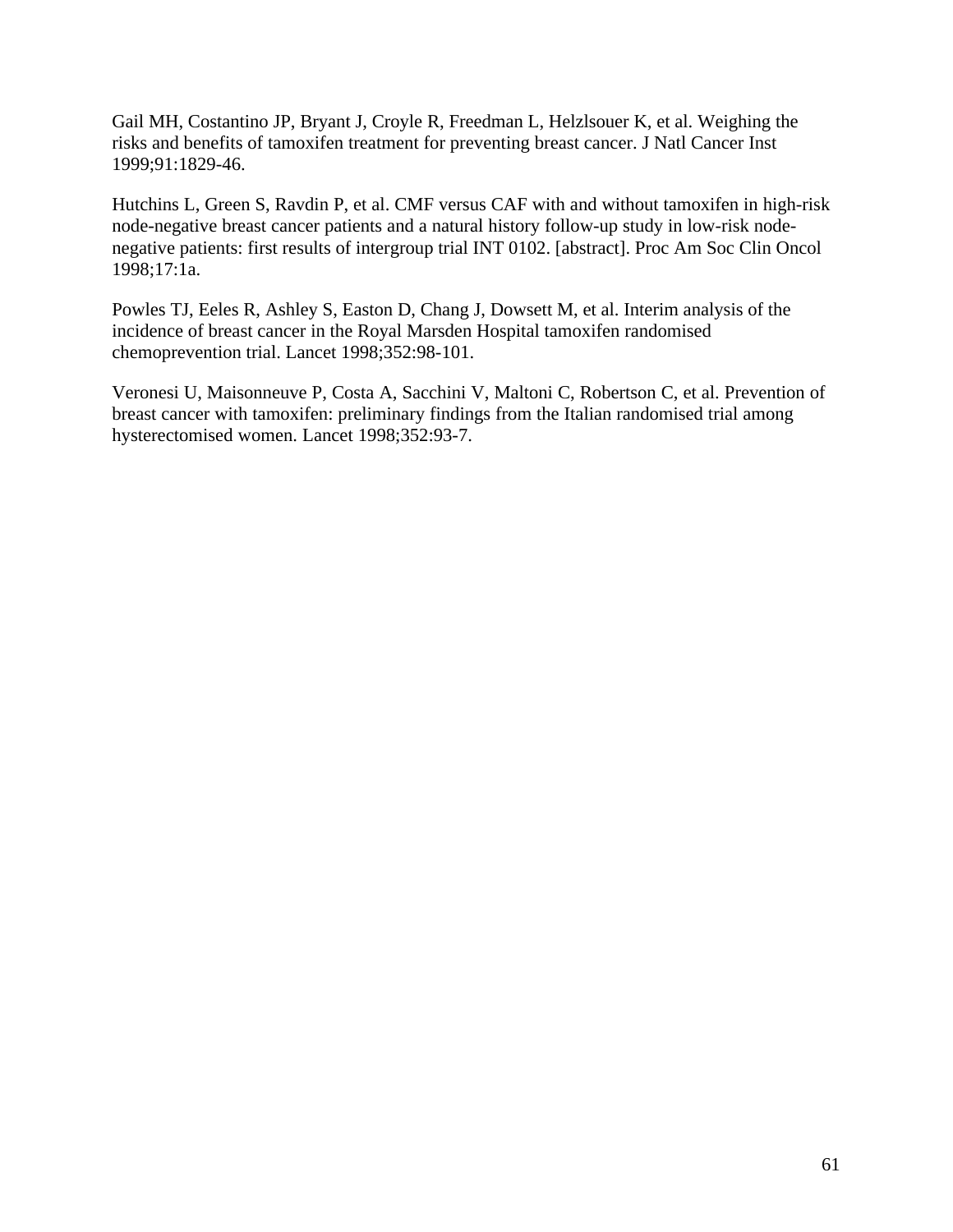## **Hormonal Ablation**

### **Nancy E. Davidson, M.D.**

Ovarian ablation was the first form of adjuvant systemic therapy used in premenopausal women with early-stage breast cancer. A 1995 meta-analysis summarized results from 12 of the 13 randomized studies that assessed ovarian ablation by irradiation or surgery; these trials all began before 1980 (EBCTCG, 1996). Because menopausal status was not uniform across these studies, analysis was directed at the 2,102 women in the studies under the age of 50, most of whom were likely to be premenopausal. Ovarian ablation led to a  $25 + 7$  percent reduction in the annual odds of recurrence, and a  $24 + 7$  percent reduction in the annual odds of death, for women who underwent ovarian ablation in the absence of chemotherapy. The benefit appeared significant for both node-negative and node-positive women. There was a trend for greater efficacy of ablation in women with estrogen receptor-positive tumors, although this was only assessed in 4 of the 12 trials, all of which included chemotherapy. The benefit was less pronounced for women who were randomized to ovarian ablation in the presence of chemotherapy (10 + 9 percent and  $8 + 10$  percent, respectively). It is expected that this analysis will be updated and expanded with 20 years of followup later this year.

More recent trials have expanded and refined our knowledge in this field. They have focused largely on two questions: What are the relative effects of adjuvant chemotherapy and ovarian ablation with or without tamoxifen in premenopausal women? Does ovarian ablation have additional benefit in young women who have received adjuvant chemotherapy? Key features of some of these newer trials are careful (but variable) definition of premenopausal status, enrollment of women with steroid receptor-positive tumors, and the use of luteinizing hormone-releasing hormone (LH-RH) agonists to effect a temporary "chemical" castration.

Two trials have compared adjuvant ovarian ablation to cyclophosphamide, methotrexate, fluorouracil (CMF) chemotherapy. The Scottish/ICRF trial of 332 premenopausal women with node-positive breast cancer showed no difference in event-free or overall survival after a maximum followup of 12 years (SCTBG, 1993). Estrogen receptor (ER) assays were available for 270 tumors; retrospective analyses suggested that oophorectomy was associated with improved survival in patients with ER concentrations  $\geq$  20 fmol/mg protein, while six months of oral CMF was more beneficial for patients with ER <20 fmol/mg protein. A second trial assessed ovarian ablation and nine cycles of IV CMF in 732 women with hormone receptor-positive breast cancer that involved lymph nodes or that measured more than 5 cm(Ejlertsen, Dombernowsky, Mouridsen, et al., 1999). The 5-year disease-free survival (DFS) rate was 67 percent with ovarian ablation and 66 percent with CMF; corresponding survival rates were 78 percent and 82 percent respectively (nonsignificant). Amenorrhea occurred in 68 percent of the patients receiving CMF. Together, these trials suggest that oophorectomy and CMF chemotherapy have similar effects in women with node-positive breast cancer. Results of a third trial (ZEBRA) that compared CMF with goserelin, a LH-RH agonist, in women with early-stage breast cancer of any receptor type should be available at the time of the consensus conference. If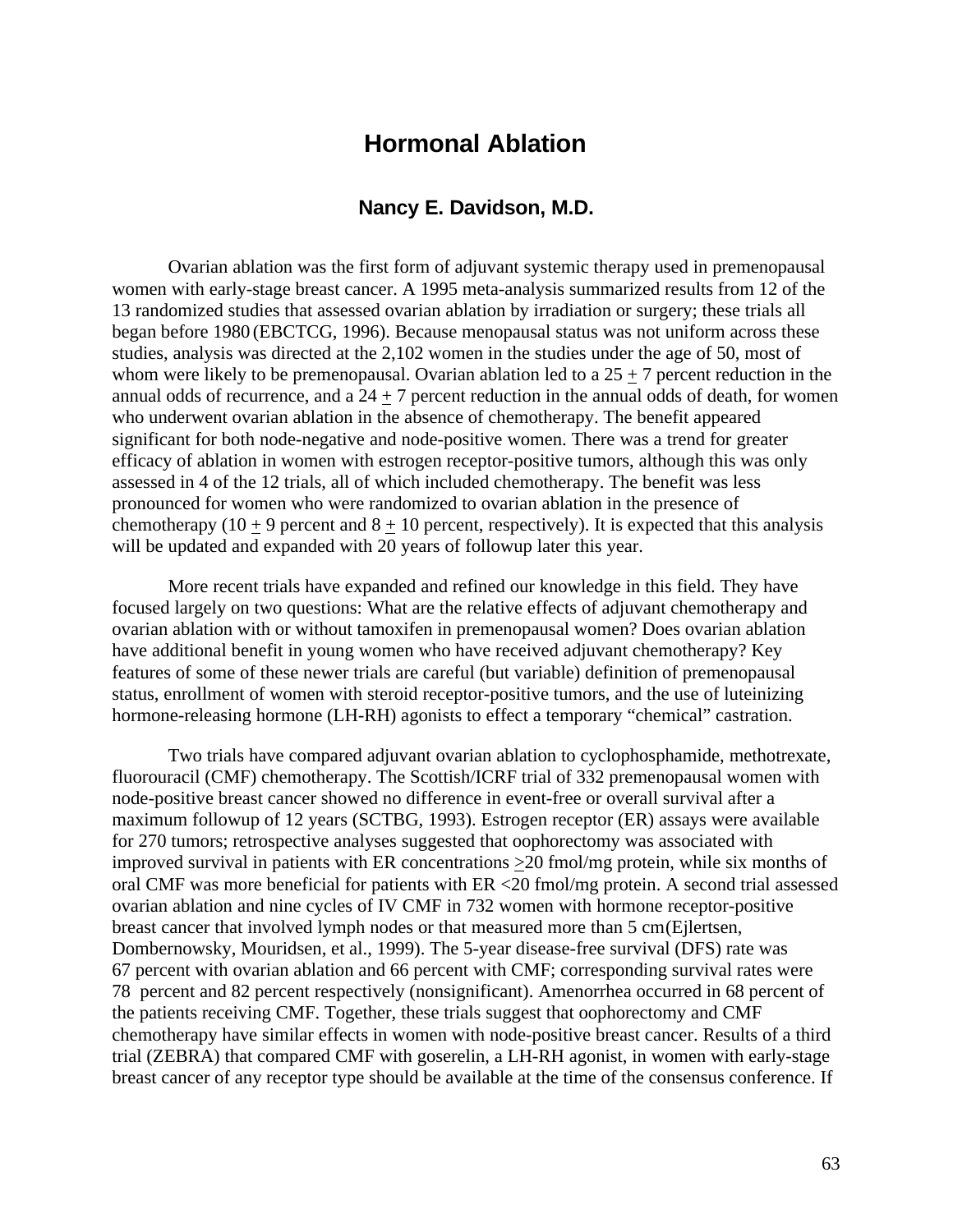consistent, these data will suggest that the efficacy of adjuvant CMF may be mediated at least in part by its ability to ablate ovarian function, leading to a state of estrogen withdrawal.

The concept of combined endocrine therapy has also been tested in two trials using CMF. The GROCTA 02 study compared oral CMF with 2 years of goserelin and 5 years of tamoxifen in 244 women with node-positive ER-positive breast cancer (Boccardo, Rubagotti, Amoroso, et al., 1998). Five-year disease-free survival was 69 percent for CMF and 72 percent for goserelintamoxifen (not significant), and survival was identical at 87 percent.

A larger trial of similar design was conducted by the Austrian Breast Cancer Study Group [ABCSG] (Jakesz, Hausmaninger, Samonigg, et al., 1999). ABCSG compared IV CMF for six cycles with goserelin for 3 years, and tamoxifen for 5 years, in 1,045 women with stage I and II steroid receptor-positive breast cancer. At a median followup of 42 months, combination endocrine therapy showed a significantly improved recurrence-free survival (RFS) compared with CMF ( $p=0.02$ ), without an impact on survival. In the CMF group, those women who developed amenorrhea had significantly better RFS and survival than those who did not. A third trial compared six cycles of IV FEC (an anthracycline-containing regimen) with 3 years of tamoxifen and triptoreline (another LH-RH agonist) in 333 premenopausal women with hormone receptor-positive breast cancer involving 1 to 3 nodes (Roche, Kerbrat, Bonneterre, et al., 2000). With median followup of 54 months, disease-free survival and overall survival were 92 percent and 97 percent, respectively, for endocrine therapy, and 81 percent and 93 percent for FEC; these differences are not significant. FEC induced amenorrhea in 42 percent of patients. Thus, these three trials suggest that combined endocrine therapy has effects similar to those of adjuvant chemotherapy, although it is not likely that any of these trials had the statistical power to document true equivalence.

Adjuvant chemotherapy is a routine part of care for many women with node-positive breast cancer. Thus, a second question is whether the use of ovarian ablation adds to the benefits of adjuvant chemotherapy. This question was addressed in INT 0101, a trial of chemohormonal therapy in 1,503 premenopausal women with node-positive, receptor-positive breast cancer (Davidson, O'Neill, Vukov, et al., 1999). The trial compared three treatment arms: six cycles of oral CAF, six cycles of CAF followed by 5 years of goserelin (CAF $\rightarrow$ Z), and six cycles of oral CAF followed by 5 years of goserelin and tamoxifen (CAF $\rightarrow$ ZT). The 7-year disease-free survival rates were 58 percent for CAF, 64 percent for CAF $\rightarrow$ Z, and 73 percent for CAF $\rightarrow$ ZT. Comparison of CAF $\rightarrow$ ZT with CAF $\rightarrow$ Z showed a significant disease-free survival rate advantage with the addition of tamoxifen ( $p=0.0025$ ), while comparison of CAF $\rightarrow$ Z with CAF showed no disease-free survival rate advantage for the addition of goserelin (*p=*0.0955). Survival at 7 years was similar for all three arms: 77 percent for CAF, 78 percent for CAF $\rightarrow$ Z, and 80 percent for CAF $\rightarrow$ ZT. Final analysis of the impact of amenorrhea, patient age, and serum hormone levels on clinical outcome is in progress.

The ZIPP trial also permitted assessment of the effects of ovarian ablation in the context of other adjuvant therapy (Baum, 1999). That study combined results from four trial groups that used a common 2x2 design to evaluate tamoxifen for 2 years, goserelin for 2 years, tamoxifen and goserelin for 2 years, and no endocrine therapy, in 2,631 premenopausal women with earlystage breast cancer of any steroid receptor type (56 percent node-negative). Elective adjuvant chemotherapy was permitted in selected patients according to predetermined plans and was given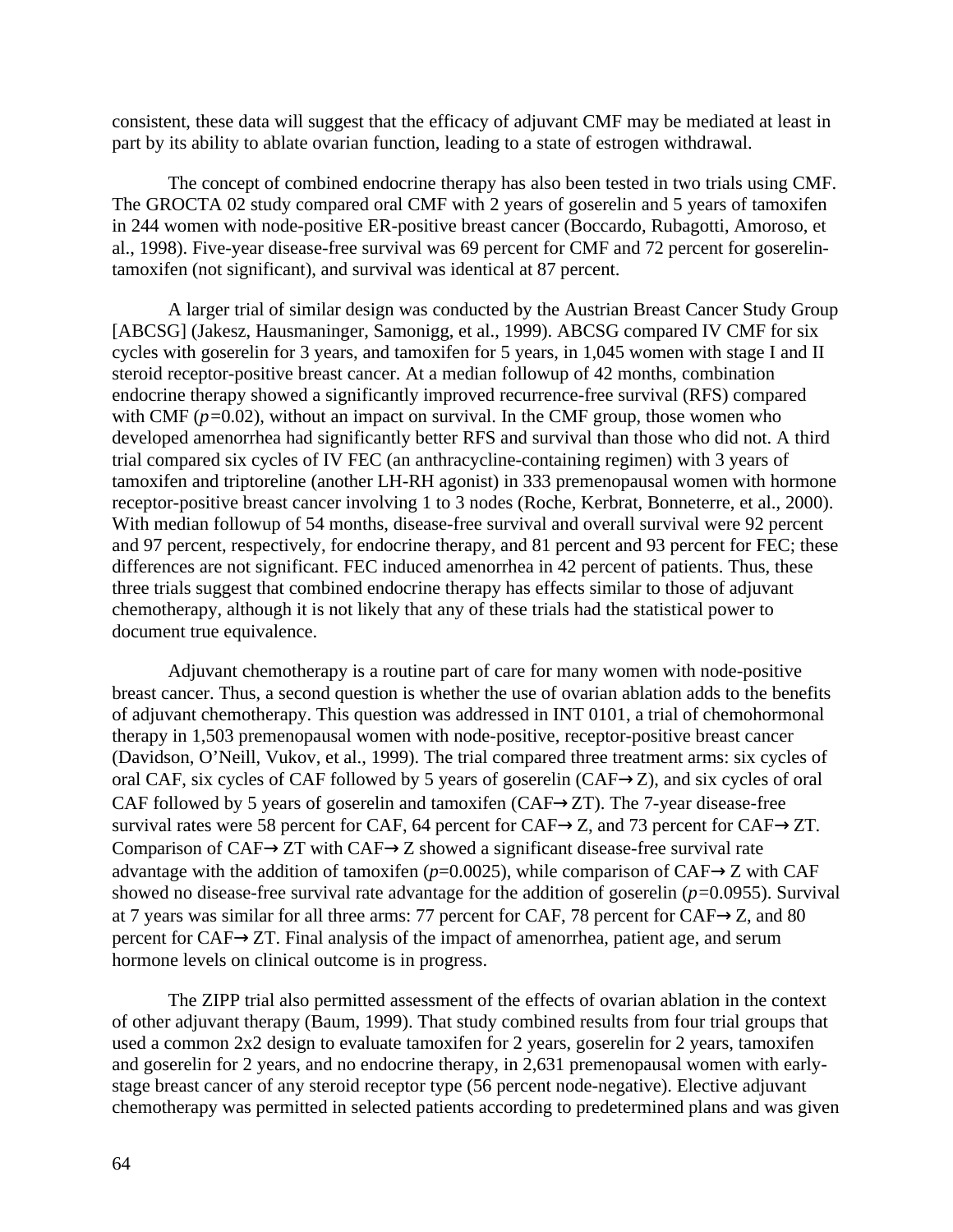to 43 percent of the participants. At a median followup of 4.2 years, there was a statistically significant 23 percent reduction in first events in women who received goserelin (first events in 20 percent of patients with goserelin and 25 percent of patients without goserelin, *p*=0.001). The benefit was less pronounced in patients who received concurrent adjuvant tamoxifen or chemotherapy. There is no significant effect on survival at the present time  $(p=0.12)$ .

Available data suggest that both adjuvant ovarian ablation with or without tamoxifen and CMF chemotherapy have similar benefits for premenopausal women with early-stage breast cancer. Thus, ovarian ablation (+ tamoxifen) appears to be a reasonable alternative to CMF chemotherapy for selected women with receptor-positive breast cancer. It appears unlikely, however, that ovarian ablation has a benefit for women with receptor-negative tumors.

A number of questions remain to be answered. These include (1) the importance of amenorrhea as a determinant of outcome for premenopausal women with early-stage breast cancer; (2) the optimal duration of ovarian ablation if an LH-RH agonist is employed; (3) the relative efficacy of ovarian ablation and other types of adjuvant chemotherapy (e.g. CAF, AC, or AC followed by paclitaxel); (4) the additional value of ovarian ablation after chemotherapy, particularly for women who remain premenopausal after adjuvant chemotherapy; and (5) the value of combined hormone therapy.

### **References**

Baum M. Adjuvant treatment of premenopausal breast cancer with Zoladex and tamoxifen. [abstract]. Breast Cancer Res Treat 1999;57:30.

Boccardo F, Rubagotti A, Amoroso D, Mesiti M, Minutoli N, Aldrighetti D, et al. CMF versus tamoxifen (tam) plus goserelin (gos) as adjuvant treatment of ER positive (ER+) preperimenopausal breast cancer (ca) patients (pts). Preliminary results of the GROCTA 02 study. [abstract]. Proc Am Soc Clin Oncol 1998;17:99a.

Cooperative Oncology Group Phase III Intergroup Trial (E5188, INT-0101). [abstract]. Proc Am Soc Clin Oncol 1999;18:67a.

Davidson NE, O'Neill A, Vukov A, Osborne CK, Martino S, White D, et al. Effect of chemohormonal therapy in premenopausal node (+) receptor (+) breast cancer: an Eastern

Early Breast Cancer Trialists' Collaborative Group (EBCTCG). Ovarian ablation in early breast cancer: overview of the randomised trials. Lancet 1996;348:1189-96.

Ejlertsen B, Dombernowsky P, Mouridsen HT, Kamby C, Kjaer M, Rose C., et al. Comparable effect of ovarian ablation (OA) and CMF chemotherapy in premenopausal hormone receptor positive breast cancer patients. [abstract]. Proc Am Soc Clin Oncol 1999;18:66a.

Jakesz R, Hausmaninger H, Samonigg H, Kubista E, Depisch D, Fridrik M, et al. Comparison of adjuvant therapy with tamoxifen and goserelin vs CMF in premenopausal stage I and II hormone-responsive breast cancer patients: four-year results of Austrian Breast Cancer Study Group (ABCSG) Trial 5. [abstract]. Proc Am Soc Clin Oncol 1999;18:67a.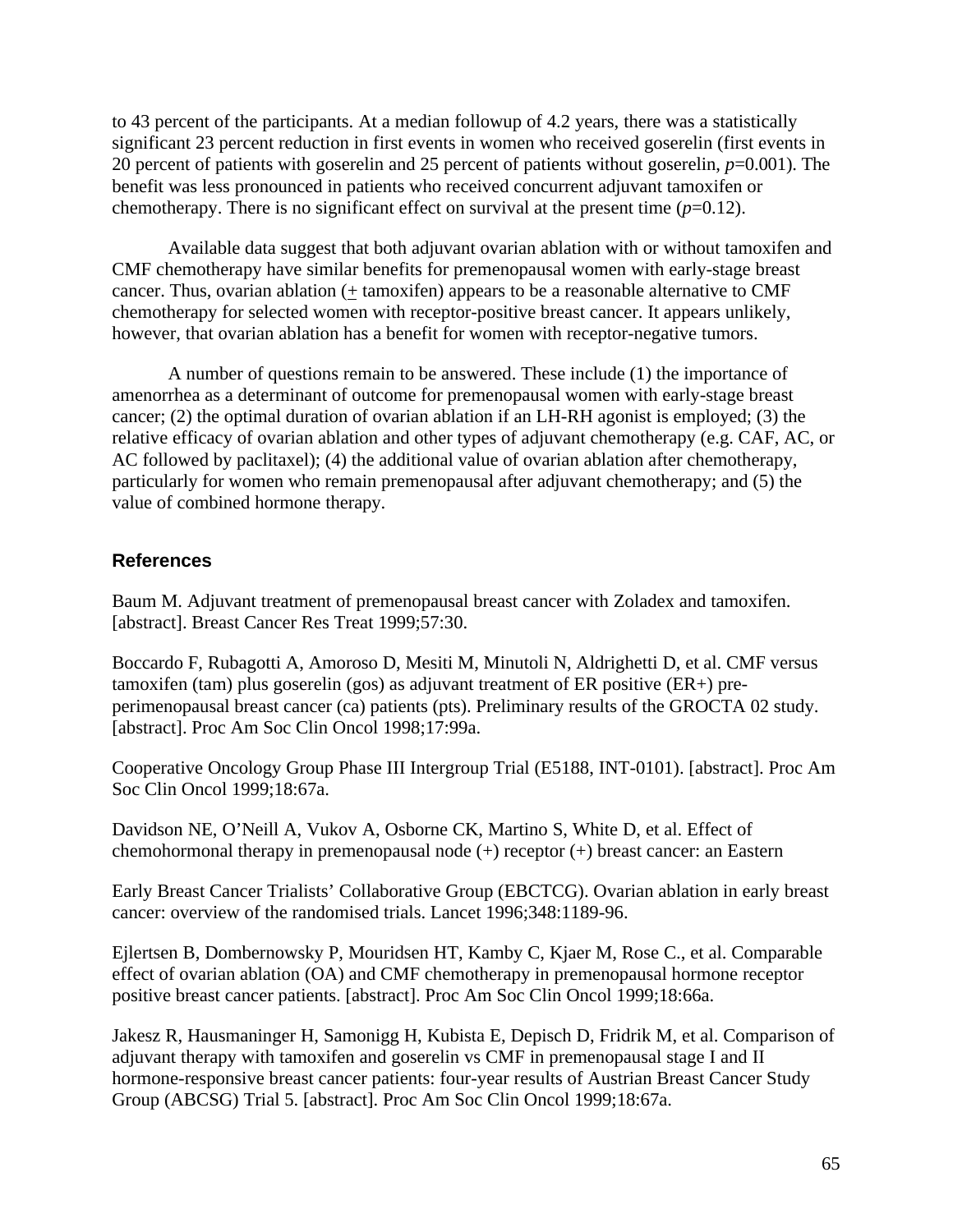Roche HH, Kerbrat P, Bonneterre J, Fargeot P, Fumoleau P, Monnier A, et al. Complete hormonal blockade versus chemotherapy in premenopausal early-stage breast cancer patients with positive hormone-receptor  $(HR+)$  and 1-3 node-positive  $(N+)$  tumor: results of the FASG 06 trial. [abstract]. Proc Am Soc Clin Oncol 2000;19:72a.

Scottish Cancer Trials Breast Group (SCTBG) and ICRF Breast Unit, Guy's Hospital, London. Adjuvant ovarian ablation versus CMF chemotherapy in premenopausal women with pathological stage II breast carcinoma: the Scottish trial. Lancet 1993;341:1293-9.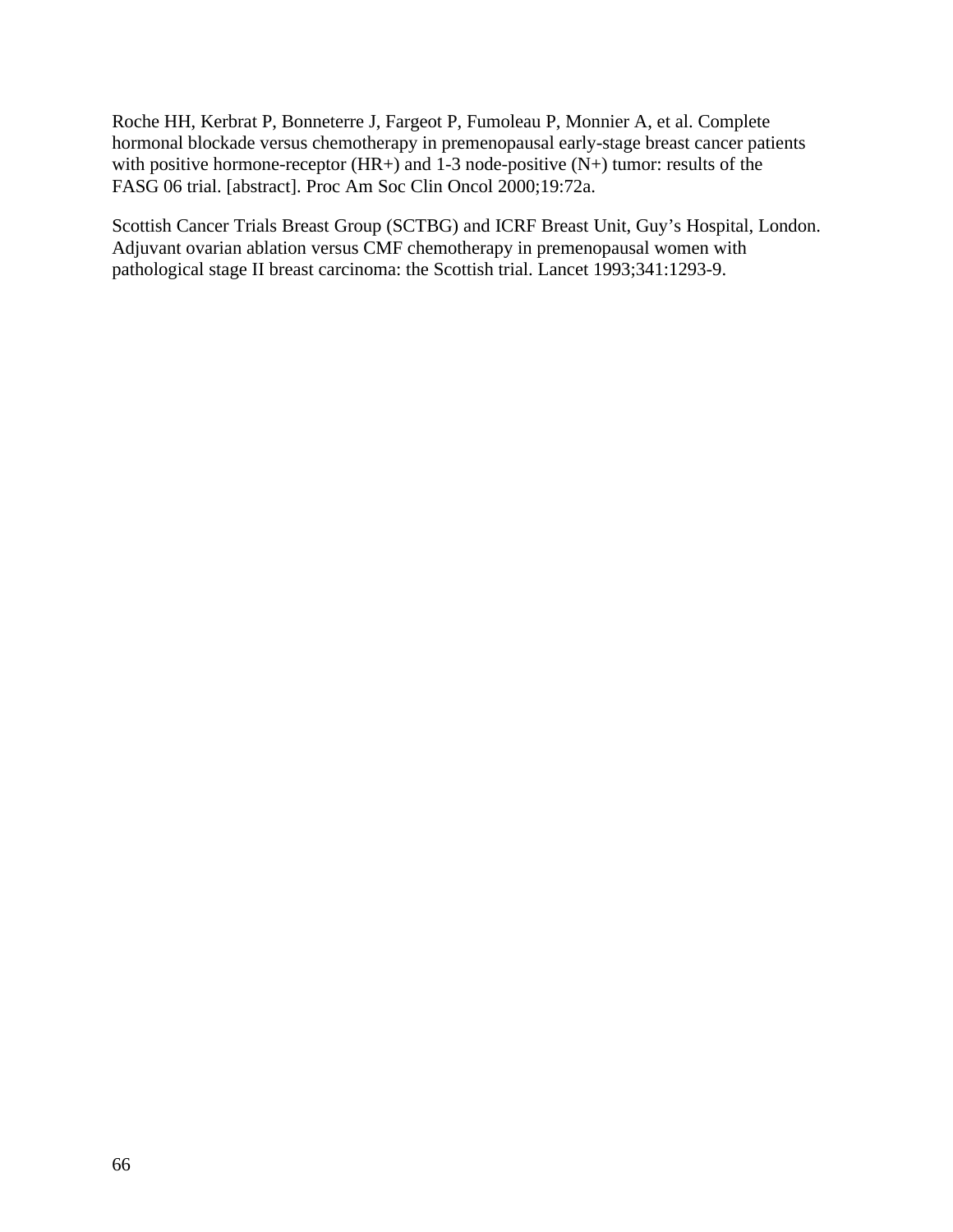# **Overview: Progress in Systemic Chemotherapy of Primary Breast Cancer**

## **Gabriel N. Hortobagyi, M.D., FACP**

Improved understanding of the natural history of breast cancer led to the systematic evaluation of adjuvant chemotherapy. Progress has been based on knowledge derived from randomized clinical trials (EBCTCG, 1998). The following paragraphs report salient points of progress.

Adjuvant chemotherapy significantly reduces the annual odds of recurrence and death for patients with primary breast cancer. The relative reduction in risk is similar regardless of initial tumor burden or prognostic category. The magnitude of benefit is greater in women less than 50 years of age than in those at or older than 50. Combination chemotherapy with two or more agents is more effective than single-agent therapy.

The optimal duration of chemotherapy has also been addressed in prospective clinical trials (Henderson, Gelman, Harris, et al., 1986). Prolonged chemotherapy for 4 to 6 months is superior to a single perioperative dose. The administration of chemotherapy for more than 6 months, utilizing the same cytotoxic regimen, is not superior to 6 months or less.

The initial clinical trials used cyclophosphamide-methotrexate-5-flourouricil (CMF) and related regimens. The second generation clinical trials of adjuvant chemotherapy evaluated the role of anthracyclines in the management of micrometastases (EBCTCG, 1998). Several individual randomized trials and the Oxford overview of randomized trials demonstrated that anthracycline-containing regimens were superior to nonanthracycline-containing regimens, and that the addition of an anthracycline resulted in an incremental reduction in odds of recurrence and death (EBCTCG, 1998; Levine, Bramwell, Pritchard, et al., 1998). Although the incremental benefit of an anthracycline-containing regimen was smaller in magnitude than that of polychemotherapy in relation to no adjuvant treatment, it became evident in retrospect that several of the randomized trials utilized suboptimal doses of anthracyclines. More recent information suggests that anthracycline-containing regimens may be particularly effective in patients with tumors that overexpress the HER-2/neu oncogene (Paik, Bryant, Park, et al., 1998; Ravdin, Green, Albain, et al., 1998). These same studies suggest that the utility of anthracyclines would be marginal (compared to nonanthracycline-containing regimens) for patients whose primary breast cancer had a normal expression of HER-2/neu. These data and correlations, however, must be confirmed prospectively.

Over the past 20 years, much energy and resources have been expended on the evaluation of dose-intensive chemotherapy in the adjuvant setting. The results of multiple clinical trials suggest that there is a threshold effect for several of the commonly used regimens and that doses that fall below such a threshold result in less or no benefit. However, there is no clinical evidence at this point that continued increase in dose intensity above the threshold dose results in improved outcome (Hortobagyi, 1999; Rahman, Hortobagyi, Buzdar, et al., 1998). The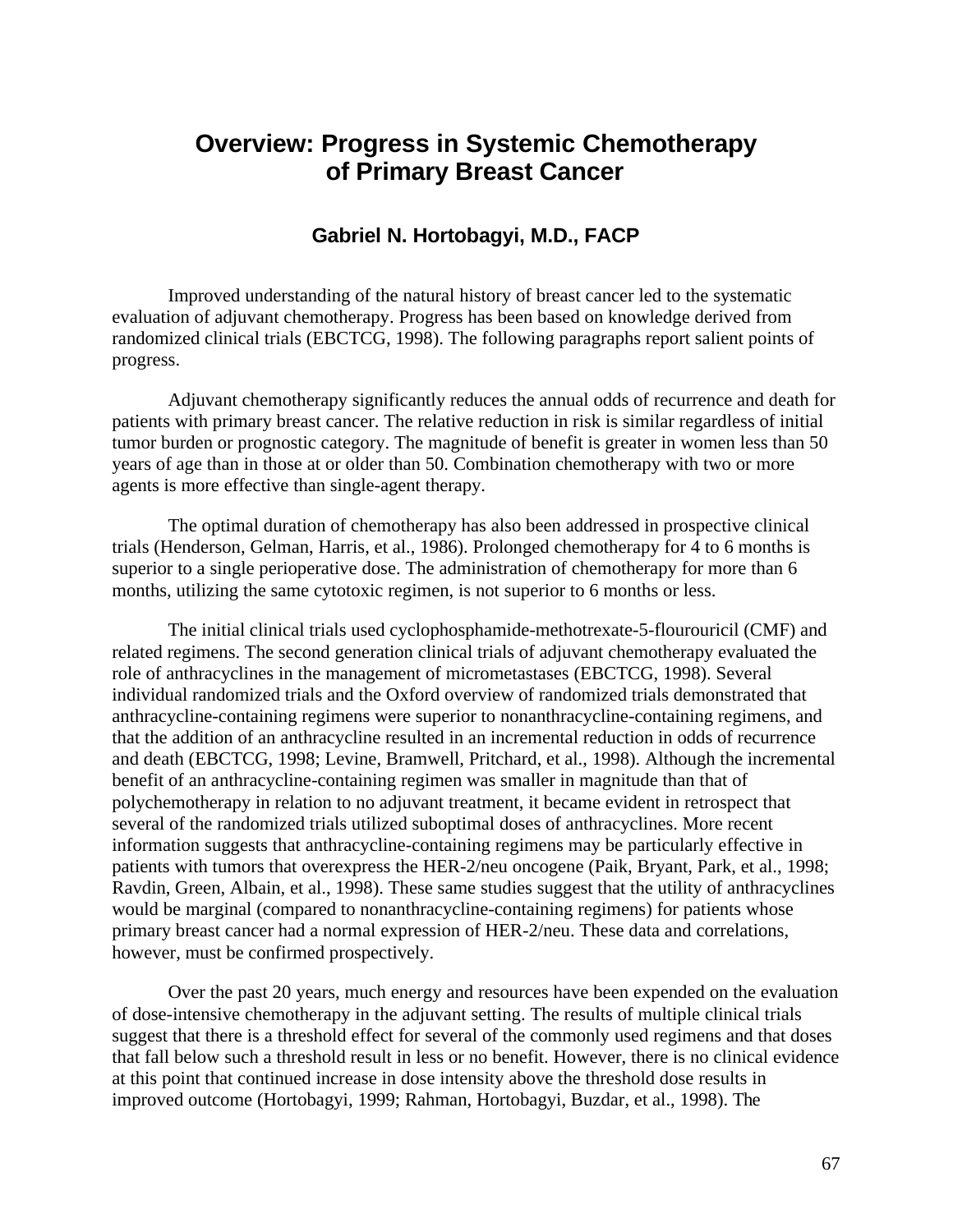preliminary results of randomized clinical trials exploring the value of high-dose chemotherapy and autologous stem cell support in the adjuvant setting have not demonstrated a reproducible and significant clinical benefit superior to that of standard dose chemotherapy (Hortobagyi, 1999).

The role and value of adjuvant hormonal therapy is reviewed elsewhere. The addition of chemotherapy to hormonal therapy for patients with estrogen receptor-positive tumors has been shown to result in incremental reductions in odds of recurrence and death for both pre- and postmenopausal patients. Similar results have been found for patients with node-positive and node-negative breast cancer.

Recently published results suggest that the addition of paclitaxel to an anthracycline cyclophosphamide-containing regimen results in a greater reduction in odds of recurrence and death than those obtained with the anthracycline regimen alone (Henderson, Berry, Demetri, et al., 1998).

Several randomized trials have produced results suggesting that the introduction of a second noncross-resistant regimen after a course of primary adjuvant chemotherapy would improve the therapeutic results (Perloff, Norton, Korzun, et al., 1996). The trial with paclitaxel following the anthracycline cyclophosphamide regimen falls in this category, and continued evaluation of sequential, noncross-resistant regimens should produce results of great interest.

Another important topic in designing optimal adjuvant regimens is the timing of systemic chemotherapy. The majority of the data (on which current management is based) were derived from prospective randomized trials comparing surgery alone with surgery followed by postoperative adjuvant chemotherapy. More recently, preoperative chemotherapy (utilizing regimens similar to those employed in postoperative adjuvant treatment) has been evaluated in several prospective randomized trials (Fisher, Brown, Mamounas, et al., 1997; Kuerer, Newman, Smith, et al., 1999). It is apparent that combination chemotherapy results in objective regression in the great majority of tumors. This reduction in tumor size increases the proportion of patients who are candidates for breast-conserving surgery and also results in substantial downstaging in the breast and regional lymph nodes. Not surprisingly, preoperative chemotherapy does not confer improved survival when compared to the same regimen used postoperatively. However, additional benefits—including preoperative evaluation of sensitivity to chemotherapy—are associated with preoperative chemotherapy (Fisher, Brown, Mamounas, et al., 1997; Kuerer, Newman, Smith, et al., 1999). Ongoing trials will determine whether this information can be translated into improved therapeutic results by the timely introduction of noncross-resistant systemic therapy.

### **References**

Early Breast Cancer Trialists' Collaborative Group (EBCTCG). Polychemotherapy for early breast cancer: an overview of the randomised trials. Lancet 1998;352:930-42.

Fisher B, Brown A, Mamounas E, Wieand S, Fisher E, Robidoux A, et al. Effect of preoperative therapy for primary breast cancer on local-regional disease, disease-free survival (DFS) and survival (S): results from NSABP B-18. [abstract]. Proc Am Soc Clin Oncol 1997;16:A449.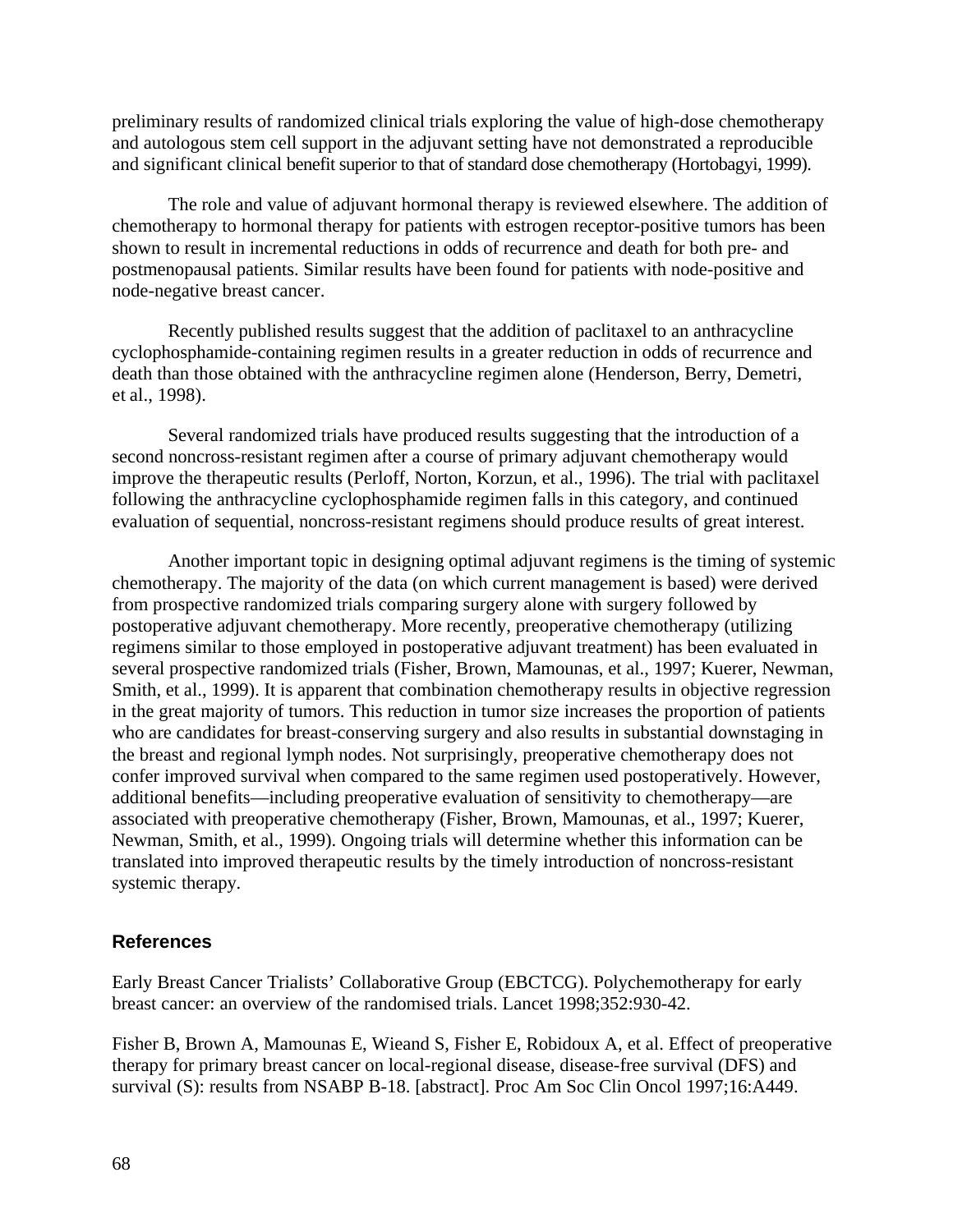Henderson IC, Berry D, Demetri G, Cirrincione C, Goldstein L, Martino S, et al. Improved disease-free and overall survival from the addition of sequential paclitaxel but not from the escalation of doxorubicin dose level in the adjuvant chemotherapy of patients with node-positive primary breast cancer. [abstract]. Proc Am Soc Clin Oncol 1998;17,101a.

Henderson IC, Gelman RS, Harris JR, Canellos GP. Duration of therapy in adjuvant chemotherapy trials. NCI Monogr 1986;95-8.

Hortobagyi GN. High-dose chemotherapy for primary breast cancer: facts versus anecdotes. J Clin Oncol 1999;17:25-9.

Kuerer HM, Newman LA, Smith TL, Ames FC, Hunt KK, Dhingra K, et al. Clinical course of breast cancer patients with complete pathologic primary tumor and axillary lymph node response to doxorubicin-based neoadjuvant chemotherapy. J Clin Oncol 1999;17:460-9.

Levine MN, Bramwell VH, Pritchard KI, Norris BD, Shepherd LE, Abu-Zahra H, et al. Randomized trial of intensive cyclophosphamide, epirubicin, and fluorouracil chemotherapy compared with cyclophosphamide, methotrexate, and fluorouracil in premenopausal women with node-positive breast cancer. [National Cancer Institute of Canada Clinical Trials Group.] J Clin Oncol 1998;16:2651-8.

Paik S, Bryant J, Park C, Fisher B, Tan-Chiu E, Hyams D, et al. erbB-2 and response to doxorubicin in patients with axillary lymph node-positive, hormone receptor-negative breast cancer. J Natl Cancer Inst 1998;90:1361-70.

Perloff M, Norton L, Korzun AH, Wood WC, Carey RW, Gottlieb A, et al. Postsurgical adjuvant chemotherapy of stage II breast carcinoma with or without crossover to a non-cross-resistant regimen: a Cancer and Leukemia Group B study. J Clin Oncol 1996;14:1589-98.

Rahman ZU, Hortobagyi GN, Buzdar AU, Champlin R. High-dose chemotherapy with autologous stem cell support in patients with breast cancer. Cancer Treat Rev 1998;24:249-63.

Ravdin PM, Green S, Albain KS, Boucher V, Ingle J, Pritchard K, et al. Initial report of the SWOG biological correlative study of C-erbB-2 expression as a predictor of outcome in a trial comparing adjuvant CAF T with tamoxifen alone. [abstract]. Proc Am Soc Clin Oncol 1998;17:97a.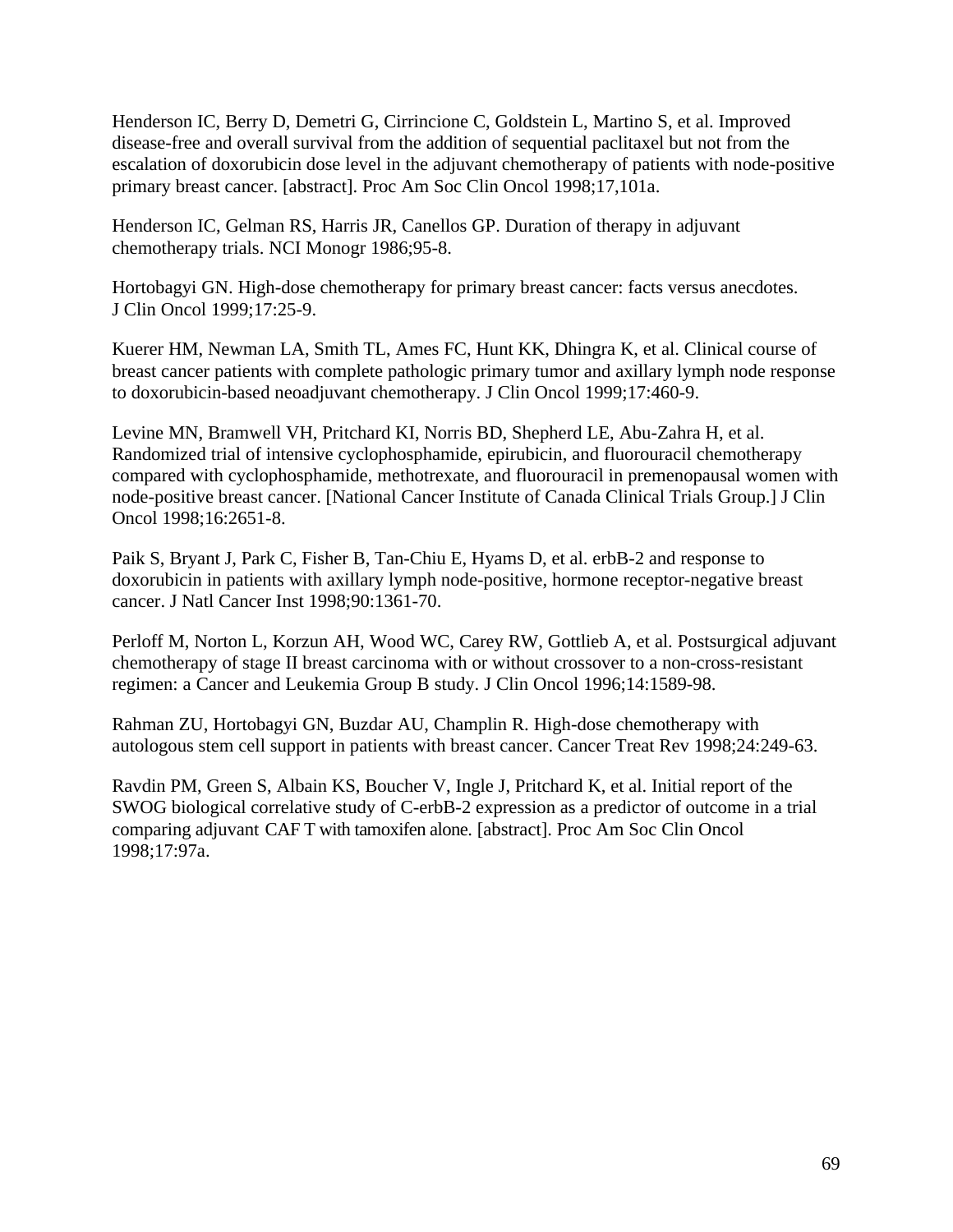# **Is Her-2/neu a Predictor of Anthracycline Utility in Adjuvant Therapy? A Qualified Yes.**

## **Peter M. Ravdin, M.D., Ph.D.**

The use of Her-2/neu overexpression to select patients who might benefit from adjuvant anthracyclines was first suggested in 1994. Now, 6 years later, the use of Her-2 to guide adjuvant chemotherapy still remains a matter of controversy. Nonetheless, there is some evidence that Her-2 can and should be used for this purpose. It is therefore worthwhile to examine the reasons why this evidence has fallen short of being convincing, and why Her-2 overexpression has not yet become a standard method to help select adjuvant therapy.

The principal shortcoming of the evidence is that none of the adjuvant trials whose results have been used to examine this question were designed for that purpose. They were designed to answer treatment questions only. Moreover, a two-arm trial becomes a four-arm trial when stratified by a biomarker, and Her-2 is a particularly nettlesome biomarker because it is overexpressed in only about 20 to 30 percent of cases. As a result, the overexpressing subset is generally small. That weakens the power of the studies.

How big would an ideal trial be? Estimating the sample size as a two-arm trial in nodepositive patients with adjuvant anthracycline-based therapy being twice as effective in Her-2 overexpressing patients, and about 20 to 30 percent of the patients overexpressing Her-2, the number of patients required for the trial would be 2,000 to 3,000. Given that the largest reported studies dealing with Her-2 in adjuvant therapy involved about 1,000 patients, it is clear that most of what we know is based on underpowered studies, many of them with a power of 0.50 or less.

This would seem to be an ideal area for a meta-analysis, but that would be somewhat problematic because of another feature of the studies pertaining to Her-2. Unlike treatment trials with well-defined standardized endpoints (disease-free survival [DFS] and overall survival [OS]), the endpoints (stratification) for using Her-2 are not well defined. There was no uniformity in the trials in how Her-2 testing was done; a number of different systems (based on percentage of cells staining, stain intensity, and stain cellular location) were used to interpret whether Her-2 was overexpressed by a given tumor. Thus, some of the variation in the results of the studies may be due to simple methodological differences.

It has been argued that the mechanism by which Her-2 overexpression leads to a sensitivity to adjuvant anthracyclines is unclear. The mechanism is indeed rather obscure, with some preclinical systems suggesting that it exists, and some finding just the opposite—that Her-2 overexpression may confer resistance to anthracyclines. Adding to the confusion is the fact that Her-2 overexpression in patients with metastatic disease is not unequivocally associated with response to anthracyclines, and in some instances seems to have been associated with resistance (Vincent-Salomon, Carton, Freneaux, et al. 2000; Sjostrom, Krajewski, Franssila, et al. 1998; Jarvinen, Holli, Kuukasjarvi, et al. 1998). These studies of metastatic disease were generally small, however, and may be confounded by the biology of Her-2, which in general is associated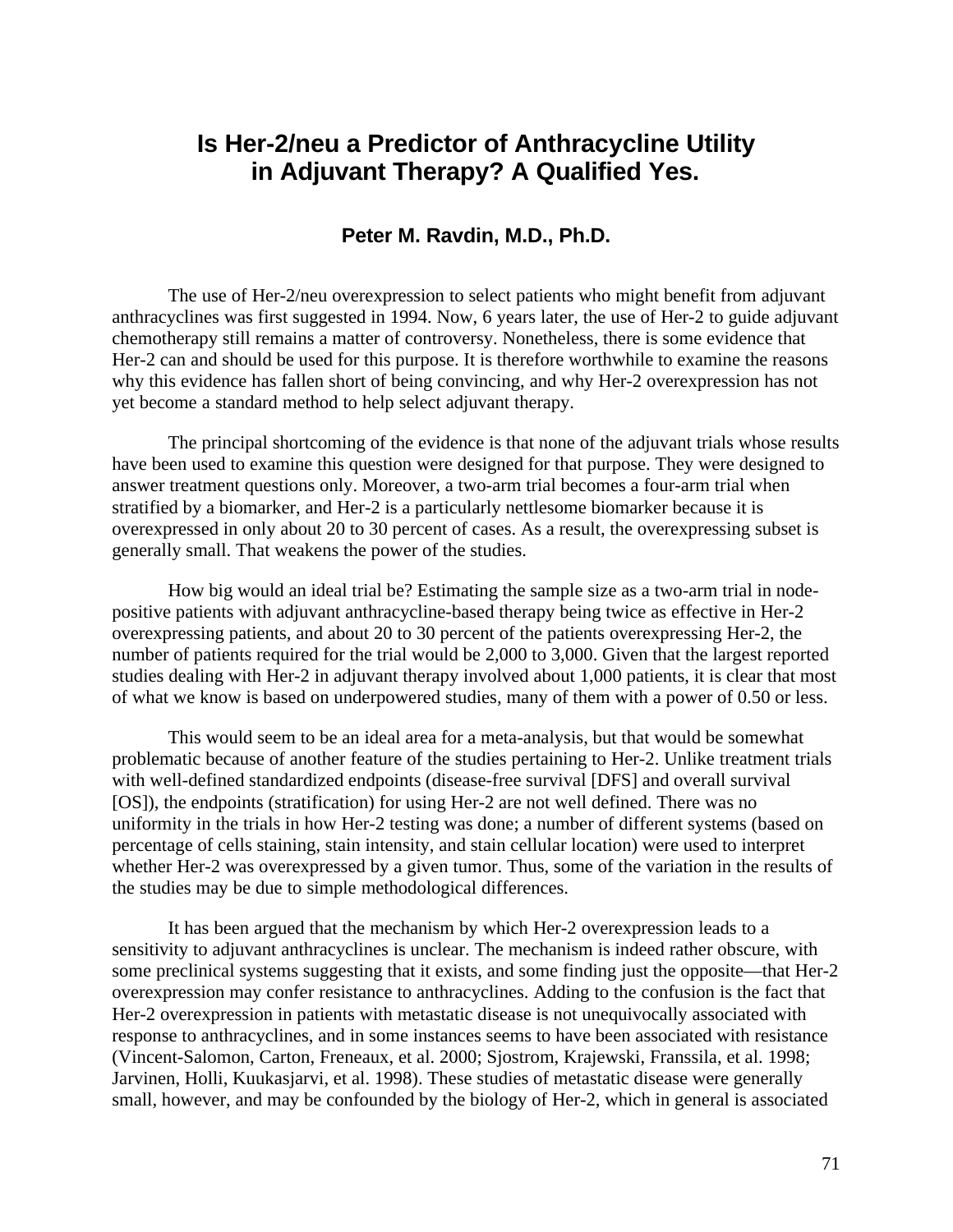with unfavorable features (such as faster cell proliferation) that may mask or counterbalance the benefits of higher efficacy.

What is clear is that arguments for the use of Her-2 in selecting adjuvant chemotherapy are not as simple as the arguments for use of the estrogen receptor (ER) in selecting adjuvant endocrine therapy. In the case of the estrogen receptor, there are very clear molecular correlates, preclinical system evidence, and supportive evidence in metastatic disease for use of the ER. In addition, the ratio of response rates in metastatic disease based on the estrogen receptor's presence or absence is 10:1. It is clear from the data that the usefulness of Her-2 in assessing the benefit of anthracyclines will be more modest.

Having conceded these points, it is important to review how this HER-2 hypothesis was developed and the consistency of the clinical trial evidence that supports it. The initial report was from the CALGB, which analyzed a trial in which node-positive breast cancer patients were randomized between one of three different dose intensities of cyclophosphamide and Adriamycin. Only in the Her-2 overexpressing patients did the dose make a difference, and thus it appeared that Her-2 overexpression identified a subset of patients who particularly benefited from anthracyclines (Muss, Thor, Berry, et al., 1994).

The CALGB's own attempt to replicate those results has been controversial. The second CALGB study used patients from the second half of the trial, but the benefit was not as clear and did not reach statistical significance. But by using elaborate statistical techniques and combining data from the two halves of the study, the investigators were again able to demonstrate that Her-2 overexpression identified a subset of patients with anthracycline sensitivity (Thor, Berry, Budman, et al., 1998). Those studies have inspired a number of other tests of whether Her-2 overexpression identified a subset of patients who were particularly likely to benefit from adjuvant therapy.

The first of those studies used results from NSABP B-11. In that trial, patients were randomized between melphalan and 5-fluorouracil (PF) or the same drugs plus doxorubicin (PAF). Patients overexpressing Her-2 were the only subset for whom PAF resulted in a statistically significant risk reduction, despite the fact that the subset was only about half the size of the subset with low (normal) Her-2 expression. The test for a statistically significant difference in risk reduction between the subsets reached statistical significance for DFS and showed a strong trend as a predictor of OS (Paik, Bryant, Park, et al., 2000).

A second NSABP study extended these observations. In this study, based on material from NSABP B-15, tumor samples from the arms receiving CMF or CA were analyzed. Again, the hazards of relapse and death were more strongly reduced in the patient subset overexpressing Her-2 and receiving CA. The test for interaction did not reach statistical significance, but a trend toward greater benefit was seen (Paik, Bryant, Tan-Chiu, et al., 1998).

The same trends were seen in S8814, where postmenopausal ER+ patients were randomized between tamoxifen and CAF plus tamoxifen (a 3 to 10 randomization). Again, chemoendocrine therapy was superior only in the Her-2 overexpressing patients, but once again the difference did not reach statistical significance (Ravdin, Green, Albain, et al., 1998).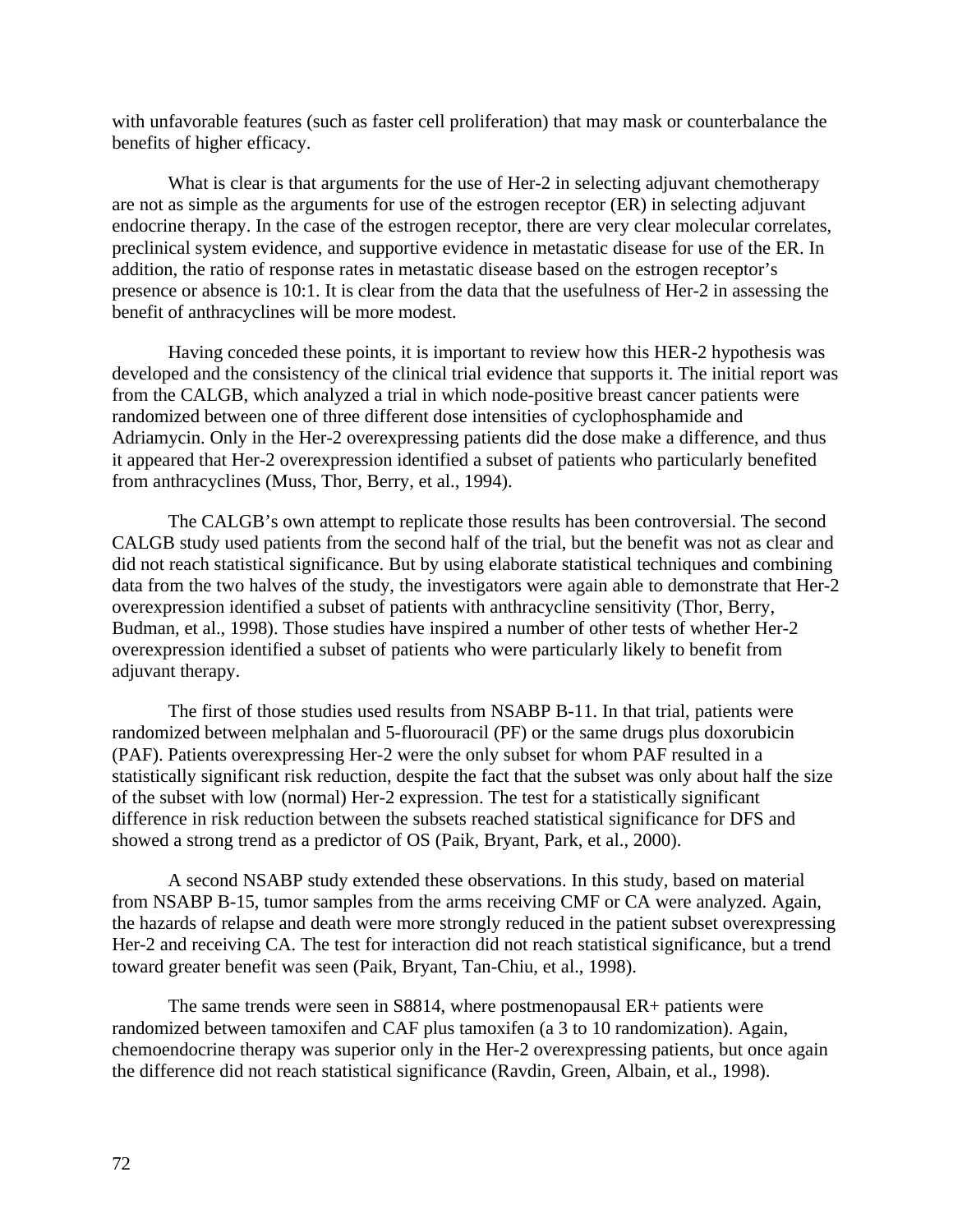The last large study to provide data for the present review was EORTC 10854, in which node-negative premenopausal women were randomized to one perioperative (immediately postoperative) cycle of CAF or to no further adjuvant therapy. At 4 years of followup, a reduction in the hazard of relapse was seen in both the Her-2 positive and Her-2 negative subsets, but appeared larger in the Her-2 positive subset. Here too, the difference did not reach statistical significance (Clahsen, van de Velde, Duval, et al., 1998).

In summary, a pattern is emerging in adjuvant studies showing that the Her-2 positive (overexpressing) subset derives greater benefit from adjuvant therapy than the Her-2 negative subset. The low statistical power of the four studies makes this effect difficult to demonstrate statistically, but the studies do suggest that such an interaction exists.

|                             |                   |     |                       |               | $Her-2 +$    | $Her-2-$   |           |
|-----------------------------|-------------------|-----|-----------------------|---------------|--------------|------------|-----------|
|                             |                   |     |                       | <b>DFS</b>    | <b>OS</b>    | <b>DFS</b> | <b>OS</b> |
| <b>NSABP B-11</b><br>$N =$  | PF<br>316         | VS. | PAF<br>322            |               |              |            |           |
| Hazards                     |                   |     |                       | 0.60          | 0.66         | 0.96       | 0.90      |
| $p = value$<br>Interaction  |                   |     |                       | 0.001<br>0.02 | 0.01<br>0.15 | 0.74       | 0.47      |
| <b>NSABP B-15</b><br>$N =$  | <b>CMF</b><br>666 | VS. | <b>CA</b><br>689      |               |              |            |           |
| Hazards                     |                   |     |                       | 0.84          | 0.82         | 1.08       | 1.06      |
| $p = value$<br>Interaction  |                   |     |                       | 0.15<br>0.19  | 0.14<br>0.11 | 0.84       | 0.51      |
|                             |                   |     |                       |               |              |            |           |
| S8814<br>$N =$              | Tam<br>173        | VS. | <b>CAF</b> Tam<br>572 |               |              |            |           |
| At 5 years                  |                   |     |                       | 52/67         | 60/80        | 80/79      | 86/88     |
| $p = value$<br>Interaction  |                   |     |                       | 0.03<br>0.22  | 0.02<br>0.23 | 0.94       | 0.83      |
| <b>EORTC 10854</b><br>$N =$ | Control<br>210    | VS. | <b>FAC</b><br>231     |               |              |            |           |
| Hazards                     |                   |     |                       | 0.44          |              | 0.64       |           |
| $p = value$<br>Interaction  |                   |     |                       | 0.17          |              | 0.05       |           |
|                             |                   |     |                       |               |              |            |           |

| <b>Table 1.</b> Trials with retrospective assessment of impact of Her-2 <sup>*</sup> |  |
|--------------------------------------------------------------------------------------|--|
|--------------------------------------------------------------------------------------|--|

\* Smaller studies have been reported in abstract form, some of which have supported the concept (Vera, Albanell, Lirola, et al., 1998) or else have involved complex multisubset analyses that make it difficult to interpret the results (DiLeo, Larsimon, Beauduni, et al., 1998). The table compares the results of the larger studies discussed in this review.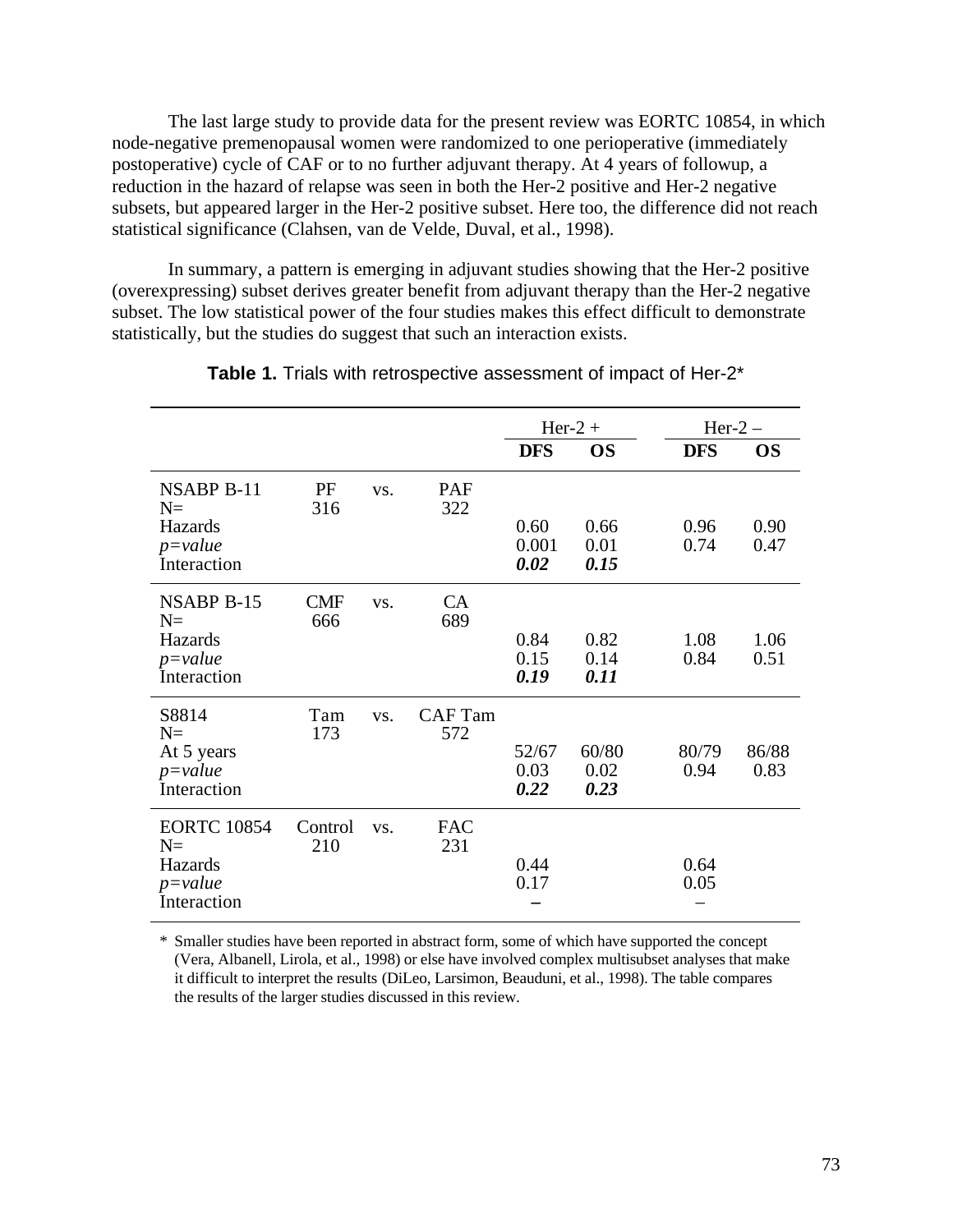## **References**

Clahsen PC, van de Velde CJ, Duval C, Pallud C, Mandard AM, Delobelle-Deroide A, et al. p53 protein accumulation and response to adjuvant chemotherapy in premenopausal women with node-negative early breast cancer. J Clin Oncol. 1998; 16:470-9.

DiLeo A, Larsimon D, Beauduni M, et al. CMF or anthracycline-based adjuvant chemotherapy for node-positive (N+) breast cancer (BC) patients (PTS): 4 year results of a Belgian randomised clinical trial with predictive markers analysis. Proc Am Soc Clin Oncol 1998; 18:258a.

Jarvinen TA, Holli K, Kuukasjarvi T, Isola JJ. Predictive value of topoisomerase IIalpha and other prognostic factors for epirubicin chemotherapy in advanced breast cancer. Bri Cancer 1998; 77:2267-73

Muss HB, Thor AD, Berry DA, Kute T, Liu ET, Koerner F, et al. c-erbB-2 expression and Sphase activity predict response to adjuvant therapy in women with node-positive early breast cancer. Eng Medicine 1994; 330:1260-6.

Paik S, Bryant J, Park C, Fisher B, Tan-Chiu E, Hyams D, et al. HER2 and choice of adjuvant chemotherapy for invasive breast cancer. NSABP Protocol B-15. Submitted 2000.

Paik S, Bryant J, Park C, Fisher B, Tan-Chiu E, Huams D, et al. erbB-2 and response to doxorubicin in patients with axillary lymph node-positive, hormone receptor-negative breast cancer. J Nat Cancer Inst 1998; 90:1361-70

Ravdin P, Green S, Albain K, et al. Initial report of the SWOG biological correlative study of cerbB-2 expression as a predictor of outcome in a trial comparing adjuvant CAF T with tamoxifen alone. Proc Am Soc Clin Onco 1998; 17:97a.

Sjostrom J, Krajewski S, Franssila K, Niskanen E, Wasenius VM, Nordling S, et al. A multivariate analysis of tumour biological factors predicting response to cytotoxic treatment in advanced breast cancer. Bri Cancer 1998; 78:812-5

Thor AD, Berry DA, Budman DR, Muss HB, Kute T, Henderson IC, et al. erbB2, p53, and efficacy of adjuvant therapy interactions in node-positive breast cancer. Nat Cancer Inst 1998; 90: 1346-1360

Vera R, Albanell J, Lirola JL, et al. HER2 overexpression as a predictor of survival in a trial comparing adjuvant FAC and CMF in breast cancer. Proc Am Soc Clin Oncol 1998; 18:265a.

Vincent-Salomon A, Carton M, Freneaux P, Palangie T, Beuzeboc P, Mouret E, et al. ERBB2 overexpression in breast carcinomas: no positive correlation with complete pathological response to preoperative high-dose anthracycline-based chemotherapy. Eur Cancer 2000; 36:586-91.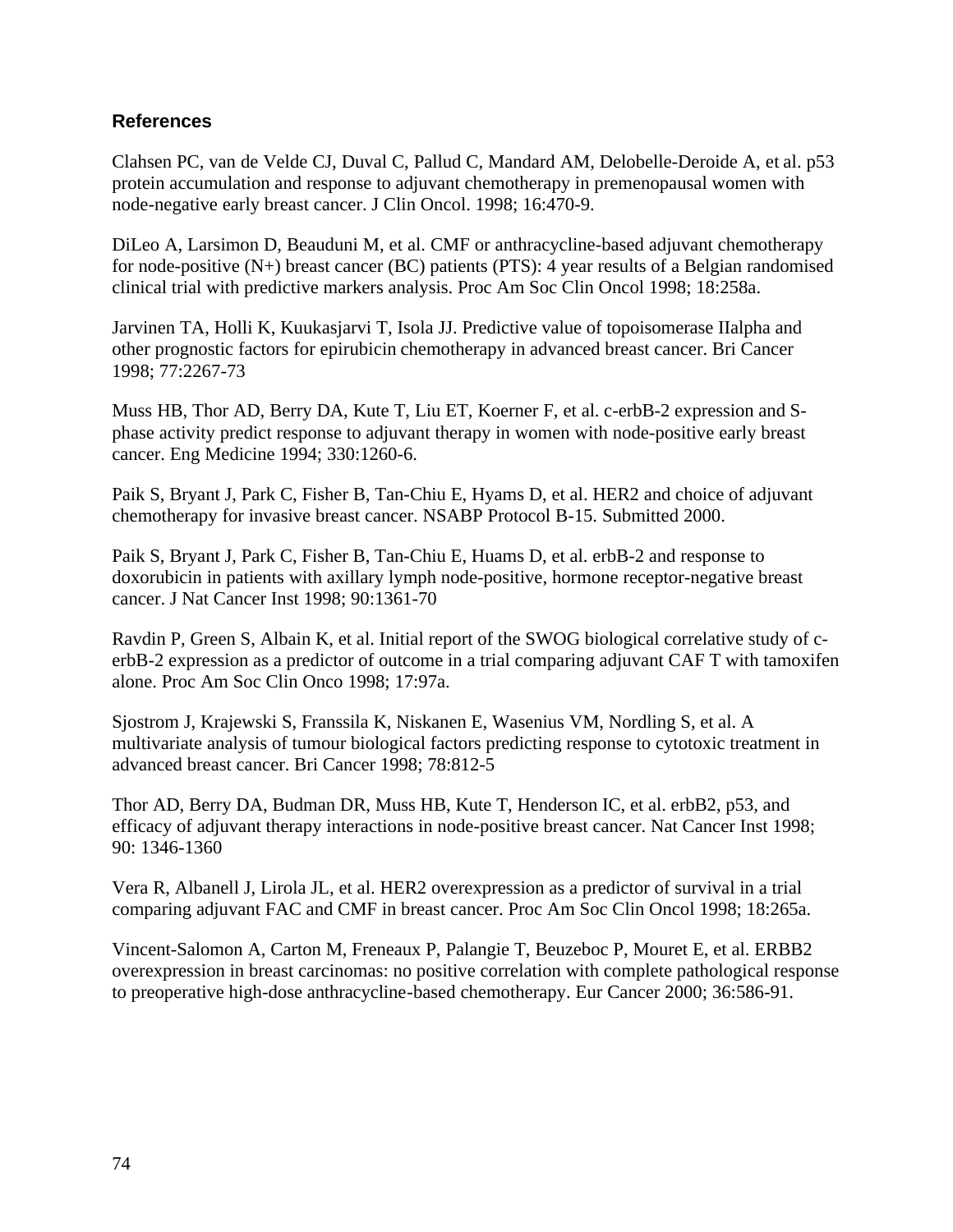## **Is HER-2/neu a Predictor of Anthracycline Utility? No.**

## **George W. Sledge, Jr., M.D.**

HER-2/neu is important in the natural history of breast cancer. This importance derives from HER-2/neu's role in tumor growth, invasion, and metastasis (the clinical summation of which is its role as a prognostic factor in early-stage breast cancer) as well as its role as a predictor of response to trastuzumab (Herceptin monoclonal antibody). These roles for HER-2/neu seem firmly established.

Three recent American cooperative group trials have suggested that patients receiving adriamycin are the most likely to benefit if their tumors overexpress the HER-2/neu glycoprotein. This role of HER-2/neu, as a predictor of anthracycline utility seems promising, and if confirmed clearly would be of importance. But to what extent should we accept the data presented to date?

### **Problems in Positive Trials**

Three trials have reported positive results (Paik, Bryant, Park, et al., 1998; Thor, Berry, Budman, et al., 1998; Ravdin, Green, Albain, et al., 1998). Individually and collectively, however, these trials suffer from potential and actual flaws. All data presented to date utilize immunohistochemical techniques (IHC), and such techniques are well known to suffer from methodological flaws. Even in good hands, the correlation of these techniques with the "gold standard" of fluorescence in situ hybridization (FISH) is only about 80 percent. IHC techniques also have unknown correlations with each other, and all three studies used differing antibodies and techniques. In each case, tissue collection was retrospective. In one of the studies (Thor and colleagues), the antibody utilized was switched mid-study; in another (Paik and colleagues), the IHC technique was done on old slides rather than off paraffin-embedded tissue.

Leaving aside these potential methodological flaws, the analyses of the reported trials leave something to be desired. All three involved retrospective analyses and should therefore be viewed as hypothesis-generating rather than as proof-of-principle studies. In the Cancer and Leukemia Group B (CALGB) trial, an initial analysis reported positive results, a second analysis with a somewhat larger number of patients failed to reach statistical significance, and a third analysis combining the two was once again positive. The data reported by SWOG involved subset analyses involving a truly small number of patients, with broad confidence intervals. Tests for interaction did not reach statistical significance in any of the three trials.

Finally, what are we to make of comparing the available trials? In the first trial reported (CALGB), "high-dose" anthracycline-based therapy was superior to "low-dose" anthracyclinebased therapy. The low-dose arm of the CALGB trial, however, utilized the same dose intensity employed in the standard AC arm of NSABP B-11. Are we to believe that the magnitude of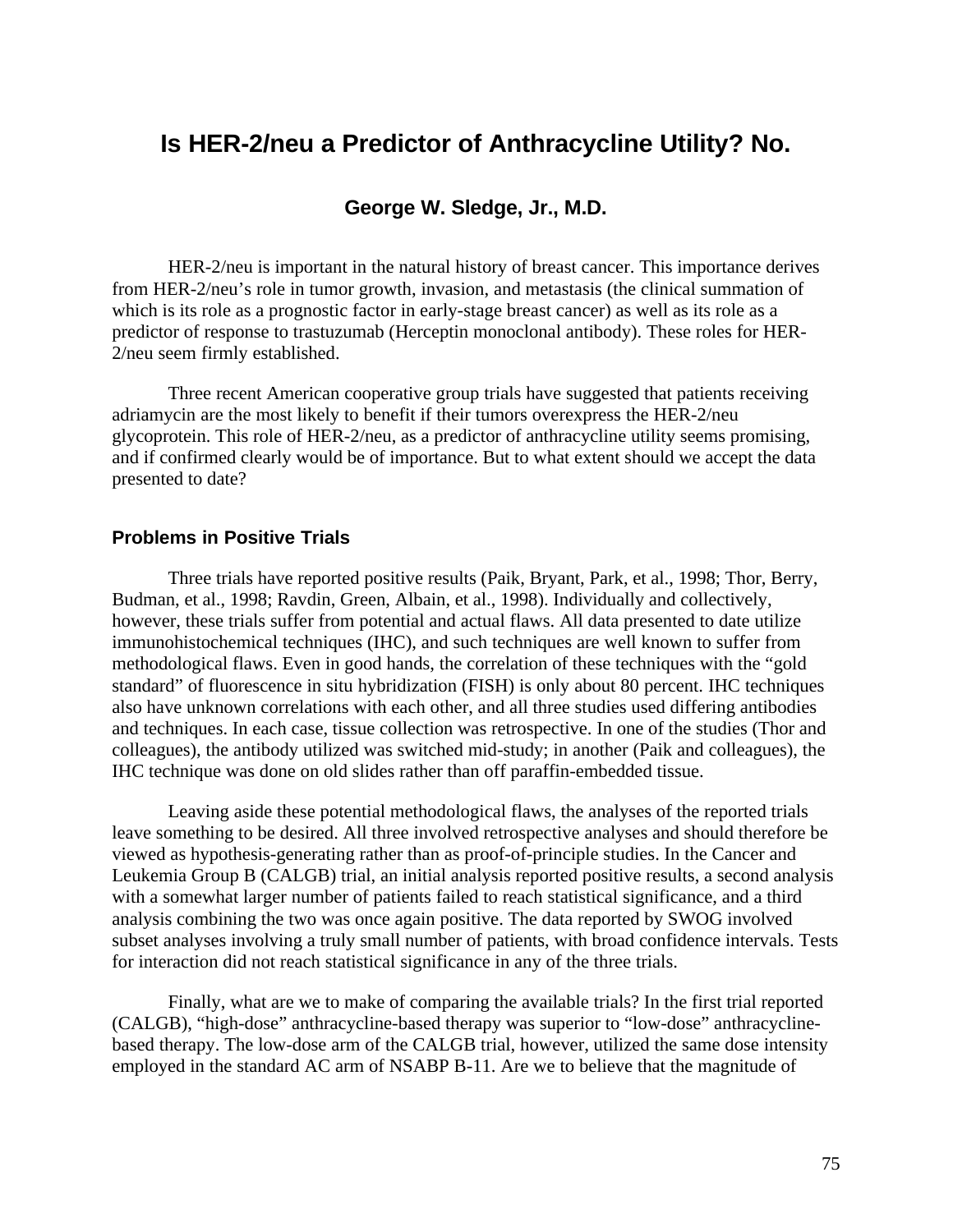difference between AC and CMF in the NSABP trial is equal to the magnitude of difference between that same dose and twice the dose of adriamycin? That seems unlikely.

### **Problems With Consistency**

Though most doxorubicin-based adjuvant trials have reported positive results, at least one epirubicin-based analysis reported no differential benefit for HER-2 positivity (Untch, Konecny, Lebeau, et al., 1998). That study compared a standard-dose epirubicin/cyclophosphamide combination with a dose-intense epirubicin/cyclophosphamide regimen. Only in the HER-2 negative subgroup was there a benefit for the dose-intense regimen, a result that contrasts strikingly with the CALGB results. Given that epirubicin is at least as beneficial in the adjuvant setting as doxorubicin, how could one explain the absence of an HER-2 related benefit?

Similarly, Colozza, Gori, Mosconi, et al. (1999) evaluated the effect of HER-2 status in a trial comparing epirubicin with CMF adjuvant chemotherapy in patients with Stage I or II breast cancer. With a median followup of 5.6 years and 266 patients available for HER-2 status, epirubicin treatment had no significant impact on the outcome of patients with HER-2 positive tumors.

One would expect a consistency of effect across all stages of breast cancer if the HER-2 relationship were real. We would not expect a predictive factor to have a benefit in Stage II breast cancer but not in Stage III or IV breast cancer, yet this is what we are asked to accept for the HER-2/doxorubicin interaction. Numerous trials have examined the effect of HER-2 overexpression on response to preoperative or metastatic anthracycline-based regimens. These trials (summarized in table 1) are inconsistent in their results, and generally fail to demonstrate a positive relation. Although the number of patients entered in these trials was small relative to the numbers of those in adjuvant trials, the number of events is large, since virtually every patient entered was measurable for response.

| Author          | <b>Stage</b> | N   | Effect                          |  |
|-----------------|--------------|-----|---------------------------------|--|
| Kling           | III          | 32  | None                            |  |
| MacGrogan       | $II$ - $III$ | 126 | None                            |  |
| Vincent-Solomon | $II$ - $III$ | 54  | None                            |  |
| Zapf            | Ш            | 46  | None                            |  |
| Petit           | $II$ - $III$ | 79  | Negative (low dose)             |  |
|                 |              |     | Positive (dose intensification) |  |
| Dieras          | $\mathbf{I}$ | 89  | Positive                        |  |
| Niskonen        | IV           | 127 | None                            |  |
| Jarvinen        | IV           | 55  | Negative                        |  |
| Stender         | IV           |     | None                            |  |

| Table 1. Effect of HER-2/neu overexpression on response to anthracycline-based |
|--------------------------------------------------------------------------------|
| pre-operative or metastatic chemotherapy regimens                              |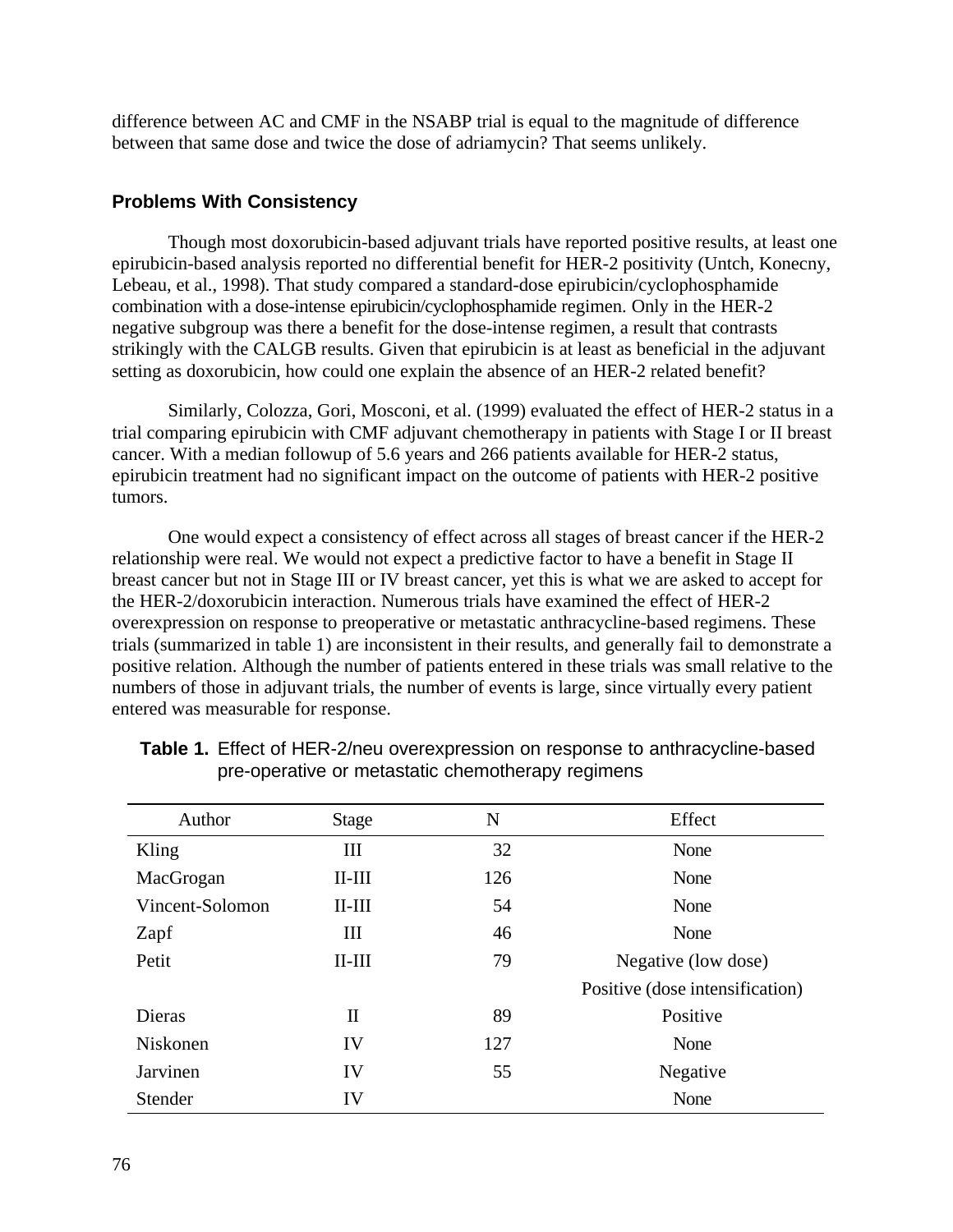#### **Biologic Problems**

If HER-2 overexpression conferred sensitivity to doxorubicin in the clinic, one would expect that a similar effect might be seen in the laboratory. Pegram and colleagues tested this hypothesis by transfecting four breast cancer cell lines with HER-2 and then exposing them to doxorubicin in vitro. No alteration in chemosensitivity was observed in any of the transfected breast cancer cell lines versus the parent cell lines, nor in a related in vivo nude mouse xenograft model (Pegram, Finn, Arzoo, et al., 1997).

### **Problems With Extrapolation**

The problem with accepting the results seen in the available adjuvant trials mirrors the problem with HER-2 testing in general. Immunohistochemical analysis of HER-2 is only imperfectly correlated with fluorescence in situ hybridization (FISH), and is subject to interobserver reproducibility problems, problems with technique, and problems with tissue preservation. None of the current trials used the same immunohistochemical techniques. How then can we extrapolate the results to clinically available testing kits?

Similarly, proponents of the HER-2/doxorubicin link need to follow through on the logical conclusions of this linkage. Two-thirds to three-quarters of breast cancer patients are HER-2 negative. The same studies suggesting a benefit for doxorubicin in HER-2 positive patients show a lack of added benefit in HER-2 negative patients. Given the overview demonstration of benefit for anthracycline-based regimens in the adjuvant setting, are we really confident that doxorubicin can be omitted in HER-2 negative patients?

#### **Conclusion**

HER-2/neu testing has many real benefits. These benefits should not blind us to the real concerns surrounding the use of HER-2 as a therapeutic predictor for anthracyclines. We currently lack a solid biologic basis for the proposed linkage. The available positive studies have real uncertainties. There are studies contradicting the linkage in the adjuvant, neo-adjuvant, and metastatic settings. The cumulative weight of these concerns calls the hypothesis into question. Until more solid data emerges, HER-2 should not be accepted as a predictor.

#### **References**

Colozza M, Gori S, Mosconi A, et al. erb-B2 expression as a predictor of outcome in a randomized trial comparing adjuvant CMF vs single agent epirubicin in Stage I-II breast cancer (BC) patients. [abstract]. Proc Am Soc Clin Oncol 1999;18:70.

Paik S, Bryant J, Park C, Fisher B, Tan-Chiu E, Hyams D, et al. erbB-2 and response to doxorubicin in patients with axillary lymph node-positive, hormone-receptor-negative breast cancer. J Natl Cancer Inst 1998;90:1361-70.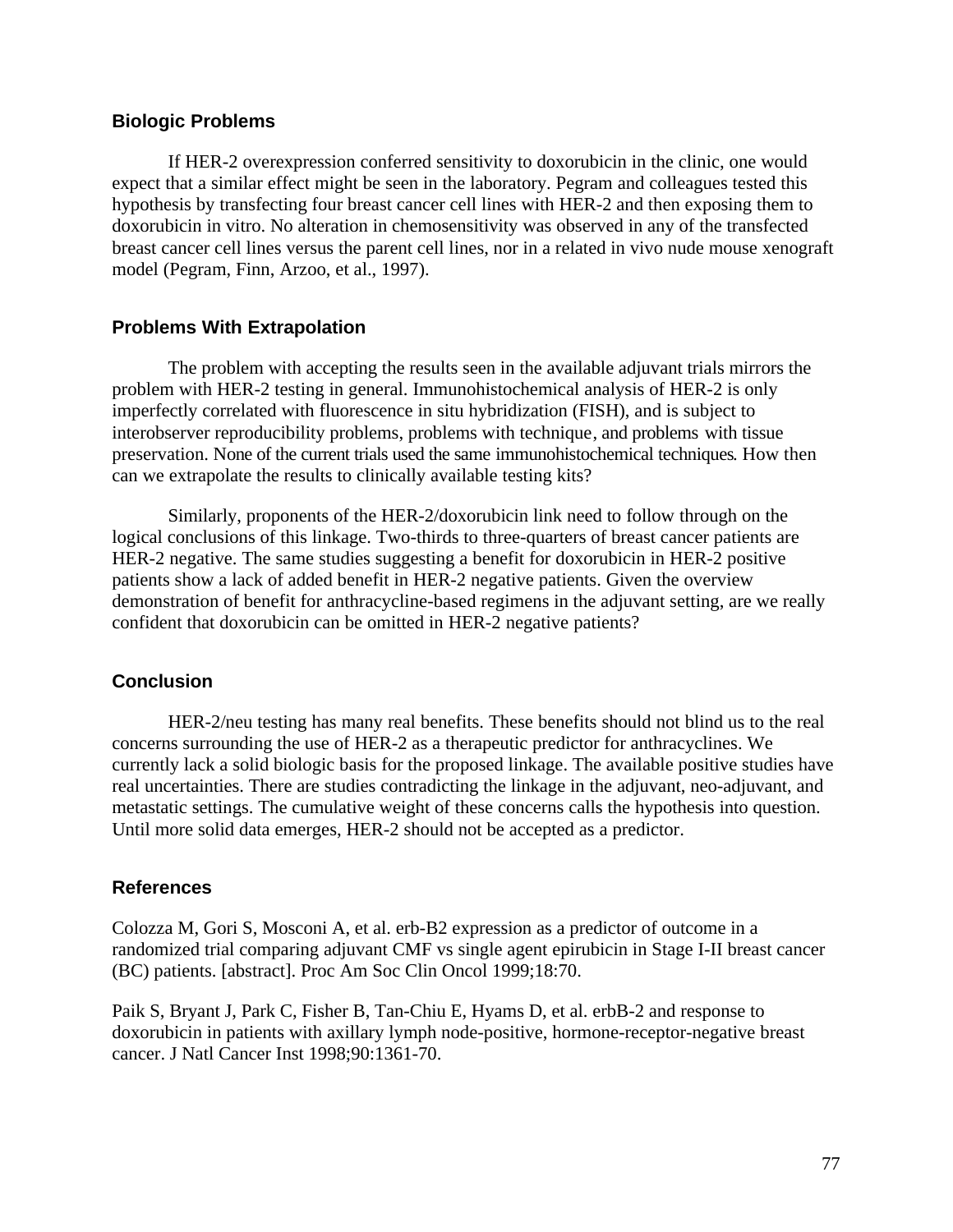Pegram MD, Finn RS, Arzoo K, Beryt M, Pietras RJ, Slamon DJ. The effect of HER-2/neu overexpression on chemotherapeutic drug sensitivity in human breast and ovarian cancers cells. Oncogene 1997;15:537-47.

Ravdin P, Green S, Albain K, et al. Initial report of the SWOG biological correlative study of cerbB-2 expression as a predictor of outcome in a trial comparing adjuvant CAF T with tamoxifen (T) alone. [abstract]. Proc Am Soc Clin Oncol 1998;17:97a.

Thor AD, Berry DA, Budman DR, Muss HB, Kute T, Henderson IC, et al. erbB-2, p53, and efficacy of adjuvant therapy in lymph node-positive breast cancer. J Natl Cancer Inst 1998;90:1346-60.

Untch M, Konecny G, Lebeau A, et al. Dose-intensification (DI) of anthracycline in the adjuvant treatment of high risk breast cancer (HRBC) and c-erbB-2 overexpression. [abstract]. Proc Am Soc Clin Oncol 1998;17:103.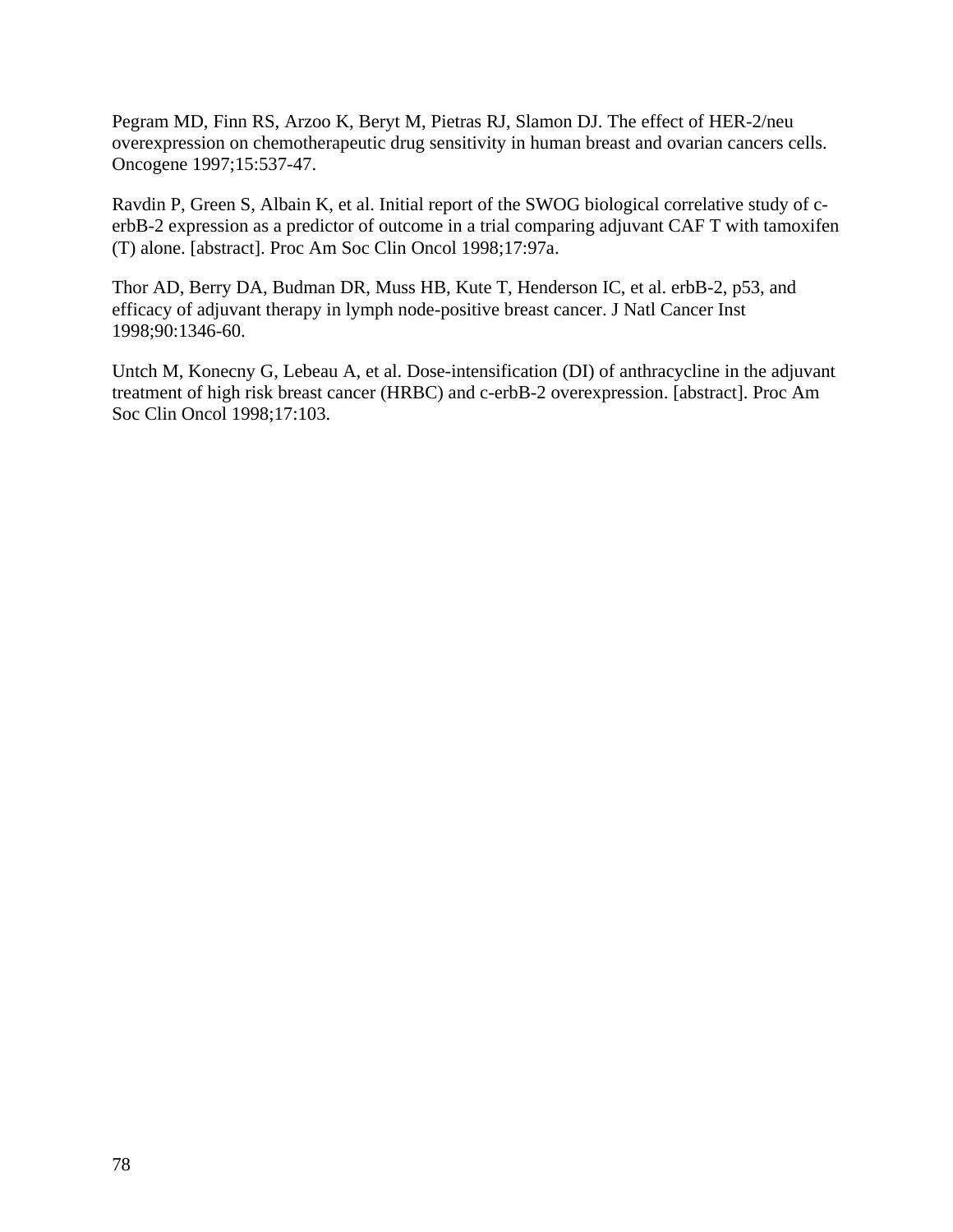# **Adjuvant Chemotherapy: Taxanes–the "Pro" Position**

**I. Craig Henderson, M.D., Donald A. Berry, Ph.D., George D. Demetri, M.D., Constance T. Cirrincione, M.S., Lori J. Goldstein, M.D., Silvana Martino, D.O., James N. Ingle, M.D., M. Robert Cooper, M.D., Daniel F. Hayes, M.D., Katherine Tkaczuk, M.D., Gini Fleming, M.D., James F. Holland, M.D., David B. Duggan, M.D., John T. Carpenter, M.D., Emil Frei III, M.D., Richard L. Schilsky, M.D., William C. Wood, M.D., Hyman B. Muss, M.D., and Larry Norton, M.D.**

Following publication of the first paclitaxel trials for patients with metastatic breast cancer in 1993, the taxanes were quickly incorporated into standard practice because they are less cross-resistant with anthracyclines than most other drugs (Sledge, Neuberg, Ingle, et al., 1997). The Cancer and Leukemia Group B (CALGB) and the Intergroup had planned a randomized trial evaluating the importance of doxorubicin dose in an adjuvant chemotherapy regimen, but because of the compelling nature of the paclitaxel data this trial was enlarged, and a 3x2 design was employed so that two questions could be addressed. Between May 1, 1994, and April 15, 1997, some 3,170 women with operable breast cancer and involved lymph nodes were treated with cyclophosphamide (C) (600 mg/M), and randomized to one of three doses of doxorubicin (A) (60, 75, or 90 mg/M<sup>2</sup>). Four cycles of CA were given to all patients at 3-week intervals. G-CSF was routinely given to the patients receiving the 90 mg/ $M^2$  dose.

On the basis of their initial randomization, patients either discontinued all adjuvant chemotherapy after completion of CA or received 4 cycles of paclitaxel (T) (175 mg/M<sup>2</sup>). Tamoxifen, 20 mg daily for 5 years, was offered to all patients with hormone receptor-positive (ER and/or PgR) tumors. All patients treated with breast-conserving surgery were also treated with radiotherapy to the breast. Adjuvant radiotherapy was given to patients treated with mastectomy at the discretion of the primary physician. Radiotherapy was given after all chemotherapy was completed (after 3 months for those randomized to CA alone, and after 6 months for those randomized to CA+T).

The first analysis of this trial was completed after 453 events (recurrence or death) and a median followup of 20 months (Henderson, Berry, Demetri, et al., 1998). The second analysis was completed after 624 events and a median followup of 30 months. There were no differences in the main endpoints between the first and second analysis. A third analysis will be conducted, as originally planned in the protocol design, after 900 events. An independent data safety monitoring board performed group sequential monitoring and determined the date of the first presentation of these data.

The entry characteristics of the patients were balanced among the three study arms; 62 percent of the patients were premenopausal; 66 percent had receptor-positive (ER and/or PgR) tumors; 46 percent had 1 to 3 involved axillary nodes, 42 percent had 4 to 9 involved axillary nodes, and 12 percent had 10 involved axillary nodes. Thirty percent of the patients chose breastconserving surgery as their primary treatment.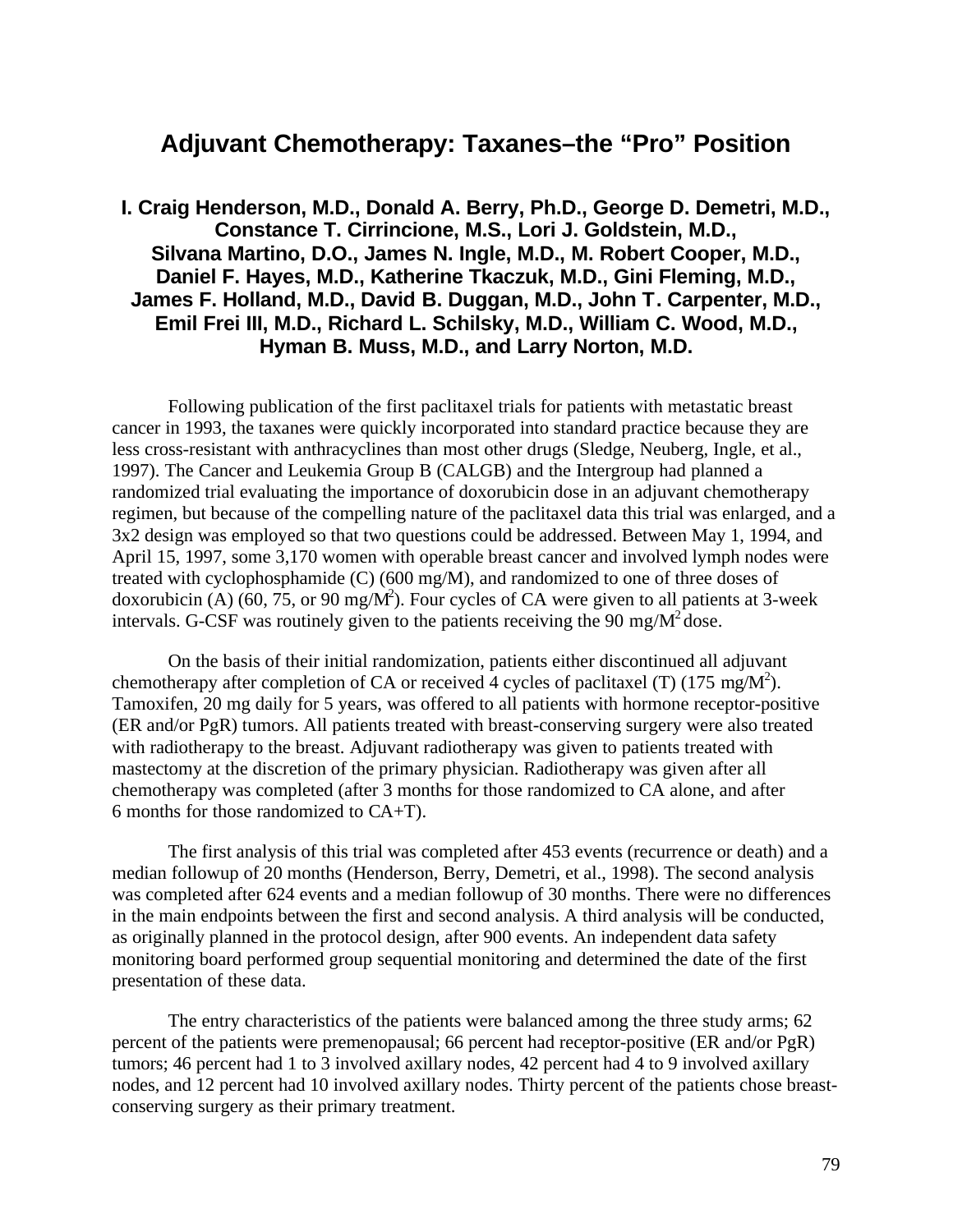There were no differences in outcome related to doxorubicin dose. However, the hazard reductions from adding paclitaxel to CA were 22 percent for recurrence  $(p = 0.0022)$  and 26 percent for death ( $p = 0.0065$ ). At 3 years the disease-free survival rate was 73 percent after CA alone and 77 percent after CA plus paclitaxel; overall survival was 84 percent after CA alone and 87 percent after CA plus paclitaxel. There was no evidence of an interaction between doxorubicin and paclitaxel, and adding paclitaxel was equally beneficial among those initially given 60, 75, or  $90 \text{ mg/M}^2$  of doxorubicin. The benefits from adding paclitaxel were not significantly different in patient subsets defined by tumor size, number of positive lymph nodes, or menopausal status. These were the only subset analyses anticipated in the original protocol.

The most recent Oxford overview of adjuvant therapy trials suggested that chemotherapy was generally less effective among women who had hormone receptor-positive tumors and/or had been treated with adjuvant tamoxifen. Reductions in annual odds of recurrence or death from the use of chemotherapy were substantially (but not always significantly) smaller among receptor-positive or tamoxifen-treated patients regardless of patient age (EBCTCG, 1998). Although a subset analysis based on either receptor status or the use of tamoxifen was not planned in the original protocol for our trial, a post hoc analysis demonstrated a trend similar to that seen in the overview. The reduction in the hazard of recurrence was 8 percent and 32 percent, respectively, for those with receptor-positive and receptor-negative tumors. Almost all of the patients with receptor-positive tumors received adjuvant tamoxifen, and the differences in the effects of adding paclitaxel among those who did and did not receive tamoxifen is similar to the analysis of hormone receptor subsets. These differences in the effect of paclitaxel are not statistically significant, and when each subgroup is analyzed separately the effect of adding paclitaxel is not statistically significant in the receptor-positive or tamoxifen-treated groups.

When breast radiotherapy was given, it was initiated 3 months after surgery among those randomized to CA alone and 6 months after surgery among those on the CA+T arm of the trial. No significant differences in local control of disease were seen between the two arms of the study. In fact, there was a small trend towards better local control following CA+T, but the total number of local recurrences is still too small to draw firm conclusions about the effect, if any, of this delay.

The improvements in disease-free and overall survival among patients randomized to receive paclitaxel might be due to the longer duration of treatment for patients on the paclitaxel arm, the addition of a taxane that is noncross-resistant with cyclophosphamide and doxorubicin, or a combination of these two factors. Several studies that are each too small to draw independent conclusions provide support for the conclusion that the addition of taxane is an important element. In one of these trials, 524 patients were randomized to either four cycles of CAF (CA plus 5-fluorouracil) and four cycles of paclitaxel or eight cycles of CAF (Thomas, Buzdar, et al., 2000). About half of these patients received chemotherapy before surgery; 15 percent had T3 lesions, but 28 percent were node-negative. At 4 years there were 75 events. Disease-free survival was improved, and there was a 26 percent reduction in recurrences on the paclitaxel arm. However, these differences were not statistically significant.

The other study was designed for patients with large or locally advanced tumors, and all patients received primary chemotherapy with CVAP (cyclophosphamide 1000 mg/ $M^2$ , vincristine 1.5 mg/M<sup>2</sup>, doxorubicin 50 mg/M<sup>2</sup>, prednisolone 40 mg daily x5) at 3-week intervals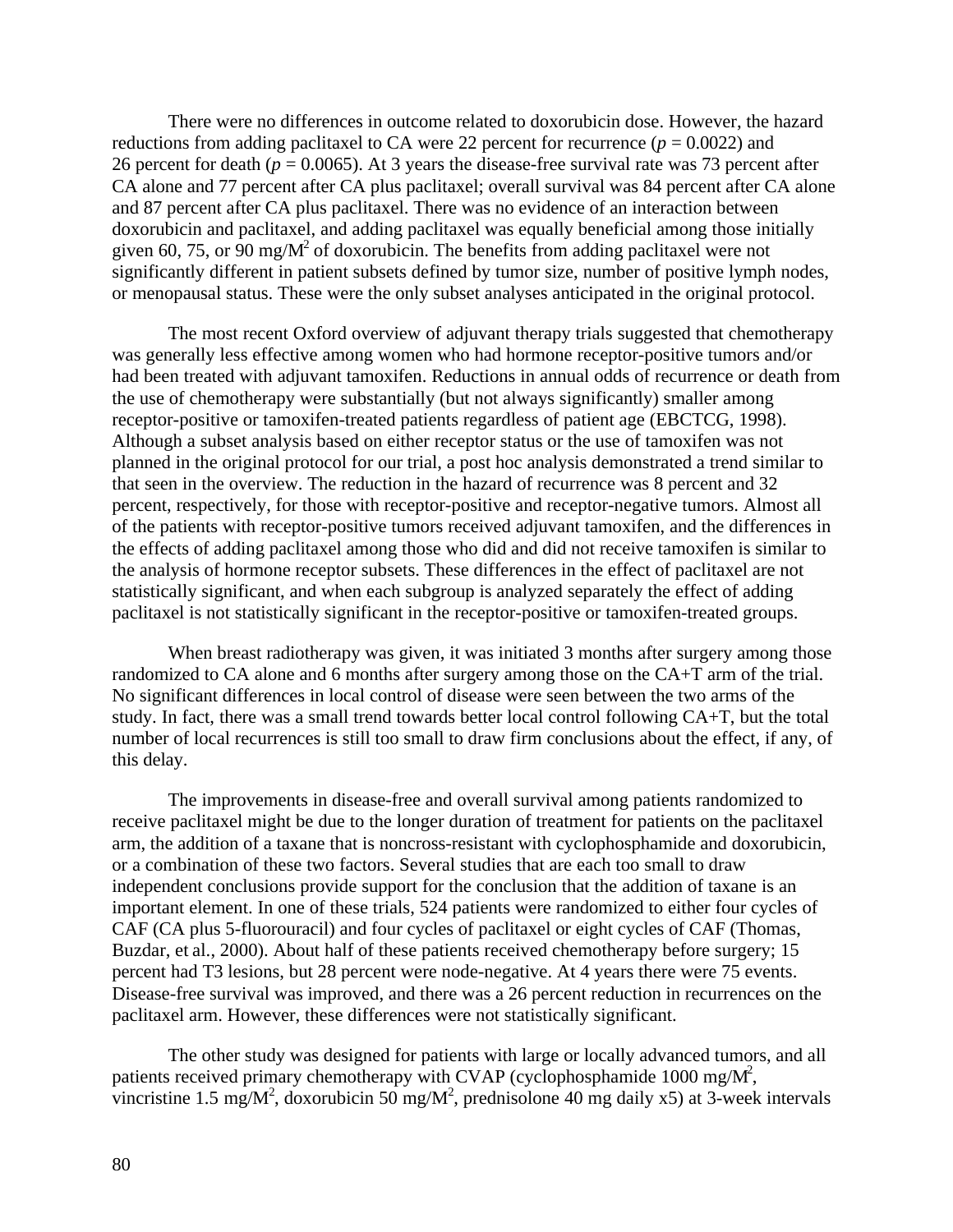(Hutcheon, Ogston, Heys, et al., 2000). The 104 patients who had a complete or partial response after four cycles of CVAP were randomized to either another four cycles of CVAP or to four cycles of docetaxel (100 mg/ $M^2$  at 3-week intervals) before undergoing surgery. After all eight cycles of chemotherapy had been administered, there was a highly significant improvement in both the clinical and pathological response rates for those on the docetaxel treatment arm.

## **Conclusions**

The addition of four cycles of paclitaxel after the completion of a standard course of CA substantially improves disease-free and overall survival of patients with early breast cancer.

In light of more recent smaller but nonconfounded studies that demonstrated an advantage from adding four cycles of single agent taxane to four cycles of a doxorubicincontaining regimen, it is highly unlikely that all of the benefit for patients on the paclitaxel arm of this study is due simply to the longer duration of treatment in that arm of the trial.

The decision to use any form of adjuvant chemotherapy should be taken thoughtfully in a patient with a receptor-positive tumor scheduled to receive adjuvant tamoxifen. However, the evidence from this trial is not now sufficient to determine which chemotherapy regimen should be selected for these patients because this was an unplanned subset analysis, and the large trend towards a greater effect in receptor-negative patients was not statistically significant.

When patients receive breast radiotherapy in addition to chemotherapy, it is reasonable to wait until completion of 6 months of CA plus paclitaxel before starting the radiotherapy.

### **References**

Early Breast Cancer Trialists' Collaborative Group (EBCTCG). Polychemotherapy for early breast cancer: an overview of the randomised trials. Lancet 1998;352;930-42.

Henderson IC, Berry D, Demetri G, Cirrincione C, Goldstein L, Martino S, et al. Improved disease-free (DFS) and overall survival (OS) from the addition of sequential paclitaxel (T) but not from the escalation of doxorubicin (A) dose level in the adjuvant chemotherapy of patients (pts) with node-positive positive primary breast cancer (BC). Proc Amer Soc Clin Oncol 1998;16:390A.

Hutcheon AW, Ogston KN, Heys SD, Smith IC, Whitaker T, Miller ID, et al. Primary chemotherapy in the treatment of breast cancer: significantly enhanced clinical and pathological response with docetaxel. Proc Amer Soc Clin Oncol 2000;19:83a.

Sledge GW, Neuberg D, Ingle J, Martino S, Wood W. Phase III trial of doxorubicin (A) vs. paclitaxel (T) vs. doxorubicin + paclitaxel  $(A+T)$  as first-line therapy for metastatic breast cancer (MBC): an Intergroup trial. Proc Amer Soc Clin Oncol 1997;16:1a.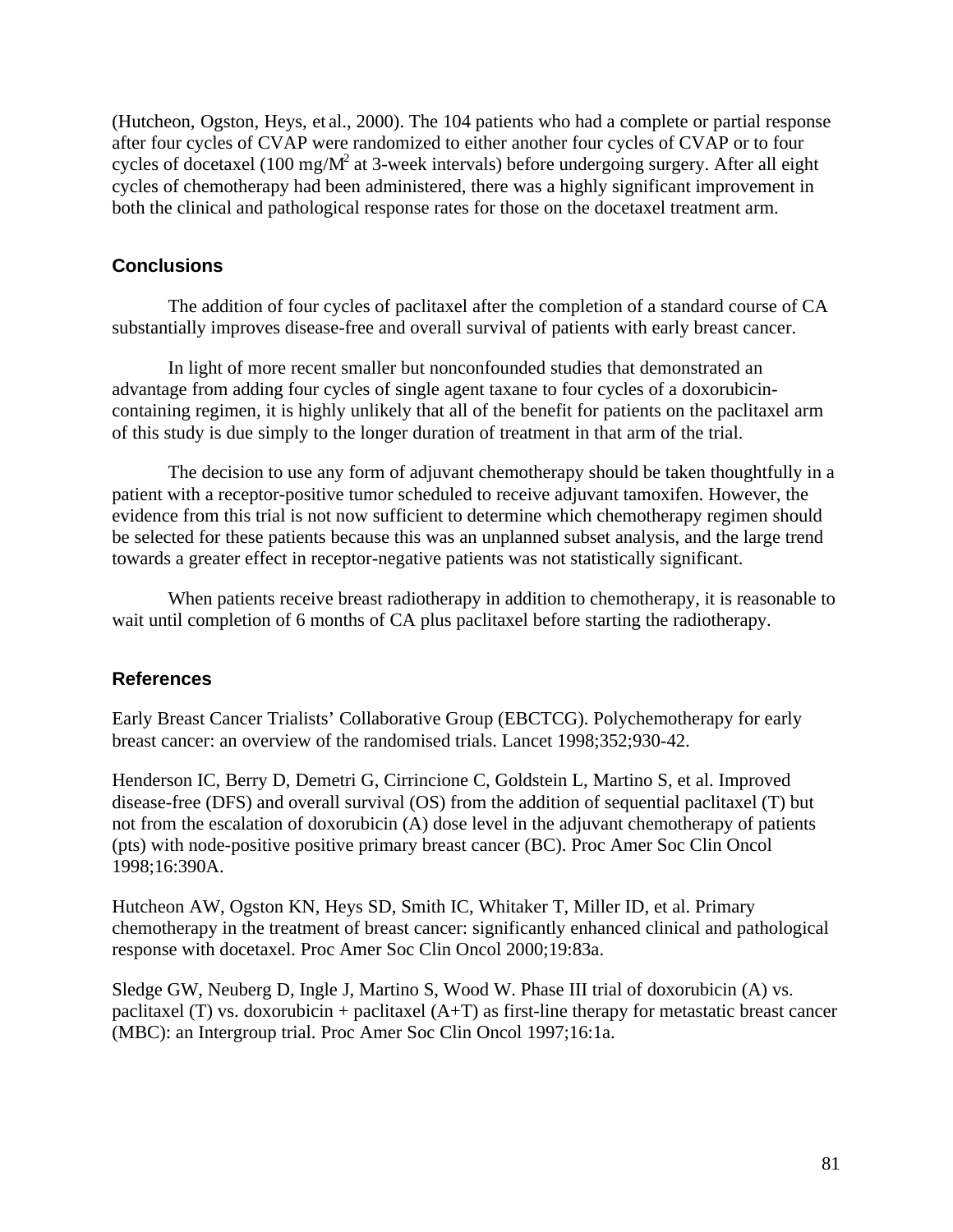Thomas E, Buzdar A, Theriault R, Singletary S, Booser D, Valero V, et al. Role of paclitaxel in adjuvant therapy of operable breast cancer: preliminary results of prospective randomized clinical trial. Proc Amer Soc Clin Oncol 2000;19:74a.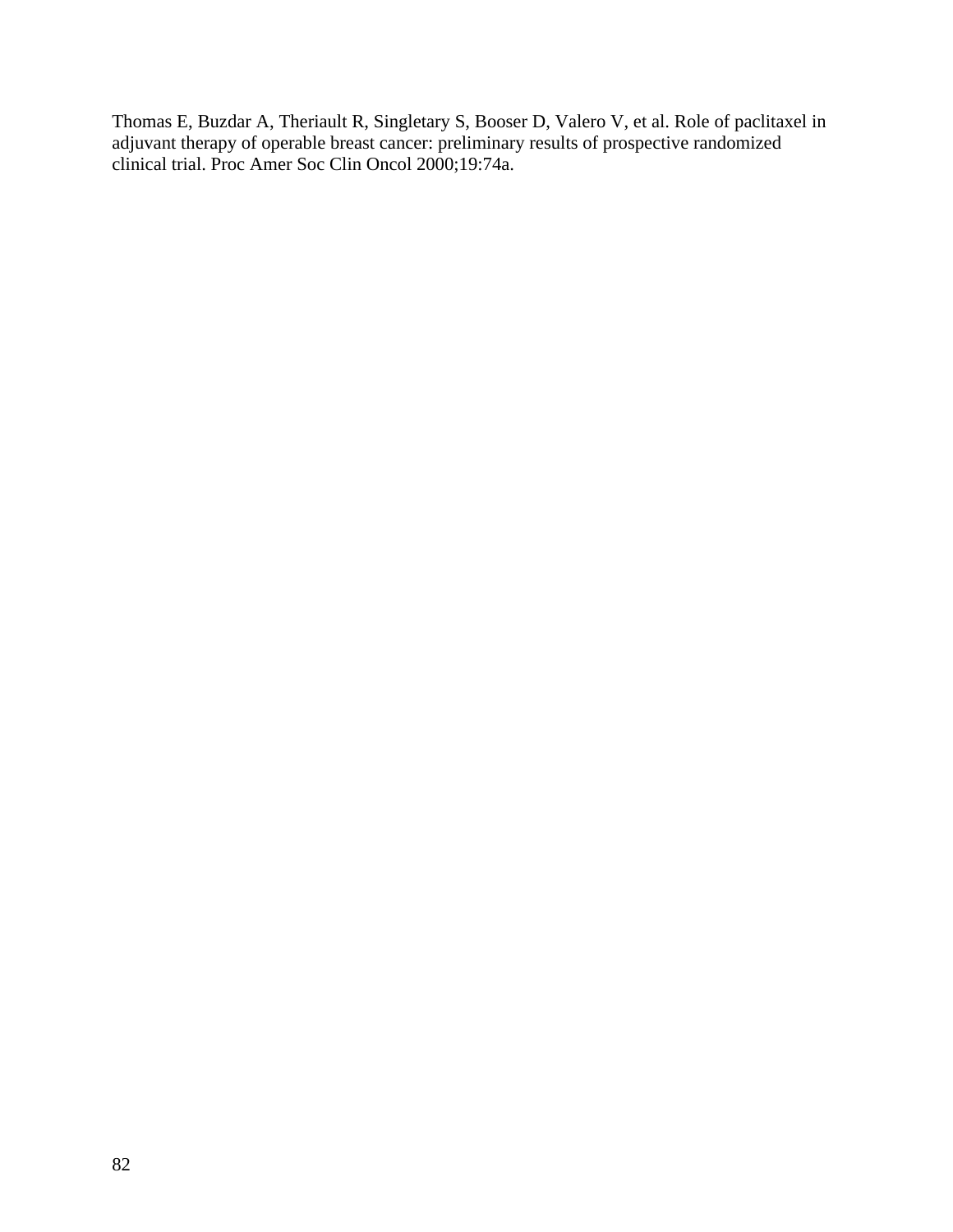# **Evaluating the Use of Paclitaxel Following Doxorubicin/Cyclophosphamide in Patients With Breast Cancer and Positive Axillary Nodes**

### **Eleftherios P. Mamounas, M.D.**

This study seeks to determine whether four cycles of paclitaxel (Taxol) given after four cycles of postoperative doxorubicin/cyclophosphamide (AC) prolongs survival and disease-free survival (DFS) relative to four cycles of AC alone, in patients with operable breast cancer and histologically positive axillary lymph nodes. Between August 1, 1995, and May 22, 1998, 3,060 patients were randomly assigned to receive either four cycles of AC (60/600 mg/M<sup>2</sup>) every 21 days, or four cycles of AC followed by four cycles of Taxol given at 225 mg/ $M^2$  as a 3-hour infusion every 21 days. Beginning on the first day of chemotherapy, all patients >50 years of age and those <50 years of age with tumors that were estrogen receptor (ER)-positive or progesterone receptor (PgR)-positive received tamoxifen 20 mg orally daily for 5 years. Patients treated with lumpectomy received radiotherapy following chemotherapy. Definitive analysis of the study was scheduled to take place following the report of the 490th death. On October 2, 2000, the third of five scheduled interim analyses was presented to NSABP's Independent Data Monitoring Committee (DMC), based on a median followup of 34 months, 269 total deaths, and 551 total events. The DMC subsequently recommended that these interim findings be considered for presentation to the Consensus Conference. As of the third interim analysis, no statistically significant difference between the two arms (control and treatment) either in terms of survival (133 deaths on the control arm, 136 on the treatment arm, relative risk=1.00, 95 percent CI= $[0.78$  to 1.27],  $p=0.98$  or DFS (282 events on the control arm, 269 on the treatment arm, relative risk=0.93, 95 percent CI=[0.78 to 1.10],  $p=0.38$ ). Estimated survival at 36 months is 92 percent for the AC arm and 90 percent for the  $AC\rightarrow Taxol$  arm; estimated DFS at 36 months is 81 percent in both arms.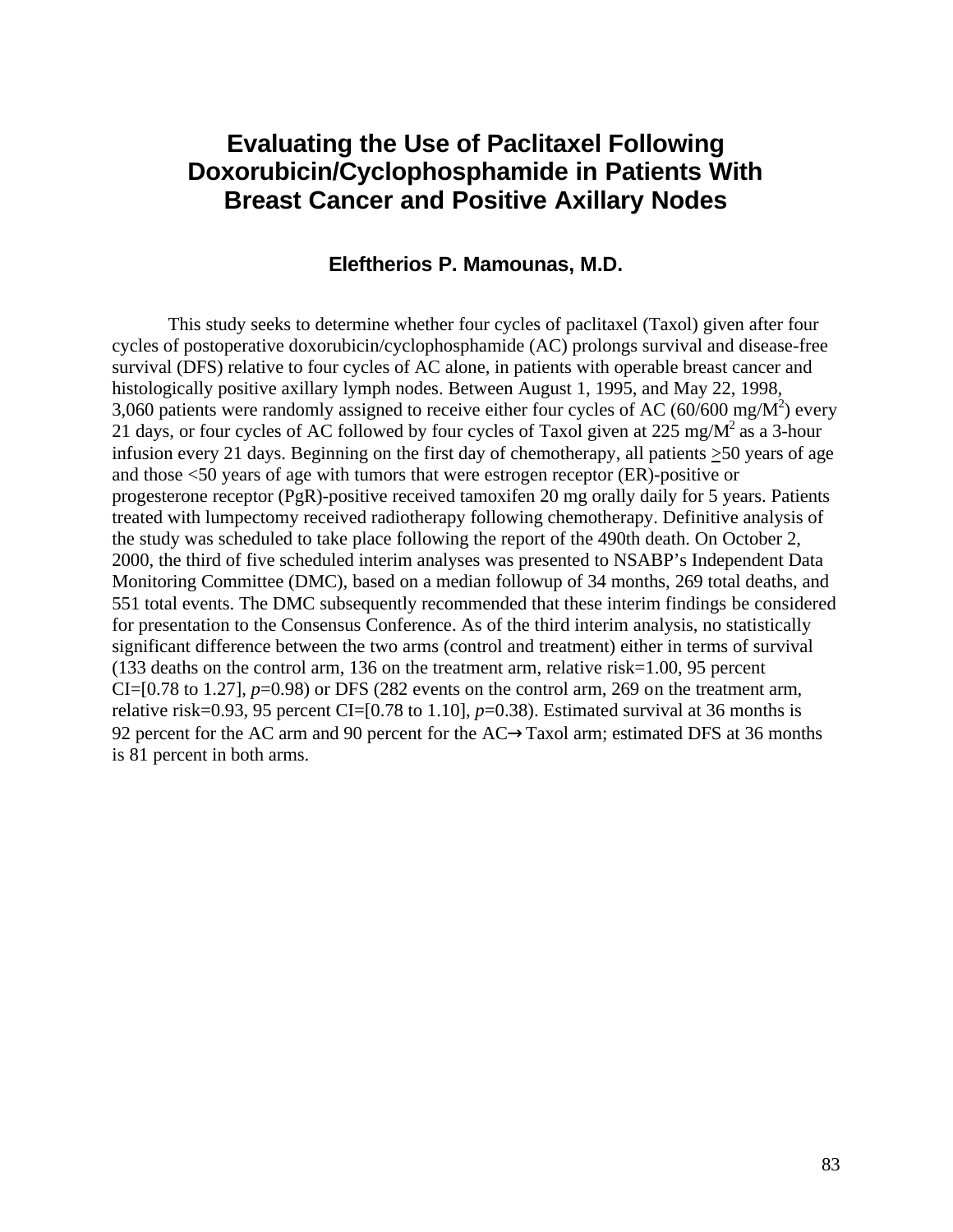# **Taxanes in the Adjuvant Setting: Why Not Yet?**

### **Martine J. Piccart, M.D., Ph.D., Caroline Lohrisch, and Luc Duchateau**

Adjuvant chemotherapy with cyclophosphamide, methotrexate, and 5-fluorouracil (CMF) and anthracycline-based regimens is associated with significant reductions in breast cancer mortality (EBCTCG, 1998). Numerous other treatment strategies have been explored in attempts to further improve survival, including newer anticancer drugs with demonstrated activity in the metastatic setting, such as the taxanes (T). So far, two randomized trials of the adjuvant taxane paclitaxel have been reported. An Intergroup trial (Henderson, Berry, Demetri, et al., 1998) compared the efficacy of 4 AC with 4 AC followed by 4 paclitaxel  $(AC \rightarrow T)$  in node-positive cancer, while the M.D. Anderson Cancer Center trial compared 8 FAC to 4 T followed by 4 FAC  $(T\rightarrow FAC)$  in node-negative and node-positive breast cancer (Thomas, Buzdar, Theriault, et al., 2000). The positive results in the Intergroup trial (overall survival [OS] 95 percent versus 97 percent, *p=*0.04, and disease-free survival [DFS] 86 percent versus 90 percent, *p=*0.0008) led to approval by the Food and Drug Administration (FDA) of adjuvant paclitaxel for node-positive breast cancer. The absolute survival difference, however, is quite small, just below the 5 percent significance level. The Anderson trial, reported subsequently, showed nonsignificant results (DFS 81.5 percent versus 85.2 percent,  $p=0.2$ , and 15 deaths versus 13 deaths for T $\rightarrow$ FAC and FAC, respectively).

The Intergroup and Anderson trials had important differences in design and patient eligibility. The proportion of patients in the Anderson trial with none, 1 to 3, or more than 3 positive nodes was approximately one-third each. This group therefore had a slightly better overall prognosis than the Intergroup population, in which no patients were node-negative and the proportion with 1 to 3 and more than 3 nodes was approximately even. More importantly, the two trials differed substantially with respect to total sample size and median followup. The Intergroup trial involved 3,170 patients, versus 524 in the Anderson trial, while the Anderson had more than double the median followup (18 months versus 43 months). In using a time-toevent analysis, the power of a trial to detect a significant effect rests primarily on the number of events. Thus, it is completely plausible that the Intergroup trial demonstrated a significant difference, given its approximately 374 events (DFS) and 125 deaths at 18 months, while the Anderson trial, with 75 events and 28 deaths, does not, despite longer followup. To what extent these differences influence the apparently disparate results of these two studies is not clear. Nevertheless, the conclusion must be that the results of the Anderson trial neither help nor hinder the case for adjuvant paclitaxel. There are, however, a number of reasons to support the view that the FDA may have made a hasty decision. Note that, after reviewing the same data, the European Regulatory Agency decided not to approve paclitaxel for adjuvant therapy.

Confidence in any treatment depends on whether its value is consistently reproducible. The general view within the scientific community is that a single randomized trial does not constitute sufficient level I evidence, no matter how compelling the results. This view arises from repeated observation that a particular regimen's superior results cannot always be duplicated in subsequent trials. Despite that well-known principle, the FDA seems to have been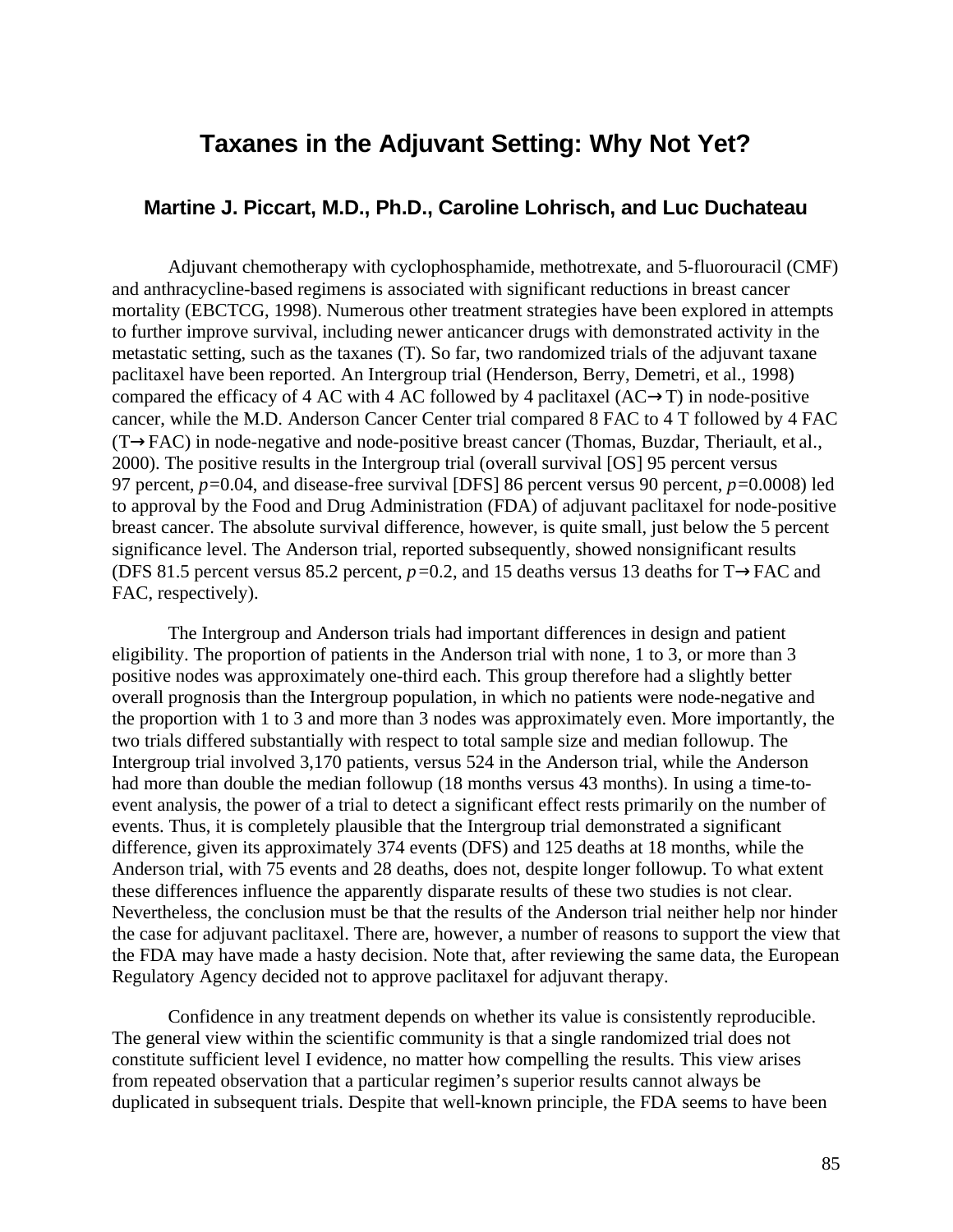persuaded by the results of only one trial. Given that numerous ongoing randomized trials of taxanes will be reported in the next few years and that the absolute survival difference reported by the Intergroup trial was modest (2 percent), it would have been more prudent to await corroborative evidence before approving the routine use of adjuvant taxanes.

### **Design Limitations of Intergroup Trial**

Furthermore, the Intergroup trial had design limitations, and it is unclear to what extent those limitations accounted for the treatment effect. A major potential confounder in this trial was the duration of therapy, which was 12 weeks longer in the taxol-containing arm. Several trials have demonstrated that duration of therapy may indeed influence outcome, but reports on the trials do not deal with the relative importance of duration of therapy and cumulative dose. Both of these factors may have biased the results in favor of the  $AC \rightarrow T$  arm, since the cumulative dose of doxorubicin in one-third of the study population was 240 mg/ $M^2$ , which may be suboptimal.

The Oxford overview reported that anthracycline therapy may be associated with a small survival advantage over CMF (EBCTCG, 1998), but other studies have failed to demonstrate that anthracycline therapy beyond a threshold dose improves survival. There does seem to be a doseresponse relationship below that threshold, with compromised efficacy of anthracyclines (Wood, Budman, Korzun, et al., 1994; Bonneterre, Roche, Bremond, et al., 1998). Thus, we are faced with the question of whether the cumulative dose of doxorubicin in 4 AC (240 mg/ $M^2$ ) was below this threshold, making it as effective as CMF but less effective than it could be. If the answer is yes, it may explain the apparent discrepancy in the results of NSABP B-15 (equivalence for 6 CMF and 4 AC 240 mg/ $M^2$  doxorubicin total dose), the National Cancer Institute of Canada (NCIC) comparison of CEF and CMF (CEF giving a 7 percent superior OS, 720 mg/M<sup>2</sup> epirubicin total dose), and the Intergroup trial of CAF versus CMF (CAF giving a 2 percent superior OS) (Hutchins, Green, Ravdin, et al., 1998; Levine, Bramwell, Pritchard, et al., 1998). Although 4 AC (doxorubicin 60 mg/ $M^2$ /cycle) is a standard adjuvant regimen in North America, many European clinicians give several cycles of CMF following 4 AC, or a higher total dose of anthracyclines, such as can be found in  $CAF \rightarrow FAC$  and  $CEF \rightarrow FEC$  regimens.

Another major concern with the Intergroup trial is the immaturity of the data. The initial results were reported 8 months after the accrual of the last patient (3-year accrual period), based on a preplanned interim analysis of 450 events. These significant results cannot be extrapolated to later points in time unless one assumes a constant proportional hazards model. If that assumption is not correct, however, more mature results could show a "reversal of fortune," as did the EORTC neoadjuvant breast cancer study (Sylvester, Bartelink, Rubens, 1994). An interim analysis demonstrated significant superiority for chemotherapy, but reanalysis 2.5 years after the last patient was accrued reversed the favorable outcome of hormonal therapy, thus demonstrating the limitations of analyses based on early data. The Intergroup analysis, carried out when, on average, 96 percent of the patients were still alive and 88 percent were disease-free, is no exception. One could even call the more recent analysis (at 30 months median followup) immature, given the recurrence rate in the control arm of 22 percent, since a higher final recurrence rate for a node-positive population treated with anthracyclines would be expected,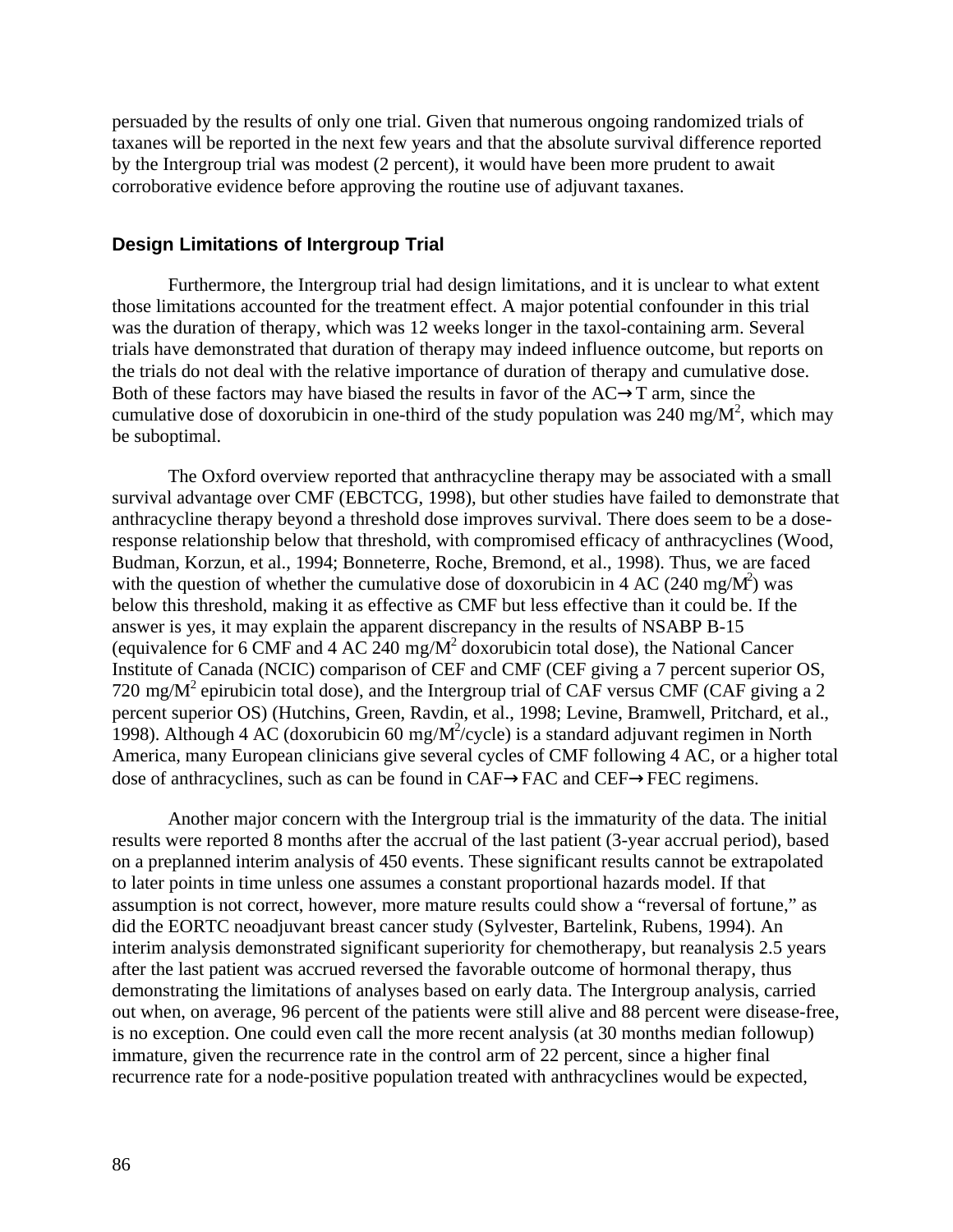based on previous trials (Fisher, Brown, Dimitrov, et al., 1990; Levine, Bramwell, Pritchard, et al., 1998).

Finally, there is the issue of whether all patients in the study derived equal benefit from the treatment. A subset analysis suggests that only patients with hormone receptor (HR)-negative tumors (one third of the study population) benefited from the addition of tamoxifen. For the 2,066 HR-positive patients, the hazard ratio for recurrence was 0.92 (95 percent CI 0.73-1.16) for  $AC \rightarrow T$  versus AC, while for HR-negative patients it was 0.68 (95 percent CI 0.55-0.85).

A similar trend was observed in the Anderson trial: 58 percent of the population was HRpositive, and although not statistically significant, the absolute difference in DFS for FAC versus  $T\rightarrow$ FAC was 3 percent for HR-positive patients and 5 percent for HR-negative patients.

There are several potential explanations for these findings. Either the baseline risk for HR-positive tumors is lower and therefore a benefit of tamoxifen is more difficult to demonstrate or does not exist, or the baseline risk is sufficiently lowered by AC and tamoxifen that the added benefit of tamoxifen, if it exists, cannot be demonstrated with this sample size and followup period. Another explanation may be that recurrences in the HR-positive population occur later, and a benefit may only become apparent with longer followup. Regardless of the reason, this subset analysis supports the contention that, based on the available evidence, sweeping generalizations about the value of adjuvant paclitaxel are premature.

#### **Unsettled Issues**

Despite the enormous strides made in adjuvant chemotherapy for breast cancer over the last 20 years, there are a number of unsettled issues. The NCIC trial faces the ambitious task of exploring the relative importance of cumulative dose, dose density, and noncross-resistant drugs added to anthracycline-based chemotherapy. The design calls for randomization between three arms: 6 FEC (Levine regimen), 4 AC followed by 4 T, and 6 EC every 2 weeks with G-CSF followed by 4 T. If the results were available now, we might be able to put to rest many of our reservations about the Intergroup trial, which leave us a little unsettled about the long-term reliability and generalizability of its results, regardless of how promising they may appear. Unfortunately, the results are not available, and the finding of nonsignificance in the Anderson study amplifies the uncertainty. It is necessary to wait for future results of ongoing trials before pronouncing judgment on the value of taxanes in the adjuvant setting.

It is also necessary to better define the population most likely to benefit from therapies of longer duration, intensification, and multiple regimens. It no longer is reasonable to judge all breast cancer patients as having equal probability of benefit from a given therapy. That was a paradigm that worked well when adjuvant chemotherapy for breast cancer was in its infancy and little was known about the molecular heterogeneity of breast cancer. It is now of critical importance to design trials with the aid of molecular tumor profiles with potential predictive value to prospectively identify the subgroup most likely to benefit from the addition to therapy of taxanes and other new drugs. This process has begun with the EORTC-Breast Cancer Cooperative Group trial in locally advanced breast cancer—an attempt to examine the predictive value of p53 mutations in response to taxane chemotherapy.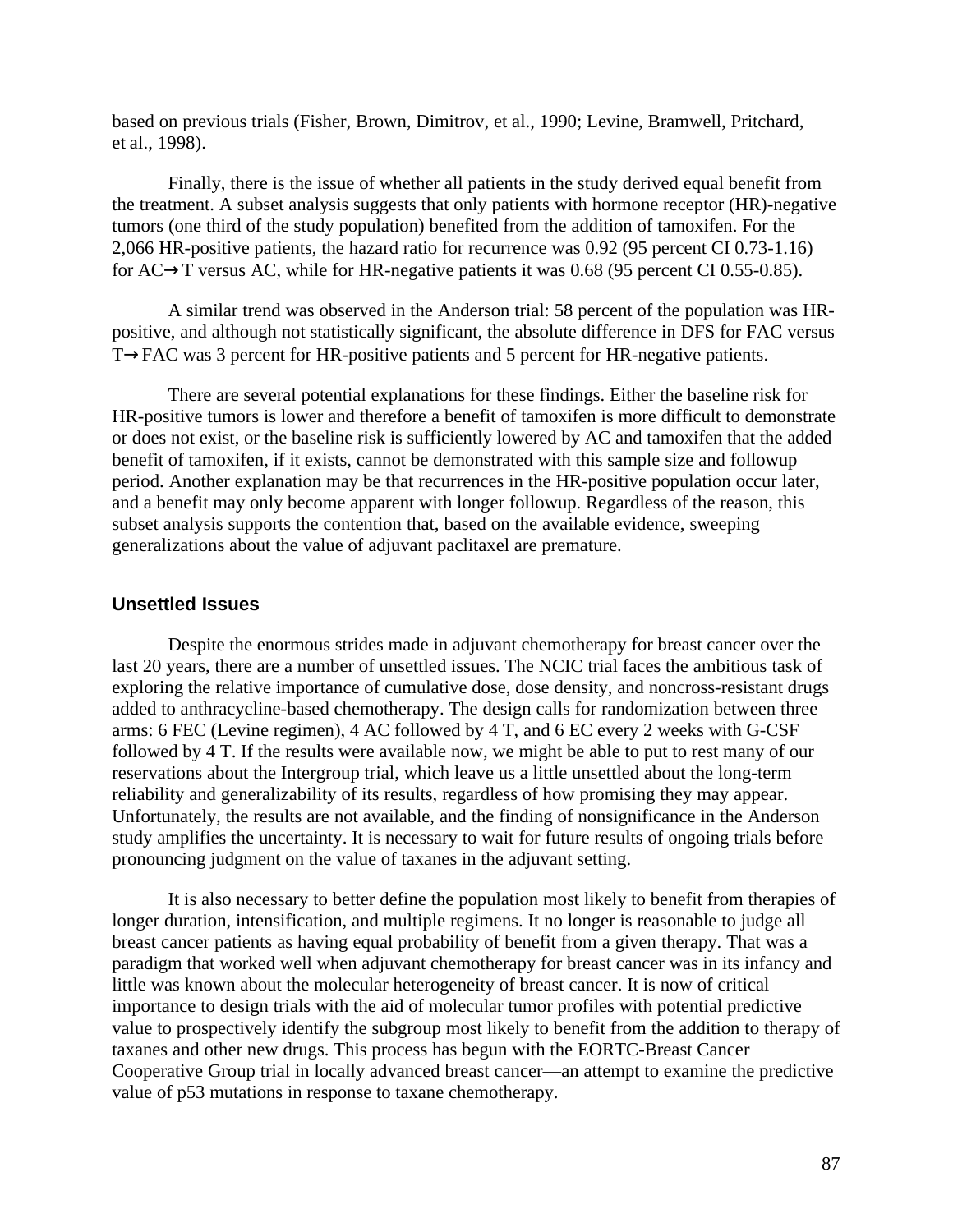It is to be hoped that the early promise of taxanes in adjuvant treatment of breast cancer will be confirmed, since there are few encouraging alternatives at this time. It is important to realize, however, that the data we have now only support their potential. Further followup, and trials that corroborate the results of the Intergroup trial of AC versus  $AC \rightarrow T$ , are essential to define the value of taxanes in early breast cancer.

## **References**

Bonneterre J, Roche H, Bremond A, et al. Results of a randomized trial of adjuvant chemotherapy with FEC 50 vs FEC 100 in high risk node-positive breast cancer patients. [abstract]. Proc Am Soc Clin Oncol 1998;17:124a.

Early Breast Cancer Trialists' Collaborative Group (EBCTCG). Polychemotherapy for early breast cancer: an overview of the randomised trials. Lancet 1998;352:930-42.

Fisher B, Brown AM, Dimitrov NV, Poisson R, Redmond C, Margolese RG, et al. Two months of doxorubicin-cyclophosphamide with and without interval reinduction therapy compared with 6 months of cyclophosphamide, methotrexate, and fluorouracil in positive node breast cancer patients with tamoxifen-nonresponsive tumors: results from the National Surgical Adjuvant Breast and Bowel Project B-15. J Clin Oncol 1990;8:1483-96.

Henderson IC, Berry D, Demetri G, et al. Improved disease-free and overall survival from the addition of sequential paclitaxel but not from the escalation of doxorubicin dose level in the adjuvant chemotherapy of patients with node-positive primary breast cancer. [abstract]. Proc Am Soc Clin Oncol 1998;17:101a.

Hutchins LF, Green S, Ravdin PM, et al. CMF versus CAF with and without tamoxifen in highrisk node-negative breast cancer patients and a natural history follow-up study in low-risk nodenegative patients: first results of Intergroup trial INT 0102. [abstract]. Proc Am Soc Clin Oncol 1998;17:1a.

Levine MN, Bramwell VH, Pritchard KI, Norris BD, Shepherd LE, Abu-Zabra H, et al. Randomized trial of intensive cyclophosphamide, epirubicin, and fluorouracil chemotherapy compared with cyclophosphamide, methotrexate, and fluorouracil in premenopausal women with node-positive breast cancer. J Clin Oncol 1998;16:2651-8.

Sylvester R, Bartelink H, Rubens R. A reversal of fortune: practical problems in the monitoring and interpretation of an EORTC breast cancer trial. Stat Med 1994;13:1329-35.

Thomas E, Buzdar A, Theriault R, et al. Role of paclitaxel in adjuvant therapy of operable breast cancer: preliminary results of prospective randomized clinical trial. [abstract]. Proc Am Soc Clin Oncol 2000;19:74a.

Wood WC, Budman DR, Korzun AH, Cooper MR, Younger J, Hart RD, et al. Dose and dose intensity of adjuvant chemotherapy for stage II, node-positive breast carcinoma. N Engl J Med 1994;330:1253-9.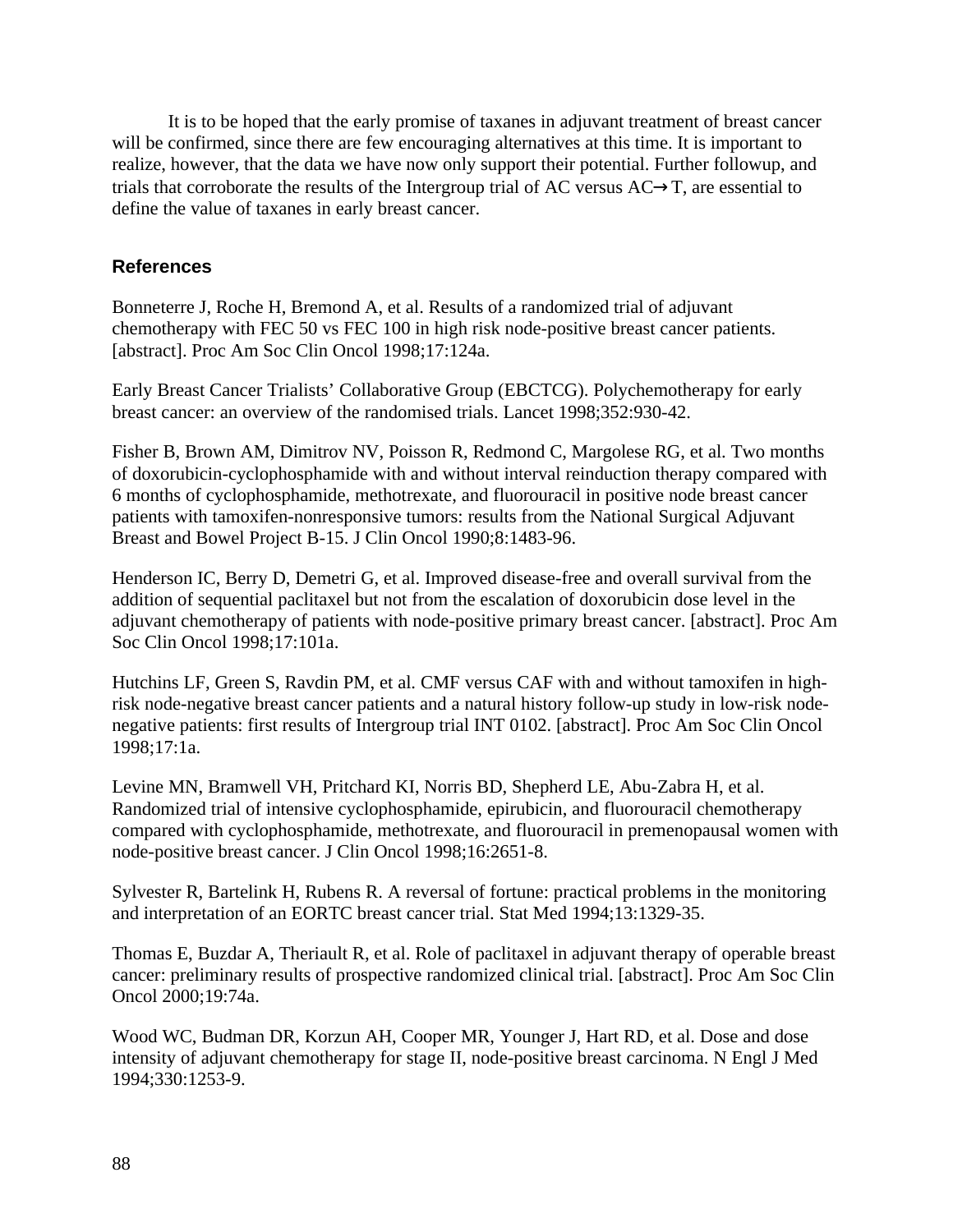# **Preoperative Chemotherapy: NSABP Protocols B-18 and B-27**

### **Norman Wolmark, M.D.**

If the sole purpose of this review were to determine whether preoperative chemotherapy should be used as part of the standard armamentarium in the treatment of breast cancer, the answer would be straightforward if not banal. Since the data have clearly demonstrated that there is no disadvantage to the use of preoperative chemotherapy with respect to disease-free survival and survival, its use as an intervention to downstage tumors, making them amenable to breastpreserving procedures, is not likely to generate intense controversy. To view preoperative chemotherapy in this narrow context, however, belies its compelling biologic significance.

The emergence of preoperative adjuvant therapy as an intervention in primary operable Stage I and II breast cancer is a direct consequence of data generated from a series of randomized prospective clinical trials. The rationale and justification for this intervention evolved on the heels of the retreat from radical mastectomy. Only with the acceptance of breastpreserving operations and the abandonment of en bloc resection could the primacy of the operation be challenged. The tentative and seemingly heretical question could finally be addressed: Should the operation now be regarded as adjuvant treatment? In order for this hypothesis to reach the point where it could be tested in randomized prospective clinical trials, it first had to be demonstrated that adjuvant therapy when used in the traditional postoperative setting could prolong disease-free survival and survival in both stage I and II carcinoma of the breast.

NSABP B-18 was conceptually provocative in that preoperative chemotherapy was given to women with tumors that were readily amenable to treatment by more traditional means. These were not women with locally advanced breast cancer whose tumor had reached the point where it was no longer "curable" with operative intervention and in whom chemotherapy was used as "salvage" treatment. But perhaps the greatest potential of preoperative adjuvant therapy is yet to be realized. This is a unique setting—the tumor is readily accessible to surgery while the patient is undergoing other treatment. A potentially powerful tool may become available whereby molecularly characterized tumor discriminants can be correlated with the efficacy of preoperative adjuvant treatment and, more importantly, with subsequent survival. Although it is premature to suggest that objective tumor regression during the course of adjuvant therapy is a definitive bioassay that presages efficacy, the data for NSABP B-18 suggest that this is a possibility.

#### **NSABP Protocol B-18**

Between October 1988 and April 1993, 1,495 eligible patients were randomized to receive either four cycles of Adriamycin (A) and cyclophosphamide (C) preoperatively followed by surgery, or to the same chemotherapeutic regimen administered in the traditional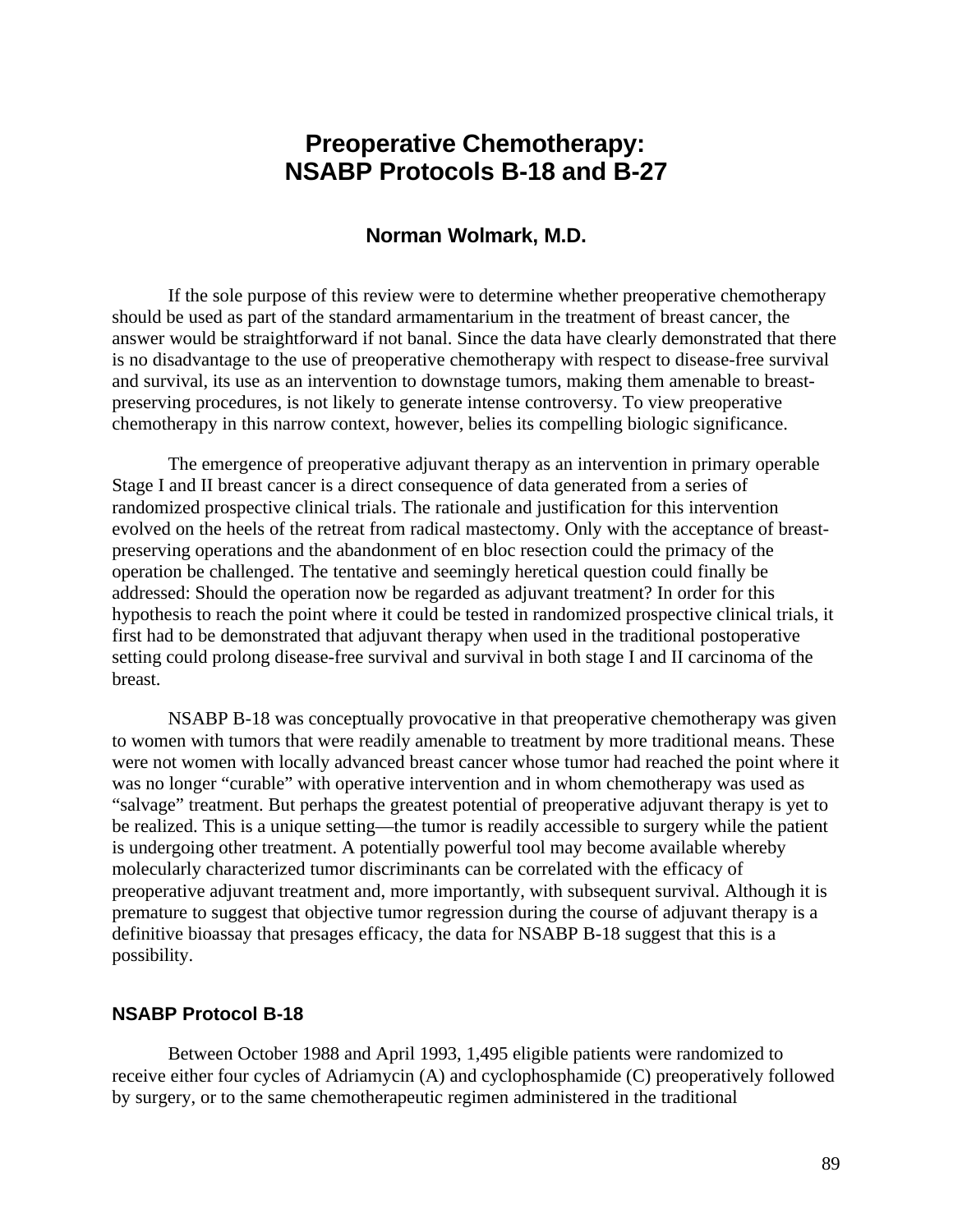postoperative setting. Eligibility was restricted to women with clinical Stage I and II breast cancers whose tumors were palpable. Because minimal perturbation of the tumor in the preoperative setting was thought to be essential, open biopsy was not permitted; the diagnosis was established by either fine needle aspiration or core needle biopsy. In those women undergoing breast-preserving procedures, radiotherapy was administered within 4 weeks of the operation in the preoperative arm and within 4 weeks of the completion of chemotherapy in the postoperative arm. Over a quarter of the women in this trial had tumors whose diameter was > 2 cm in diameter.

The data at six-year followup demonstrate definitively that the four cycles of preoperative chemotherapy used in this trial were effective in downstaging the size of the primary tumor and of involved regional nodes. Of the 685 women undergoing preoperative chemotherapy, 36 percent demonstrated a complete clinical response with no evidence of palpable residual tumor at the completion of chemotherapy. An additional 43 percent demonstrated a partial response to treatment, providing an overall objective response of 79 percent. Of the 36 percent of women demonstrating a complete clinical response, approximately one-third had no evidence of invasive cancer by histologic exam of the operative specimen. There also was evidence of nodal downstaging attributable to preoperative chemotherapy; 58 percent of women randomized to traditional postoperative chemotherapy had histologically positive nodes, compared with 40 percent of those patients who received preoperative chemotherapy.

The overall rate of ipsilateral breast tumor recurrence (IBTR) in those women undergoing breast-preserving operations was 7.9 percent for those who received preoperative chemotherapy, compared to 5.8 percent in those who were treated with postoperative therapy. Since there were only 66 ipsilateral breast tumor recurrences in the 954 eligible patients with breast-preserving procedures, further subset analysis of IBTR relative to patient age, tumor size, and initial response to therapy is of questionable merit.

The data are equally noteworthy for what was not demonstrated. There was no advantage for preoperative chemotherapy relative to disease-free survival and overall survival. The life table curves for the two treatments were virtually superimposable. These findings are significant when related to the specific aims of the trial. Prior to the initiation of NSABP B-18, it was postulated—on the basis of a number of kinetic models—that preoperative chemotherapy would be superior to chemotherapy given in the postoperative setting. One popular kinetic model suggested that as a result of spontaneous mutations a progressively increasing subset of drugresistant cells developed with time, thus favoring the preoperative setting. The results of NSABP B-18 are not supportive of this hypothesis.

Perhaps the most interesting finding of NSABP B-18 is the correlation between local tumor response and subsequent outcome. Women who demonstrated a complete clinical tumor response had a better outcome than those who did not. Moreover, the most favorable outcome occurred in women who had no evidence of residual histologic invasive cancer. In a multivariate analysis in which other baseline prognostic variables were included, breast tumor response to preoperative chemotherapy continued to be a significant independent predictor of patient outcome (Fisher, Brown, Mamounas, et al., 1997; Fisher, Bryant, Wolmark, et al., 1998).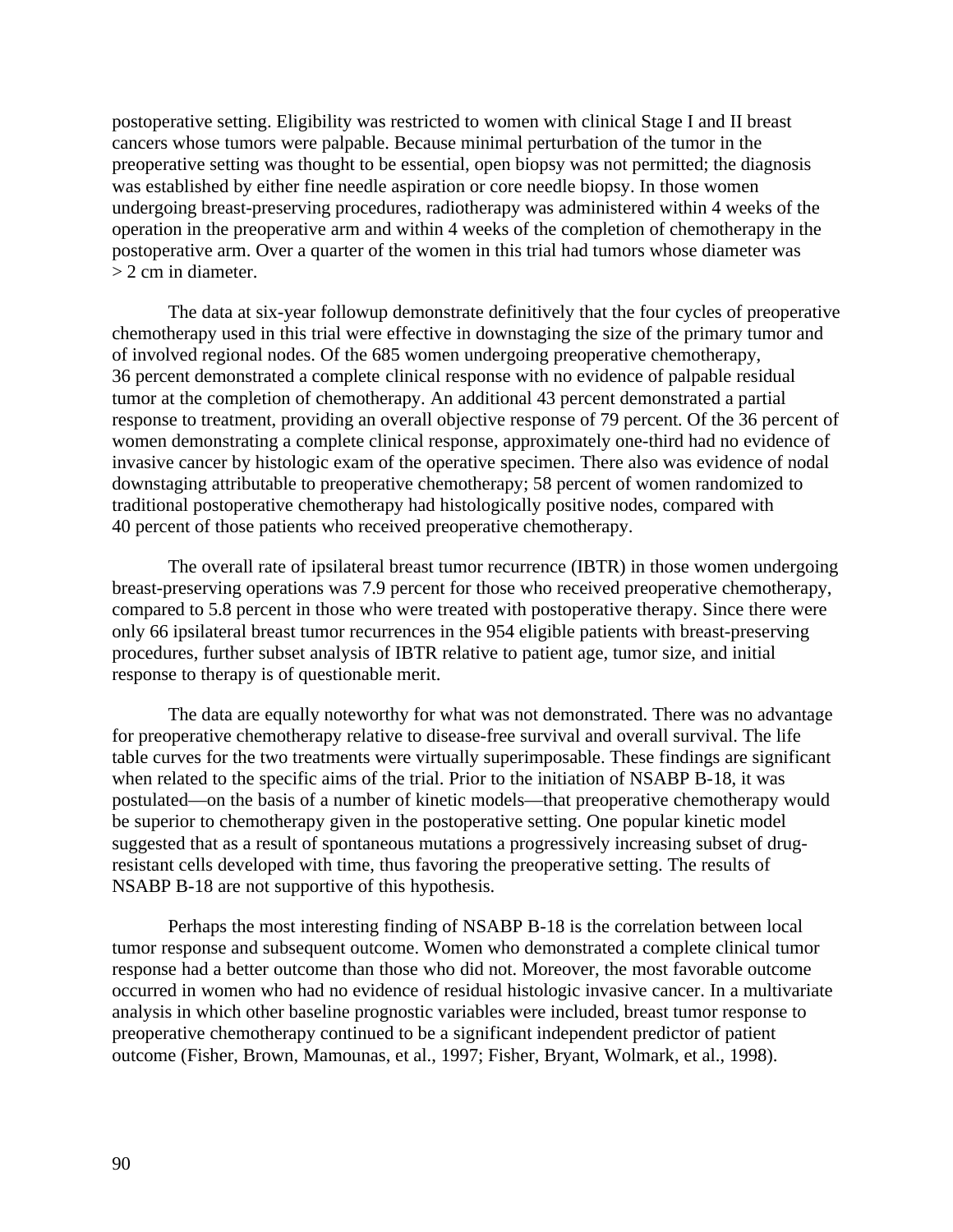#### **NSABP Protocol B-27**

This later study was a natural extension of B-18. Patients with similar characteristics to those in B-18 are randomized to one of three treatment options, all utilizing preoperative chemotherapy. The control arm consists of the same regimen that was used in the preoperative setting of B-18, namely, four cycles of AC. Arm 2 will determine whether adding four additional preoperative cycles of sequential Taxotere following AC will result in a higher proportion of women with clinical and pathologic tumor response. Patients randomized to the third arm receive the same preoperative four cycles of AC, with the four cycles of Taxotere delayed until after the operation has been completed. The trial was initiated in December of 1995, and the required sample size of 2,400 patients is expected to be achieved by the end of this year.

B-27 will assess whether the addition of the taxane regimen will prolong disease-free survival and survival, and whether these endpoints can be correlated with the response of the primary tumor. The preoperative setting provides the opportunity to evaluate serial changes in serum and tumor biomarkers, and to correlate such changes to tumor response and patient outcome. As part of this study, formalin-fixed and paraffin-embedded core biopsy or fine needle aspiration have been collected for biomarker studies. It will be possible, using the collected materials, to evaluate the prognostic and predictive value of several biomarkers, including HER2, p53, p-glycoprotein, Ki67, and array-based CGH (Mamounas, 1997).

#### **Conclusions**

If the correlation between tumor response and outcome observed in B-18 can be verified and extended in B-27, a rapid evaluation of candidates for therapeutic intervention could become available. Although it is tempting to speculate on the potential biologic contributions of the preoperative setting, the practical charge of the consensus committee must be addressed: Should preoperative chemotherapy be part of the therapeutic standard? The data support the use of adjuvant preoperative chemotherapy in settings where the downstaging of the primary tumor is desirable, and in this context it should be an accepted standard of care. Updated results of B-18 and results from other preoperative chemotherapy trials will be reviewed during this conference. Although the information generated so far is unlikely to represent a threat to the domain of the surgeon, the primacy of the operative procedure has been significantly challenged.

|             | N   | $\%$ |
|-------------|-----|------|
| Complete    | 249 | 36   |
| Partial     | 296 | 43   |
| Stable      | 118 | 17   |
| Progressive | 22. | 3    |

### **Table 1.** Clinical response to preoperative chemotherapy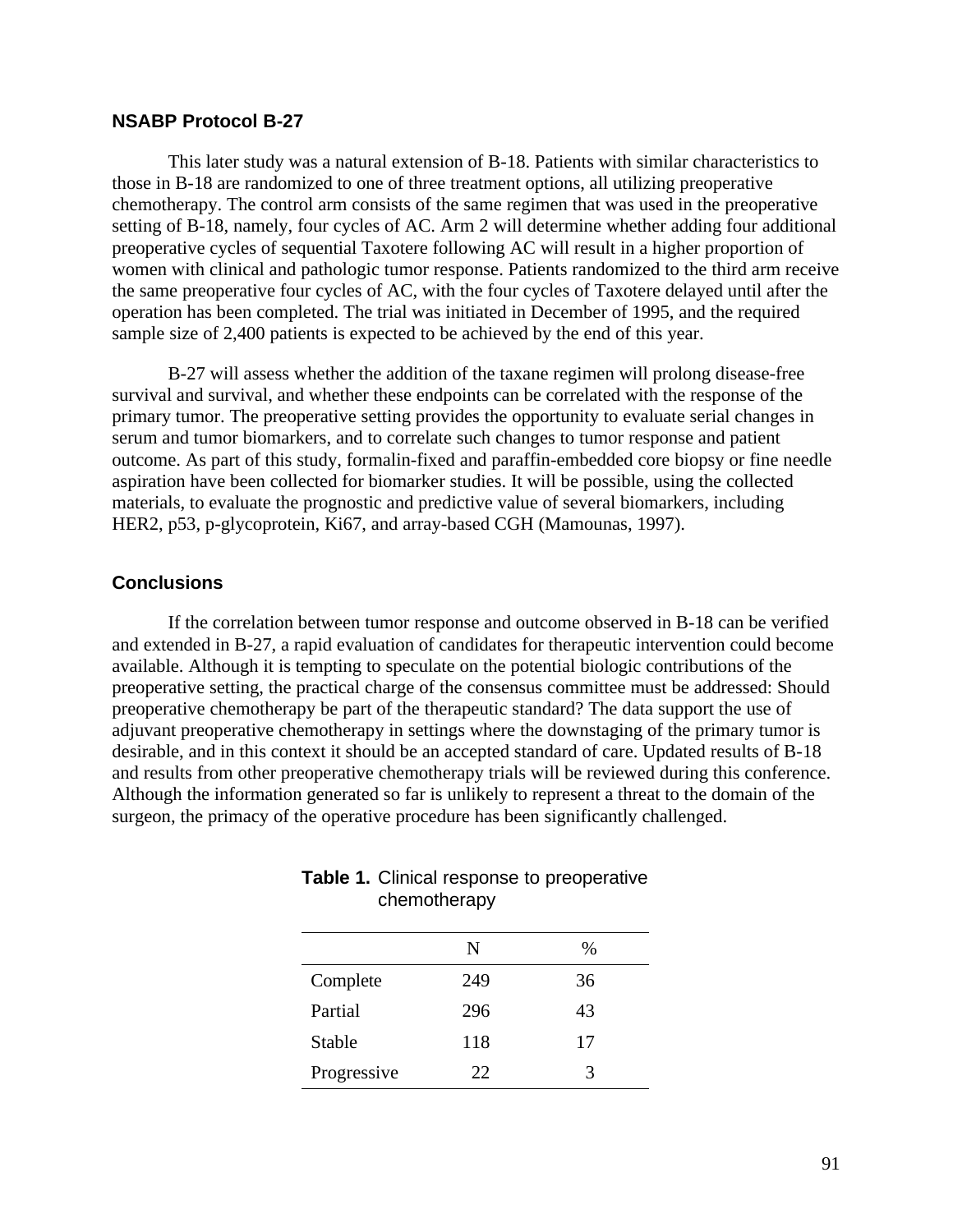

Figure 1. NSABP Protocol B-18



Figure 2. NSABP Protocol B-27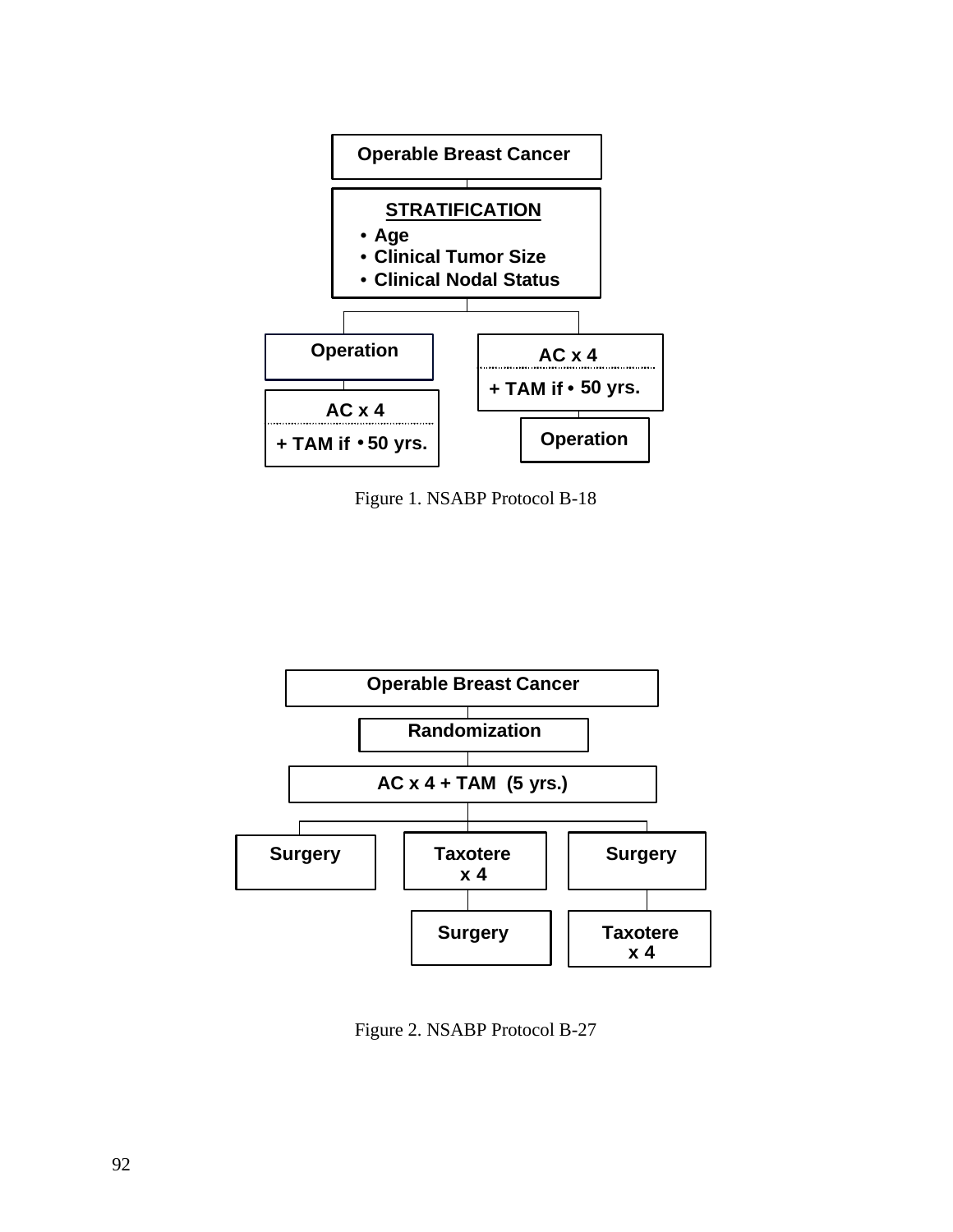## **References**

Fisher B, Brown A, Mamounas E, Wieand S, Robidoux A, Margolese RG, et al. Effect of preoperative chemotherapy on local-regional disease in women with operable breast cancer: findings from National Surgical Adjuvant Breast and Bowel Project B-18*.* J Clin Oncol 1997; 15:2483–93.

Fisher B, Bryant J, Wolmark N, Mamounas E, Brown A, Fisher ER, et al. Effect of preoperative chemotherapy on the outcome of women with operable breast cancer. J Clin Oncol 1998; 16:2672–85.

Mamounas EP. NSABP Protocol B-27. Preoperative doxorubicin plus cyclophosphamide followed by preoperative or postoperative docetaxel. Oncology 1997; 11:37–40.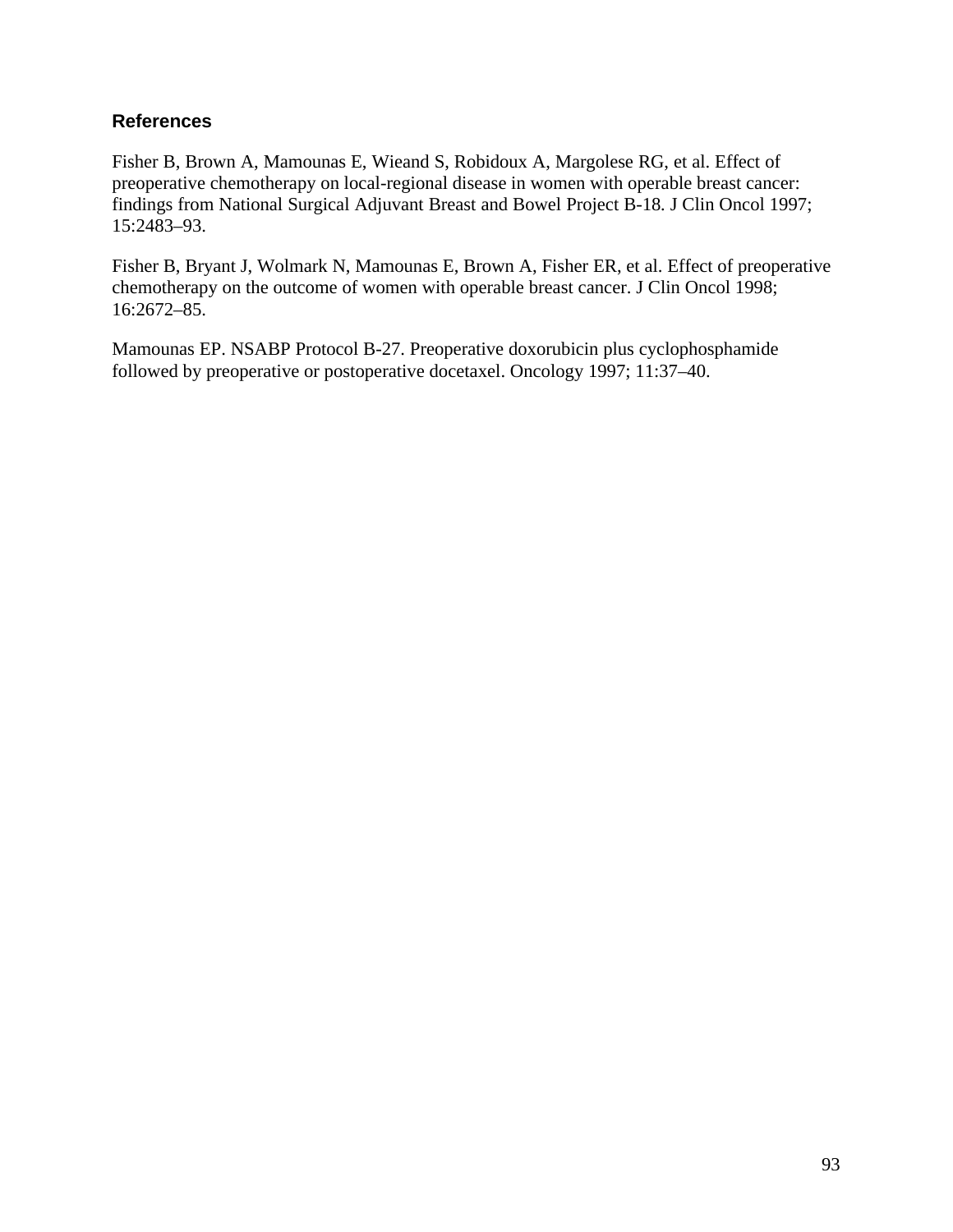# **Who Should Not Receive Chemotherapy?— International Databases**

### **Jonas C. Bergh, M.D., Ph.D.**

Adjuvant use of chemotherapy and tamoxifen probably saves more lives than any other medical therapy for cancer (Bergh, 2000; EBCTCG, 1998a; EBCTCG 1998b). Despite this major achievement, the principal problem in adjuvant therapy is selecting patient subgroups to receive any particular therapy. Data from the Early Breast Cancer Trialists' Collaborative Group (EBCTCG) demonstrate that a relatively large proportion of treated patients will relapse despite CMF or anthracycline-based adjuvant therapy with or without tamoxifen. In the future we hope to have a detailed bio-molecular "fingerprint" of each cancer that will allow us to tailor an optimal approach for each patient, combined with an appreciation of pharmacokinetic variation. Recent data using microarray technology strongly indicate that "fingerprints" have a very high degree of complexity (Perou, Sörlie, Eisen, et al., 2000).

The most critical issue today is to find the optimal balance between patients who should be offered adjuvant therapy and those who are at a sufficiently low risk not to be offered such therapy. In addition, those selected should be given a specific and targeted therapy that avoids the problem of relapse. Cut-off levels and recommendations for adjuvant therapy vary from country to country and region to region, most likely reflecting medical, economic, or cultural differences.

Our goal is to identify women who are at sufficiently low risk of relapse that they need not be offered adjuvant chemotherapy. We will review data from population-based cancer registries in the Nordic countries, together with country-based and regional registries containing information on adjuvant therapy modalities, as well as information from the Swedish mammography program. This will be possible because the Nordic countries (Denmark, Finland, Iceland, Norway, and Sweden) have had population-based cancer registries for several decades. The broad coverage of these registries provides extensive data on the incidence of cancer and on mortality from the various kinds of cancer. Information on prognostic factors and on therapy, however, are not included in these national registries, except for those of Denmark and Sweden.

Beginning in 1977, the Danish Breast Cancer Group (DBCG) began to develop a population-based cancer registry (Mouridsen, personal communication). The registry contains the names of around 60,000 Danish women who have had breast cancer. The present annual incidence of breast cancer in Denmark is around 3,500. A retrospective analysis of 30,000 women with breast cancer made it possible to identify a group with a low risk of relapse (Mouridsen, personal communication). This group consists of approximately 20 percent of the patients in the registry. "Low-risk" is defined as a receptor-positive node-negative grade I (Bloom-Richardson) primary cancer less than 20 mm. The patients in this low-risk group were treated with mastectomy or breast-conserving surgery. Local radiotherapy was administered to the breast parenchyma remaining after breast-conserving surgery or to the scar area at the deep resection border in the case of nonradical surgery (Mouridsen, personal communication).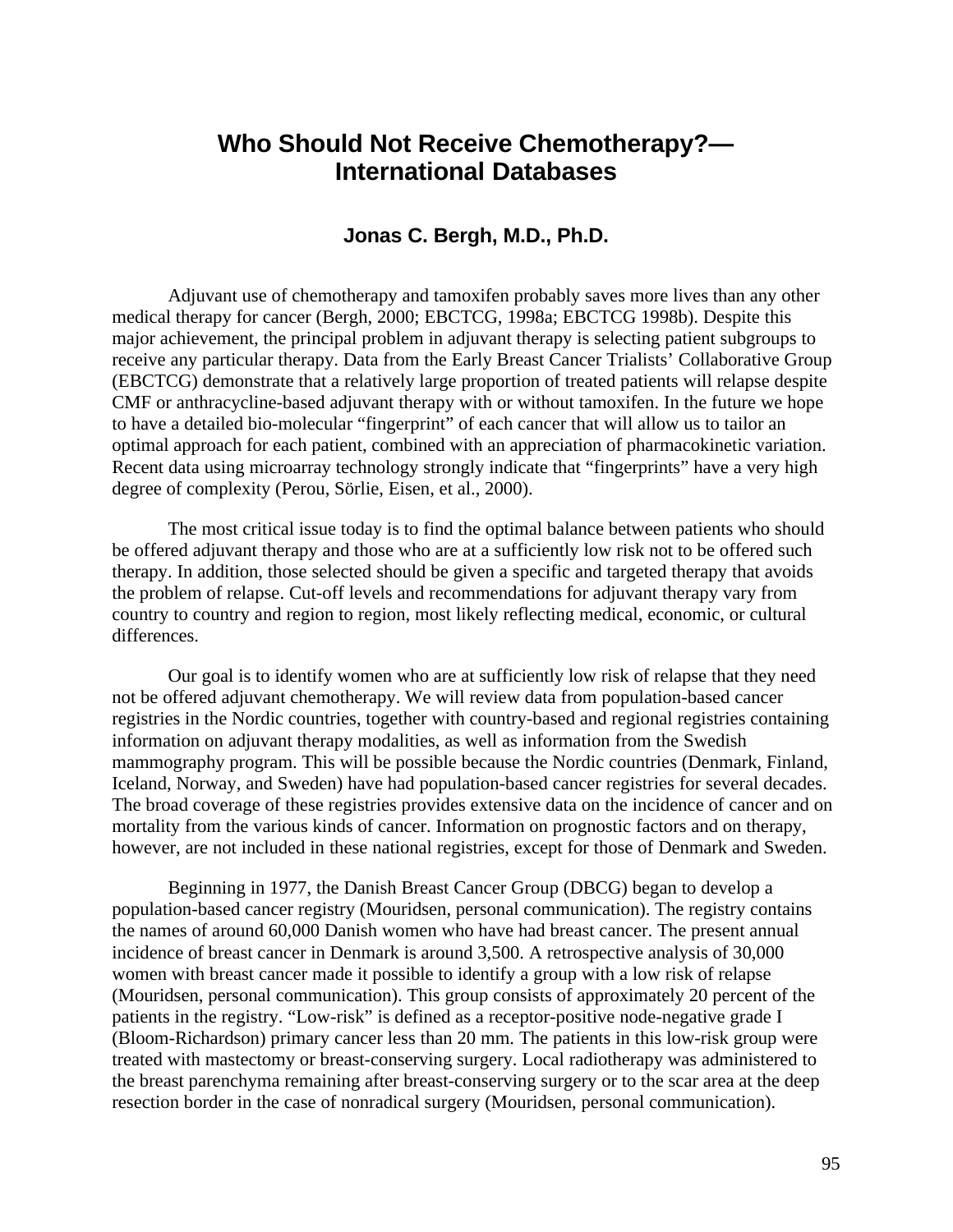Using age-matched controls, it was found that the 5-year survival rate for all premenopausal Danish women (the control group) was 98 percent; the premenopausal low-risk group with breast cancer had the same 5-year survival rate of 98 percent (Mouridsen, personal communication). The corresponding figure for the entire postmenopausal group was 92 percent, and for the breast cancer cohort 91 percent (Mouridsen, personal communication). The team at DBCG is presently analyzing the 10-year figures.

The Stockholm (Sweden) Breast Cancer Group was established in 1976 and has a database containing the names of around 20,000 breast cancer patients (Rutqvist, personal communication). The annual incidence of new breast cancers in the Stockholm-Gotland region is from 1,200 to 1,300, from a population base of between 1.7 to 1.8 million. The registry covers between 85 and 90 percent of the women with breast cancer within that geographic region.

There is also an Uppsala-Örebro breast cancer registry in Sweden that started operation on September 1, 1992. That registry listed 10,610 patients as of August 25, 2000 (Degerman, personal communication). The population base is around 1.9 million.

We will use these registries to identify low-risk groups with a sufficiently good prognosis that makes it unlikely that these women would benefit from adjuvant therapy, as suggested by DBCG data or using other criteria, with the assistance of Lars-Erik Rutqvist of Stockholm and Lars Holmberg of Uppsala, Sweden, and their collaborators. With the assistance of Lazlo Tabar of Falun, Sweden, we will also use mammography-based data to identify low-risk groups.

#### **References**

Bergh J. Where next with stem-cell-supported high-dose therapy for breast cancer? [comment]. Lancet 2000;355:944-5.

Danish Breast Cancer Group (DBCG). May 2000: Newsletter 32.

Early Breast Cancer Trialists' Collaborative Group (EBCTCG). Tamoxifen for early breast cancer: an overview of the randomised trials. Lancet 1998;351:1451-67.

Early Breast Cancer Trialists' Collaborative Group (EBCTCG). Polychemotherapy for early breast cancer: an overview of the randomised trials. Lancet 1998;352:930-42.

Perou C, Sörlie T, Eisen M, et al. Molecular portraits of human breast tumours. Nature 2000;406:747-52.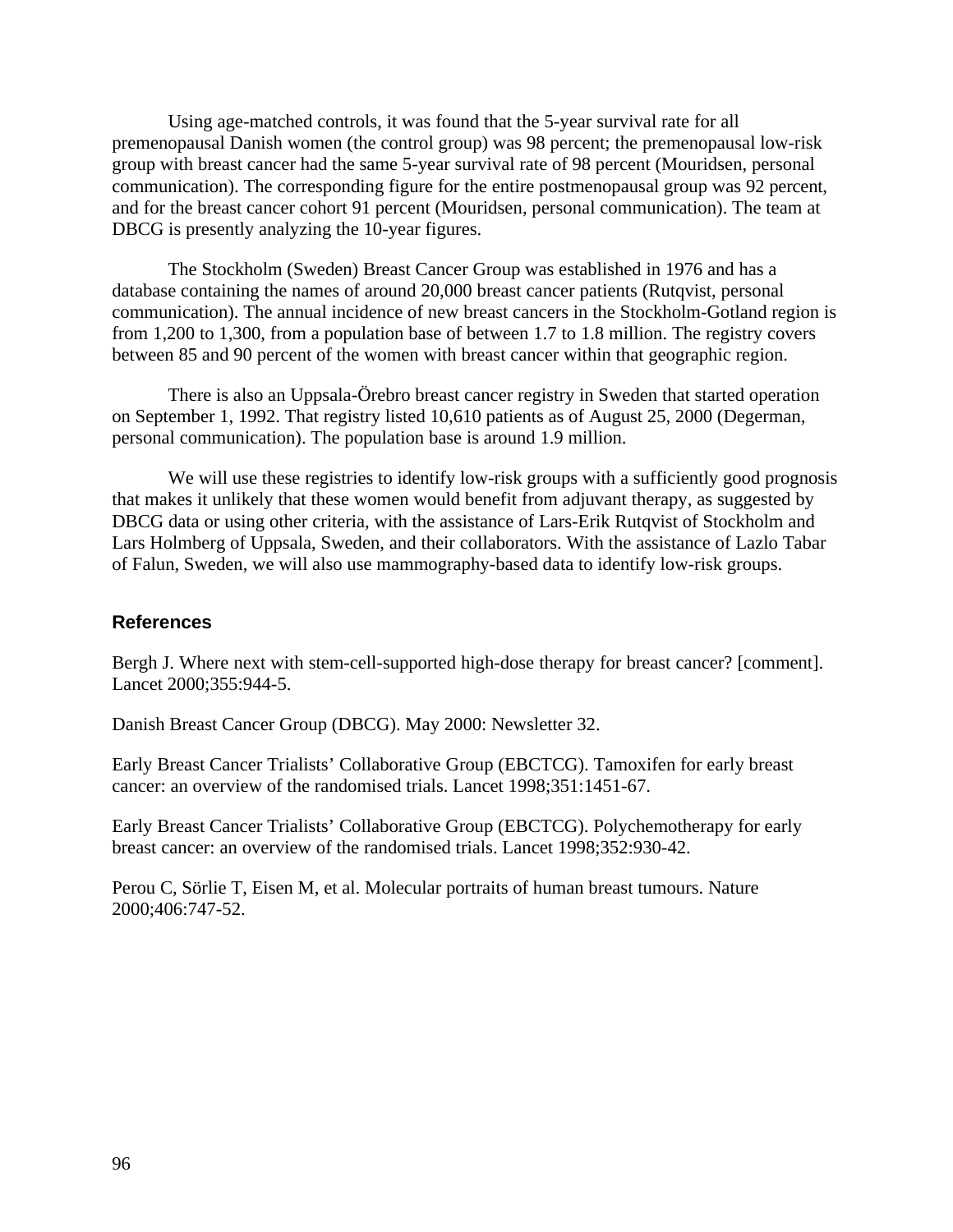# **Who Should Not Receive Chemotherapy?— U.S. Databases and Trials**

#### **Monica Morrow, M.D.**

Breast cancer patients in whom chemotherapy could be avoided include (1) those with an extremely favorable prognosis who are unlikely to experience any meaningful prolongation of survival from a treatment that is potentially both toxic and costly, (2) those in whom clear evidence of benefit from chemotherapy is lacking, and (3) patients in whom the toxicity of chemotherapy outweighs the benefits.

#### **Favorable Prognosis Groups**

Subsets of node-negative breast cancer patients with a favorable prognosis have usually been defined on the basis of tumor size or histologic subtype. Several large studies indicate that patients with tumors less than or equal to 1 cm in size have survival rates in excess of 90 percent. In the Breast Cancer Detection Demonstration Project (BCDDP), stage I cancers had an 8-year survival of 90 percent, and for those less than 1 cm in size, survival was 95 percent (Seidman, Gelb, Silverberg, et al., 1987). These figures are similar to data from the Surveillance, Epidemiology, and End Results (SEER) program of the National Cancer Institute from the same time period, where 8-year survival for stage I carcinoma (n=5,479) was 92 percent (Carter, Allen, Henson, 1989). In the BCDDP group of tumors less than 1 cm in size, survival was 96 percent for screen-detected tumors and 94 percent for interval cancers. In both BCDDP and SEER, survival rates greater than 90 percent were reported for women both under and over age 50. In a subsequent SEER report, 5-year survival was 99.2 percent for 269 tumors less than 0.5 cm and 98.3 percent for the 791 tumors between 0.5 and 0.9 cm in size (Henson, Ries, Freedman, et al., 1991). In NSABP B-21, a study of invasive carcinomas less than or equal to 1 cm with negative axillary nodes, 5-year survival was 97 percent for the 1,009 patients under study, regardless of treatment (radiotherapy, radiotherapy plus tamoxifen, tamoxifen). A subset of patients with node-negative tumors less than 1 cm with a poor prognosis has not been identified. The National Cancer Data Base (NCDB) reported a 5-year survival of 98.4 percent for 22,288 patients with tumors less than 1 cm diagnosed between 1985 and 1991. For the subset of patients with tumor grade, survival ranged from 98.6 percent for grade 1 tumors to 96.0 percent for grade 3 tumors.

The addition of histologic grade and histologic tumor type to size allows expansion of the pool of favorable patients who will receive minimal benefit from chemotherapy. A SEER report combining stage and grade found a 95 percent 5-year survival for grade 1, stage I patients versus 83 percent for grade 3, stage I patients. Rosen, Groshen, Kinne, et al. (1993) observed that 20 year disease-free survival for patients with breast cancer of special histologic types (tubular, mucinous, papillary, medullary, adenocystic) up to 3 cm in diameter was 87 percent. Although the favorable prognosis for medullary carcinoma is not confirmed in all reports, a literature review of 300 node-negative tubular cancers of all sizes (the majority with long-term followup)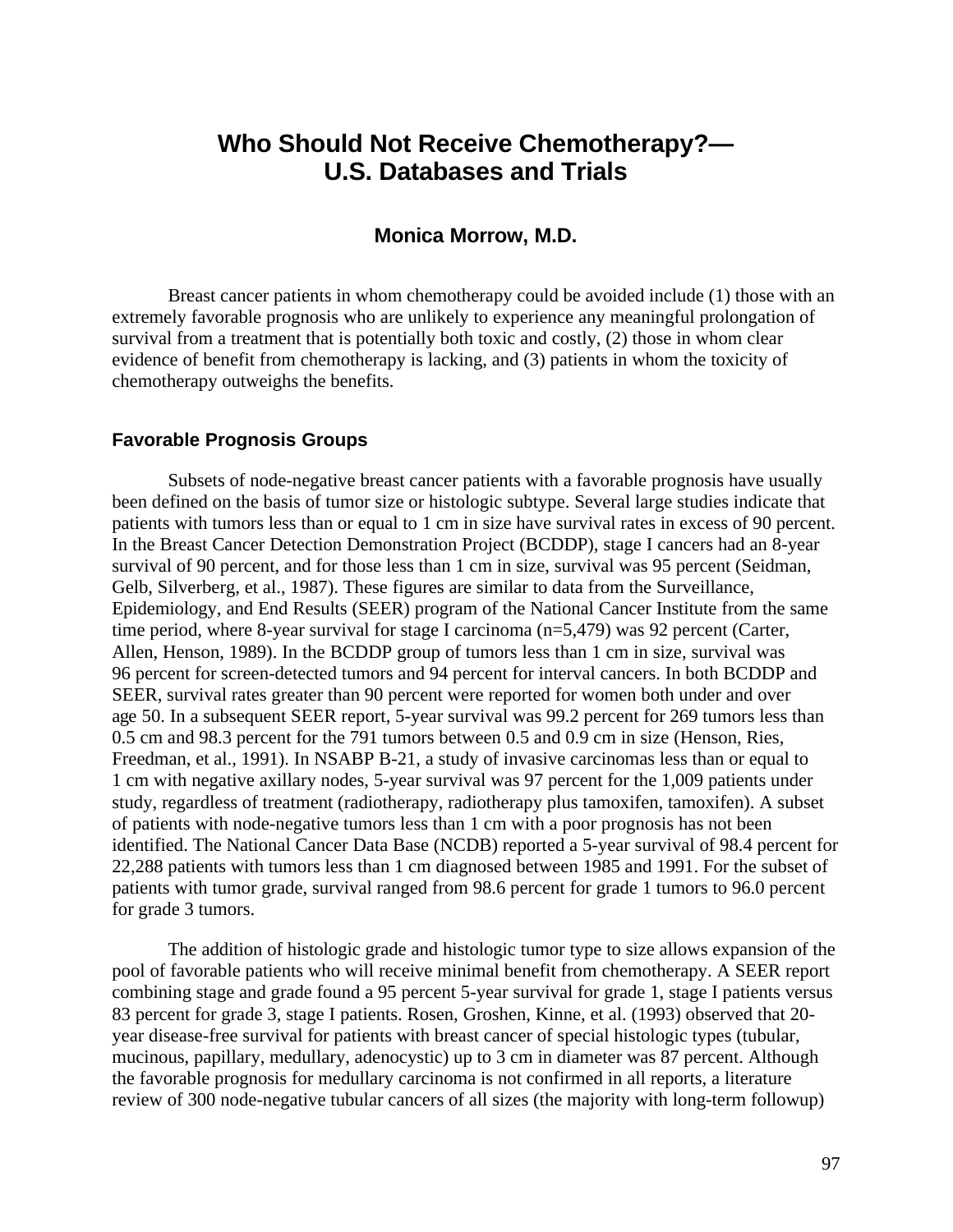identified only four relapses (1.3 percent). Failure to recognize the prognostic value of grade and histologic type assumes particular importance as the use of screening mammography continues to increase. There is a clear relationship between small tumor size and low histologic grade, and favorable subtypes such as tubular carcinoma are identified more frequently in screened populations, putting an increasing number of women with breast cancer at risk for overtreatment.

#### **Lack of Clear Evidence of Benefit/Toxicity**

The NSABP B-20 trial compared the use of tamoxifen alone to tamoxifen plus chemotherapy in estrogen receptor (ER)-positive breast cancer (Fisher, Dignam, Wolmark, et al., 1997). After 5 years, a 4 percent to 5 percent improvement in disease-free survival was seen with the addition of chemotherapy, and subset analysis failed to identify a subset of patients who did not benefit from the addition of chemotherapy. However, a detailed analysis of prognosis for the 4,000 node-negative, ER-positive patients who participated in NSABP B-14 found marked heterogeneity in the ER-positive patient population (Bryant, Fisher, Gunduz, et al., 1998). For the most favorable subset of patients (1 cm tumor, ER-positive, low S-phase), 10-year diseasefree survival was 85 percent. For this group of patients, the addition of chemotherapy with a 30 percent reduction in events would result in an absolute disease-free survival benefit of only 3 percent to 4 percent at 5 years. For patients age 60 to 70, an increased hazard of death was noted compared to those in their 50s. However, after correction for second primary cancers and deaths due to other causes, the rate of treatment failure was constant for women over age 50. In the age 60 to 70 group, the absolute benefit of chemotherapy should be assessed in the context of the patient's overall health status and risk of death from other causes.

For patients age 70 and older with ER-negative cancers, evidence of a survival benefit from adjuvant chemotherapy is less clear. The Oxford overview showed no improvement in relapse-free or overall survival after chemotherapy in this group, but only 600 women over age 70 were available for analysis. Diab, Elledge, Clark (1999) examined the outcome of 401 patients age 75 and older who received no adjuvant therapy. Five-year overall survival for the node-negative patients was 70 percent, compared to 69 percent for the general population matched for age and sex. Desch and colleagues used a Markov model to estimate the benefit of chemotherapy in ER-negative patients with stage I breast cancer (Desch, Hillner, Smith, et al., 1993). The gain in life expectancy for a 75-year-old was 2.9 months, which fell to 1.8 months after adjustment for quality of life. For the entire group of women age 60 to 80, the average survival benefit never exceeded the duration of chemotherapy.

Based on the preceding information, chemotherapy does not appear to be warranted in (1) any subset of women with node-negative breast cancers less than 1 cm in size; (2) women with node-negative, special histologic subtypes of cancer up to 3 cm in size; (3) grade 1, stage I breast cancers; (4) ER-positive, node-negative patients in favorable prognostic groups; and (5) nodenegative, ER-negative patients over age 70.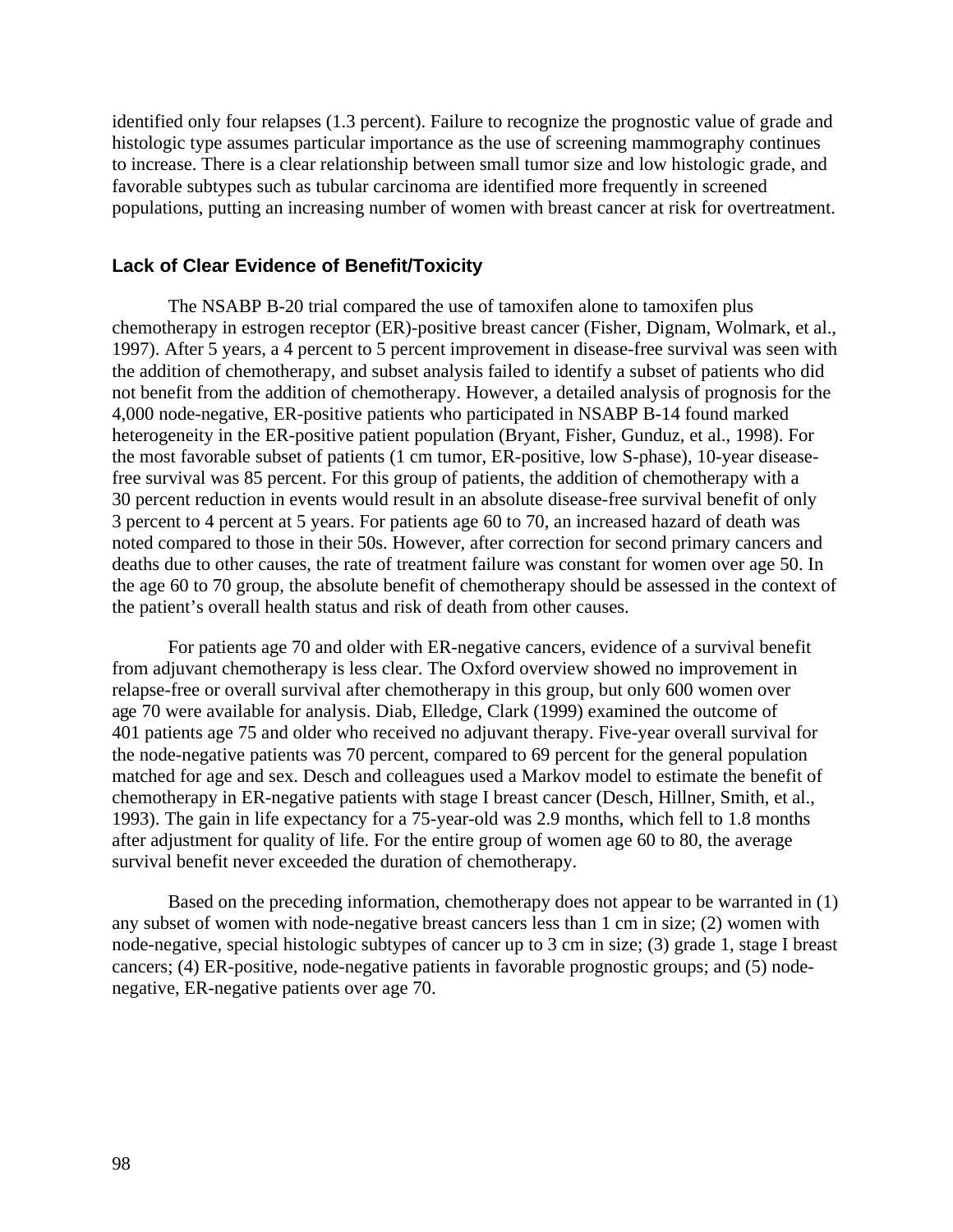## **References**

Bryant J, Fisher B, Gunduz N, Costantino JP, Emir B. S-phase fraction combined with other patient and tumor characteristics for the prognosis of node-negative, estrogen-receptor-positive breast cancer. Breast Cancer Res Treat 1998;51:239-53.

Carter CL, Allen C, Henson DE. Relation of tumor size, lymph node status and survival in 24,740 breast cancer cases. Cancer 1989;63:181-7.

Desch CE, Hillner BE, Smith TJ, Retchin SM. Should the elderly receive chemotherapy for node-negative breast cancer? A cost-effectiveness analysis examining total and active lifeexpectancy outcomes. J Clin Oncol 1993;11:777-82.

Diab SG, Elledge RM, Clark GM. Favorable biological characteristics and clinical outcome in elderly patients with invasive ductal carcinoma (IDC) of the breast. [abstract]. Proc Am Soc Clin Oncol 1999;18:70a.

Fisher B, Dignam J, Wolmark N, DeCillis A, Emir B, Wickerham DL, et al. Tamoxifen and chemotherapy for lymph node-negative, estrogen receptor-positive breast cancer. J Natl Cancer Inst 1997;89:1673-82.

Henson DE, Ries L, Freedman LS, Carriaga M. Relationship between outcome, stage of disease, and histologic grade for 22,616 cases of breast cancer. The basis for a prognostic index. Cancer 1991;68:2142-9.

Rosen PP, Groshen S, Kinne DW, Norton L. Factors influencing prognosis in node-negative breast carcinoma: analysis of 767 T1N0M0/T2N0M0 patients with long-term follow-up. J Clin Oncol 1993;11:2090-100.

Seidman H, Gelb SK, Silverberg E, La Verda N, Lubera JA. Survival experience in the Breast Cancer Detection Demonstration Project. CA Cancer J Clin 1987;37:258-90.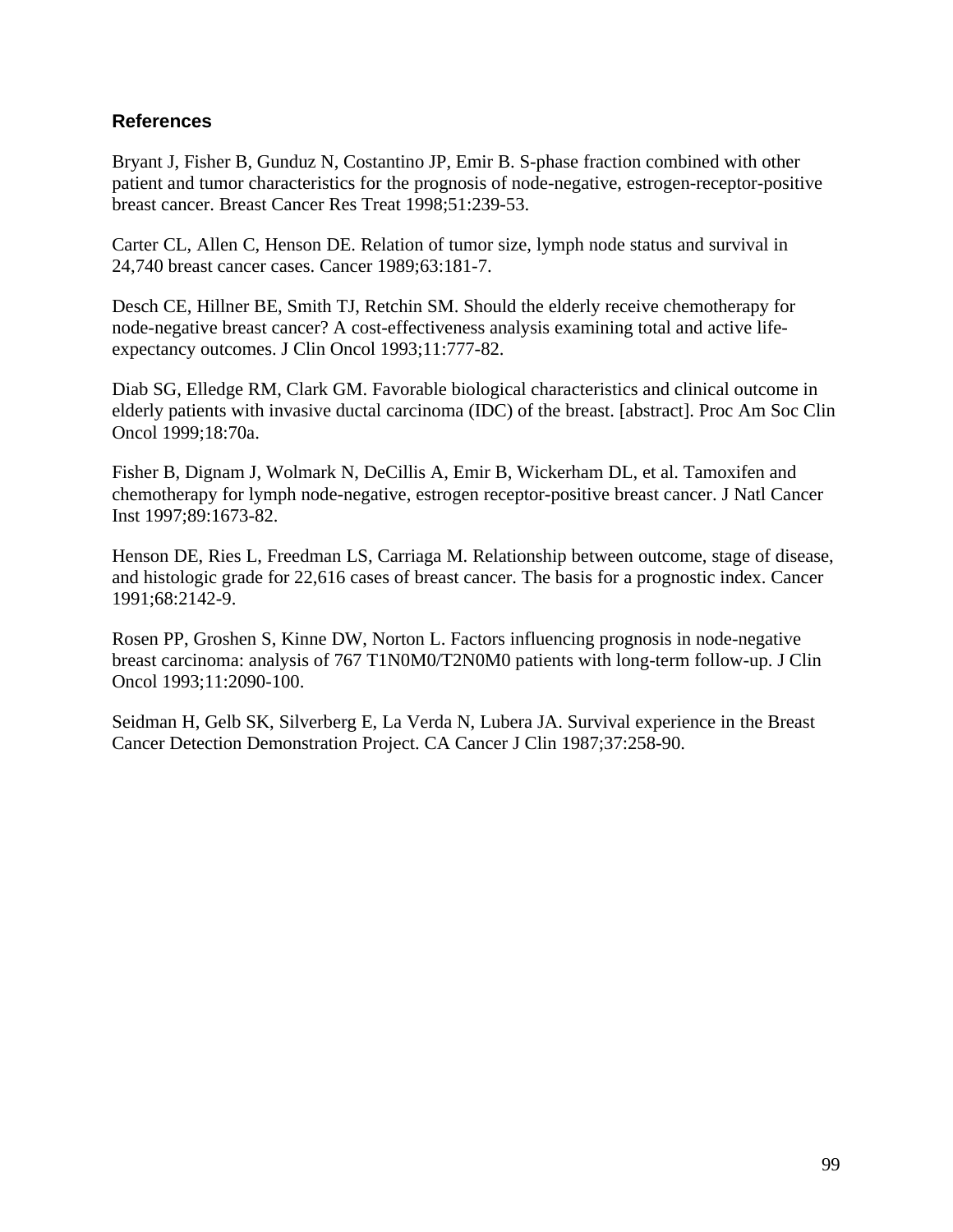# **A Prospective, Randomized Comparison of Two Doses of Combination Alkyating Agents (AA) as Consolidation After CAF in High-Risk Primary Breast Cancer Involving Ten or More Axillary Lymph Nodes (LN): Preliminary Results of CALGB 9082/SWOG 9114/NCIC MA-13.**

## **William P. Peters, M.D., Ph.D., G.L. Rosner, D. Hurd, L. Norton, R. Schilsky**

Despite conventional dose chemotherapy, the prognosis remains poor for primary breast cancer patients with multiple involved axillary lymph nodes. Between January 1991 and May 1998, we treated 874 women with Stage II or IIIA breast cancer involving ten or more axillary lymph nodes in a prospective, randomized study evaluating intensive alkyating agents (AA) consolidation after CAF. The median age of the patients was 45 (range 22 to 66), the median tumor size was 3.05 cm, and the median number of involved lymph nodes was 14 (range 10 to 52). Nineteen percent of the patients had more than 20 involved lymph nodes, and 69 percent were hormone receptor (HR)-positive.

Eligible patients were treated with four cycles of CAF  $(600/60/1200 \text{ mg/M}^2 \text{ q } 28 \text{ days})$ . Ninety-nine of the patients who were entered were not randomized, including 24 for recurrent breast cancer, 2 who died of CAF toxicity, 26 denied insurance coverage, 17 who withdrew, 13 who were ineligible, and 7 others. Of those remaining, 394 were randomized to high-dose CPB (HDCPB: cyclophosphamide [5625 mg/M<sup>2</sup>], cisplatin [165 mg/M<sup>2</sup>], and BCNU [600 mg/M<sup>2</sup>], with BM and PBPC support), and 391 to intermediate dose CPB (IDCPB: C: 900  $mg/M^2$ , P: 90 mg/M<sup>2</sup>, and B: 90 mg/M<sup>2</sup>), with G/CSF support. Patients relapsing on intermediate dose CPB were eligible for subsequent ABMT. All patients were planned for local-regional radiotherapy, and HR-positive patients received tamoxifen for 5 years.

An early outcome analysis was performed in 1998 with only 60 percent of the expected number of events, which appeared at the median followup of 37 months. The intent-to-treat EFS and OS comparisons between high dose and intermediate dose CPB were inconclusive (68 percent versus 64 percent, *p*=0.7; 78 percent versus 80 percent, *p*=0.1, log rank test).

Therapy-related events were concentrated in the first year, and there was a reduction in relapses and a trend in age-related toxicity. We will provide updated followup on this study. Although additional studies are required to resolve the role of high-dose consolidation therapy in this setting, the information reported here may be of value to women evaluating treatment options.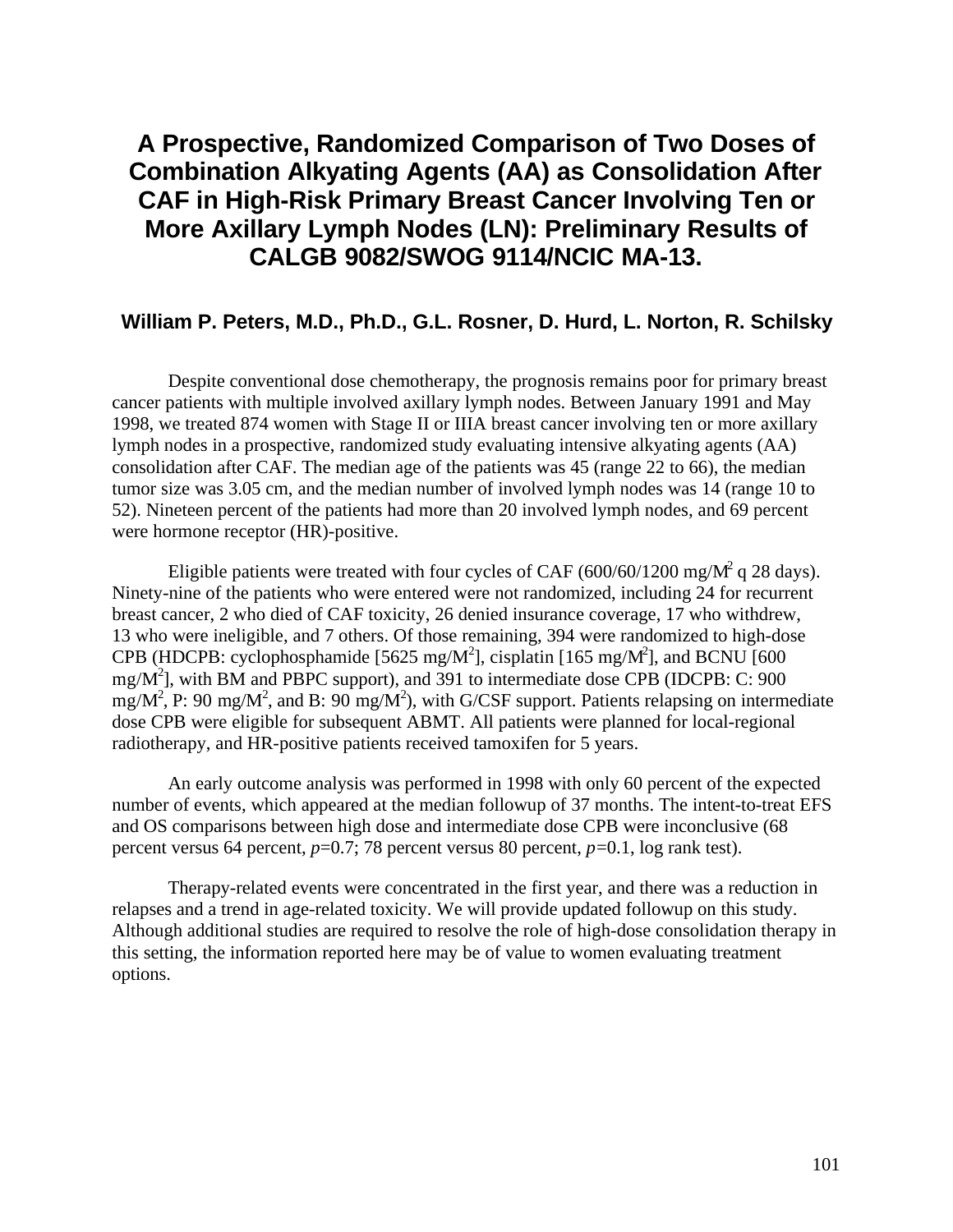# **Overview of the Six Randomized Adjuvant Trials of High-Dose Chemotherapy in Breast Cancer**

### **Karen H. Antman, M.D.**

There are six reports of randomized trials of high-dose chemotherapy in high-risk primary and metastatic breast cancer (see table 1). However, the South African study has been discredited, and two of the remaining studies randomized fewer than 100 patients and thus could not exclude a survival difference of 30 percent. The Scandinavian study did not compare highdose versus conventional dose therapy. Thus, there have been two reasonably large trials, but both with only about 3 years of median followup at the time of the last analysis.

|                                       | Number<br>Randomized | <b>HDC</b>   | % Toxic Deaths<br>Control | Med<br><b>Yrs FU</b> | <b>HDC</b> | % 3 year EFS<br>Control | $\boldsymbol{p}$<br>value | <b>HDC</b> | % 3 year S<br>Control | $\boldsymbol{p}$<br>value | Reference                      |
|---------------------------------------|----------------------|--------------|---------------------------|----------------------|------------|-------------------------|---------------------------|------------|-----------------------|---------------------------|--------------------------------|
| Dutch phase 3                         | 885                  | 0.9          | 0.2                       | 3.5                  | 72         | 65                      | .057                      | <b>NA</b>  | <b>NA</b>             | .31                       | Rodenhuis,<br>2000;<br>McNamee |
| First 284<br>patient subset           | 284                  | NA           | NA                        | 7.0                  | 77         | 62                      | .009                      | 89         | 79                    | .039                      | Rodenhuis,<br>2000;<br>McNamee |
| CALGB/<br>Intergroup                  | 783                  | 7.4          | $\mathbf{0}$              | 3.6                  | 71         | 64                      | <b>NS</b>                 | 79         | 79                    | .29                       | Peters                         |
| Scandinavian                          | 525                  | 0.7          | $\mathbf{0}$              | 2.0                  | 68         | 62                      | <b>NS</b>                 | 79         | 76                    | <b>NS</b>                 | Bergh                          |
| S African                             | Study discredited    |              |                           |                      |            |                         | Bezwoda,<br>Weiss         |            |                       |                           |                                |
| Dutch phase<br>3 pilot                | 81                   | $\mathbf{0}$ | $\mathbf{0}$              | 4.1                  | 70         | 65                      | .97                       | 82         | 75                    | .84                       | Rodenhuis<br>1998              |
| M.D. Anderson<br><b>Cancer Center</b> | 78                   | 2.5          | $\mathbf{0}$              | 6.5                  | 48         | 62                      | <b>NS</b>                 | 58         | 77                    | <b>NS</b>                 | Hortobagyi                     |

## **Table 1.** Reports of randomized trials of high-dose therapy in high-risk primary and metastatic breast cancer.

Code: HDC = high-dose chemotherapy; Med Yrs FU = median years followup; EFS = event-free survival; S = survival; NA = not available; NS = not significant.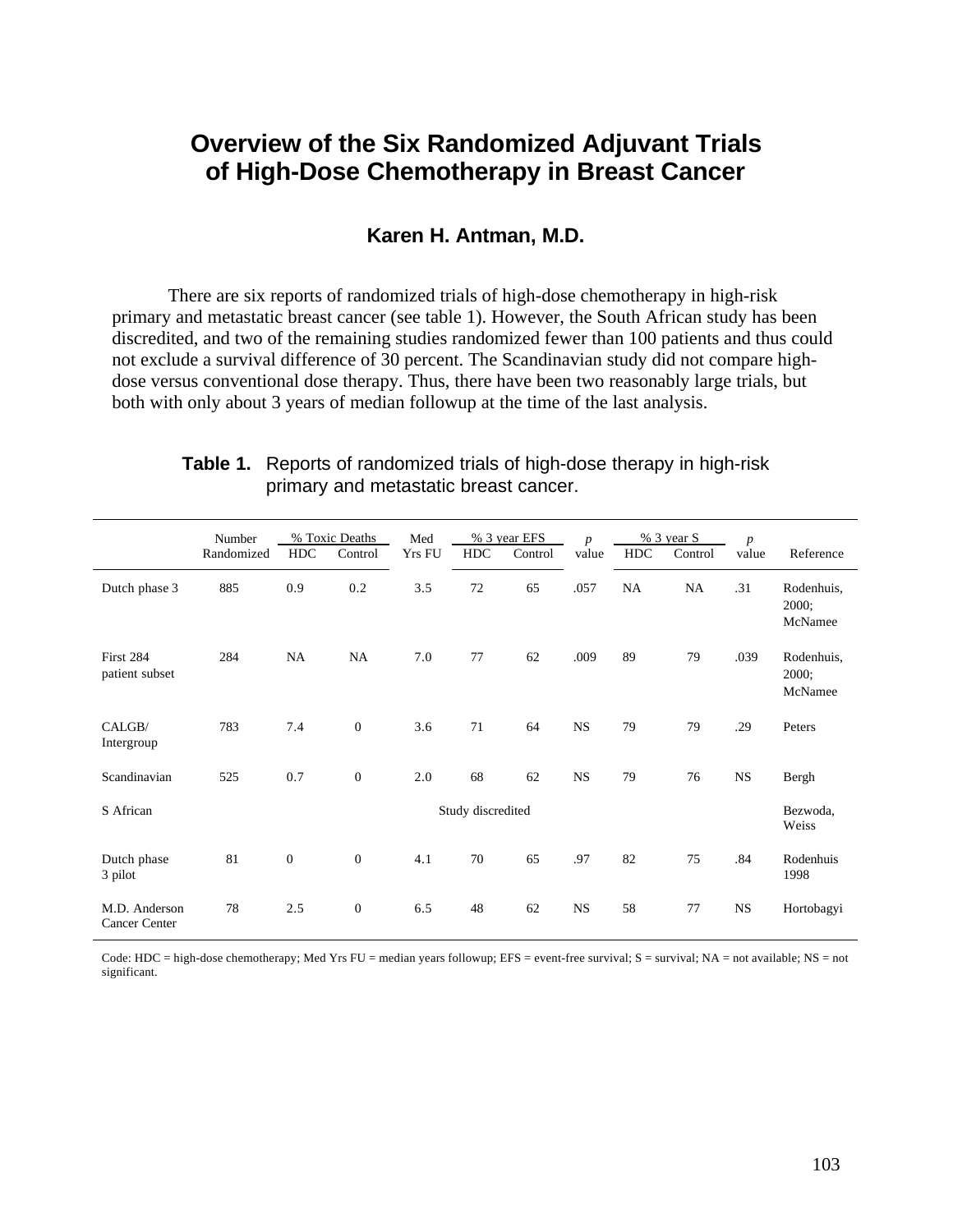Mortality was consistently low, in the 0 to 2.5 percent range, for the high-dose regimens except for the CALGB/Intergroup study, which had a 7.4 percent toxic mortality rate. Mortality for the more conventional dose arms was in the range of zero to 1 percent.

The Dutch trial was the largest of the six studies (885 patients randomized) and therefore had the greatest statistical power to detect modest differences (Rodenhuis, Bontenbal, Beex, et al., 2000; McNamee, 2000). It compared four courses of FEC (5-fluorouracil, epirubicin, cyclophosphamide) to either an additional cycle of FEC or to CTCb (cyclophosphamide, thiotepa, carboplatin) with stem cell support followed by surgery, radiation, and tamoxifen for 2 years. In a planned analysis of the first 284 patients, at a median followup of 6 years, diseasefree and overall survival were significantly better for the group receiving high-dose therapy. In the study as a whole, the mortality was 1 of 443 patients on standard dose FEC and 4 of 442 on high dose CTCb. At a median of 3 years followup, a trend ( $p=0.057$ ) emerged favoring high-dose therapy.

The CALGB/Intergroup study compared high versus intermediate dose cyclophosphamide, BCNU, and cisplatin (CBP) after a CAF (cyclophosphamide, Adriamycin, 5 fluorouracil) induction (Peters, Rosner, Vredenburgh, et al., 1999). Although the study can be criticized on grounds that intermediate dose CBP is not a standard regimen, this design in scientific terms is a pure comparison between high and intermediate dose CBP.

This first generation BCNU-containing regimen (as noted earlier) had a 7.4 percent mortality rate, which varied with the experience of the transplant center and increased with patient age. Substantial pulmonary and hepatic toxicity also occurred. With a median of 3.6 years of followup at the time of presentation, the differences in the PFS and OS rates in the two groups were not significant. Fewer events occurred than would have been predicted from historical series, suggesting either patient selection or an effect of the intermediate dose CBP. Significantly, fewer relapses occurred in the high-dose arm, but the survival rate of the two arms was similar at 70 percent because of the early toxic mortality of 7.4 percent. Increased mortality neutralized this early benefit. The study group was selected to have a tumor mortality of ~80 percent. Survival in both arms will fall with time, and significant differences may or may not emerge.

The Scandinavian trial compared induction FEC followed by one high-dose cycle of CTCb versus six additional cycles of moderately high dose FEC. The doses (in mg/ $M^2$ ) of FEC were tailored to individual tolerance up to 600 of 5-FU, 120 of epirubicin, and 1,800 of cyclophosphamide per cycle. The planned cumulative doses for tailored therapy actually exceeded that for the BMT arm. Therefore, this study assessed the role of high-dose therapy as compared to intermediate-dose chemotherapy with a higher cumulative dose (Bergh, 1999). Three percent of the patients on the tailored dose arm developed leukemia or myelodysplasia, compared with none on the marrow transplant arm.

Ongoing or unpublished randomized studies of high-dose therapy for breast cancer are shown in table 2.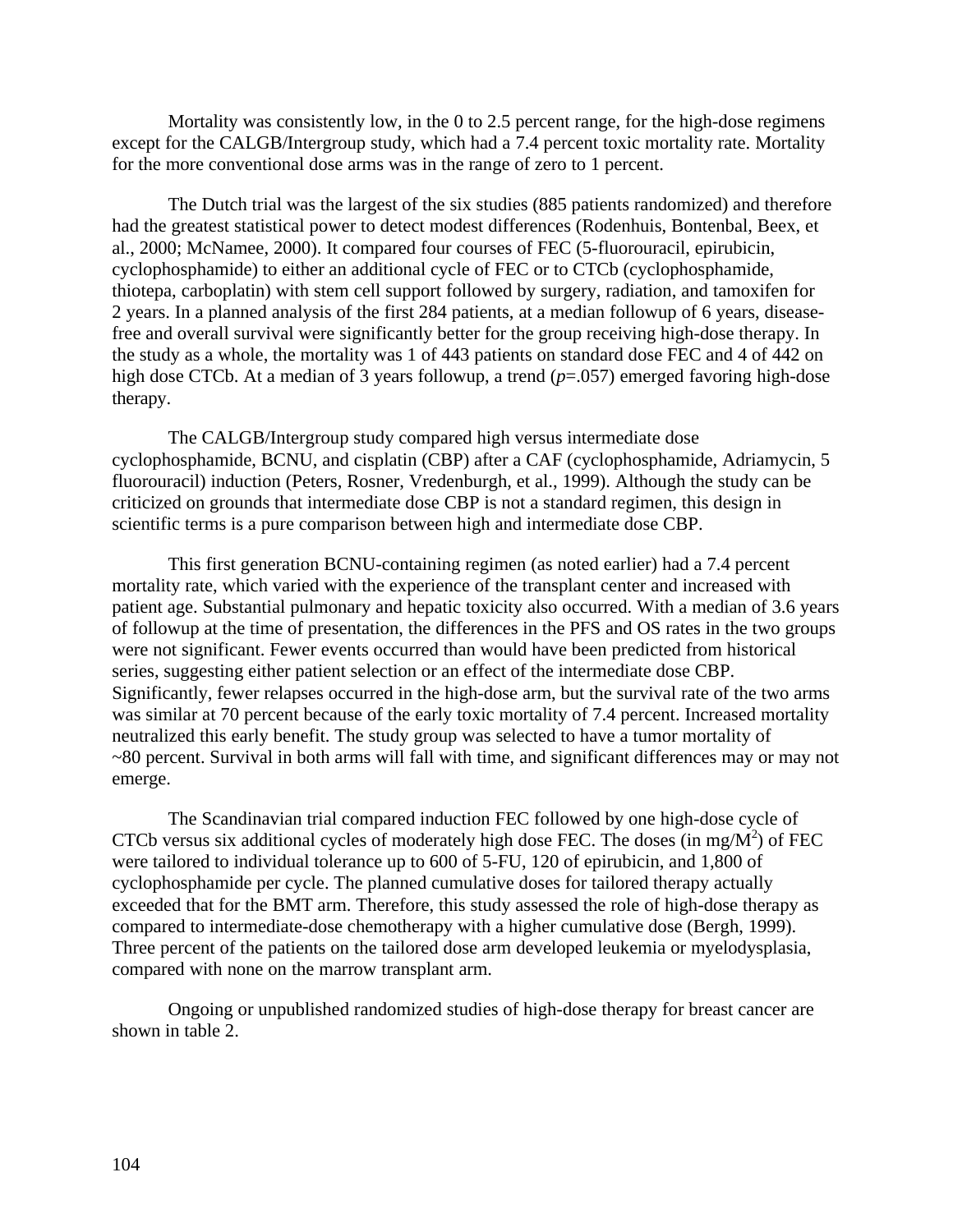| Eligible<br>$#LNs+$ | Chair           | Group                  | Accrual<br>Target | Accrual      |
|---------------------|-----------------|------------------------|-------------------|--------------|
| >3                  | Leanard         | UK, Anglo-Celtic       | 604               | closed       |
| >3                  | Gianni          | Milan Cancer Institute | 350               | closed       |
| >4                  | Russel/Nabholtz | Intl BCIRG             | 460               | @ $\sim$ 290 |
| >4                  | <b>Bearman</b>  | Intergroup             | 1,000             | $@ -437$     |
| >7                  | Roche           | Pegase 01              | 314               | closed       |
| >9                  | Zander/Seeber   | 2 German studies       |                   |              |
| >9                  | <b>Basser</b>   | Australia, IBCSG       | 340               | closed       |
| >9                  | Tallman         | <b>ECOG</b>            | 550               | closed       |

# **Table 2.** Adjuvant trials by number of involved axillary lymph nodes (LN+)

Additional followup of the two large randomized trials and the completion of ongoing randomized trials will provide more reliable data to determine the role of high-dose chemotherapy regimens in the management of high-risk primary breast cancer.

## **References**

Bergh J. Results from a randomized adjuvant breast cancer study with high dose chemotherapy with CTCb supported by autologous bone marrow stem cells versus dose escalated and tailored FEC therapy. Proc Am Soc Clin Oncol 1999;18:2a.

Bezwoda WR. Randomised, controlled trial of high dose chemotherapy versus standard dose chemotherapy for high risk, surgically treated, primary breast cancer. Proc Am Soc Clin Oncol 1999;18:2a.

Hortobagyi GN, Buzdar AU, Theriault RL, Valero V, Frye D, Booser DJ, et al. Randomized trial of high-dose chemotherapy and blood cell autografts for high-risk primary breast carcinoma. J Natl Cancer Inst 2000;92:225-33.

McNamee D. High dose chemotherapy positive in breast cancer trial. Lancet 2000;355:1973.

Peters WP, Rosner G, Vredenburgh J, et al. A prospective, randomized comparison of two doses of combination alkyating agents as consolidation after CAF in high-risk primary breast cancer involving ten or more axillary lymph nodes: preliminary results of CALGB 9082/SWOG 9114/NCIC MA-13. Proc Am Soc Clin Oncol 1999;18:1a.

Rodenhuis S, Bontenbal M, Beex L, et al. Randomized phase III study of high-dose chemotherapy with cyclophosphamide, thiotepa and carboplatin in operable breast cancer with 4 or more axillary lymph nodes. [abstract]. Proc Am Soc Clin Oncol 2000;19:74.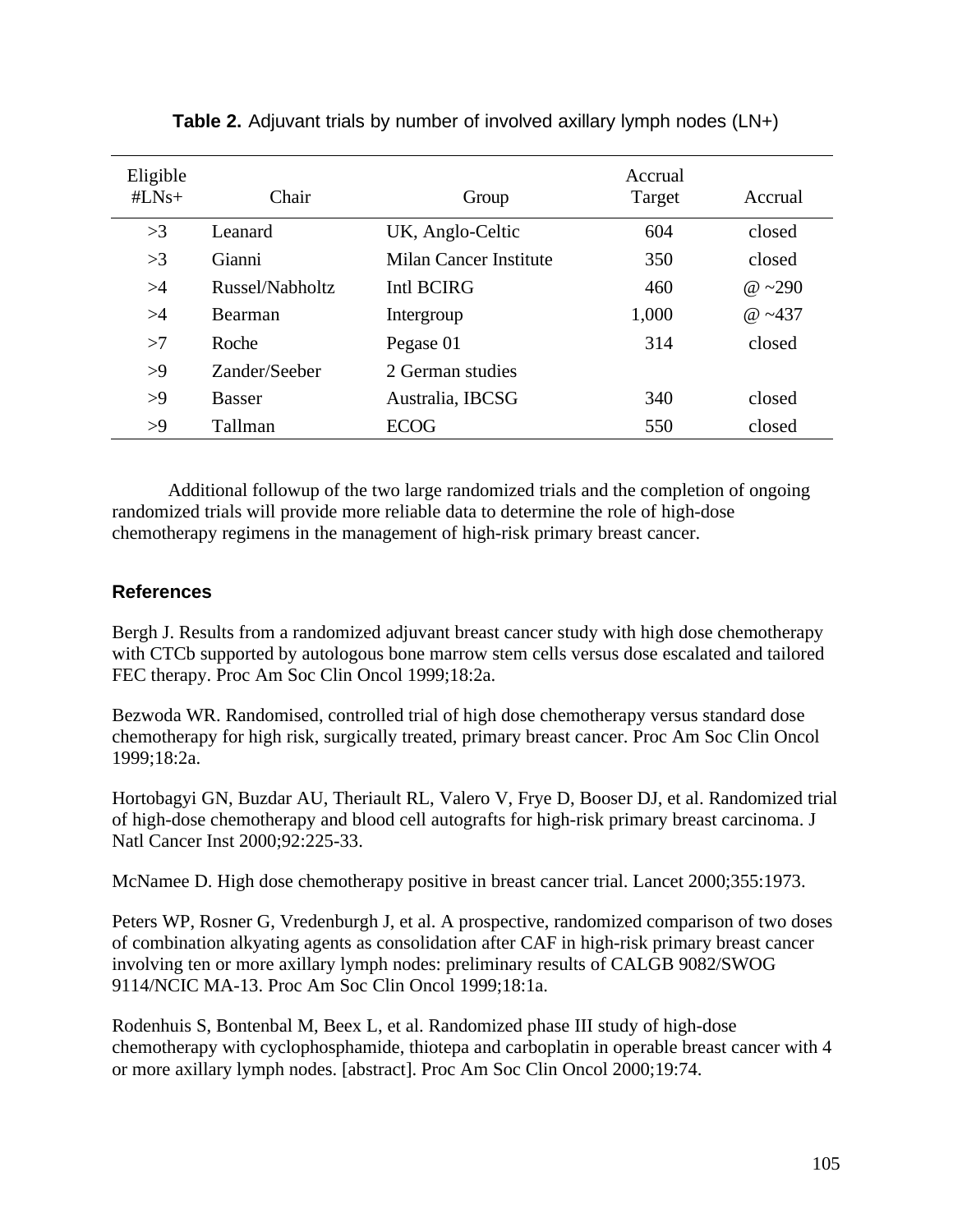Rodenhuis S, Richel DJ, van der Wall E, Schornagel JH, Baars JW, Konniq CC, et al. Randomised trial of high-dose chemotherapy and haematopoietic progenitor-cell support in operable breast cancer with extensive axillary lymph node involvement. Lancet 1998;352:515-21.

Weiss RB, Rifkin RM, Stewart FM, Theriault RL, Williams LA, Herman AA, et al. High-dose chemotherapy for high-risk primary breast cancer: an on-site review of the Bezwoda study. Lancet 2000;355:999-1003.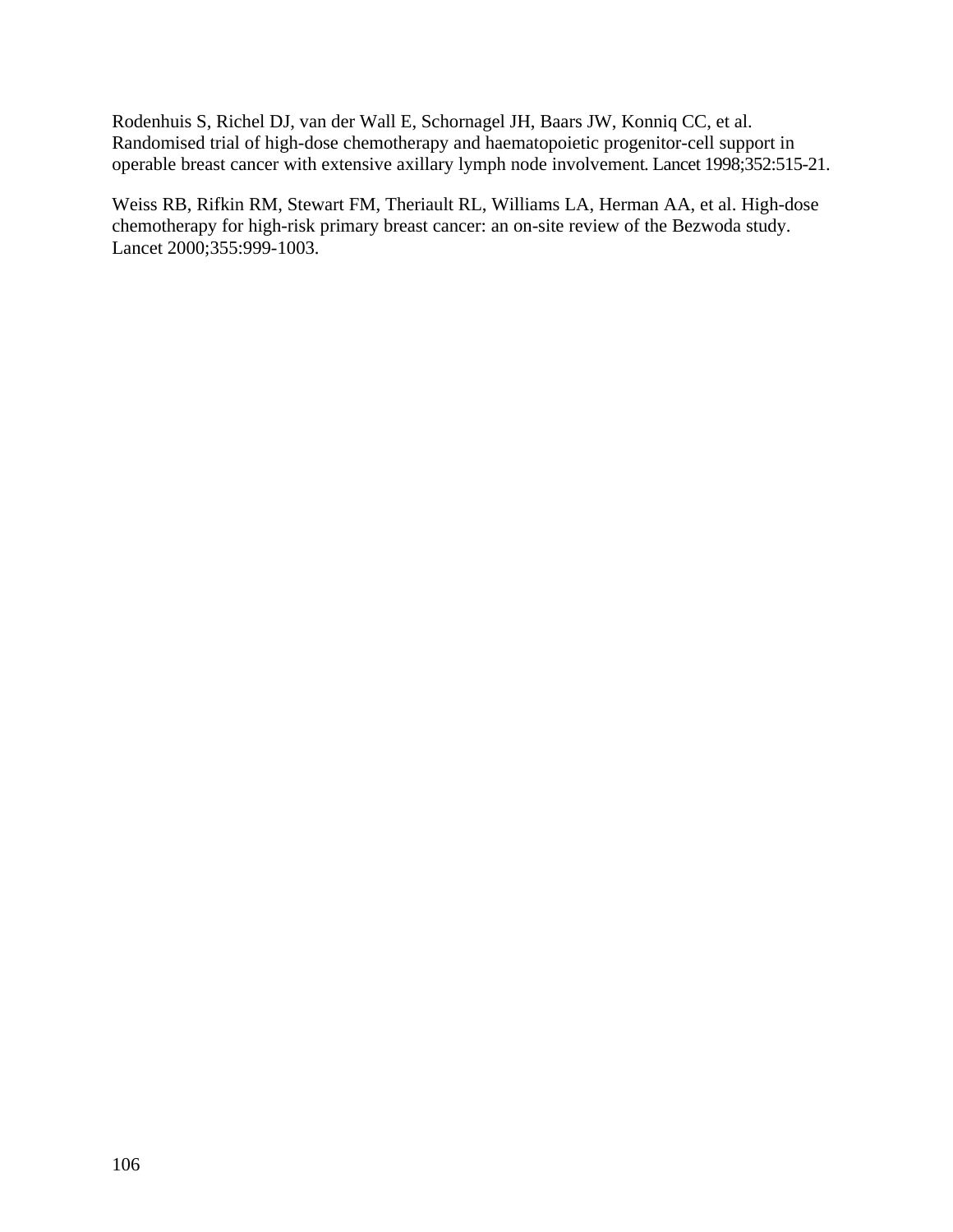# **Overview: Postmastectomy Radiotherapy**

## **Jack Cuzick, Ph.D.**

The first issue in cancer treatment to be addressed by a randomized trial was the role of radiotherapy in breast cancer. Although that trial took place in 1948, the question of whether radiotherapy is an appropriate treatment for breast cancer remains controversial. There is little doubt that radiotherapy is effective in improving local control of the disease. The rate of local recurrence with radiotherapy is reduced to about one-third of the rate when surgery alone is used, although this absolute reduction is very much dependent on the extent of the surgery and the nodal status of the patient (see table 1). The relative reduction in local recurrence is substantial in all trials and appears to be unaffected by patient age, nodal status, dose, axillary or internal mammary chain irradiation, adjuvant chemotherapy or tamoxifen, or time of trial commencement. Slightly better results are seen in larger trials and also in trials employing smaller doses of radiotherapy per fraction.

What is less clear is the effect of radiotherapy on patient survival. This question has been examined in five large studies since 1987. In the first, Cuzick and colleagues observed an increase in late mortality (Cuzick, Stewart, Peto, et al., 1987). A subsequent study (Cuzick, Stewart, Rutqvist, et al., 1994) found that this increase was due to cardiovascular mortality, but it also suggested that there might be a late reduction in breast cancer deaths. Two subsequent and much larger overviews have confirmed and extended these observations (EBCTCG, 1995; EBCTCG, 2000). The most recent study of radiotherapy involved the examination of the deaths of more than 10,000 women out of a total of about 20,000 women in 40 randomized trials worldwide. No clear effect of radiotherapy on total mortality was found, but the study found highly significant differences in breast cancer deaths and non-breast-cancer deaths (see figures 1 and 2). After 20 years of followup, breast cancer deaths were reduced by 4.8 percent, but nonbreast-cancer deaths were elevated by 4.3 percent. Both of these changes were highly significant (*p*< 0.001). The change in non-breast-cancer deaths emerged later than the change in breast cancer deaths, the differences being 1.0 percent for breast cancer mortality and 3.0 percent for non-breast-cancer mortality at 10 years. Most of the excess non-breast-cancer deaths were due to vascular disease, which increased by 30 percent. There were no significant subgroup effects on the relative death rates from breast cancer and from non-breast-cancer causes. However, an increased absolute death rate was seen in the radiotherapy arm for older and for node-negative women, due to the lower ratio of breast cancer deaths to other kinds of death in those two groups. More recent trials have reported larger overall mortality benefits from radiotherapy, but the followup from these trials is shorter, so uncertainty remains about the long-term mortality effects, especially for non-breast-cancer deaths.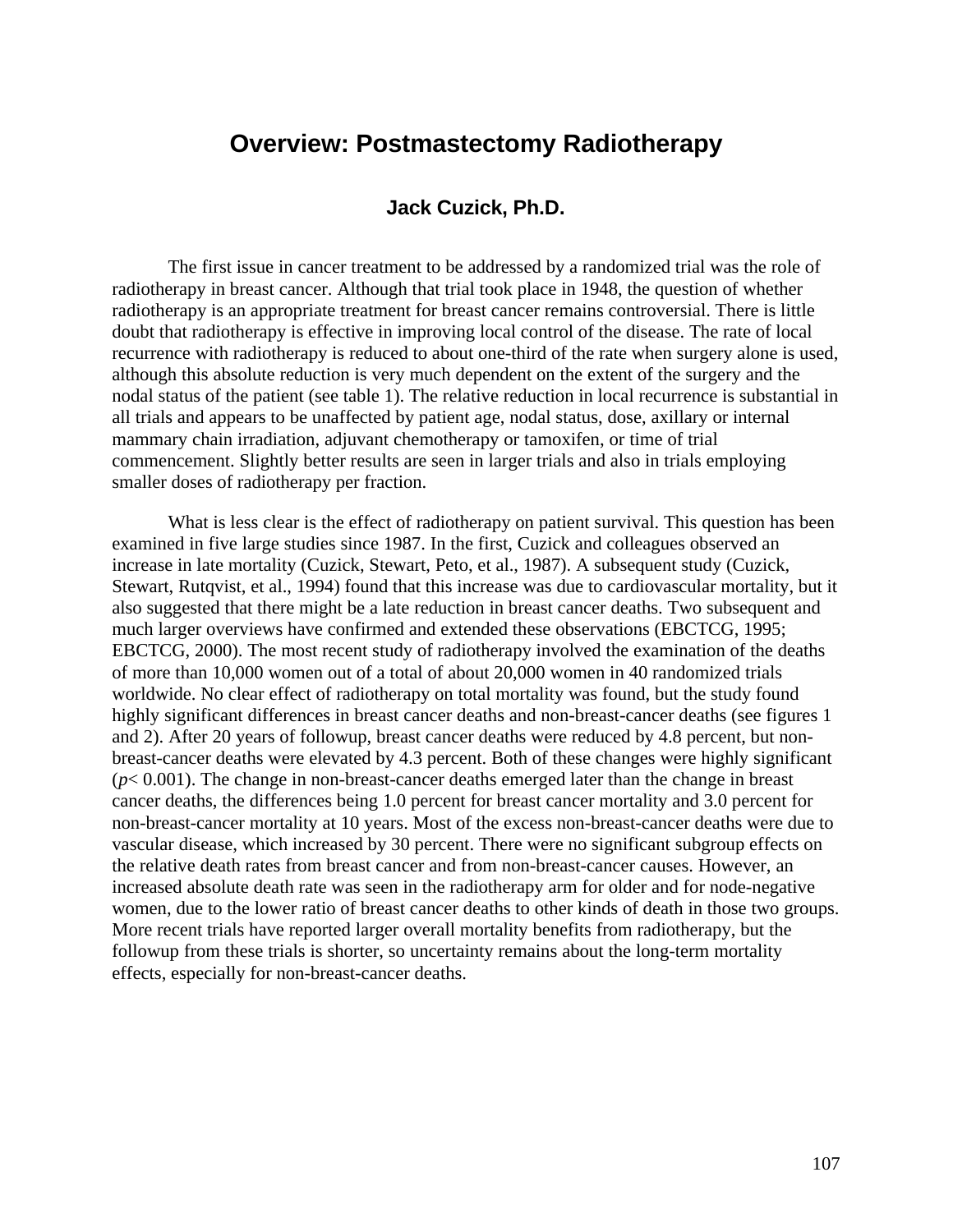|                                             | Isolated local recurrence (%) |         |                             |  |
|---------------------------------------------|-------------------------------|---------|-----------------------------|--|
|                                             | Radiotherapy                  | Control | Absolute<br>difference (SE) |  |
| Mastectomy alone                            |                               |         |                             |  |
| Node-negative                               | 11.3                          | 28.6    | 17.3(1.5)                   |  |
| Node-positive                               | 15.5                          | 44.9    | 29.4(4.0)                   |  |
| Mastectomy with axillary sampling           |                               |         |                             |  |
| Node-negative                               | 7.2                           | 23.1    | 15.9(2.8)                   |  |
| Node-positive                               | 6.3                           | 37.7    | 31.4(1.9)                   |  |
| Mastectomy with axillary clearance          |                               |         |                             |  |
| Node-negative                               | 2.7                           | 9.2     | 6.5(1.3)                    |  |
| Node-positive                               | 9.0                           | 24.4    | 15.4(1.4)                   |  |
| Breast conservation with axillary clearance |                               |         |                             |  |
| Node-negative                               | 7.8                           | 25.0    | 17.3(1.7)                   |  |
| Node-positive                               | 16.1                          | 35.4    | 19.4(3.4)                   |  |
| Subtotals                                   |                               |         |                             |  |
| All node-negative                           | 7.9                           | 23.2    | 15.3(0.9)                   |  |
| All node-positive                           | 9.3                           | 32.0    | 22.7(1.0)                   |  |
| Total                                       | 8.8                           | 27.2    | 18.5(0.7)                   |  |

# **Table 1.** Effects of radiotherapy allocation on 10-year probability of local recurrence, by type of surgery and nodal status\*

\* 37 trials with data on local recurrence. All logrank tests for local recurrence yield 2*p*<0.00001. From EBCTCG (2000)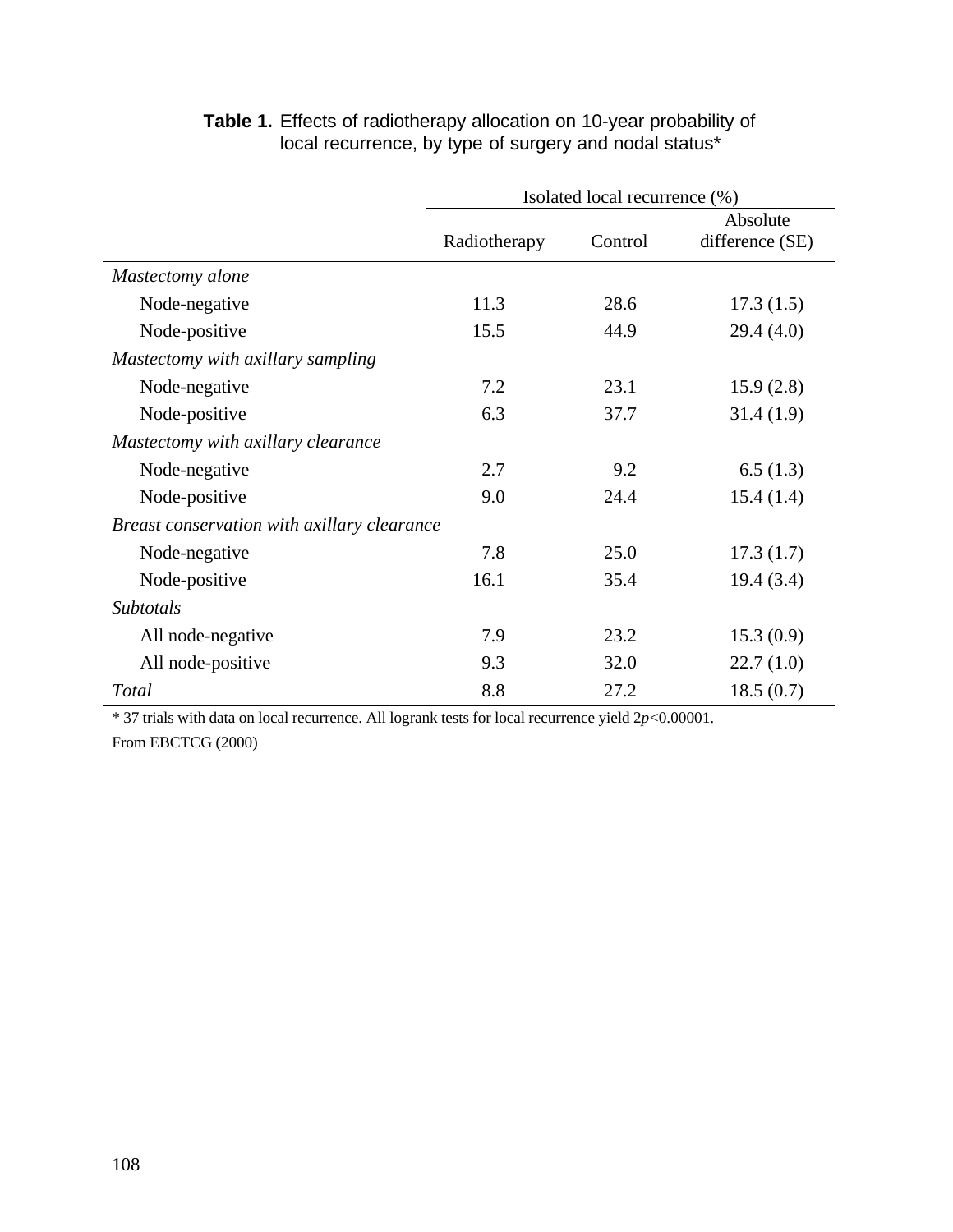

Figure 1. Radiotherapy and breast cancer deaths.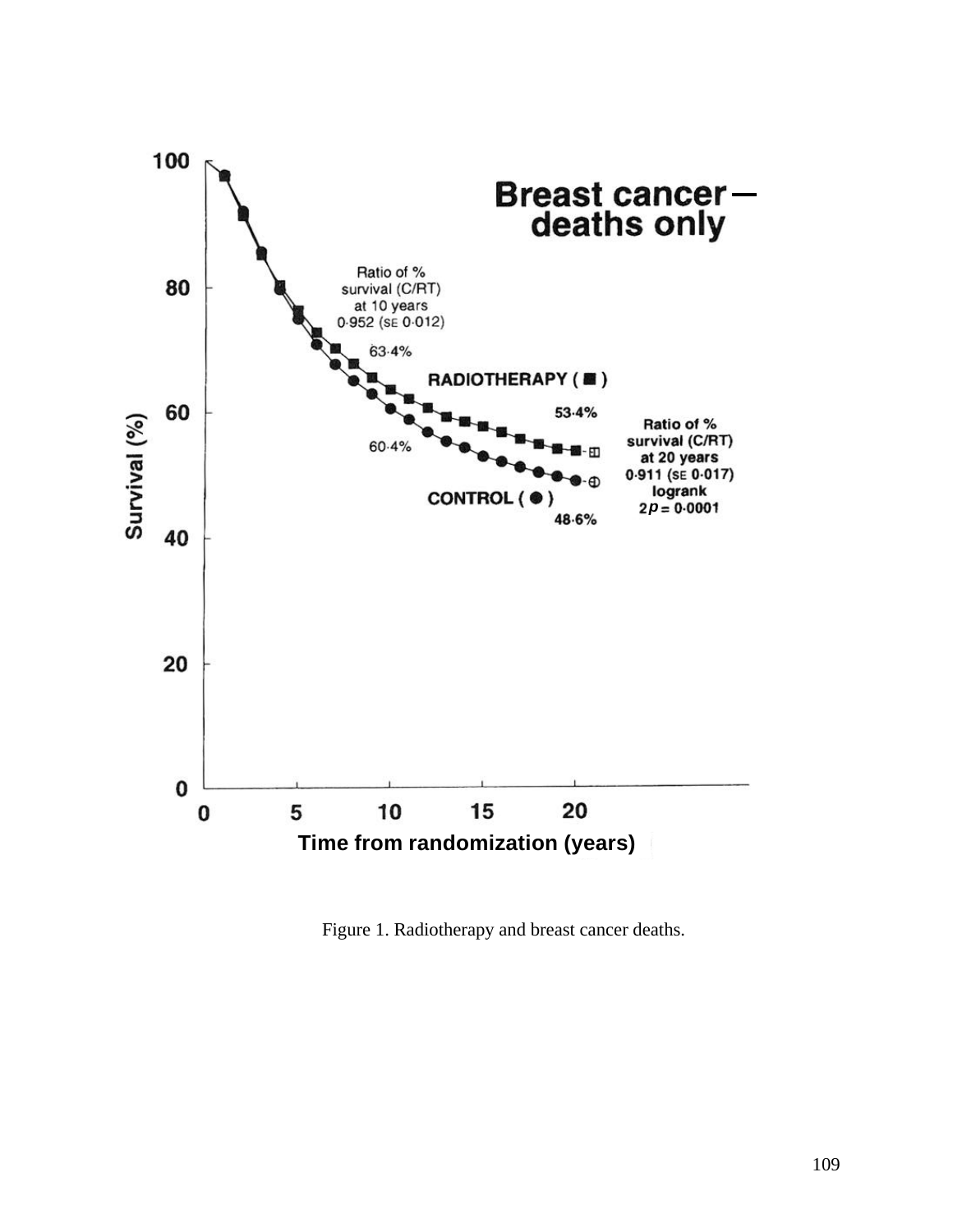

Figure 2. Radiotherapy and non-breast-cancer deaths.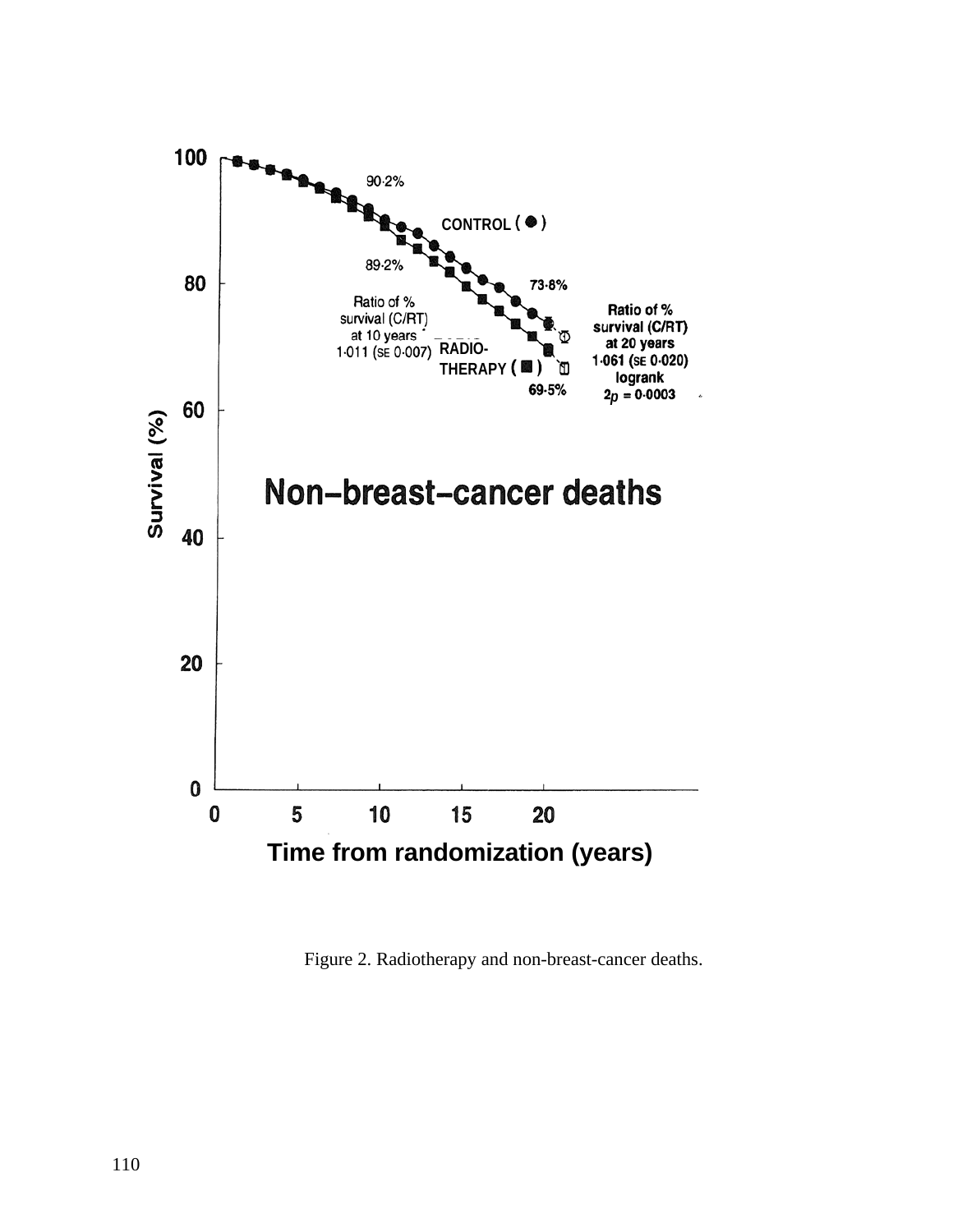Chief among these uncertainties is whether the newer kinds of radiotherapy, which allow for more accurate delivery of the dose, can achieve reduction in breast cancer mortality without increasing cardiovascular mortality. It will also be important to try to separate out the effects of radiation of the breast/chest wall versus radiation of lymph nodes. These questions are particularly relevant for women with small tumors or ductal carcinoma in situ (DCIS) who receive lumpectomy and radiotherapy, since their survival rate is very good and deleterious late effects would be most damaging.

It is clear that radiotherapy is of net benefit to patients who are at high risk of local recurrence and is inappropriate for others where the risk is low. Much uncertainty still exists about where to draw the dividing line between these groups and the extent to which improved techniques have shifted this boundary.

Preliminary data from the next overview (to be published in September 2000) will be available before the consensus development conference and should cast additional light on these uncertainties.

### **References**

Cuzick J, Stewart H, Peto R, Baum M, Fisher B, Host H, et al. Overview of randomized trials of postoperative adjuvant radiotherapy in breast cancer. Cancer Treat Rep 1987;71:15-29.

Cuzick J, Stewart H, Rutqvist L, Houghton J, Edwards R, Redmond C, et al. Cause-specific mortality in long-term survivors of breast cancer who participated in trials of radiotherapy. J Clin Oncol 1994;12:447-53.

Early Breast Cancer Trialists' Collaborative Group (EBCTCG). Effects of radiotherapy and surgery in early breast cancer: an overview of the randomized trials. N Engl J Med 1995;333:1444-55.

Early Breast Cancer Trialists' Collaborative Group (EBCTCG). Favourable and unfavourable effects on long-term survival of radiotherapy for early breast cancer: an overview of the randomised trials. Lancet 2000;355:1757-70.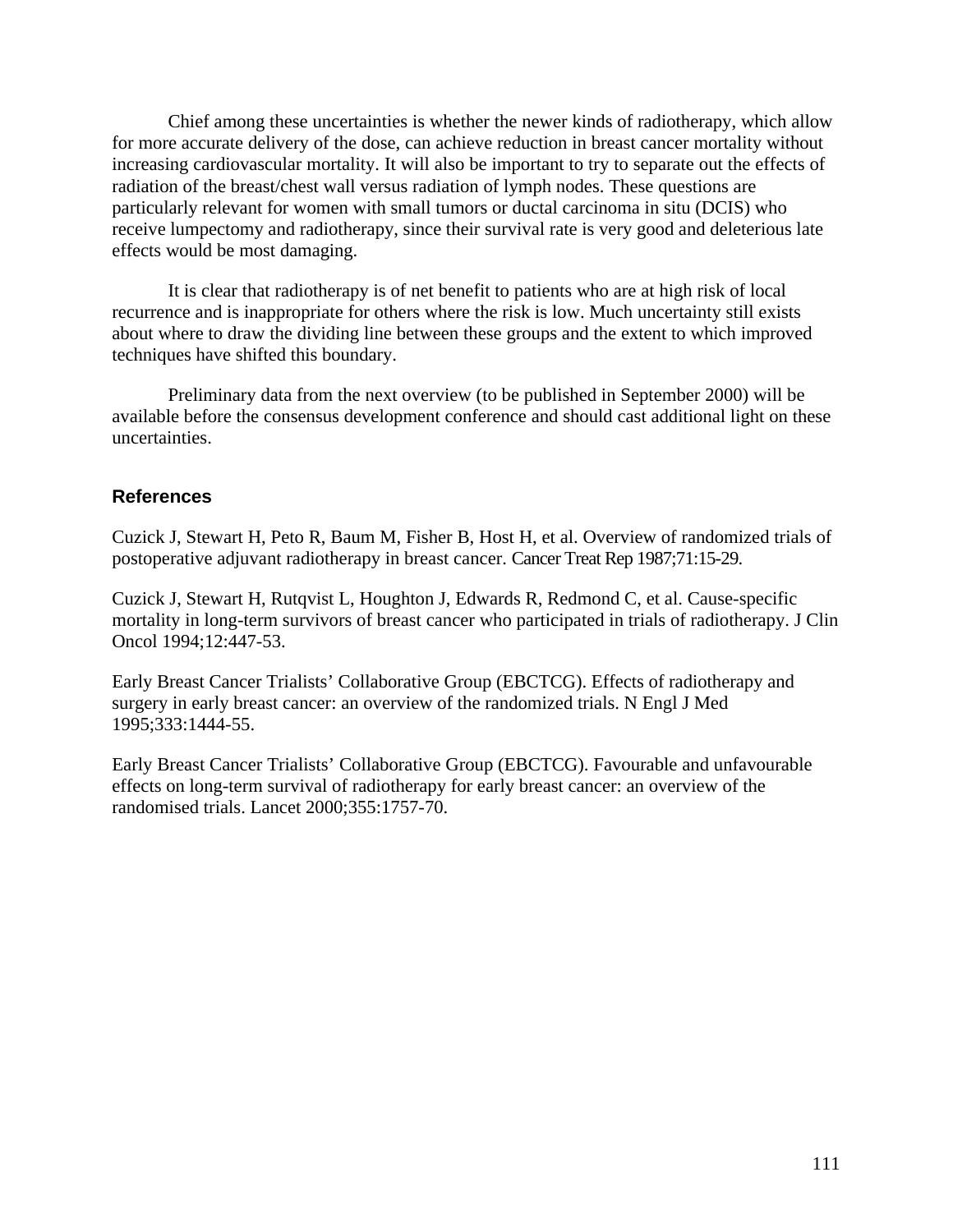# **Adjuvant Postmastectomy Radiotherapy: Review of Treatment Guidelines and Techniques**

### **Lori Pierce, M.D.**

Essentially every randomized trial conducted to date to examine the effects of radiotherapy following surgery in early-stage breast cancer has demonstrated a benefit of locoregional control by the addition of radiotherapy. This was evident in the recent update of the meta-analysis of postoperative radiotherapy for early-stage disease, where a two-thirds reduction in local recurrence was seen following radiotherapy (EBCTCG, 2000).

There is controversy, however, on whether this benefit can significantly impact the risk of systemic recurrence and improve overall survival. The meta-analysis demonstrated a significant reduction in breast cancer mortality in patients receiving radiotherapy, with a 13.2 percent proportional reduction in breast cancer-related deaths following radiotherapy. This reduction was counterbalanced, however, by a 21.2 percent proportional increase in non-breastcancer deaths, primarily vascular, in women who received radiotherapy. It has been welldocumented that the cardiac toxicity seen in the meta-analysis is primarily attributable to radiotherapy equipment and techniques used in earlier trials that are obsolete by today's standards. These results, however, underscore the importance of careful planning of treatment in the delivery of radiotherapy in maximizing a breast cancer patient's overall survival.

Examination of patients following mastectomy and chemotherapy in node-positive breast cancer has shown rates of isolated locoregional failure ranging from 13 percent to 40 percent, accounting for a third to a half of all relapses (Recht, 1999). Factors that undoubtedly contribute to this broad range include various tumor characteristics, such as extent of axillary node involvement, tumor size, presence of lymphatic invasion, estrogen receptor (ER) status, and tumor grade, as well as clinical factors, such as length of followup and (possibly) choice of systemic therapy. In some trials, chemotherapy has been shown to reduce the risk of locoregional recurrence by 40 to 50 percent; in other studies, however, there has been no perceivable effect. Locoregional recurrences also occur despite myeloablative doses of chemotherapy used in transplant studies. Thus, the inconsistent results seen with chemotherapy support the need for radiotherapy to achieve maximal locoregional control.

The locoregional sites at risk following mastectomy include the chest wall, supra- and infraclavicular nodes, internal mammary nodes, and axilla. The patterns of failure reported in most node-positive series show the chest wall and the clavicular regions to be the most common sites of failure following mastectomy, and they are the sites where locoregional radiotherapy is justified. Clinical recurrences at the internal mammary and axillary regions, on the other hand, are uncommon, occurring in less than 5 percent of cases. One exception to this pattern was seen in the Danish postmastectomy radiotherapy randomized trials reported by the Danish Breast Cancer Cooperative Group (Overgaard, Hansen, Overgaard, et al., 1997; Overgaard, Jensen, Overgaard, et al., 1999). In those trials, the axilla was found to be the second most common site of locoregional recurrence (after the chest wall) among patients randomized not to receive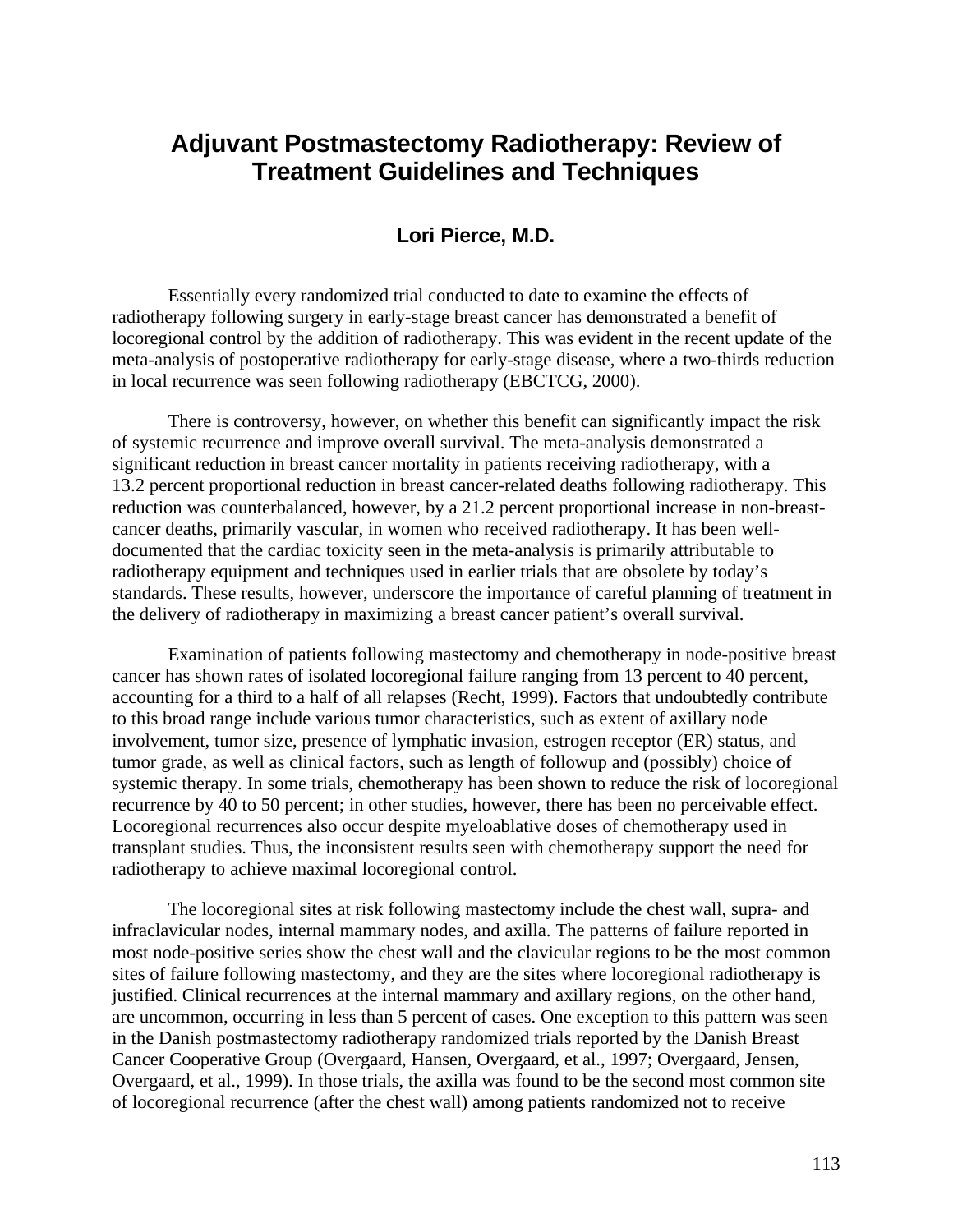radiotherapy, with 13 percent of patients having an axillary failure as the first failure site. This high failure rate is attributed to a more limited axillary dissection than the procedure typically performed by U.S. surgeons. Due to the rarity of axillary failures in the United States, and the fact that the risk of lymphedema increases with axillary irradiation following surgical dissection, the full axilla is generally not encompassed in the radiotherapy field.

A decision to irradiate the internal mammary nodes is a controversial one. Extended radical mastectomy series have shown that patients with positive axillary nodes are at risk for internal mammary involvement in up to 50 percent of cases. In theory, these cells could serve as a nidus for distant dissemination if left untreated. Despite this concern, no trials to date have shown a significant benefit in overall survival for patients treated in the internal mammary region; a significant benefit, however, has been shown for patients treated for positive axillary nodes and medial lesions (Le, Arriagada, deVathaire, et al., 1990). A large multi-institutional trial sponsored by the European Organization for Research and Treatment of Breast Cancer (EORTC) is currently in progress to assess the benefit of internal mammary (and supraclavicular) radiotherapy in the presence of contemporary systemic therapy. Although it is still unproven whether treatment of these nodes affects survival in the era of aggressive chemotherapy, it is clear that if the internal mammary nodes are to be irradiated, careful planning is critical to minimize cardiac toxicity.

Prior to the publication of reports on the recent randomized trials demonstrating a survival benefit with the addition of postmastectomy radiotherapy (Overgaard, Hansen, Overgaard, et al., 1997; Overgaard, Jensen, Overgaard, et al., 1999; Ragaz, Jackson, Le, et al., 1997), radiotherapy was indicated solely to reduce the risk of locoregional failure in patients deemed to be at high risk, including patients with locally advanced disease and early stage cancers associated with multiple positive nodes (four or more), where the risk of locoregional recurrence is generally 20 percent or more. Recent trials have shown a survival benefit following radiotherapy in all node-positive women, but the degree of benefit is unclear in patients with one to three positive nodes. Part of the dilemma is based upon the discrepancy in the rates of locoregional failure without radiotherapy in those trials in comparison to failure rates reported in American series. The recent report by Recht and colleagues of the patterns of failure found in studies conducted by the Eastern Cooperative Oncology Group notes that the risk of locoregional failure was 13 percent at 10 years in patients with one to three positive nodes (Recht, Gray, Davidson, et al., 1999). Although this is comparable to the 16 percent actuarial rate seen in the British Columbia trial at 10 years (Ragaz, Jackson, Le, et al., 1997), it is strikingly different from the Danish studies, where the crude rates of locoregional recurrence were approximately 30 percent (Overgaard, Hansen, Overgaard, et al., 1997; Overgaard, Jensen, Overgaard, et al., 1999). Based upon these results, the statement produced from the consensus conference convened by the American Society for Therapeutic Radiology and Oncology to address the controversies regarding patient selection for postmastectomy radiotherapy stated that while there was a consensus that patients with four or more positive lymph nodes should receive radiation therapy, the data were less clear for patients with one to three positive nodes (Harris, Halpin-Murphy, McNeese, et al., 1999). A randomized trial was strongly encouraged to study the degree of benefit in women with one to three positive nodes.

Based upon these concerns and recommendations, a trial sponsored by the Southwestern Oncology Group recently began for women with one to three nodes treated with mastectomy and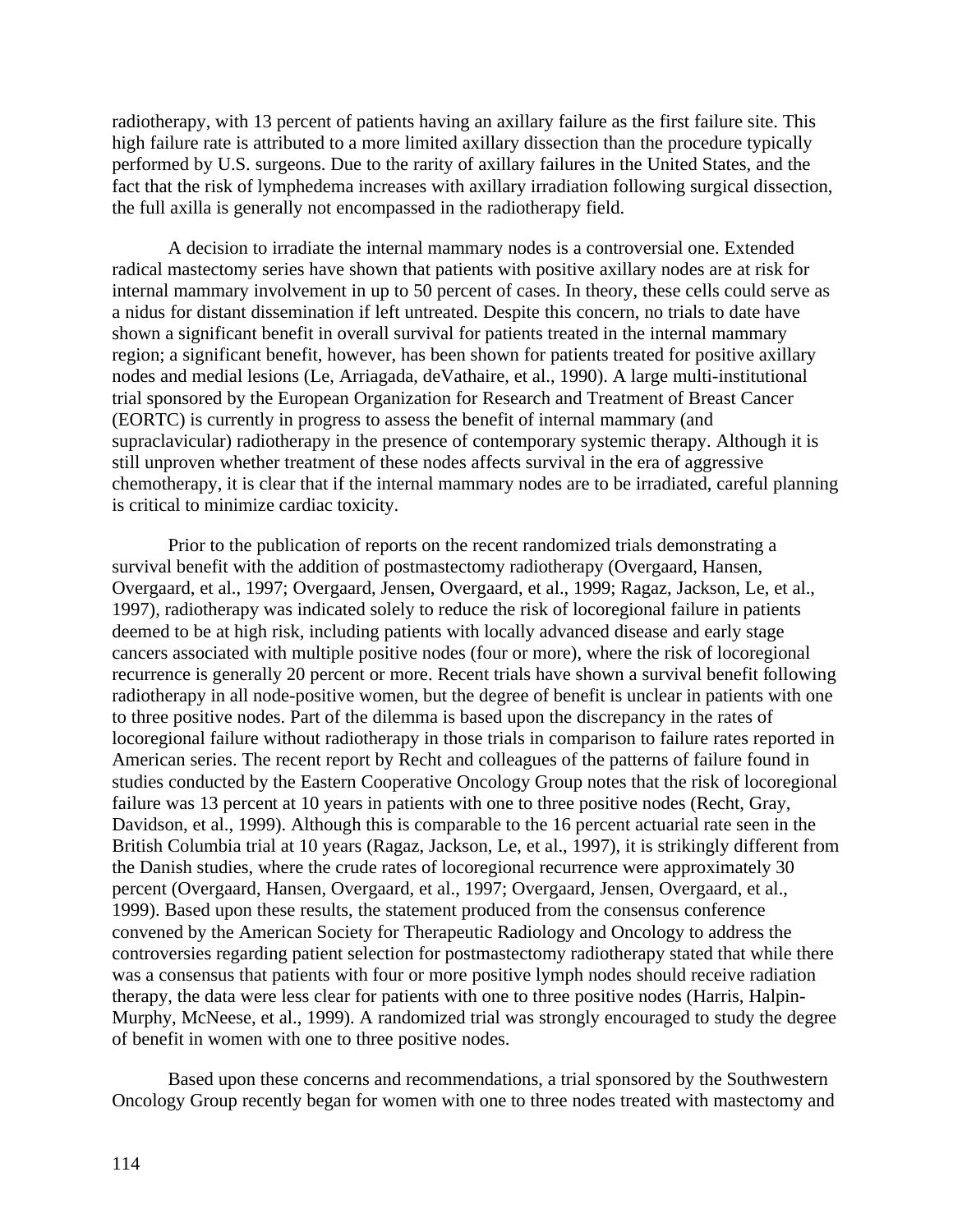chemotherapy, with a randomization to locoregional radiotherapy versus observation. Emphasis will be placed upon radiotherapy techniques that minimize potential cardiac toxicity.

## **References**

Early Breast Cancer Trialists' Collaborative Group (EBCTCG). Favourable and unfavourable effects on long-term survival of radiotherapy for early breast cancer: an overview of the randomized trials. Lancet 2000;355:1757-70.

Harris JR, Halpin-Murphy P, McNeese M, Mendenhall NP, Morrow M, Robert NJ, et al. Consensus statement on postmastectomy radiation therapy. Int J Radiat Oncol Biol Phys 1999;44:989-90.

Le M, Arriagada R, deVathaire F, Dewar J, Fontaine F, Lacour J, et al. Can internal mammary chain treatment decrease the risk of death for patients with medial breast cancers and positive axillary lymph nodes? Cancer 1990;66:2313-8.

Overgaard M, Hansen PS, Overgaard J, Rose C, Andersson M, Bach F, et al. Postoperative radiotherapy in high-risk premenopausal women with breast cancer who receive adjuvant chemotherapy. N Engl J Med 1997;337:949-55.

Overgaard M, Jensen MB, Overgaard J, Hansen PS, Rose C, Andersson M, et al. Postoperative radiotherapy in high-risk postmenopausal breast-cancer patients given adjuvant tamoxifen. Danish Breast Cancer Cooperative Group. Lancet 1999;353:1641-8.

Ragaz J, Jackson SM, Le N, Plenderleith IH, Spinelli JJ, Basco VE, et al. Adjuvant radiotherapy and chemotherapy in node-positive premenopausal women with breast cancer. N Engl J Med 1997;337:956-62.

Recht A, Gray R, Davidson NE, Fowble BL, Solin LJ, Cummings FJ, et al. Locoregional failure 10 years after mastectomy and adjuvant chemotherapy with or without tamoxifen without irradiation: experience of the Eastern Cooperative Oncology Group. J Clin Oncol 1999;17:1689-700.

Recht A. Locoregional failure rates in patients with involved axillary nodes after mastectomy and systemic therapy. Semin Radiat Oncol 1999;9:223-9.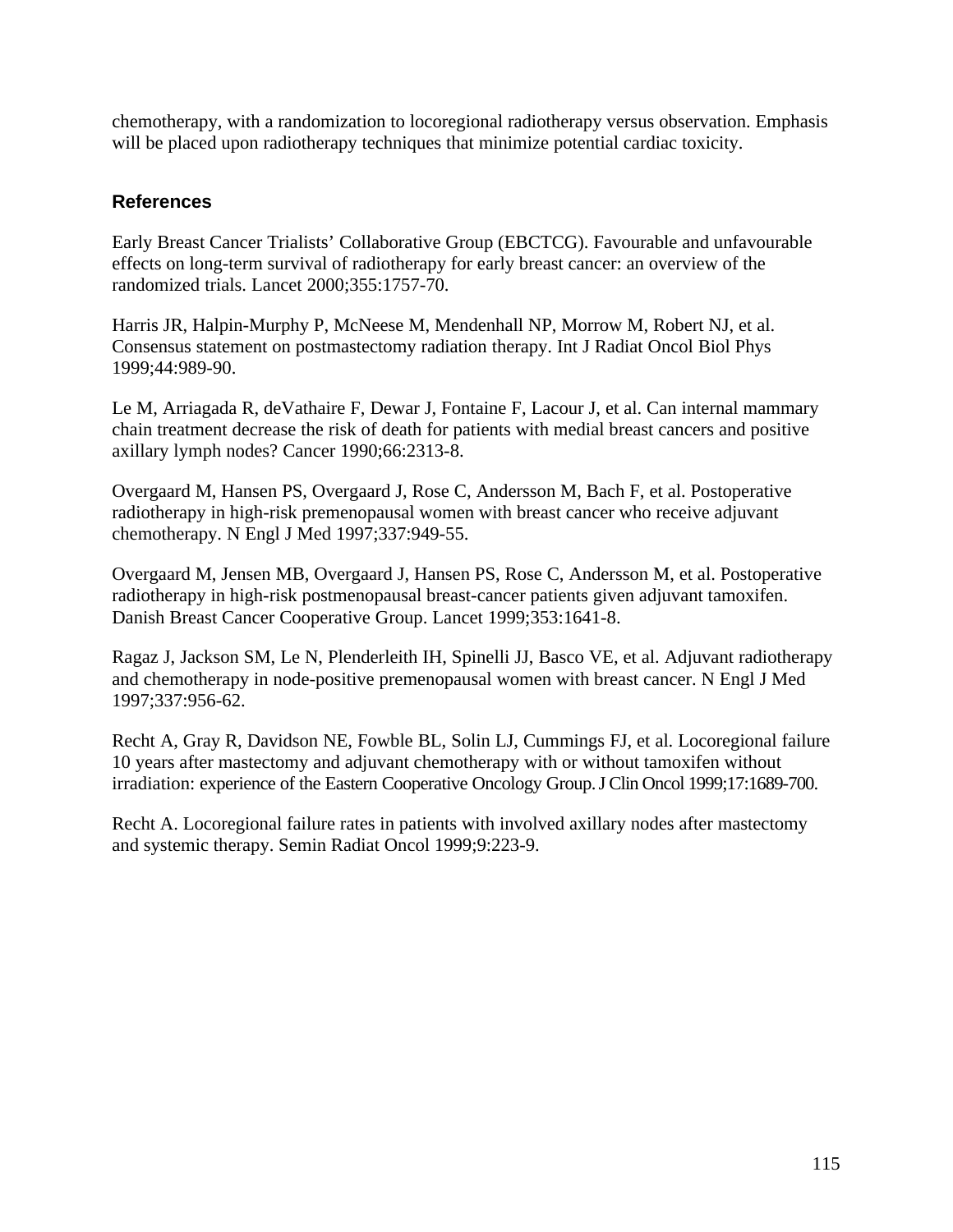# **Side Effects, Quality-of-Life Issues, and Tradeoffs in Adjuvant Therapy for Breast Cancer: The Patient Perspective**

## **Amy S. Langer, M.B.A.**

In the past decade, increasing utilization of screening mammography and clinical breast examinations has resulted in a stage shift to earlier disease presentation—unfortunately, primarily among insured and higher-income women. This positive public health trend, together with recent significant advances in the variety and effectiveness of systemic therapy options, has produced more favorable outcomes from adjuvant treatment for many patient groups. However, when they have had a recent diagnosis of invasive breast cancer and are still in the initial phase of shock and dismay, most women are unprepared to make the often complex tradeoffs and challenging decisions about adjuvant treatment that rapidly follow initial diagnosis.

Women with early-stage breast cancer are a highly heterogeneous population. They differ not only by disease and demographic characteristics, such as age, culture, language, income, insurance, and employment status, but also by personal responses and circumstances, including partner/family status and available emotional and social support; personal attitudes and values about their breasts, cancer, and disease; the ability to make decisions based on quantitative factors and abstraction; and how they define survival with an "acceptable" or "good" quality of life. Women also have markedly different physical and emotional responses to therapy, both in the manner and degree in which they experience side effects and their sensitivities to any particular side effect, so that an effect of passing annoyance to one woman may be virtually disabling to another.

Science is currently lacking adequate and effective predictive and prognostic factors tools to accurately project (and monitor, on the micro level) disease response to any one treatment in an individual patient, and to predict her sensitivity to its side effects. Adjuvant therapy for breast cancer has been prescribed based on patient populations—a "macro" approach that overtreats some women who might be cured with less, different, or no therapy, and undertreats others whose disease recurs, with the population of each group only apparent in retrospect. This is only just beginning to change. Significant improvements are yet to be made in individualizing therapy for each woman so that her treatment is most likely to produce maximal disease response and minimal side effects.

Improvements are also needed in methods of educating and communicating about treatment options. Ultimately, improved knowledge about these important aspects will assist women and health care professionals in the shared task of selecting (or rejecting) approaches to adjuvant treatment, taking into account the individual patient's personality, preferences, and priorities, and her attitudes about tradeoffs, side effects, and quality of life.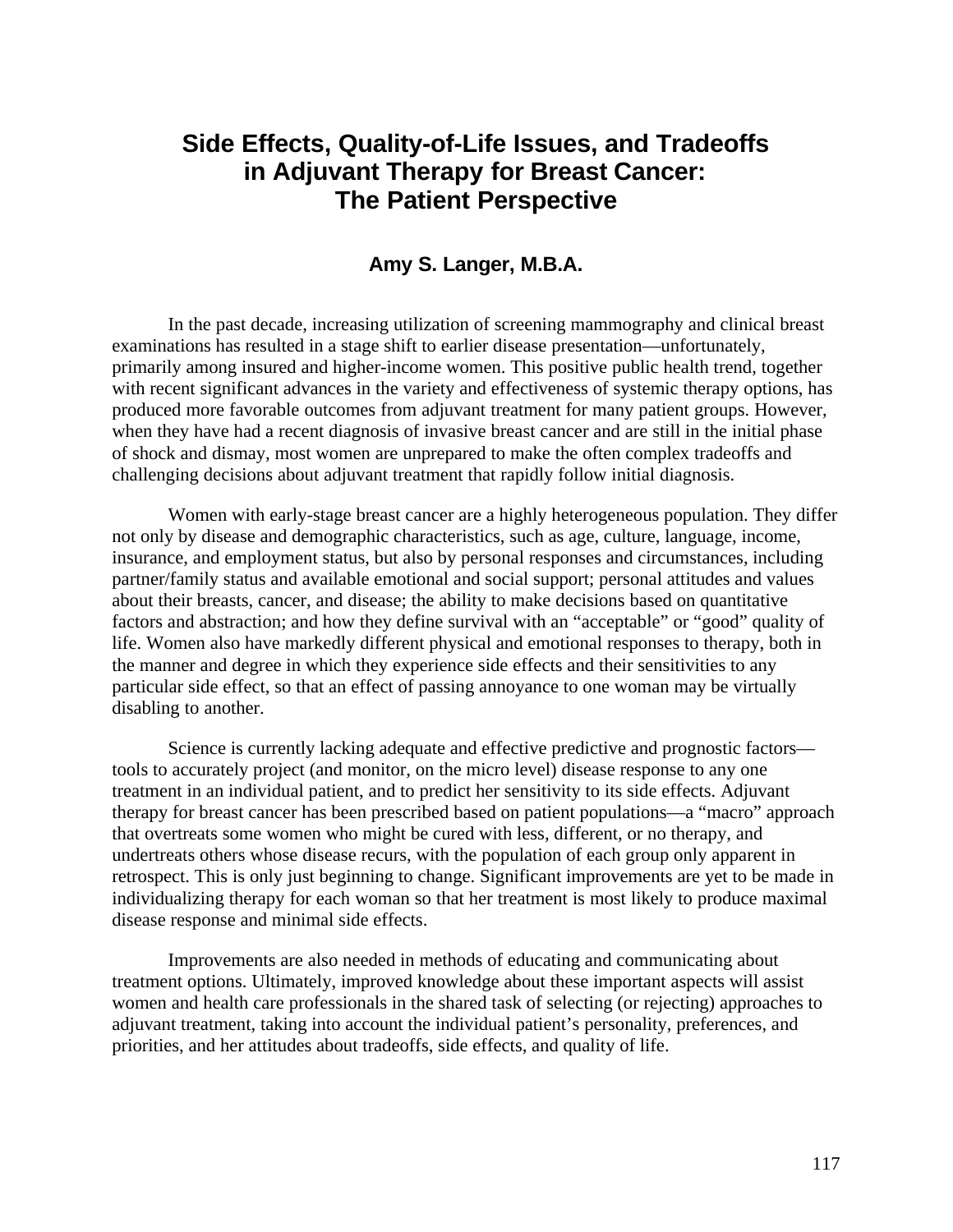Adding to these limitations are pressures in the clinic that result in reduced time spent discussing treatment approaches (and clinical trial options) with patients. Oncology professionals are facing economic stressors, a growing patient volume, and additional clinical administrative requirements. While nurses and other healthcare professionals must juggle increased patient volume and additional tasks, the historic job of offering emotional support and practical suggestions, patient education, and information exchange is receiving lower priority. With the growth of the World Wide Web and as cancer and breast cancer Web sites, chatrooms, and other electronic resources multiply, and in the era of direct-to-patient advertisements for oncology products in lay publications and on television, patients have more and varied opportunities to receive information, misinformation, anecdote, and opinion about breast cancer and its treatment.

Patient and lay access to information resources also now includes the same clinical trial directories, medical journal articles, and professional medical meeting real-time reports and abstracts that were until recently the exclusive territory of trained oncology professionals. However, patients and their families need and want authority and guidance about how to use breast cancer education and information safely and well. Consumers require expert assistance to separate fact from myth, chat, and personal stories, and to help them digest and assess the quality and relevance of the huge, often overwhelming volume of medical and treatment information suddenly so available both off- and online.

Meanwhile, many groups of breast cancer patients—those whose native language is not English, and members of lower-income and lower-literacy populations—are being marginalized by an electronic information explosion that so far is of limited value to them, and to which they have limited access. Although government and private support is growing for early breast cancer detection programs among low-income women and special populations, this same cultural competence has not yet widely extended past screening into diagnosis and treatment programs. As a result, when they have the good fortune to experience early diagnosis, studies have shown that state-of-the-art adjuvant treatments for breast cancer are neither offered to, nor chosen by, medically underserved women sufficiently often.

Finally, in an effort to gather insight to assist the patient and her physician in making the best adjuvant therapy decisions for breast cancer in the current clinical era, we should examine the current relevance, value, and utility of the traditionally underfunded, underattended-to studies that exist on the topic of patient decision-making, risk assessment, and choice. The little data there is about individual patient factors and decision-making as it affects adjuvant therapy decisions were collected in a very different era—when many of the improved options for adjuvant treatment and side effects management did not exist, when patients were less informed and participatory, and when there were fewer breast cancer information resources and support and acquisition styles. Quality of life factors and patient decision-making measurements have traditionally been reduced to dry mathematical formulas rather than patient-centered interactive measurements that use tools such as controlled self-assessments over time. With additional funding and advocacy/patient/academic collaboration, this is an area that may require entirely new research approaches.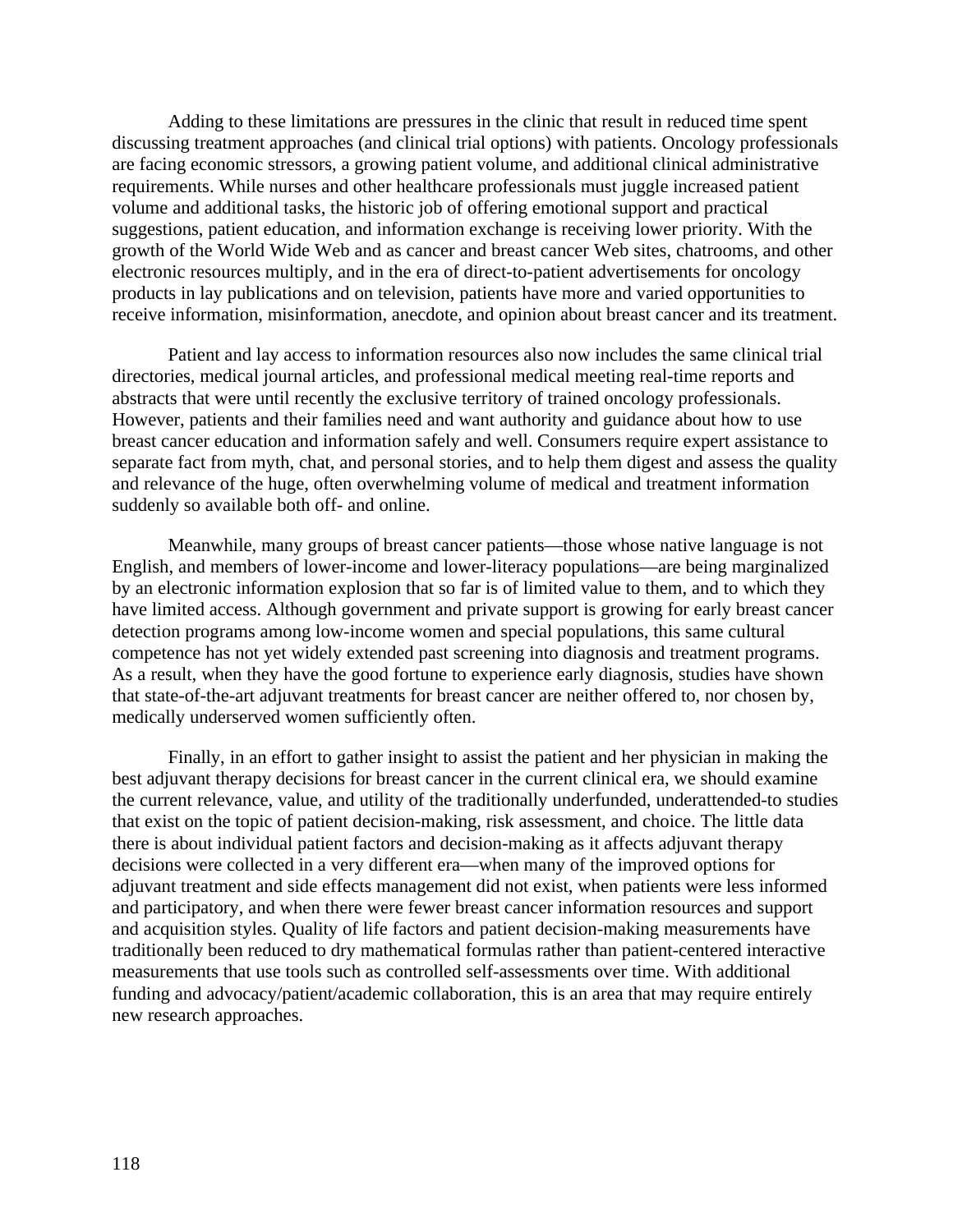## **Impact of Tamoxifen Adjuvant Therapy on Symptoms, Functioning, and Quality of Life**

## **Patricia A. Ganz, M.D.**

Tamoxifen has been an integral part of systemic adjuvant therapy for breast cancer patients since the early 1980s, initially being administered primarily to postmenopausal, nodepositive patients, and then subsequently to both premenopausal and postmenopausal patients with hormone-receptor-positive, node-negative tumors (Fisher, Costantino, Redmond, et al., 1989). More recently, tamoxifen has been demonstrated to benefit both women with noninvasive breast cancer and women at high risk for breast cancer (Gail, Costantino, Bryant, et al., 1999). Although the toxicities of tamoxifen are mild compared to combination chemotherapeutic regimens, concerns about the side effects of tamoxifen have become more prominent with the increasing use of this agent in women with very early stage disease (or high risk only), where the absolute gains in quantity of life are modest (Fisher, Costantino, Wickerham, et al., 1998). If symptoms are nearly universal with a treatment and its absolute benefits are small, one can begin to question the personal costs of such therapy. This is the current dilemma of women with very early stage breast cancer who must decide whether or not to take tamoxifen.

#### **Everyday Symptoms and Quality of Life Concerns Associated With Tamoxifen**

Many women who have received treatment for breast cancer (surgery, radiation therapy, and adjuvant chemotherapy or hormonal therapy) have anecdotally reported a range of symptoms that have been attributed to tamoxifen, including vasomotor symptoms (hot flashes, sweats), weight gain, depression, hair loss, joint pains, fatigue, vaginal dryness, and diminished sexual functioning (Ganz, Rowland, Desmond, et al., 1998). Many of these symptoms could be due to the concurrent effects of premature menopause induced by chemotherapy or the withdrawal of hormone replacement therapy, along with the psychosocial impact of a cancer diagnosis. Although clinicians tend to remember patients for whom the use of tamoxifen seemed to be associated with severe symptoms that had a major impact on quality of life, there are large numbers of other women who have tolerated tamoxifen adjuvant therapy well and experienced no change in quality of life. Therefore, placebo-controlled trials offer the strongest form of evidence for determining whether increased symptoms are attributable to tamoxifen therapy.

The toxicity of adjuvant tamoxifen therapy has been evaluated in two randomized, placebo-controlled trials. In the Wisconsin Tamoxifen Trial (Love, Cameron, Connell, et al., 1991), 140 postmenopausal, node-negative patients were randomly assigned to tamoxifen or a placebo. Using an interviewer-administered questionnaire, patients were asked to evaluate a range of symptoms, overall toxicity, anxiety, and quality of life. Followup occurred over a 24 month period. Key findings included an increase in hot flashes reported by women on tamoxifen (67.2 percent versus 45.4 percent for placebo at 6 months,  $p<0.01$ ), with severe hot flashes in 20.3 percent versus 7.6 percent for placebo at 6 months, *p*<0.04. Gynecological symptoms (vaginal discharge, irritation or bleeding) were more frequent in tamoxifen users (29.7 percent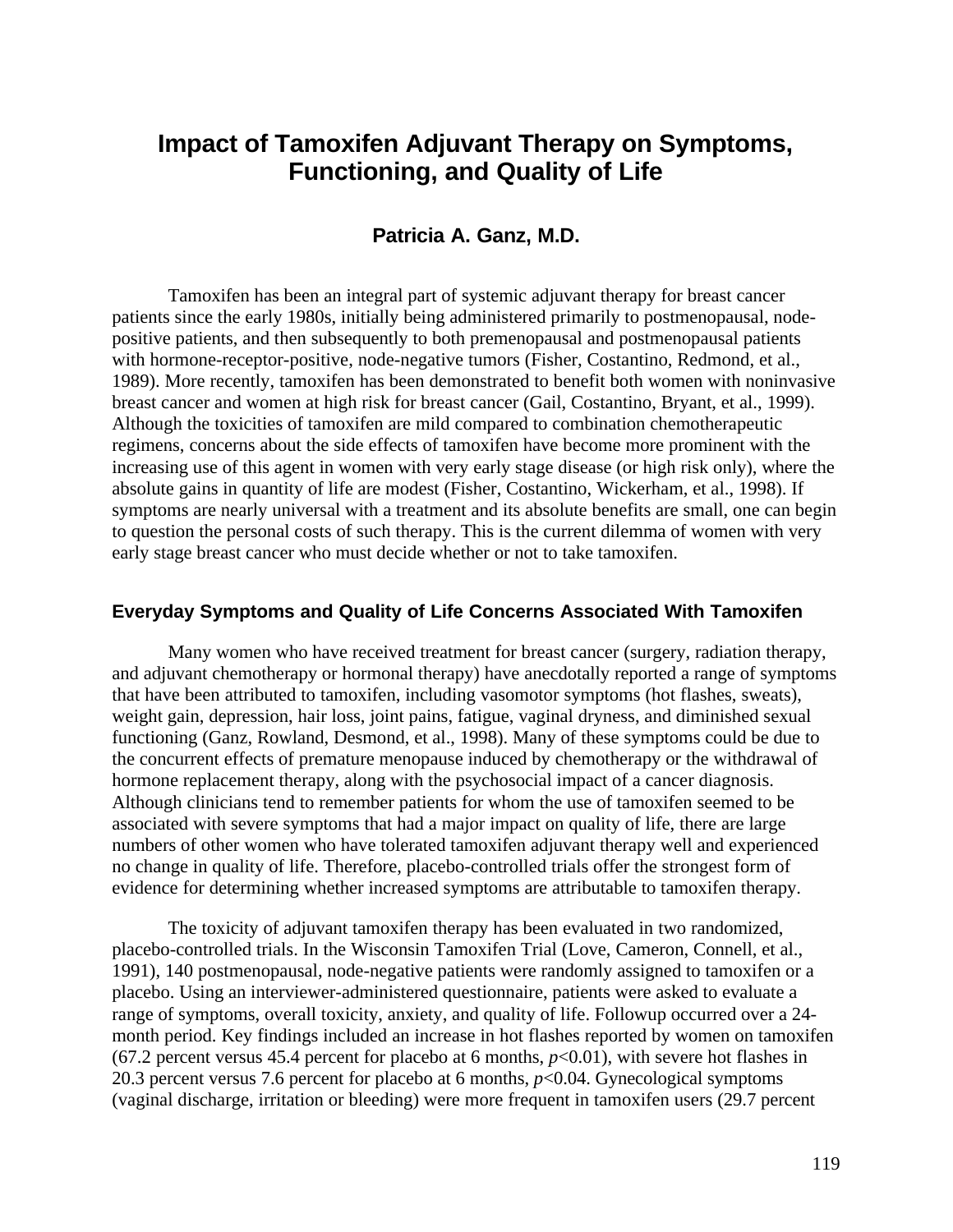versus 15.1 percent for placebo at 6 months,  $p<0.05$ ), but these were predominantly mild in severity. There were no differences between the two groups in the symptoms of racing heart, bone pain, joint pain, gastrointestinal distress, nausea, vomiting, sweaty hands, difficulty sleeping, irritability, depression, or fatigue. Finally, there was no adverse effect on quality of life as measured by nonstandardized questionnaires.

The NSABP B-14 trial of tamoxifen in node-negative, estrogen receptor-positive (ER+) pre- and postmenopausal women (Fisher, Costantino, Redmond, et al., 1994) was a much larger double-blind, placebo-controlled trial, with more than 1,400 women in each study group. However, the study obtained no self-reported data on symptoms or quality of life. Nevertheless, detailed toxicity evaluation of this trial demonstrated a pattern of symptoms similar to that found in the Wisconsin trial. Over the course of 5 years of therapy, 64.1 percent of the patients treated with tamoxifen reported hot flashes, compared to 47.7 percent of placebo patients. Vaginal discharge was noted in 29.7 percent of tamoxifen-treated patients, compared to 15.2 percent of placebo patients. There were no significant differences in reports of weight gain, weight loss, fluid retention, nausea and vomiting, or diarrhea. Protocol therapy was discontinued in an equal number of patients in both groups, but in the tamoxifen group there were more withdrawals (about 50 percent) that were attributed to treatment toxicity.

In a recent cross-sectional study of symptoms and quality of life in breast cancer survivors (an average 3 years after diagnosis), Ganz, Roland, Meyerowitz, et al. (1998) used state of the art self-reported measures to evaluate patients according to type of adjuvant therapy. Hot flashes and night sweats were reported significantly more often in survivors taking tamoxifen than in survivors who had not received any adjuvant therapy. The rates were comparable to those in the placebo-controlled trials described above. Vaginal discharge also increased at rates similar to those in the placebo-controlled trials. Other symptoms (vaginal dryness, weight gain, difficulty concentrating, forgetfulness) were not significantly affected by tamoxifen therapy. Importantly, no significant differences in quality of life or depressed mood could be attributed to the use of adjuvant tamoxifen therapy, in spite of significant increases in vasomotor and vaginal symptoms. Most recently, the Breast Cancer Prevention Trial (BCPT), a randomized, double-blind, placebo-controlled study of more than 13,000 healthy high-risk women, found no detrimental effects on mood and on quality of life from tamoxifen therapy, even though vasomotor symptoms and vaginal discharge were significantly increased by the treatment (Day, Ganz, Costantino, et al., 1999).

#### **Impact of Tamoxifen on Sexual Functioning**

Research in both healthy women and women with breast cancer demonstrates an agerelated decline in sexual functioning. In the BCPT, rates of sexual activity with a partner did not differ by tamoxifen or placebo status, although a subtle decline in sexual activity was noted for both groups across the first 3 years of the trial. In addition, very subtle changes in becoming sexually aroused and difficulty having orgasm were noted in the women treated with tamoxifen. In the recent cross-sectional studies of breast cancer survivors, no significant differences in sexual health and functioning were found between the survivors and healthy postmenopausal women. A detailed study of the predictors of sexual health after breast cancer (Ganz, Desmond, Belin, et al., 1999) found that chemotherapy, and not tamoxifen, was the most significant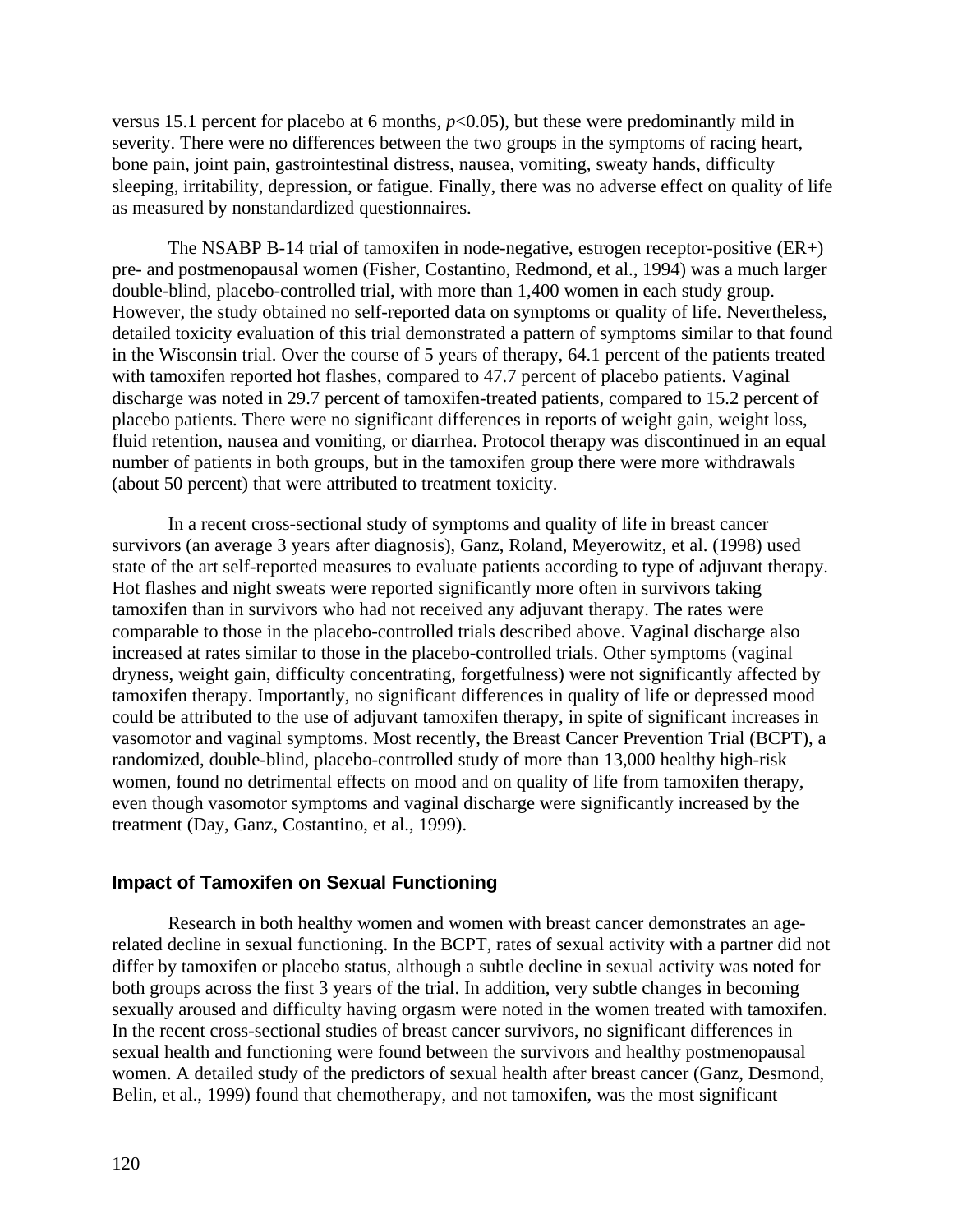treatment-related variable predicting sexual dysfunction, and was associated with a greater risk of vaginal dryness, a symptom not usually related to tamoxifen therapy.

### **Serious Risks of Tamoxifen Therapy**

Women with small tumors in the breast who must decide whether or not to take adjuvant tamoxifen must weigh the other potential consequences of this therapy, such as endometrial cancer, cataracts, blood clots, and strokes. These are rare, however. Although the relative reduction in risk of breast cancer recurrence is uniform across all stages of disease, the absolute benefit decreases in patients with earlier stage disease and very small invasive cancers. The risks of tamoxifen must be balanced against the potential gains in terms of prevention of local and systemic breast cancer recurrence, improved overall survival, and reduction in the risk of contralateral breast cancer. These risks are strongly associated with advancing age, other health conditions, and the presence or absence of a uterus. Data from the BCPT on the relative risk and absolute frequency of these adverse events are useful in discussions with women concerned about the risks of tamoxifen therapy.

#### **Conclusion**

The major symptoms attributable to tamoxifen therapy are hot flashes, sweats, and vaginal discharge. Other common symptoms associated with aging and the menopause, such as joint pains, changes in mood, weight gain, and difficulty concentrating, cannot be directly ascribed to tamoxifen therapy, and are more likely the result of the estrogen deficiency associated with menopause. There is no evidence that breast cancer survivors who take tamoxifen have a poorer quality of life or increased risk of depression. Sexual functioning after breast cancer is most often affected by the presence of vaginal dryness, which is not a specific side effect of tamoxifen but is probably the result of age-related estrogen deficiency and possibly an effect of chemotherapy. Although life-threatening risks caused by tamoxifen therapy, including endometrial cancer, blood clots, and strokes are rare, they cannot be ruled out. Women with breast cancer must therefore evaluate carefully all of the risks and benefits of tamoxifen adjuvant therapy before embarking on such treatment.

### **References**

Day R, Ganz PA, Costantino JP, Cronin WM, Wickerham DL, Fisher B. Health-related quality of life and tamoxifen in breast cancer prevention: a report from the National Surgical Adjuvant Breast and Bowel Project P-1 Study. J Clin Oncol 1999;17:2659-69.

Fisher B, Costantino J, Redmond C, Poisson R, Bowman D, Couture J, et al. A randomized clinical trial evaluating tamoxifen in the treatment of patients with node-negative breast cancer who have estrogen-receptor-positive tumors. N Engl J Med 1989;320:479-84.

Fisher B, Costantino JP, Redmond CK, Fisher ER, Wickerham DL, Cronin WM. Endometrial cancer in tamoxifen-treated breast cancer patients: findings from the National Surgical Adjuvant Breast and Bowel Project (NSABP) B-14. J Natl Cancer Inst 1994;86:527-37.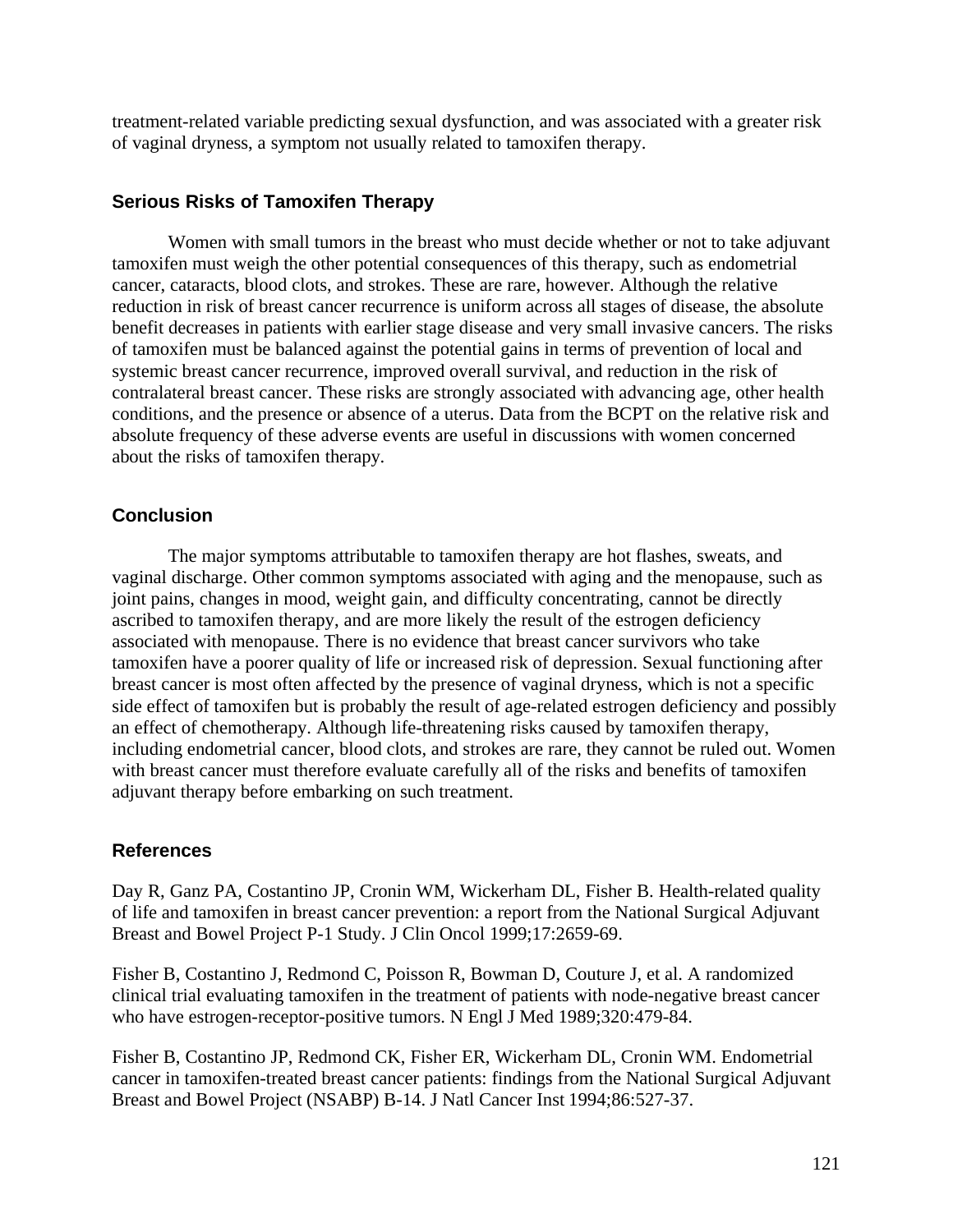Fisher B, Costantino JP, Wickerham DL, Redmond CK, Kavanah M, Cronin WM, et al. Tamoxifen for prevention of breast cancer: report of the National Surgical Adjuvant Breast and Bowel Project P-1 Study. J Natl Cancer Inst 1998;90:1371-88.

Gail MH, Costantino JP, Bryant J, Croyle R, Freedman L, Helzlsouer K, Vogel V. Weighing the risks and benefits of tamoxifen treatment for preventing breast cancer. J Natl Cancer Inst 1999;91:1829-46.

Ganz PA, Day R, Ware JE Jr, Redmond C, Fisher B. Base-line quality-of-life assessment in the National Surgical Adjuvant Breast and Bowel Project Breast Cancer Prevention Trial. J Natl Cancer Inst 1995;87:1372-82.

Ganz PA, Desmond KA, Belin TR, Meyerowitz BE, Rowland JH. Predictors of sexual health in women after a breast cancer diagnosis. J Clin Oncol 1999;17:2371-80.

Ganz PA, Rowland JH, Desmond K, Meyerowitz BE, Wyatt GE. Life after breast cancer: understanding women's health-related quality of life and sexual functioning. J Clin Oncol 1998;16:501-14.

Ganz PA, Rowland JH, Meyerowitz BE, Desmond KA. Impact of different adjuvant therapy strategies on quality of life in breast cancer survivors. Recent Results Cancer Res 1998;152:396 411.

Love RR, Cameron L, Connell BL, Leventhal H. Symptoms associated with tamoxifen treatment in postmenopausal women. Arch Intern Med 1991;151:1842-7.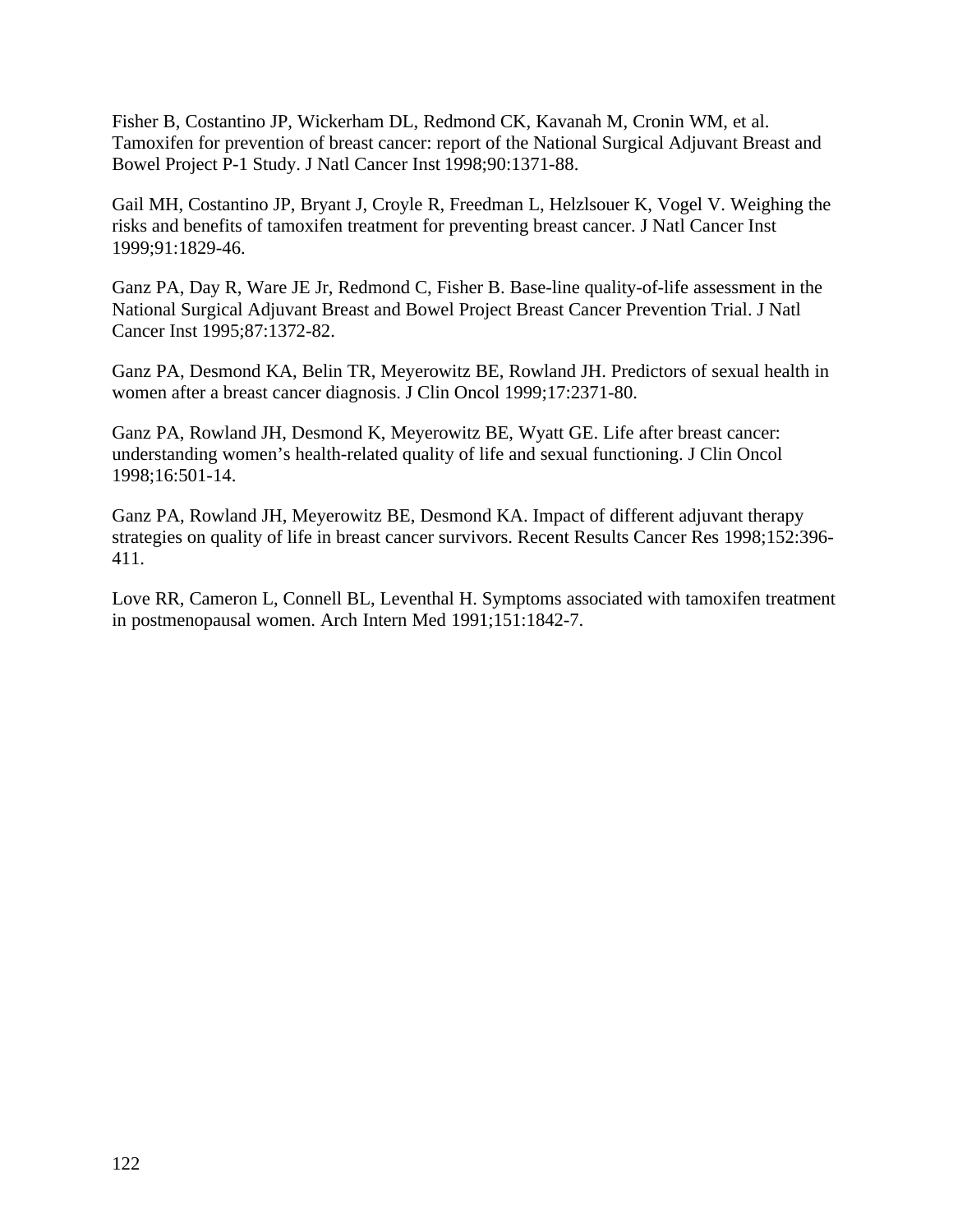## **Side Effects of Chemotherapy and Combined Chemohormonal Therapy**

#### **Eric P. Winer, M.D.**

The decision to receive chemotherapy (or concurrent chemohormonal therapy) involves careful consideration of both the potential benefits of therapy and the possible risks. The side effects associated with chemotherapy to treat breast cancer are substantial, and include some common short-term effects (usually present during the period of treatment) as well as the possibility of late toxicity. These side effects vary, depending on the specific agents used in the adjuvant regimen as well as the size of the dose and the duration of treatment. There is also considerable variability across individuals, but our ability to predict which patients will have more severe toxicity is very limited. This review will focus on the short- and long-term toxicity seen with the most commonly used adjuvant chemotherapy (and chemohormonal) regimens, including CMF, CAF, CEF, AC, and AC followed by T [C=cyclophosphamide, M=methotrexate, F=fluorouracil, A=doxorubicin, E=epirubicin, and T=paclitaxel].

#### **Short-Term Side Effects**

For the purposes of this review, the short-term side effects of chemotherapy occur during the course of treatment and resolve (in some cases gradually) with the completion of therapy. The most common forms of toxicity include emesis (nausea and vomiting), neutropenia with risk of febrile neutropenia, alopecia, mucositis, neuropathy, and fatigue (Fisher, Anderson, Wickerham, et al., 1997; Levine, Bramwell, Pritchard, et al., 1998; Henderson, Berry, Demetri, et al., 1998). With the exception of neuropathy, most side effects resolve promptly upon the completion of treatment. In recent years, fatigue has been recognized as an important toxicity of chemotherapy. Mild to moderate fatigue is frequent with adjuvant chemotherapy, but it has generally not been reported as part of the toxicity assessment in clinical trials. For this reason, it is difficult to compare the severity of fatigue across regimens. Table 1 lists the other side effects rated on a 0, +, ++, and +++ scale, based on the frequency and severity of the toxicity.

Thromboembolic complications can also be seen with chemotherapy regimens (Levine, Gent, Hirsh, et. al., 1988). The risk of thromboembolic events appears to be increased when chemotherapy and hormonal therapy are administered concurrently.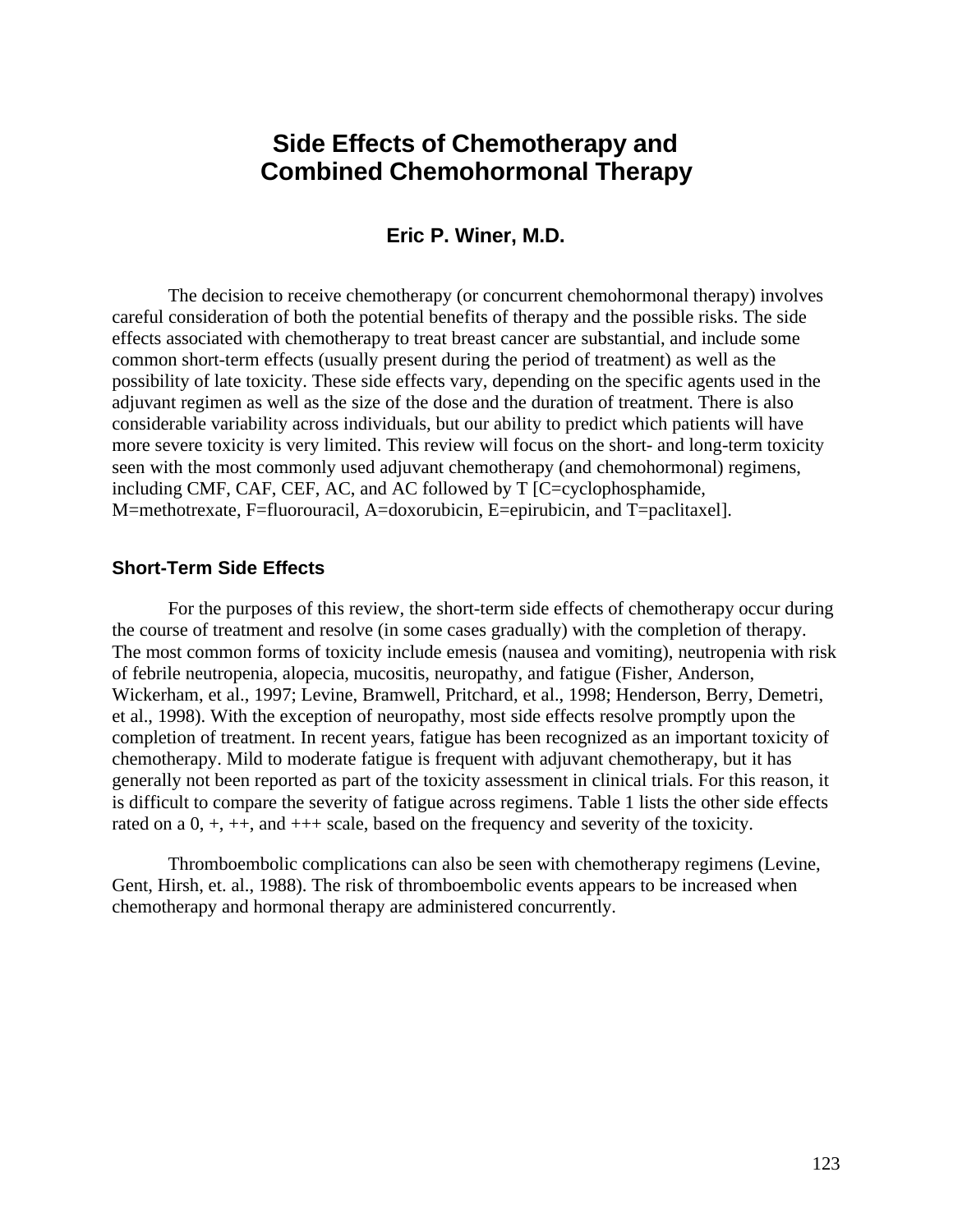|            | Emesis   | Alopecia | Neutropenia | Mucositis | Neuropathy |
|------------|----------|----------|-------------|-----------|------------|
| $CMF*$     | $^{++}$  | $++$     |             |           |            |
| <b>FAC</b> | $+++$    | $+++$    | $^{+++}$    | $^{++}$   |            |
| <b>CEF</b> | $^{+++}$ | $+++$    | $+++$       | $^{++}$   |            |
| AC         | $^{+++}$ | $+++$    | $++$        | $\,+\,$   |            |
| $AC-T$     |          |          | $^{++}$     |           |            |

**Table 1.** Short-term side effects of chemotherapy for breast cancer

\*In general, toxicity with all intravenous CMF is less than with classic CMF using oral cyclophosphamide.

#### **Long-Term Side Effects**

For most patients and clinicians, the long-term side effects of chemotherapy are of greater concern than the acute short-term effects (Burstein, Winer, 2000). Among the late or chronic effects of chemotherapy, those of greatest concern include (1) premature menopause; (2) weight gain; (3) cardiac toxicity from anthracyclines; (4) secondary leukemia; and (5) cognitive dysfunction. Each of these late effects is considered separately.

#### *Premature Menopause*

For premenopausal women with breast cancer, the possibility of experiencing treatmentinduced ovarian failure is a major concern (Burstein, Winer, 2000; Bines, Oleske, Cobleigh, 1996). It is beyond the scope of this review to comment on the potential benefits of ovarian failure in relation to cancer recurrence. There is little question, however, that premature ovarian failure results in a number of undesired consequences, including infertility, sexual difficulties, accelerated bone loss, and increased risk of vascular disease. The risk of ovarian failure with chemotherapy is related to the age of the woman, the specific chemotherapy agents used, and the cumulative dose. Cyclophosphamide and doxorubicin are among the agents most often associated with ovarian failure, although a treatment course limited to four cycles of AC is more often associated with preservation of ovarian function than either 6 months of CMF or FAC. Some women will experience periods of ovarian suppression during the course of treatment and in the months following therapy, with restoration of ovarian function after a variable time interval. To what extent a course of chemotherapy may decrease fertility in women who maintain or resume regular menstrual cycles after treatment is unknown. Also unknown is whether women who complete chemotherapy with intact ovarian function will ultimately experience menopause at a younger age than they would have in the absence of chemotherapy.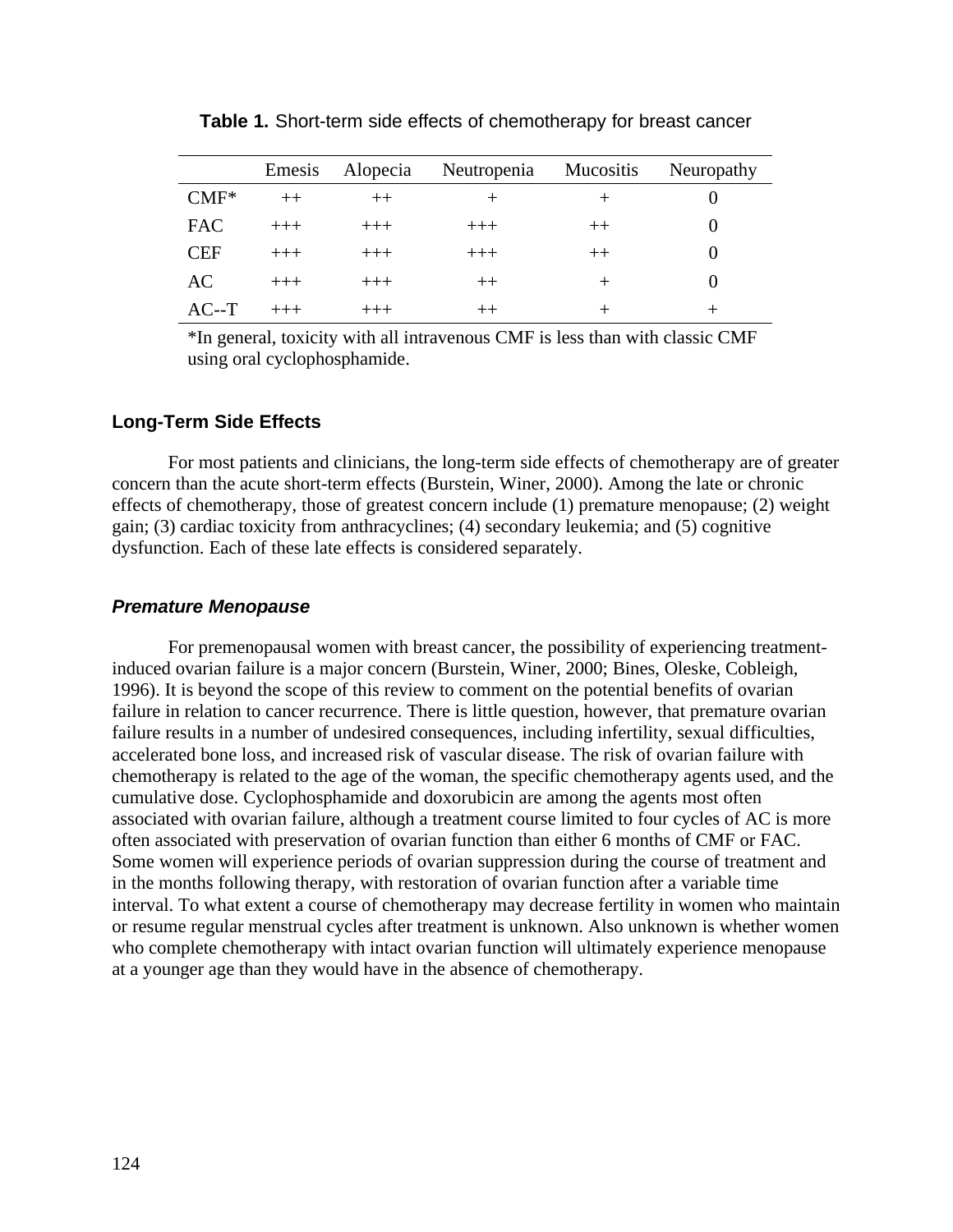#### *Weight Gain*

Weight gain is a well-recognized complication of chemotherapy (Demark-Wahnefried, Winer, Rimer, 1993). In general, weight gain has been more pronounced in premenopausal than in postmenopausal women. The mechanism of weight gain is uncertain, but it does not appear to be a consequence of excess intake. It is unclear to what extent long-term weight gain is a problem after a course of chemotherapy. To what extent weight gain can be modified through behavioral intervention is also unknown.

#### *Cardiac Dysfunction*

The widespread use of anthracyclines has raised concern about the potential for cardiac dysfunction following adjuvant therapy. In most doxorubicin-containing regimens, the cumulative dose of doxorubicin is in the range of 240-360 mg/ $M<sup>2</sup>$ . With these cumulative doses, the risk of clinical congestive heart failure following therapy is thought to be less than 1 percent (Shan, Lincoff, Young, 1996; Valagussa, Zambetti, Biasi, et al., 1994). There are rare patients who present with congestive heart failure with doses in this range. Although higher cumulative doses of epirubicin are used in epirubicin-containing regimens, this anthracycline is less cardiotoxic than doxorubicin on a mg to mg basis. To date, long-term followup of patients treated with anthracyclines in the adjuvant setting is limited. In a recent report, more than 300 women who were a median of 10.8 years from diagnosis underwent cardiac evaluation, including an echocardiogram (Gianni, Zambetti, Moliterni, 1999). Women who had received anthracyclines in the adjuvant setting did not have clinical symptoms of cardiac dysfunction, but a higher proportion of women who had received anthracyclines compared to those who had CMF alone were reported to have a borderline or decreased left ventricular ejection fraction.

#### *Secondary Leukemia*

Breast cancer patients treated with adjuvant chemotherapy have a slightly increased risk of leukemia. With CMF-type regimens, the increased risk appears to be negligible (Curtis, Boice, Stoval, et al., 1992; Tallman, Gray, Bennett, et al., 1995). Anthracycline-based regimens are associated with a greater risk, though still of relatively small magnitude. In a series of patients treated with FAC at the M.D. Anderson Cancer Center, the risk of leukemia at 10 years was estimated to be 1.5 percent. The median time to diagnosis of leukemia was 66 months (Diamandidou, Buzdar, Smith, et al., 1996). Recent reports from the NSABP (B-22 and B-25) have also indicated an increased risk of acute myelogenous leukemia and myelodysplastic syndrome in women treated with AC (standard dose doxorubicin with standard or doseintensified cyclophosphamide) (Fisher, Anderson, Wickerham, et al., 1997; Fisher, Anderson, DeCillis, et al., 1999).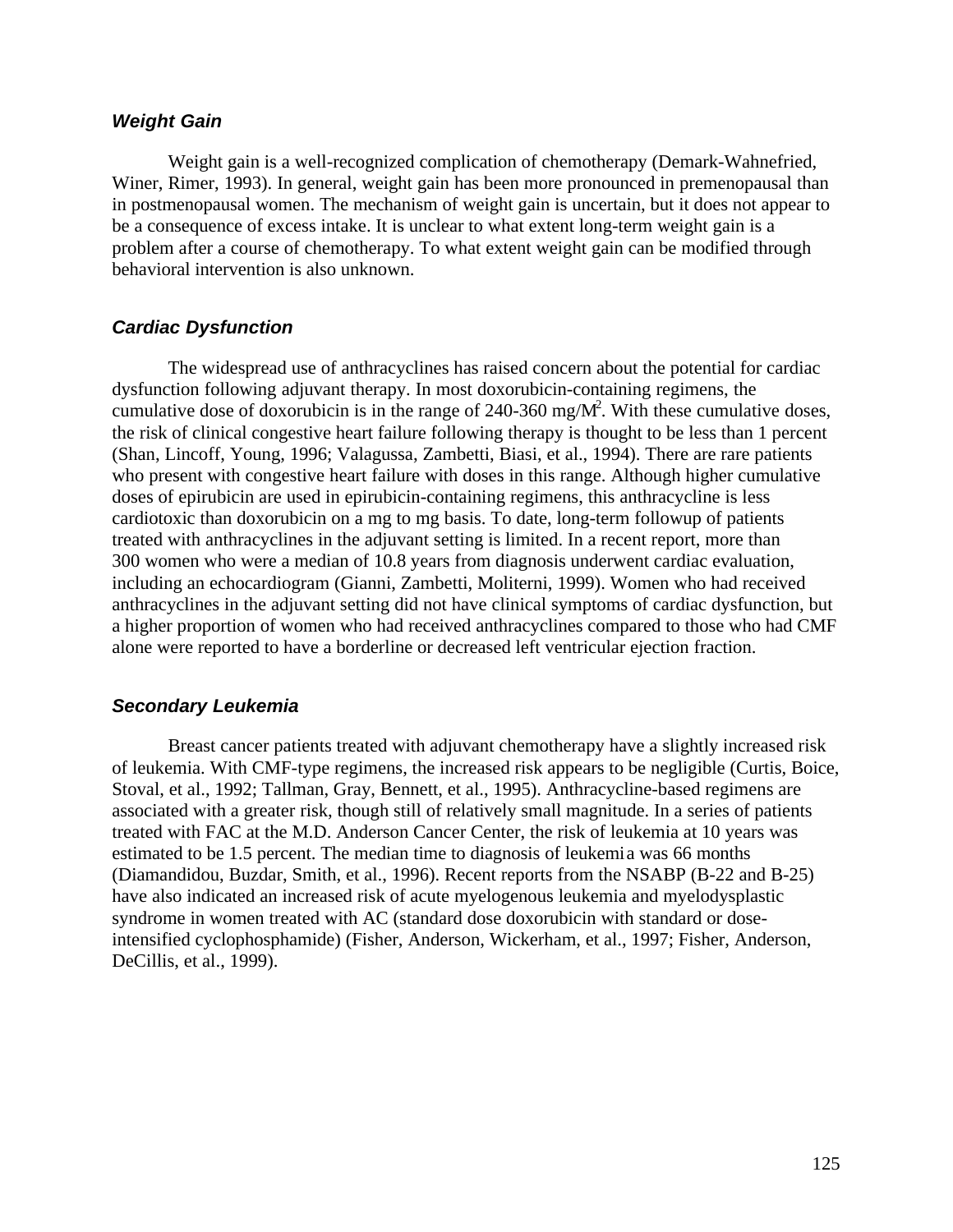## *Cognitive Dysfunction*

Recent reports have suggested that chemotherapy—both high dose and standard dose therapy—may be associated with cognitive dysfunction (Brezden, Phillips, Abdolell, et al., 2000; van Dam, Schagen, Muller, et al., 1998). The studies have not been definitive, however, and additional research is needed to determine if cognitive difficulties are a consequence of adjuvant chemotherapy.

## **Summary**

In summary, adjuvant chemotherapy (with or without concurrent hormonal therapy ) is associated with a range of acute forms of toxicity which generally resolve once treatment has been completed. With the exception of premature menopause, long-term toxicity is generally quite rare. However, these uncommon late effects need to be considered in making decisions about adjuvant therapy, particularly when a patient is at low risk of disease recurrence and the absolute benefit of treatment is of small magnitude. Further research is needed to characterize fully the spectrum of late forms of toxicity following adjuvant chemotherapy.

## **References**

Bines J, Oleske DM, Cobleigh MA. Ovarian function in premenopausal women treated with adjuvant chemotherapy for breast cancer. J Clin Oncol 1996;14:1718–29.

Brezden CB, Phillips KA, Abdolell M, Bunston T, Tannock IF. Cognitive function in breast cancer patients receiving adjuvant chemotherapy. J Clin Oncol 2000;18:2695–701.

Burstein HJ, Winer EP. Primary care for survivors of breast cancer. N Eng J Med 2000;343:1086–94.

Burstein HJ, Winer EP. "Reproductive Issues." In: Harris JR, Lippman ME, Morrow M, Osborne CK (ed.): Diseases of the Breast, second edition. New York: Lippincott, 2000, 1051–9.

Curtis RE, Boice JD Jr, Stovall M, Bernstein L, Greenberg RS, Flannery JT, et al. Risk of leukemia after chemotherapy and radiation treatment for breast cancer. N Eng J Med 1992;326:1745–51.

Demark-Wahnefried W, Winer EP, Rimer BK. Why women gain weight with adjuvant chemotherapy for breast cancer. J Clin Oncol 1993;11:1418–29.

Diamandidou E, Buzdar AU, Smith TL, Frye D, Witjaksono M, Hortobagyi GN. Treatmentrelated leukemia in breast cancer patients treated with fluorouracil-doxorubicincyclophosphamide combination adjuvant chemotherapy: the University of Texas M.D. Anderson Cancer Center experience. J Clin Oncol 1996;14:2722-30.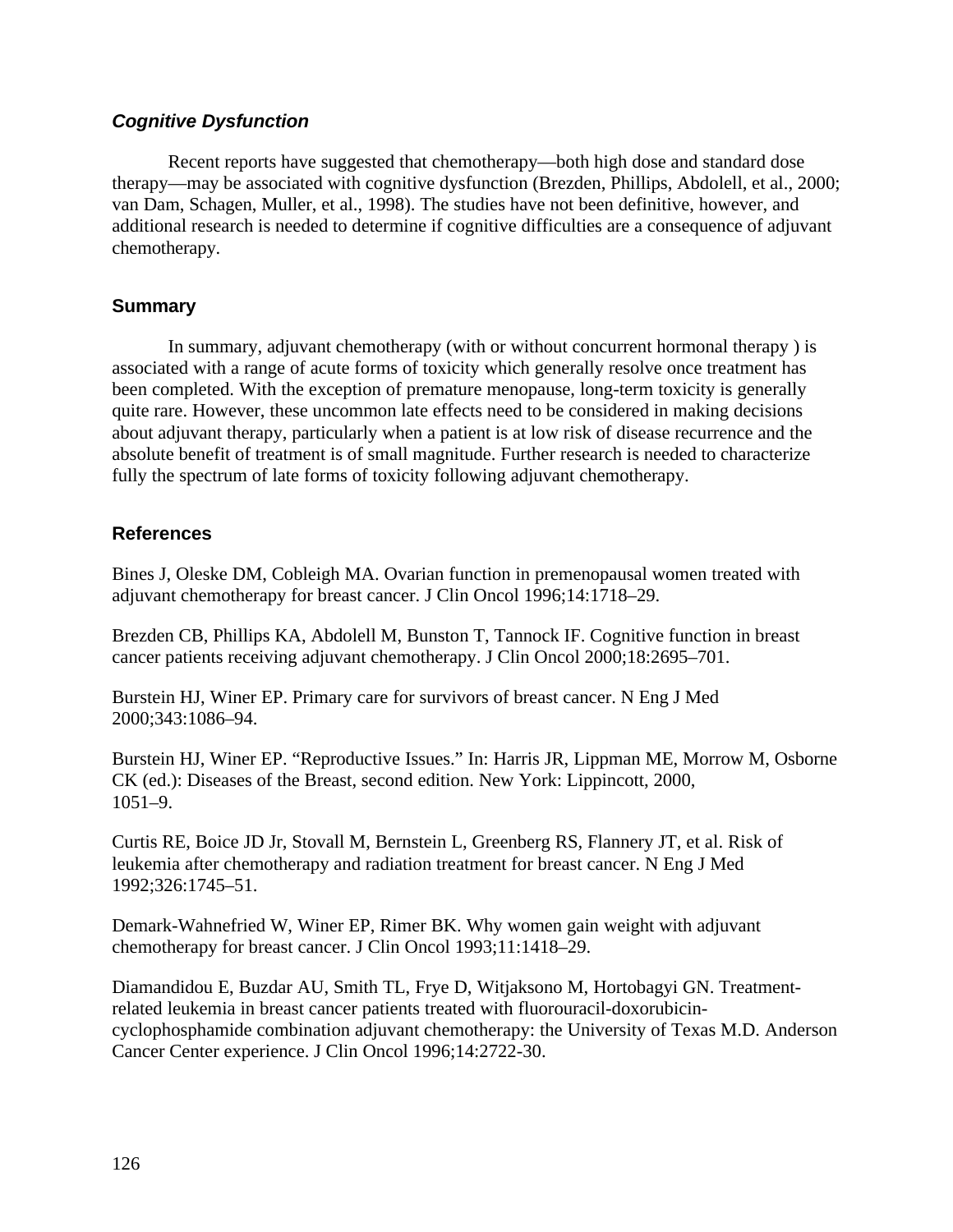Fisher B, Anderson S, Wickerham DL, DeCillis A, Dimitrov N, Mamounas E, et al. Increased intensification and total dose of cyclophosphamide in a doxorubicin-cyclophosphamide regimen for the treatment of primary breast cancer: findings from National Surgical Adjuvant Breast and Bowel Project B-22. J Clin Oncol 1997;15:1858–69.

Fisher B, Anderson S, DeCillis A, Dimitrov N, Atkins JN, Fehrenbacher L, et al. Further evaluation of intensified and increased total dose of cyclophosphamide for the treatment of primary breast cancer: findings from National Surgical Adjuvant Breast and Bowel Project B-25. J Clin Oncol 1999;17:3374–88.

Gianni L, Zambetti M, Moliterni A. Cardiac sequelae in operable breast cancer after CMF + doxorubicin + irradiation. Proc Am Soc Clin Oncol 1999;18:255.

Henderson IC, Berry D, Demetri G, et al. Improved disease-free and overall survival from the addition of sequential paclitaxel but not from the escalation of doxorubicin dose level in the adjuvant chemotherapy of patients with node-positive breast cancer. Proc Am Soc Clin Oncol 1998;17:390A.

Levine MN, Gent M, Hirsh J, Arnold A, Goodyear MD, Hryniuk W, et al. The thrombogenic effect of anticancer drug therapy in women with stage II breast cancer. N Eng J Med 1988;318:404–7.

Levine MN, Bramwell VH, Pritchard KI, Norris BD, Shepherd LE, Abu-Zahra H, et al. Randomized trial of intensive cyclophosphamide, epirubicin, and fluorouracil chemotherapy compared with cyclophosphamide, methotrexate, and fluorouracil in premenopausal women with node-positive breast cancer. J Clin Oncol 1998;16:2651–8.

Shan K, Lincoff AM, Young JB. Anthracycline-induced cardiotoxicity. Ann Intern Med 1996;125:47–58.

Tallman MS, Gray R, Bennett JM, Variakojis D, Robert N, Wood WC, et al. Leukemogenic potential of adjuvant chemotherapy for early-stage breast cancer: the Eastern Cooperative Oncology Group experience. J Clin Oncol 1995;13:1557–63.

Valagussa P, Zambetti M, Biasi S, Moliterni A, Zucali R, Bonadonna G. Cardiac effects following adjuvant chemotherapy and breast irradiation in operable breast cancer. Ann Oncol 1994;5:209–16.

van Dam FS, Schagen SB, Muller MJ, Boogerd W, v d Wall E, Droogleever Fortuyn ME, et al. Impairment of cognitive function in women receiving adjuvant treatment for high-risk breast cancer: high-dose versus standard-dose chemotherapy. J Natl Cancer Inst 1998;90:210–18.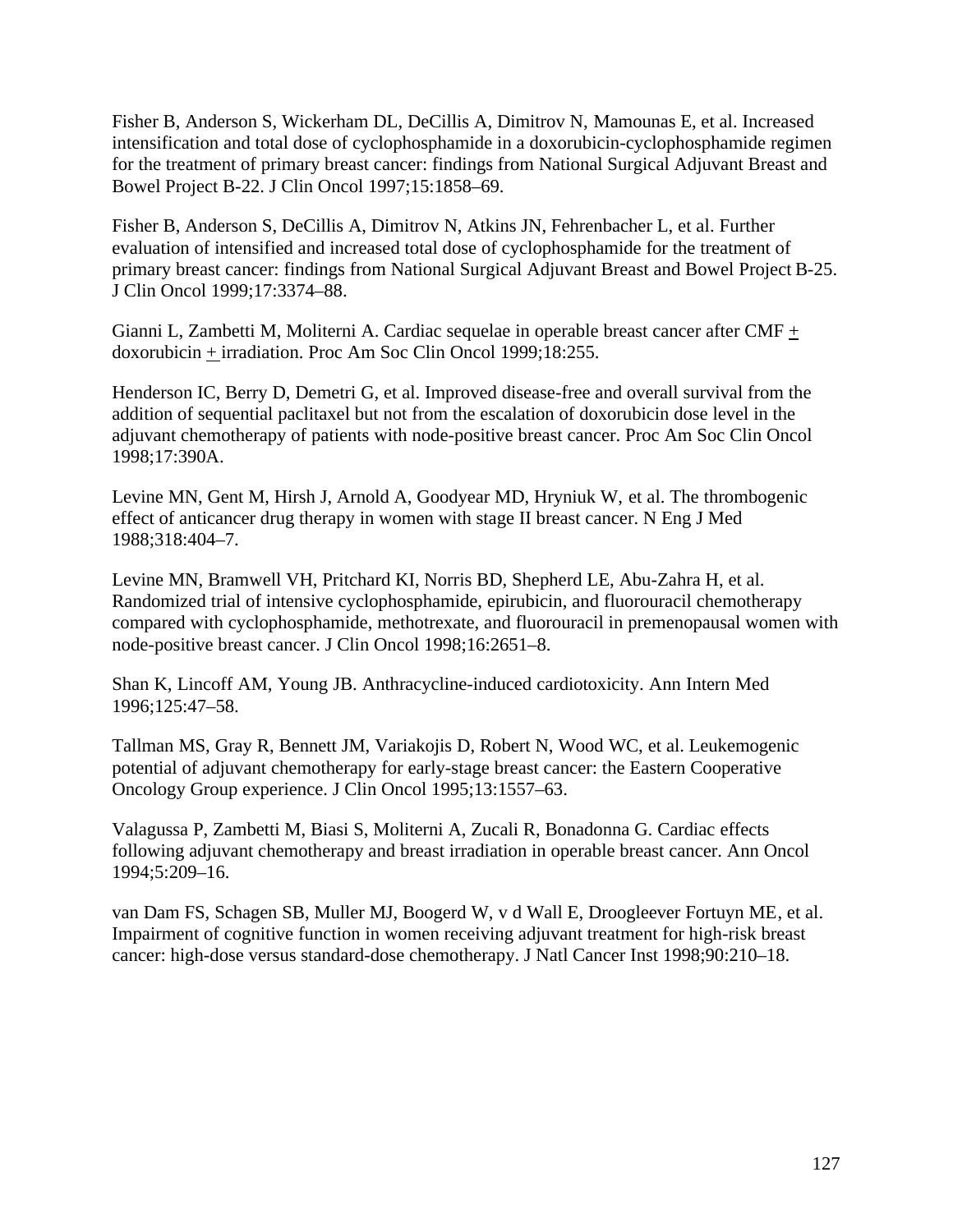## **Decision-Making Process–Communicating Risks/Benefits: Is There an Ideal Technique?**

## **Mark Norman Levine, M.D., and Timothy J. Whelan, M.Sc.**

In recent years there have been major advances in the treatment of early-stage breast cancer, but the decisions a patient must make about treatment are often difficult and complex. In the past, physicians tended to make decisions for patients with little input from patients. Various studies, however, have suggested problems in that traditional decisionmaking process, particularly with regard to the transfer of information from the physician to the breast cancer patient (Siminoff, Fetting, Abeloff, 1989).

Many patients have begun seeking more information about their disease and have shown a desire to be actively involved in decisions about their treatment. Researchers and clinicians have responded by investigating ways of transferring information in ways more helpful to patients. Decisionmaking aids have been defined as "interventions designed to help people make specific and deliberative choices among options by providing information on the options and outcomes relevant to the person's health status" (O'Connor, Fiset, DeGrasse, et al., 1999). Such aids now take the form of printed materials, computer-based programs, video programs, audioguided workbooks, and decision boards.

In general, the patient/physician relationship involves several stages of exchange of information, deliberation, and decisionmaking (Charles, Whelan, Gafni, 1999). At one extreme is a paternalistic model, where information flows in one direction from the doctor to the patient and the doctor alone makes the decision. At the other extreme is the informed model, where the patient alone makes the decision. The alternative to these models is the shared model, in which the doctor and patient reach agreement together at all stages of the decisionmaking process. There is a two-way exchange of information in which the doctor and patient express treatment preferences, discuss them, and come to agreement on which treatment will be used.

O'Connor and colleagues recently conducted a systematic review of decisionmaking aids in the treatment of various cancers (O'Connor, Fiset, DeGrasse, et al., 1999) and other conditions (O'Connor, Rostom, Fiset, et al., 1999). Studies evaluating these aids have found that they are acceptable to patients and do not impact on patient satisfaction.

There have been relatively few studies of decisionmaking aids for women with earlystage breast cancer. In a trial by Goel and colleagues, women faced with a decision regarding surgery for breast cancer were randomly directed to an information pamphlet or an audio-guided workbook (Goel, Sawka, Thiel, et al., 1998). The study detected no differences in knowledge or decisional conflict between the two groups.

The decision board was initially developed to help women with node-negative breast cancer decide whether or not to receive adjuvant chemotherapy (Levine, Gafni, Markham, et al., 1992). It was found to be both acceptable and helpful in decisionmaking. A cohort study on the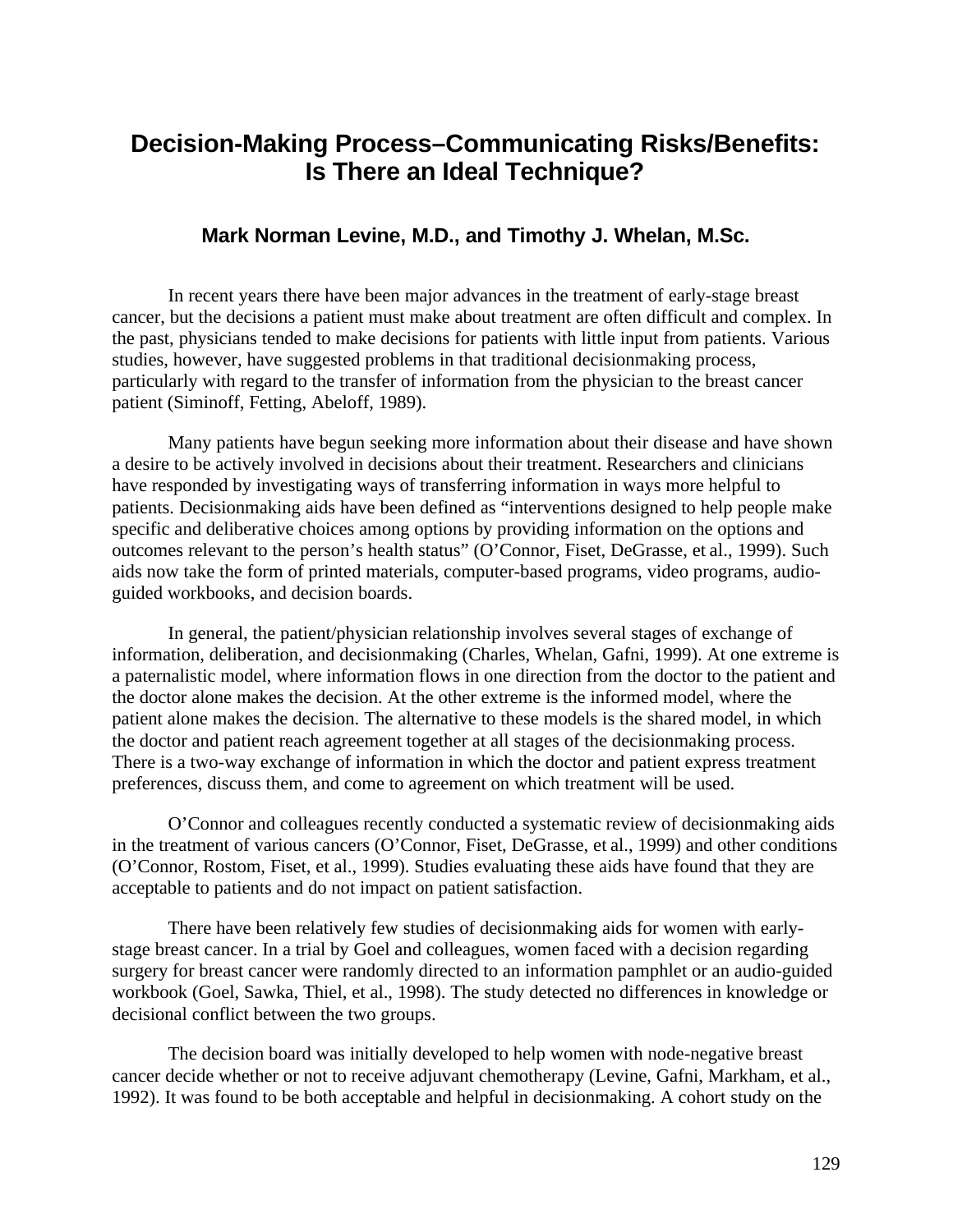use of a decision board by patients deciding whether or not to undergo postlumpectomy radiation found that the process improved patient knowledge and facilitated shared decisionmaking (Whelan, Levine, Gafni, et al., 1995). In another study, Whelan and colleagues found that the use of a decision board by women deciding between lumpectomy and mastectomy led to a decrease in the lumpectomy rate (Whelan, Levine, Gafni, et al., 1999). Randomized trials are currently ongoing to evaluate the decision board process in deciding on lumpectomy versus mastectomy, and on adjuvant chemotherapy for node-negative and node-positive breast cancer.

In conclusion, both patients and physicians find decision aids helpful, but there have been relatively few studies of their use by patients with early-stage breast cancer. Further research is needed to determine whether decision aids can improve such outcomes as satisfaction, downstream quality of life, and unexplained practice variation. Research is also required to determine whether particular decisionmaking aids are better than others for a particular patient group or for different types of medical intervention.

## **References**

Charles C, Whelan TJ, Gafni A. What do we mean by partnership in making decisions about treatment? BMJ 1999;319:780-2.

Goel V, Sawka C, Thiel E, Gort E, O'Connor AM. A randomized trial of a decision aid for breast cancer surgery. Med Decis Making 1998;18:482.

Levine MN, Gafni A, Markham B, MacFarlane D. A bedside decision instrument to elicit a patient's preference concerning adjuvant chemotherapy for breast cancer. Ann Intern Med 1992;117:53-8.

O'Connor AM, Rostom A, Fiset V, Tetroe J, Entwhistle V, Llewellyn-Thomas H, et al. Decision aids for patients facing health treatment or screening decision: a systematic review. BMJ 1999;319:731-4.

O'Connor AM, Fiset V, DeGrasse C, Graham ID, Evans W, Stacy D, et al. Decision aids for patients considering options affecting cancer outcomes: evidence of efficacy and policy implications. J Natl Cancer Inst Monogr 1999;25:67-80.

Siminoff LA, Fetting JH, Abeloff MD. Doctor-patient communication about breast cancer adjuvant therapy. J Clin Oncol 1989;7:1192-200.

Whelan TJ, Levine MN, Gafni A, Sanders K, Willan A, Mirsky D, et al. Mastectomy or lumpectomy? Helping women make informed choices. J Clin Oncol 1999;17:1727-35.

Whelan TJ, Levine MN, Gafni A, Lukka H, Mohide EA, Patel M, et al. Breast irradiation postlumpectomy: development and evaluation of a decision instrument. J Clin Oncol 1995;13:847-53.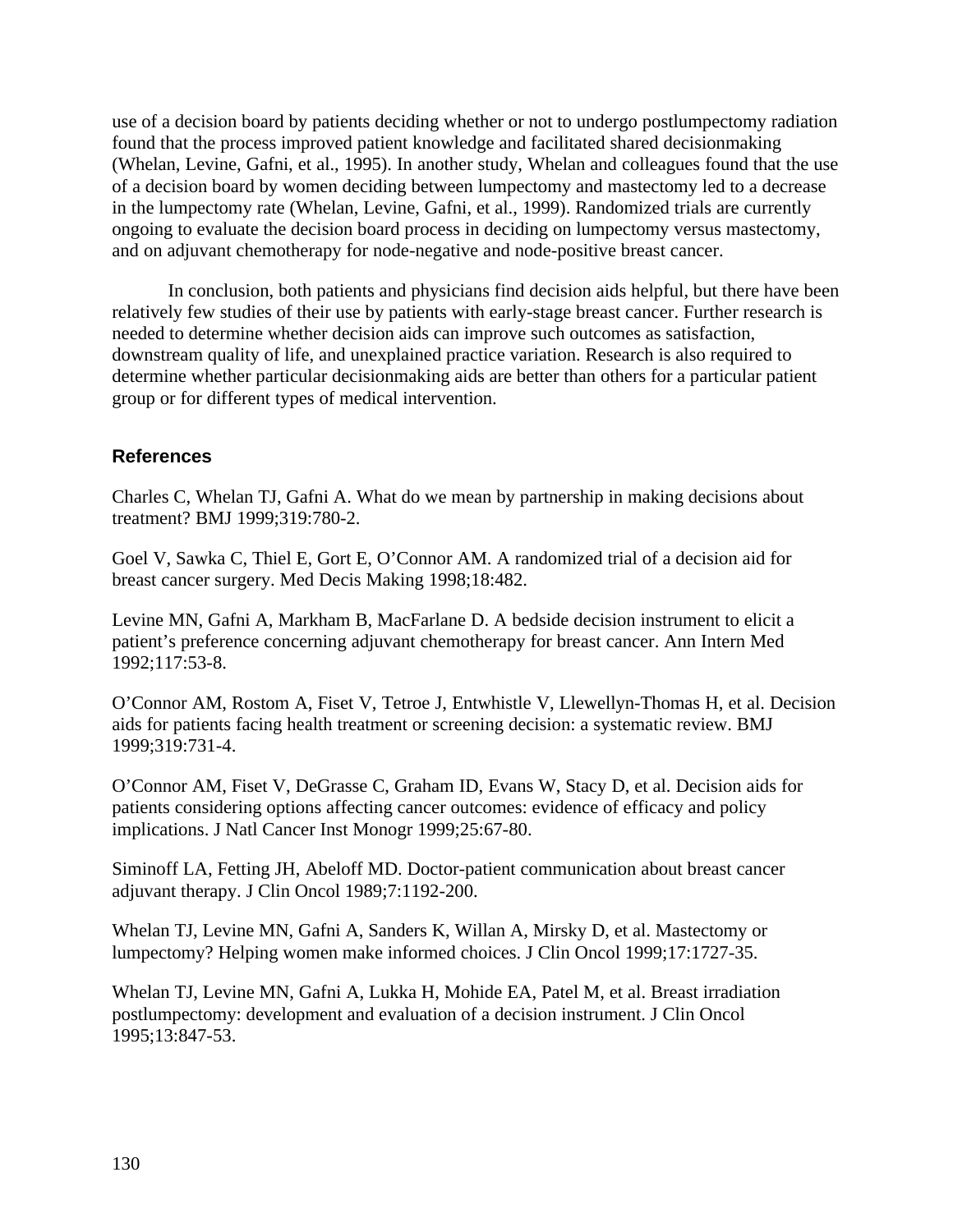# **Assessing Individual Benefit**

## **Alan Coates, M.D., FRACP**

Three questions are relevant to the decision to give or withhold any particular treatment, including adjuvant systemic therapy for early breast cancer:

#### 1. **Is there a benefit (beyond the play of chance)?**

This is essentially a statistical question to be answered by reference to appropriate randomized clinical trials. There have been many trials involving patients with early breast cancer, and the answer is expressed in terms of the standard test of significance. If the answer is yes, the next question arises.

#### 2. **How large is the benefit?**

Again, the answer to the question is statistical, but it can be more difficult to answer than the first question. Measures of the size of the benefit include reduction in the odds of death or relapse, differences in the probability of survival to a certain time after treatment, and differences in median survival rates. Estimates of these may be available from clinical trials, but it can be a matter of judgment whether to use average values or values derived from trials involving more specific subgroups. Once that question has been answered, one question remains.

### 3. **Is it worth it (for this patient with this tumor)?**

The answer to this question is not statistical and involves the preference of the patient in light of estimates of the morbidity of a treatment. Individual morbidity is difficult to predict, and after a patient has undergone therapy the question becomes academic. Only such patients, however, can provide value judgments based on actual experience of the therapy.

Several studies have tried to establish benchmarks, based on the experience of one group of patients. Our initial study, conducted between November 1986 and December 1987, involved women who had received then-standard cytotoxic chemotherapy of at least three 28-day cycles of treatment (Coates, Simes, 1992). These patients were interviewed to determine the degree of benefit that, in their view, would make such treatment worthwhile. Of 129 patients considered for participation, 104 patients completed the interview, which was conducted at least 3 months after completion of chemotherapy by two observers with no connection to the treatment. The basic goal was to establish the patients' opinion of what additional period of survival would be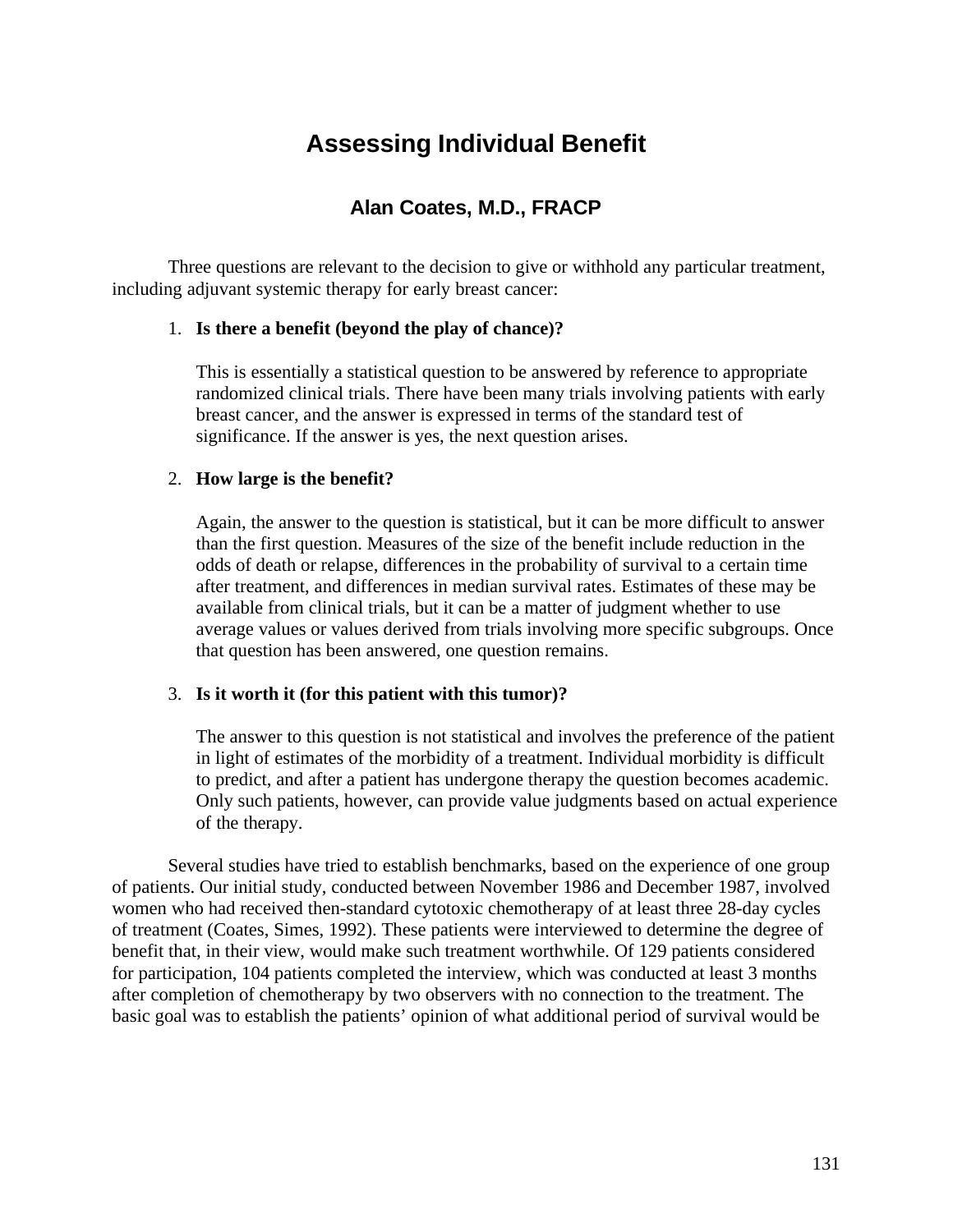worthwhile to justify the adverse experience of the treatment they had received. Patients were presented with hypothetical scenarios which took a general form along these lines:

> "Suppose that without treatment you would live 5 years. Based on your experience of chemotherapy, what period of survival would make 6 months of treatment worthwhile?"

A similar scenario was then used to establish equivalence to an expectation of 15 years of survival without treatment, which perhaps was an appropriate expectation for low-risk, nodenegative patients. Survival questions were similar to the time trade-off approach but expressed the outcome of treatment in terms of the percentage chance of remaining alive after 5 years.

The major finding was that a large majority of the patients said that relatively modest improvements in the duration of survival or in the percentage chance of 5-year survival would justify their 6 months of treatment. This was true for both the optimistic scenarios (untreated survival of 15 years or 5-year survival of treatment at 85 percent) and in the less favorable (untreated survival of 5 years or 5-year survival of treatment at 65 percent). Most of the patients were inclined to accept treatment in return for an additional year of survival. This was true for both an extension from 5 years to 6 years (77 percent acceptance) and from 15 years to 16 years (61 percent acceptance). When asked about survival percentages, patients were willing to be treated for a 2 percent improvement in survival probability, either from 85 percent to 87 percent (54 percent acceptance) or from 65 percent to 67 percent (53 percent acceptance). In the light of a recent overview (EBCTCG, 1998), differences of this magnitude appear to be reasonably achievable for many patient groups receiving adjuvant cytotoxic therapy. Discussing the proportion of women with treatment experience who found it acceptable in exchange for a realistically achievable gain in survival may assist an untreated woman in reaching a decision about whether or not to undergo treatment herself.

Similar results have been reported by others. Slevin and colleagues interviewed a group of British patients with a variety of tumor types and found that they were much more ready to accept intensive treatment than controls or health professionals (Slevin, Stubbs, Plant, et al., 1990). Median required benefits for the hypothetical intensive treatment were a 1 percent chance of cure or 12 months prolongation of life, findings rather similar to those expressed by the breast cancer patients. Similarly, Bremnes and colleagues offered a hypothetical toxic regimen to Norwegian patients and found that patients, especially younger patients, were significantly more likely to accept treatment than controls or health professionals (Bremnes, Andersen, Wist, 1995; Coates, 1995). More recently, Lindley and colleagues found that more than 65 percent of the patients in their study who had completed adjuvant therapy for breast cancer would accept 6 months of chemotherapy for a 5 percent increase in likelihood of cure (Lindley, Vasa, Sawyer, et al., 1998). In another study, cisplatin-treated lung cancer patients showed a high percentage willing to accept even toxic therapy for a survival gain of 1 year, though that may be a less realistic hope in such patients (Silvestri, Pritchard, Welch, 1998).

Similar studies are under way in Britain to examine the preferences of patients who have received various endocrine therapies, and we are repeating our initial study to determine the preferences of those exposed to more recent therapies and supportive care in early breast cancer. Overall, these studies clearly show that patients' views cannot be determined by interviewing